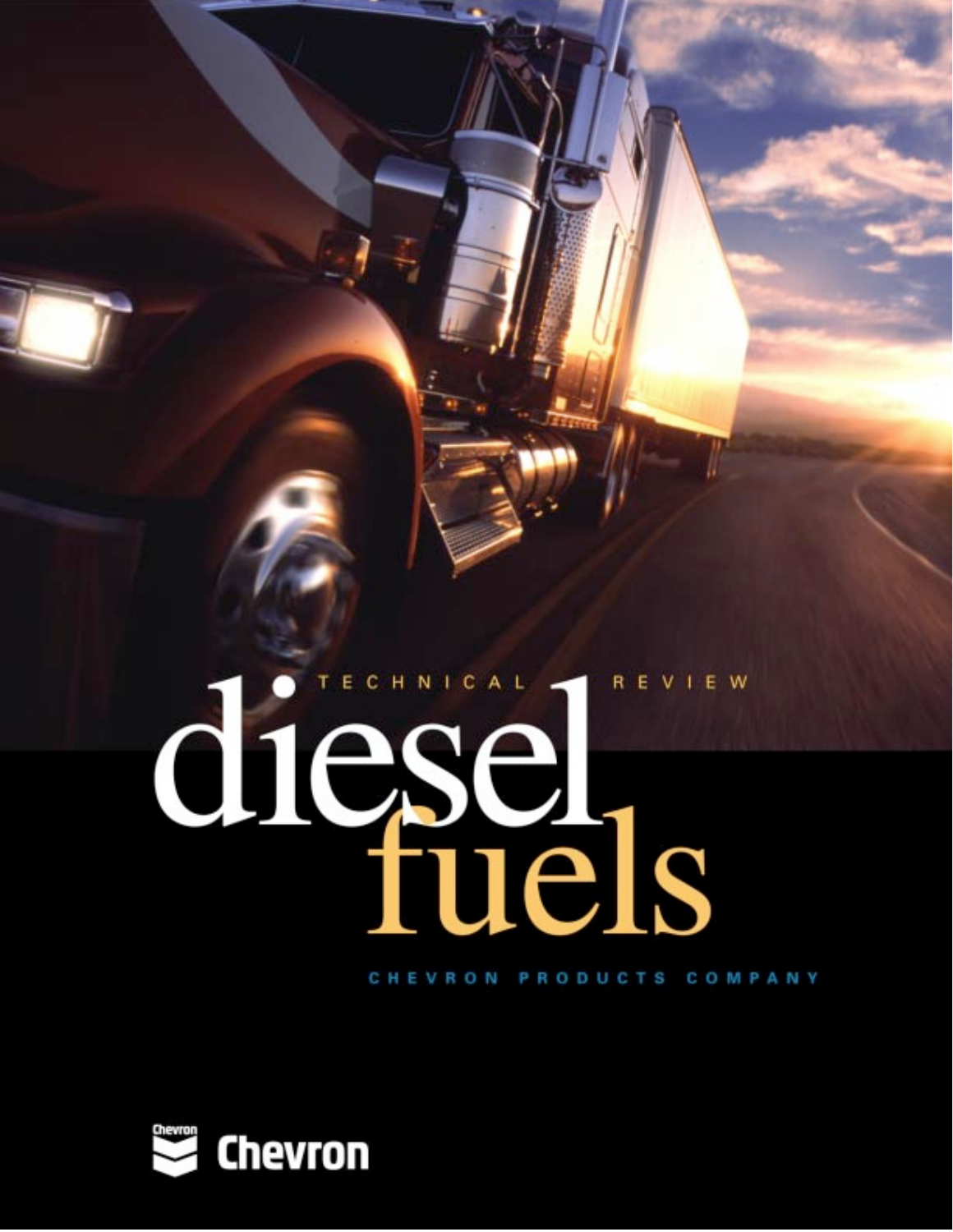# Table of Contents

PAGE

| Introduction                                                                                                                                                                                                                                                                                       |  |
|----------------------------------------------------------------------------------------------------------------------------------------------------------------------------------------------------------------------------------------------------------------------------------------------------|--|
| $1$ Diesel Fuel Uses $\ldots$ 1<br><b>Related Products</b>                                                                                                                                                                                                                                         |  |
| $2$ Diesel Fuel and Driving<br>Performance<br>. 3<br>Starting<br>Power<br>Noise<br><b>Fuel Economy</b><br>Wear<br>Low Temperature Operability<br>Filter Life - Fuel Stability<br>Emissions                                                                                                         |  |
| 3 Diesel Fuel and<br>Air Quality<br>. 10<br>Progress<br>Legislation<br>Administration/Regulation<br>Air Quality Standards<br><b>Air Pollutants</b><br><b>Vehicle Emissions: Sources</b><br><b>Vehicle Emissions: Limits</b><br><b>Vehicle Emissions:</b><br><b>Future Limits</b>                   |  |
| Vehicle Emissions: Diesel<br><b>Fuel Effects</b><br>Reformulated Diesel Fuel<br>Diesel Fuel Dyeing<br>$_4$ Diesel Fuel Refining<br>and Chemistry.<br>$\ldots$ 20<br><b>Refining Processes</b><br>The Modern Refinery<br>Blending<br>About Hydrocarbons<br>Other Compounds<br>Diesel Fuel Chemistry |  |
| Chemistry of Diesel Fuel Instability                                                                                                                                                                                                                                                               |  |

Biodiesel

| PAGE                                               |  |
|----------------------------------------------------|--|
| $\sim$ 5 $\cdot$ Diesel Fuel Specifications        |  |
| and Testing<br>. 32                                |  |
| Specifications                                     |  |
| Premium Diesel                                     |  |
| Current ASTM D 975 Issues                          |  |
| Test Methods                                       |  |
|                                                    |  |
| Four-Stroke Cycle                                  |  |
| <b>Compression Ratio</b>                           |  |
| <b>Fuel Injection</b>                              |  |
| Direct-Injection and Indirect-Injection            |  |
| Turbocharging, Supercharging<br>and Charge Cooling |  |
| <b>Electronic Engine Controls</b>                  |  |
| Two-Stroke Cycle                                   |  |
| Diesel Engines and Emissions                       |  |
| <b>Emission Reduction Technologies</b>             |  |
|                                                    |  |
| <b>Types of Additives</b>                          |  |
| Use of Additives                                   |  |
| Questions and Answers 62                           |  |
| Sources of More<br>Information                     |  |
| . 65                                               |  |
| <i>Abbreviations</i><br>$\ldots$ . 66              |  |

Written, edited and designed by employees and contractors of Chevron: John Bacha, Linda Blondis, John Freel, Greg Hemighaus, Kent Hoekman, Nancy Hogue, Jerry Horn, David Lesnini, Christa McDonald, Manuch Nikanjam, Eric Olsen, Bill Scott, and Mark Sztenderowicz.

*Diesel Fuels Technical Review* (FTR-2) Copyright © 1998 Chevron Products Company, a division of Chevron U.S.A. Inc.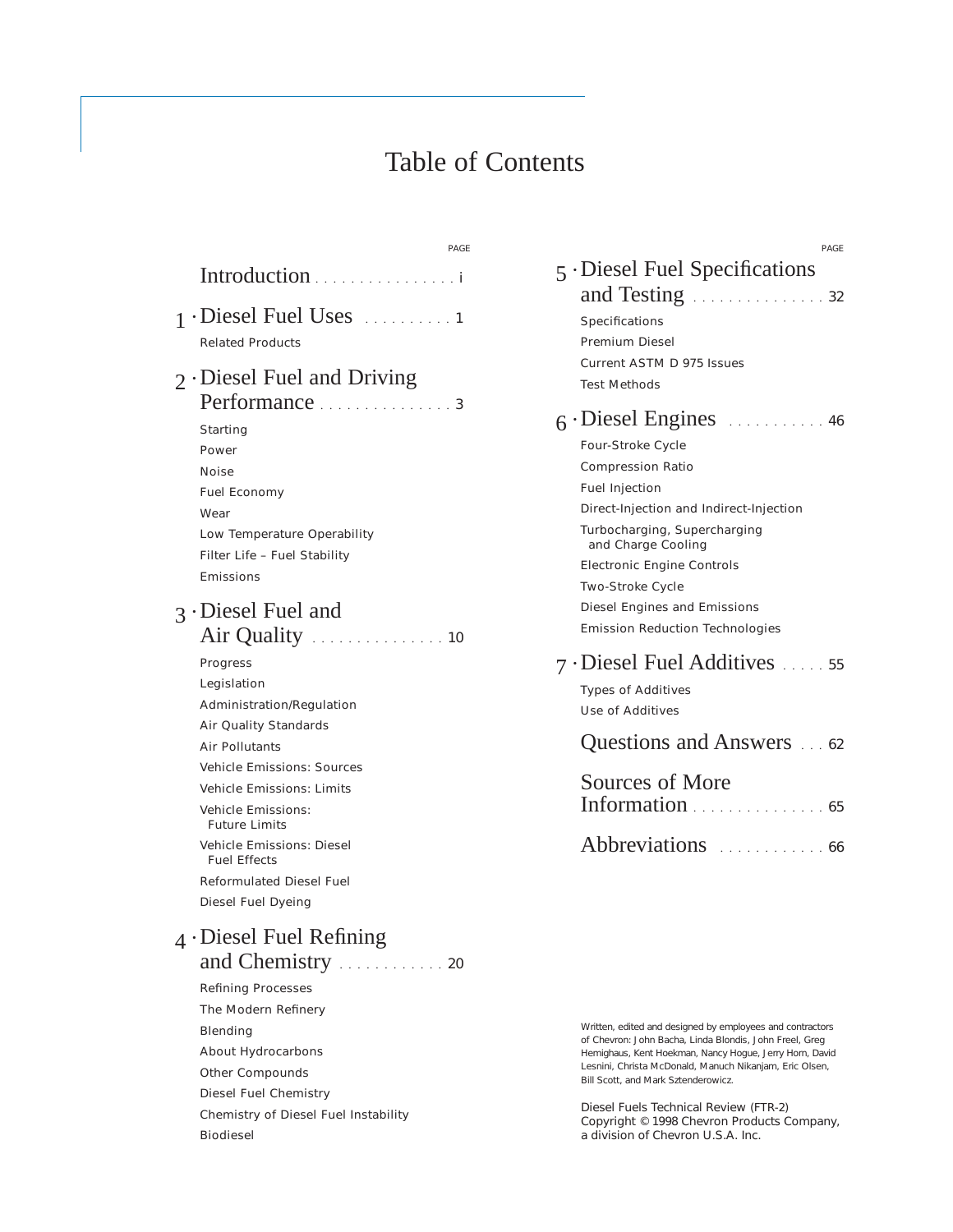# Introduction

The development of the internal combustion engine began in the late eighteenth century. Slow but steady progress was made over the next hundred years. By 1892, Rudolf Diesel received a patent for a compression ignition reciprocating engine. But his original design, which used coal dust as the fuel, didn't work.

Thirty-three years earlier, in 1859, crude oil had been discovered in Pennsylvania. The first product refined from crude was lamp oil *(kerosene)*. Since only a fraction of the crude made good lamp oil, refiners had to figure out what to do with the rest of the barrel.

Diesel, recognizing that the liquid petroleum by-products might be better engine fuels than coal dust, began to experiment with one of them. This fuel change, coupled with some mechanical design changes, resulted in a successful prototype engine in 1895. Today, both the engine and the fuel still bear his name.

The first commercial diesels were large engines operating at low speeds. They were used to power ships, trains, and industrial plants. By the 1930s, diesels also were powering trucks and buses. An effort in the late 30s to extend the engine's use to passenger cars was interrupted by World War II. After the war, the automotive diesel became very popular in Europe, but hasn't enjoyed comparable success in the United States.

Today, diesel engines are used worldwide for transportation, manufacture, power generation, construction, and farming. The types of diesel engines are as varied as their use – from small, high speed, indirect-injection engines to low speed direct-injection behemoths with cylinders three feet in diameter. Their success is due to their efficiency, economy, and reliability.

The subject of this *Review* is **diesel fuel** – its performance, properties, refining and testing. But because the engine and the fuel work together as a system, this *Review* devotes significant space to diesel engines, especially the heavy duty diesel engines used in trucks and buses. And because environmental regulations are so important to the industry, it examines their impact on both fuel and engine.

We hope that our readers, whatever their interest and background, will find this *Review* a source of valuable and accurate information about a product that helps keep America on the move.

*Please note: This information is accurate as of Spring 1998. It may be superseded by new regulations or advances in fuel or engine technology.*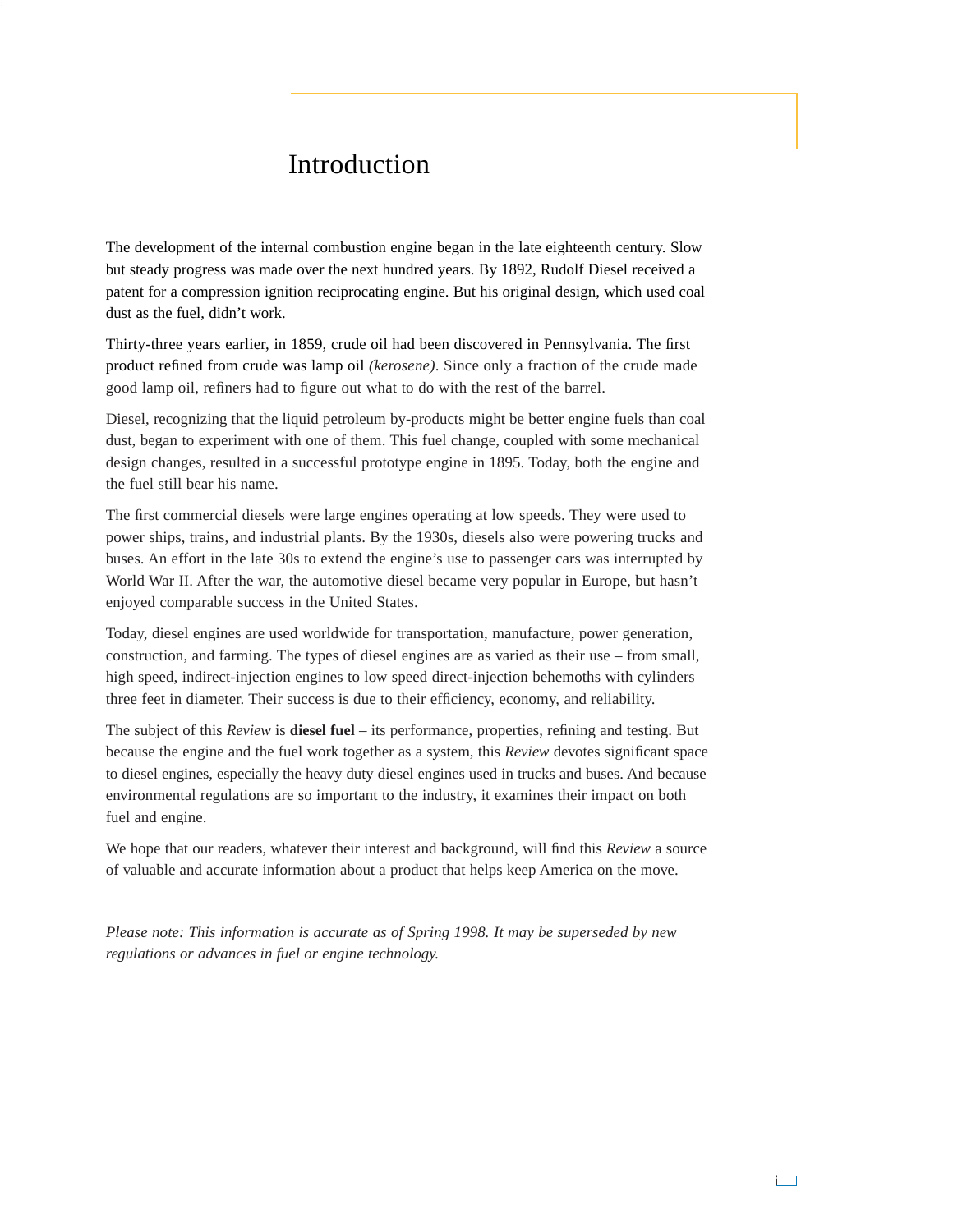# 1 • Diesel Fuel Uses

Diesel fuel keeps the country moving. From consumer goods moved cross-country, to the generation of electric power, to increased efficiency on the nation's farms, diesel fuel plays a vital role in the nation's economy and standard of living. The major uses of diesel fuel are:

- on-road transportation
- farming
- rail transportation
- electric power generation

• off-road uses (mainly mining, construction, and logging)

- marine shipping
- military transportation

On-road1 transportation, primarily trucks, accounts for two-thirds of the diesel fuel consumed in the United States *(see Figure 1-1).* Because diesel fuel is used mainly to move goods from manufacturer to consumer, its sales are linked to the strength of the economy.2 Sales of on-road diesel in the U.S. rose from 20 billion gallons in 1991 to more than 25 billion gallons in 1995, an increase of 5% to 6% a year *(see Figure 1-2).* (In comparison, gasoline sales in 1995 were 119 billion gallons and jet fuel sales were 23 billion gallons.) Most of the diesel fuel sold in the U.S. is refined here. Relatively small volumes are imported and exported in response to market conditions in coastal or border locations.



Comparable worldwide figures are not available. The International Energy Agency estimates the worldwide use of diesel fuel in 1994 was 187 billion gallons. However, this figure includes off-road use and some fuel oil uses. In Europe and Asia, where there is a significant population of diesel-powered automobiles, the use of diesel fuel nearly equals that of gasoline.

The term *diesel fuel* is generic; it refers to any fuel for a compression ignition engine. However, in

- 1 Instead of *on-road,* the U.S. EPA uses the term *on-highway* in their regulations and publications, but it includes vehicular traffic on all public roads, not just highways.
- 2 *U.S. Highway Fuel Demand: Trends and Prospects,* American Petroleum Institute Research Study No. 084, November 1996.
- 3 Source: DOE Energy Information Administration.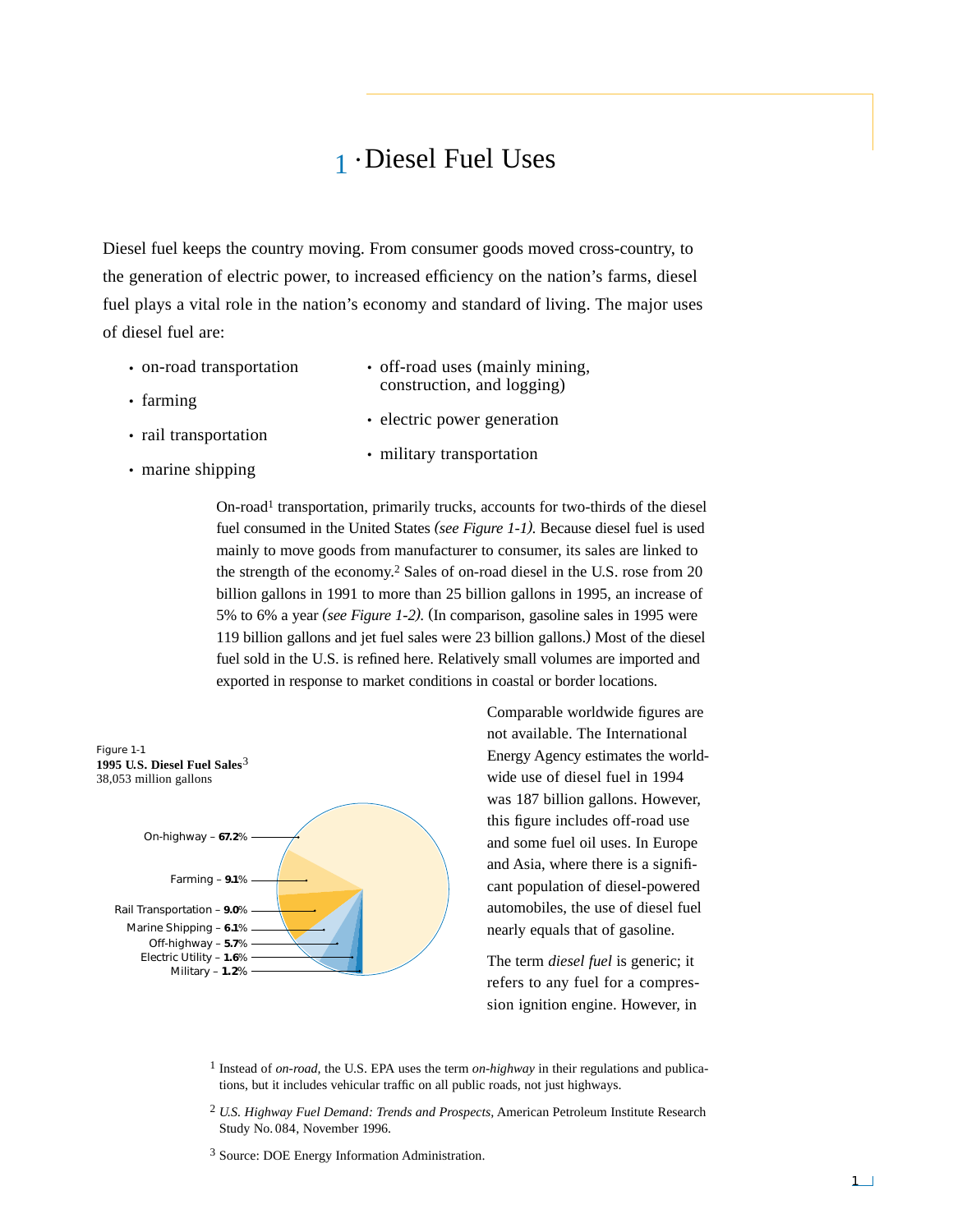#### **FUELS FOR MARINE DIESEL ENGINES**

**A variety of fuels are available for marine diesel engines. There is a set of four marine distillate fuels, some of which contain small amounts of** *resid***,**6 **and a set of 15 marine residual fuels in which resid is the majority constituent. Since resid increases viscosity, these fuels range in viscosity from less than one centistoke (cSt) to about 700 cSt at 122°F (50°C). The higher viscosity grades are preheated during use to bring their viscosity into the range suitable for marine diesel engine injection (8–27 cSt). Marine fuels also contain more sulfur than on-road diesel fuel. The maximum sulfur content specification varies from 1% to 5% mass for different grades.**

**Several organizations issue marine fuel specifications. Standard 8217 of the International Standards Organization (ISO) is the primary standard. ASTM maintains a parallel specification, D 2069.**

**The shipping industry increasingly prefers higher-viscosity residual fuels because they are less expensive. Although residual fuels don't burn as readily as distillate fuels, the slow speeds (60–200 rpm) of the large marine engines allow more time for combustion to occur.**

common use, it refers to the fuels made commercially for diesel-powered vehicles. In the United States, this is primarily Grade No. 2-D diesel fuel. However, two other grades, Grade No. 1-D and Grade No. 4-D, are also in commercial use. These grade designations are established by the American Society for Testing and Materials (ASTM). The grades are numbered in order of increasing density and viscosity, with No. 1-D the lightest and No. 4-D the heaviest *(see Chapter 5 for more information on diesel fuel specifications).*

#### Figure 1-2 **Trends in U.S. Diesel Fuel Sales 1991 – 1995**4



# RELATED PRODUCTS

Some petroleum products have similar, but not identical, specifications and physical properties. For example, No. 2 fuel oil and No. 2-GT gas turbine fuel are similar to No. 2-D diesel fuel. And No. 1-GT gas turbine fuel oil, Jet A Aviation Turbine Fuel, and *kerosine,* the product specifically sold for use in lamps and stoves, are similar to No. 1-D diesel fuel.5

The specifications for each product are developed to ensure that it is suitable for the intended use. The fuel properties needed to keep a lamp burning are not nearly so stringent as those required to keep a jet aircraft aloft. Products with similar physical properties should not be used interchangeably without a complete understanding of the requirements of the intended use.

<sup>4</sup> Source: DOE Energy Information Administration.

<sup>5</sup> These four products represent a class of petroleum products with a boiling range of approximately 400°F to 600°F (200°C to 300°C). Following historical practice, this review will use the generic term *kerosene* to refer to this class of products and the petroleum distillate from which they are derived. However, the ASTM specification that defines the fuel for lamps and stoves is D 3699, *Standard Specification for Kerosine.* Dictionaries list the word as *kerosene,* with *kerosine* as an alternative spelling.

<sup>6</sup> *Resid* or *residuum* is the residue that remains when crude oil is distilled *(see page 21).*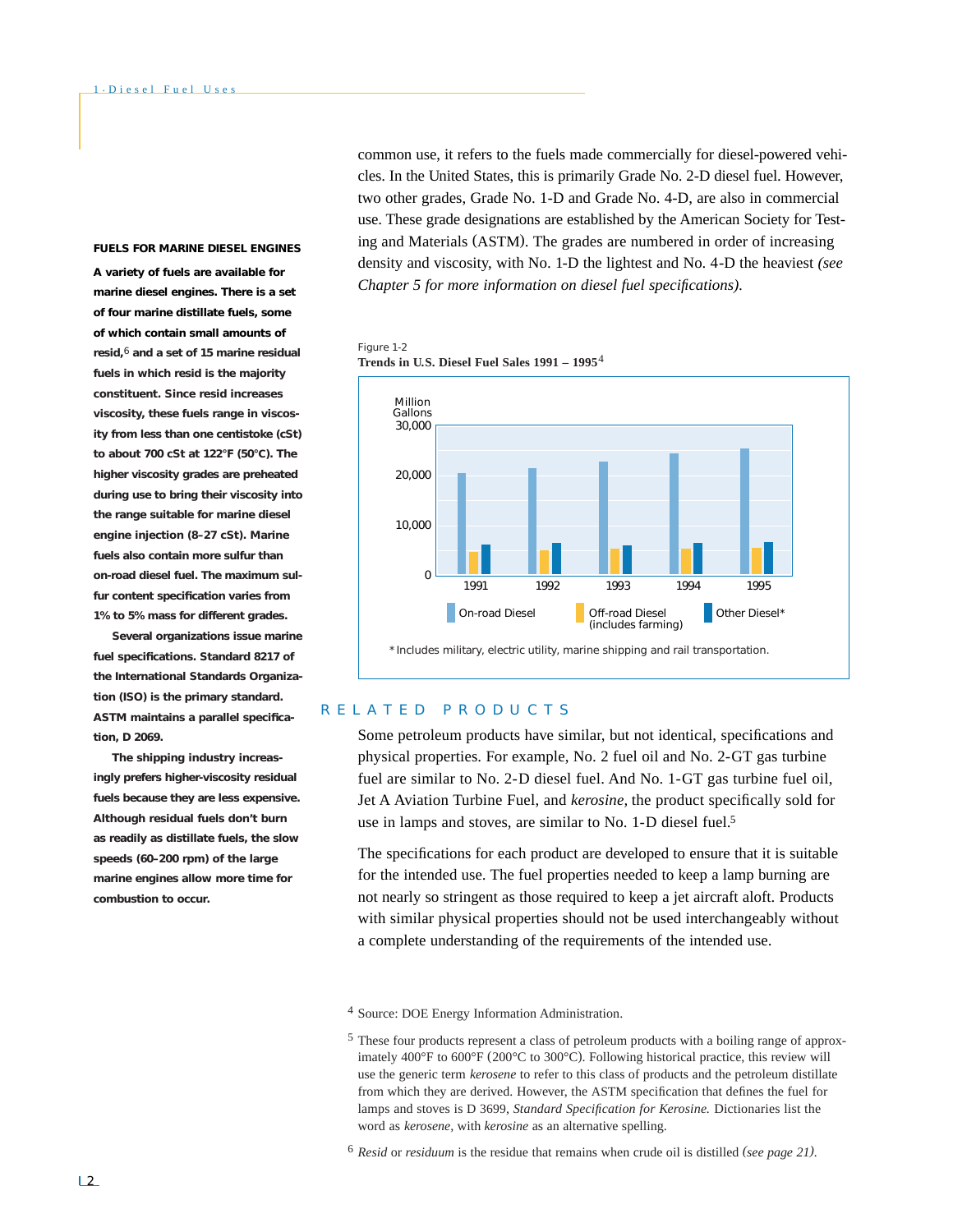# 2 • Diesel Fuel and Driving Performance

There are a number of engine performance characteristics that are generally recognized as important. Their relative importance depends on engine type and duty cycle (truck, passenger car, stationary generator, marine vessel, etc.).

- starting ease low wear (lubricity)
- sufficient power low temperature operability
- low noise long filter life (stability)
- good fuel economy low emissions

Engine design, by far and away, has the greatest impact on most of these characteristics. But since the focus of this publication is fuel, this chapter will discuss how they are affected by fuel properties.

# STARTING

When a cold diesel engine is started *(cold start),* the heat of compression is the only energy source available to heat the gas in the combustion chamber to a temperature that will initiate the spontaneous combustion of the fuel (about 750°F [400°C]). Since the walls of the combustion chamber are initially at ambient temperature rather than operating temperature, they are a significant heat sink rather than a heat source. And since cranking speed is slower than operating speed, compression is also slower, which allows more time for the compressed air to lose heat to the chamber walls. (A *glow plug* provides an additional source of heat in indirect-injection diesel engines.)

A fuel that combusts more readily will require less cranking to start an engine. Thus, if other conditions are equal, a higher *cetane number (see page 4)* fuel makes starting easier. As the compression temperature is reduced by variables like lower compression pressure, lower ambient temperature, and lower coolant temperature, an engine requires an increasingly higher cetane number fuel to start easily. Research indicates that fuels meeting the ASTM Standard Specification D 975 cetane number requirement of a minimum of 40 provide adequate cold starting performance in modern diesel engines. At temperatures below freezing, starting aids may be necessary regardless of the cetane number of the fuel.

Even after the engine has started, the temperatures in the combustion chamber may still be too low to induce complete combustion of the injected fuel. The resulting unburned and partially burned fuel is exhausted as a mist of small droplets that is seen as white smoke *(cold smoke)*. This situation normally lasts for less than a minute, but the exhaust is irritating to the eyes, and can be objectionable if a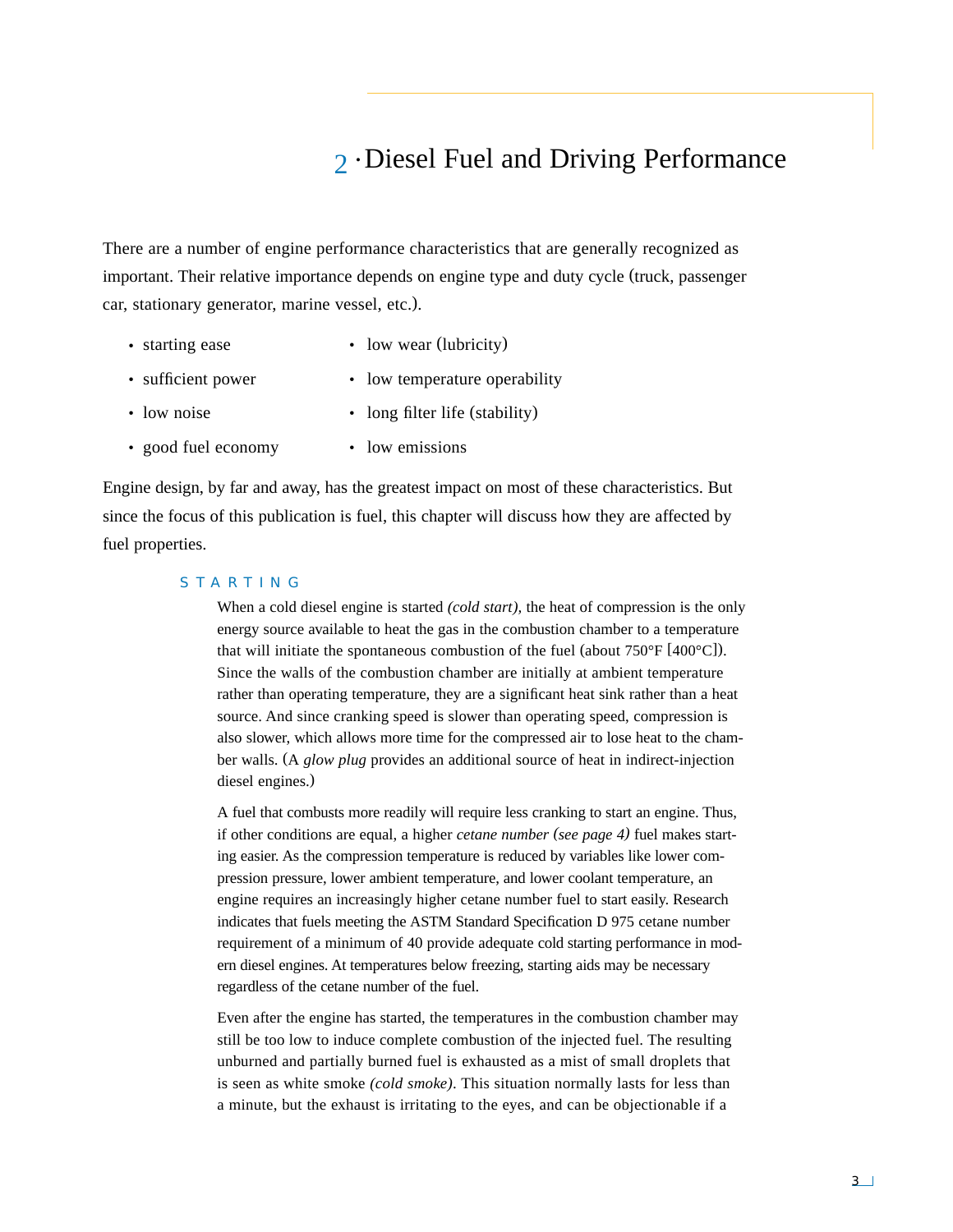number of vehicles are started together in an enclosed space. A fuel with a higher cetane number can ameliorate the problem by shortening the time during which unburned fuel is emitted to the atmosphere.

#### **CETANE NUMBER**

*Cetane Number* **is a measure of how readily the fuel starts to burn** *(autoignites)* **under diesel engine conditions. A fuel with a high cetane number starts to burn shortly after it is injected into the cylinder; it has a short** *ignition delay period.* **Conversely, a fuel with a low cetane number resists autoignition and has a longer ignition delay period.** *(See page 41 for information about measuring cetane number.)*

**Although the cetane number of a fuel is assumed to predict its ignition delay in any engine, the actual delay represented by the cetane number is valid only for the single cylinder engine in which it was measured. The fuel's performance in other engines may differ.** 

**A fuel's ignition delay is determined by its chemistry. In a warm engine, the delay is independent of the physical characteristics of the fuel, like volatility and viscosity. (The cetane index correlations** *[see page 41]* **utilize density and distillation temperature properties to estimate cetane number, but these properties are being used as indirect indicators of fuel chemistry, not as direct variables.)**

**Cetane numbers apply only to distillate fuels; they are not measured for fuels containing petroleum resid (marine fuels).**

## POWER

Power is determined by engine design. Diesel engines are rated at the brake horsepower developed at the smoke limit.<sup>1</sup> For a given engine, varying fuel properties within the ASTM D 975 specification range *(see page 34)* does not alter power significantly. For example, in one study seven fuels with varying distillation profiles and aromatics contents were tested in three engines. In each engine, power at peak torque and at rated speed (at full load) for the seven fuels was relatively constant. However, if fuel viscosity is outside of the D 975 specification range, combustion may be poor, resulting in loss of power and fuel economy.

## NOISE

The noise produced by a diesel engine is a combination of combustion noise and mechanical noise. Fuel properties can affect only combustion noise.

In a diesel engine, the fuel ignites spontaneously shortly after injection begins. During this delay, the fuel is vaporizing and mixing with the air in the combustion chamber. Combustion causes a rapid heat release and a rapid rise of combustion chamber pressure*.* The rapid pressure rise is responsible for the diesel *knock* that is very audible for some diesel engines.

Increasing the cetane number of the fuel can decrease the amount of knock by shortening the ignition delay. Less fuel has been injected by the time combustion begins and it has had less time to mix with air. As a result, the rapid pressure rise, along with the resulting sound wave, is smaller.

One design approach to reducing combustion noise is to shape the injection – setting the rate slow at first and then faster – to reduce the amount of fuel entering the cylinder during the ignition delay period. Another is to use indirect-injection *(see page 48).*

# FUEL ECONOMY

Here again, engine design is more important than fuel properties. However, for a given engine used for a particular duty, fuel economy is related to the heating value of the fuel. Since diesel fuel is sold by volume, fuel economy is customarily expressed as output per unit volume e.g., miles per gallon. Therefore, the relevant units for heating value are *heat per gallon (Btu per gallon).* Heating value per gallon is directly proportional to density when other fuel properties are unchanged.

ASTM specifications limit how much the heating value of a particular fuel can be increased. Increasing density involves changing the fuel's chemistry – by

<sup>1</sup> In engine terminology, *brake horsepower* is the usable power delivered by the engine *(see sidebar, page 16).* The *smoke limit* is the fuel-air ratio at which visible particulate emissions become excessive and are no longer acceptable.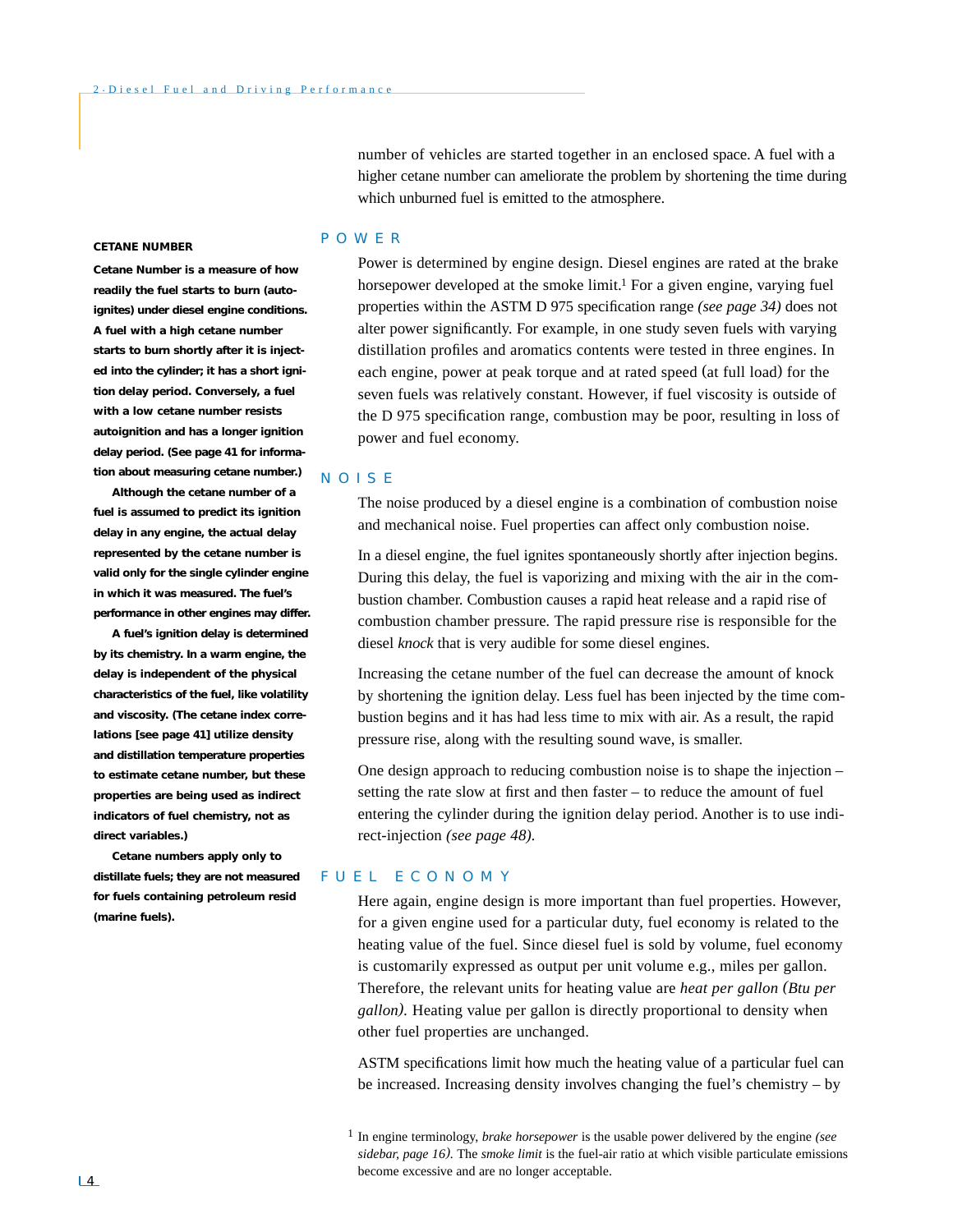changing aromatics content – or changing its distillation profile by raising the initial boiling point, the end point, or both. Increasing aromatics is limited by the cetane number requirement (aromatics have lower cetane numbers [*see page 28*]); changing the distillation profile is limited by the 90% distillation temperature requirement.

Combustion catalysts may be the most vigorously promoted diesel fuel aftermarket additive *(see page 56).* However, the Southwest Research Institute, under the auspices of the U.S. Transportation Research Board, ran back-toback tests of fuels with and without a variety of combustion catalysts. These tests showed that a catalyst usually made "almost no change in either fuel economy or exhaust soot levels."2 While some combustion catalysts can reduce emissions, it is not surprising that they don't have a measurable impact on fuel economy. To be effective in improving fuel economy, a catalyst must cause the engine to burn fuel more completely. But there is not much room for improvement. With unadditized<sup>3</sup> fuel, diesel engine combustion efficiency is typically greater than 98%. Ongoing design improvements to reduce emissions are likely to make diesel engines even more efficient.

# WEAR

**Lubricity** Some moving parts of diesel fuel pumps and injectors are lubricated by the fuel. To avoid excessive wear, the fuel must have some minimum amount of *lubricity*. (Lubricity is the ability to reduce friction between solid surfaces in relative motion.) The lubrication mechanism is a combination of *hydrodynamic lubrication* and *boundary lubrication.*

In hydrodynamic lubrication, a layer of liquid prevents contact between the opposing surfaces. For diesel fuel pumps and injectors, the liquid is the fuel itself; and viscosity is the key fuel property. Fuels with higher viscosities will provide better hydrodynamic lubrication. However, diesel fuels with viscosities within the ASTM D 975 specification range provide adequate hydrodynamic lubrication.

When high load and/or low speed has squeezed out much of the liquid that provides hydrodynamic lubrication, boundary lubrication becomes important. Now, small areas of the opposing surfaces are in contact. Boundary lubricants are compounds that form a protective anti-wear layer by adhering to the solid surfaces.

Many diesel fuels are good boundary lubricants. This is not due to the hydrocarbons that constitute the bulk of the fuel. Instead it is attributed to trace amounts of oxygen- and nitrogen-containing compounds and certain classes of aromatic compounds. Evidence for the role of trace quantities is the fact that the lubricity of a fuel can be restored with the addition of as little as 10 ppm of an additive.

#### **HEATING VALUE**

**The** *heating value* **(also referred to as** *energy content***) of diesel fuel is its heat of combustion, the heat released when a known quantity of fuel is burned under specific conditions. In the U.S., the heating value is usually expressed as British thermal units (Btu) per pound or per gallon at 60°F. (International metric [SI] units are kilojoules per kilogram or per cubic meter at 15°C.) For** *gross heating value,* **the water produced by the combustion is recondensed to a liquid. For the lower** *net heating value,* **the water remains as a gas.**

**Since engines exhaust water as a gas, the net heating value is the appropriate value for comparing fuels. Heating value is customarily expressed** *per unit volume,* **specifically** *Btu per gallon,* **because customers buy fuel by volume.**

<sup>2</sup> David S. Moulton and Norman R. Sefer, *Diesel Fuel Quality and Effects of Fuel Additives,* Transportation Research Board, Washington D.C., 1984, p. 23.

<sup>3</sup> Rather than repeatedly use the awkward phrase "addition of an additive," the petroleum industry has coined the word "additize."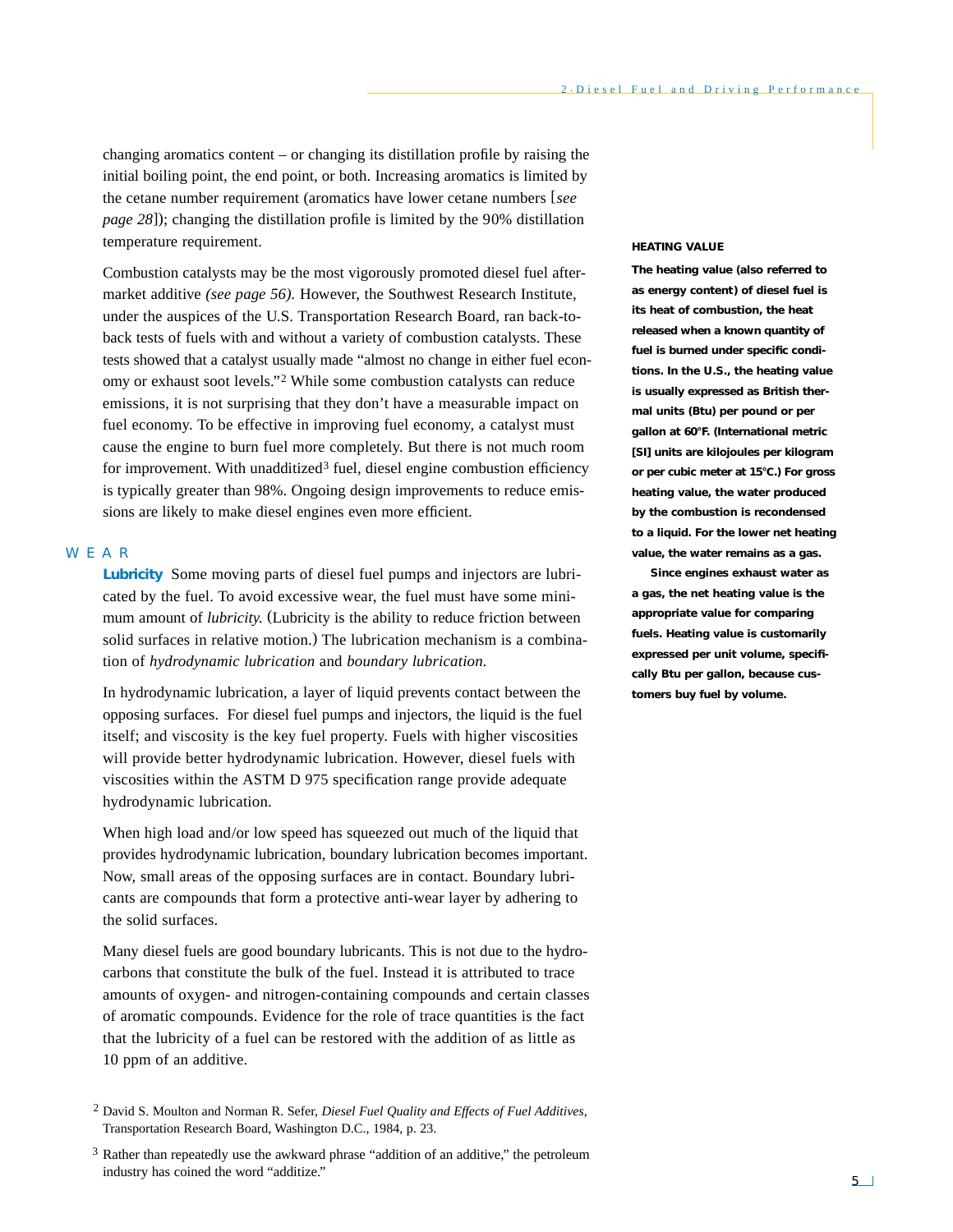Lubricity enhancing compounds are naturally present in diesel fuel derived from petroleum crude by distillation. They can be altered or changed by *hydrotreating,* the process used to reduce sulfur and aromatic contents. However, lowering sulfur or aromatics, per se, does *not* necessarily lower fuel lubricity.

The use of fuels with poor lubricity can increase fuel pump and injector wear and, at the extreme, cause catastrophic failure. Such failures occurred in Sweden in 1991, when two classes of "city" diesel with very low sulfur and aromatics contents were mandated. Heavy hydrotreating was necessary to make these fuels. The problem was solved by treating the fuel with a lubricity additive.

Many users were concerned when the U.S. Environmental Protection Agency (EPA) mandated on-road low sulfur (0.05% mass, maximum) diesel fuel and when California Air Resources Board (CARB) mandated low aromatics (10% volume, maximum) diesel. But there is no documented evidence that the use of these fuels, as a class, has led to increased wear, much less catastrophic failures.

**Cleanliness** Inadequate lubricity is not the only cause of wear in diesel engine fuel systems. Diesel fuel can cause abrasive wear of the fuel system and the piston rings if it is contaminated with abrasive inorganic particles. Fuel injectors and rotary distributor fuel pumps are particularly susceptible to wear because the high liquid pressures they generate require extremely close tolerances between parts moving relative to each other.

The ASTM diesel specification limits the ash content of most diesel fuels to 100 ppm, maximum. (Inorganic particles and oil soluble metalo-organic compounds both contribute to the ash content, but only inorganic particles will cause wear.) The U.S. Government has a tighter specification of 10 mg/L (approximately 12 ppm) for all particulate matter. Neither specification addresses particle size. While the fuel filters recommended by engine manufacturers have a nominal pore size of 10 microns,<sup>4</sup> studies by Southwest Research Institute reveal that the critical particle size for initiating significant abrasive wear in rotary injection fuel pumps and in high-pressure fuel injection systems is 6–7 microns.

**Acidity** Organic acids in diesel fuel also can cause corrosive wear of the fuel system. While this may be a significant wear mechanism for high sulfur diesel, it is less significant for low sulfur diesel because hydrotreating to reduce sulfur also destroys organic acids.

## LOW TEMPERATURE OPERABILITY

Low temperature operability is an issue with middle distillate fuels because they contain straight and branched chain hydrocarbons *(paraffin waxes)* that become solid at ambient wintertime temperatures in colder geographic areas. When this happens, the wax may plug the fuel filter or it may completely gel the fuel, making it impossible for the fuel system to deliver fuel to the engine.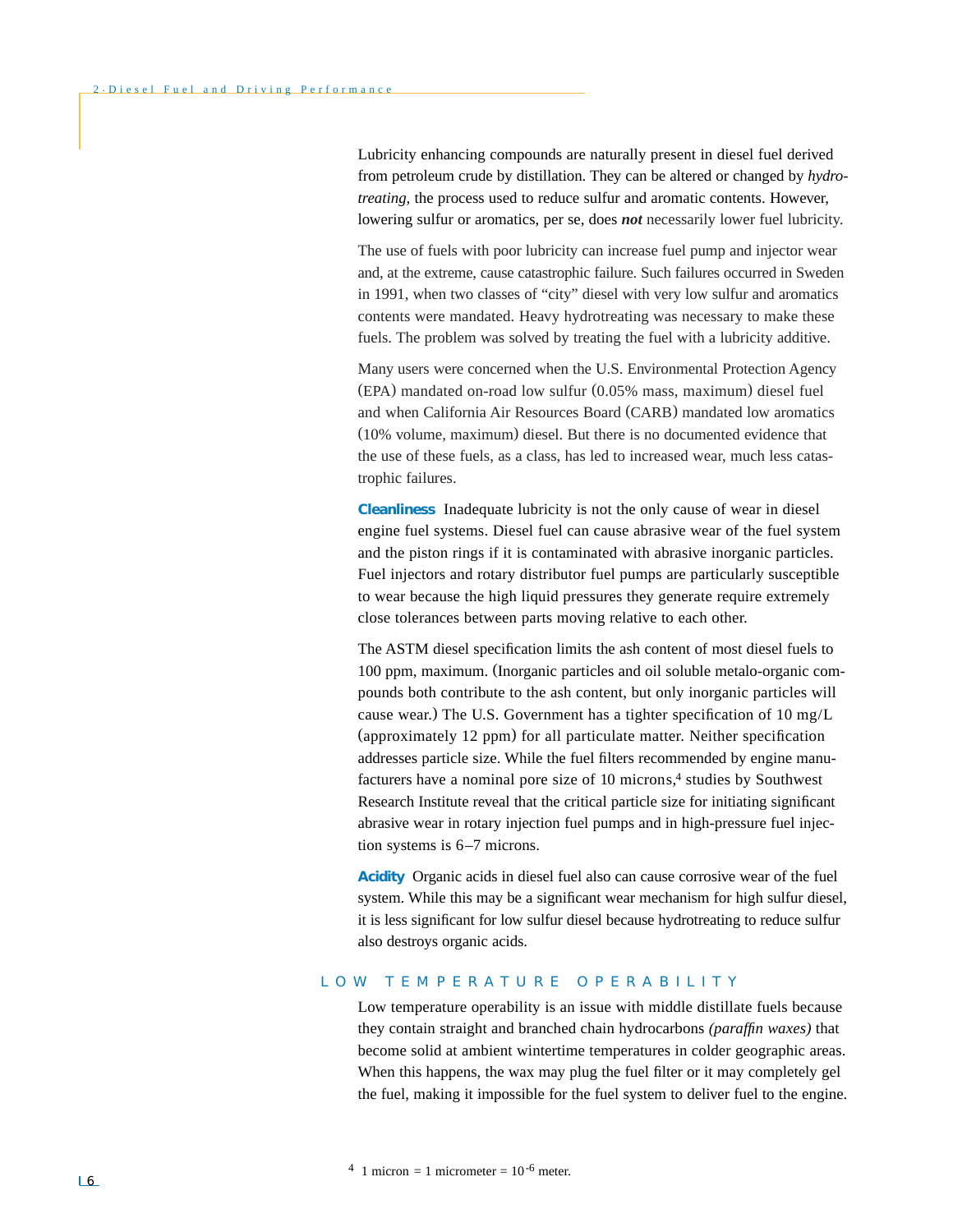Engine design changes to address this problem include locating the fuel pump and filter where they will receive the most heat from the engine. The practice of pumping more fuel to the injectors than the engine requires is also beneficial, since the warmed excess fuel is circulated back to the tank. While the primary purpose of this recycle is to cool the injectors, it also heats the fuel in the fuel tank.

Sometimes operators allow diesel equipment to idle in cold weather rather than turning the engine off when it is not in use. The cost of the fuel is less than the cost of winterizing the engine. However, vehicles designed for low temperature operation are usually equipped with heated fuel tanks, insulated fuel lines, and heated fuel filters.

In a refinery, there are a number of approaches to improve a fuel's low temperature operability:

- Manufacture it from less waxy crudes.
- Manufacture it to a lower end point. (This excludes higher boiling waxy components with higher melting points.)
- Dilute it with a fuel with a lower wax content (No. 1-D diesel fuel or kerosene).
- Treat it with a low temperature operability additive *(see page* 57*).*

After the fuel is in the distribution system, dilution is the most practical way to lower cloud point. Additives are used to improve low temperature filterability and to lower pour point. When they work, additives have several advantages over dilution: they are available in all areas of the country; the treatment cost is less; and treatment doesn't lower fuel density and, thus, heating value and fuel economy.

Low temperature operability issues are also discussed on page 38. The tests to characterize a fuel's low temperature operability *(cloud point, pour point, cold filter plugging point [CFPP], and low temperature flow test [LTFT])* are discussed on page 44.

# FILTER LIFE – FUEL STABILITY

Unstable diesel fuels can form soluble gums or insoluble organic particulates. Both gums and particulates may contribute to injector deposits and particulates can clog fuel filters. The formation of gums and particulates may occur gradually during long term storage, or quickly during fuel system recirculation due to fuel heating.

Storage stability of diesel fuel has been studied extensively because of governmental and military interest in fuel reserves. But storage stability is of little concern to the average user, since most diesel fuel is consumed within a few weeks of manufacture. Thermal stability, on the other hand, is a necessary requirement for diesel fuel to function effectively as a heat transfer fluid.

#### **PARAFFIN WAX**

**All middle distillate fuels will precipitate paraffin wax when they are cooled to a low enough temperature. Paraffin wax is a solid mixture of crystalline hydrocarbons, primarily straight chain hydrocarbons, plus some branched chain and cyclic hydrocarbons** *(see page 24).* **When it is oil-free, this wax melts in the range 100°F to 180°F (40°C to 80°C). Paraffin wax occurs naturally in all crude oils; the amount depends on the specific crude oil(s) from which it was produced and on the processing used.**

**As fuel is cooled, it reaches a temperature at which it no longer is able to dissolve the waxy components, which then begin to precipitate out of solution. The temperature at which wax just begins to precipitate and the fuel becomes cloudy is the** *cloud point* **as measured by ASTM D 2500.**

**If the fuel is cooled below the cloud point, more wax precipitates. At approximately 6° to 10°F (3° to 5°C) below the cloud point (for fuels that do not contain a pour point depressant additive) the fuel becomes so thick it will no longer flow. This temperature is called the** *pour point* **or***gel point* **as measured by ASTM D 97.**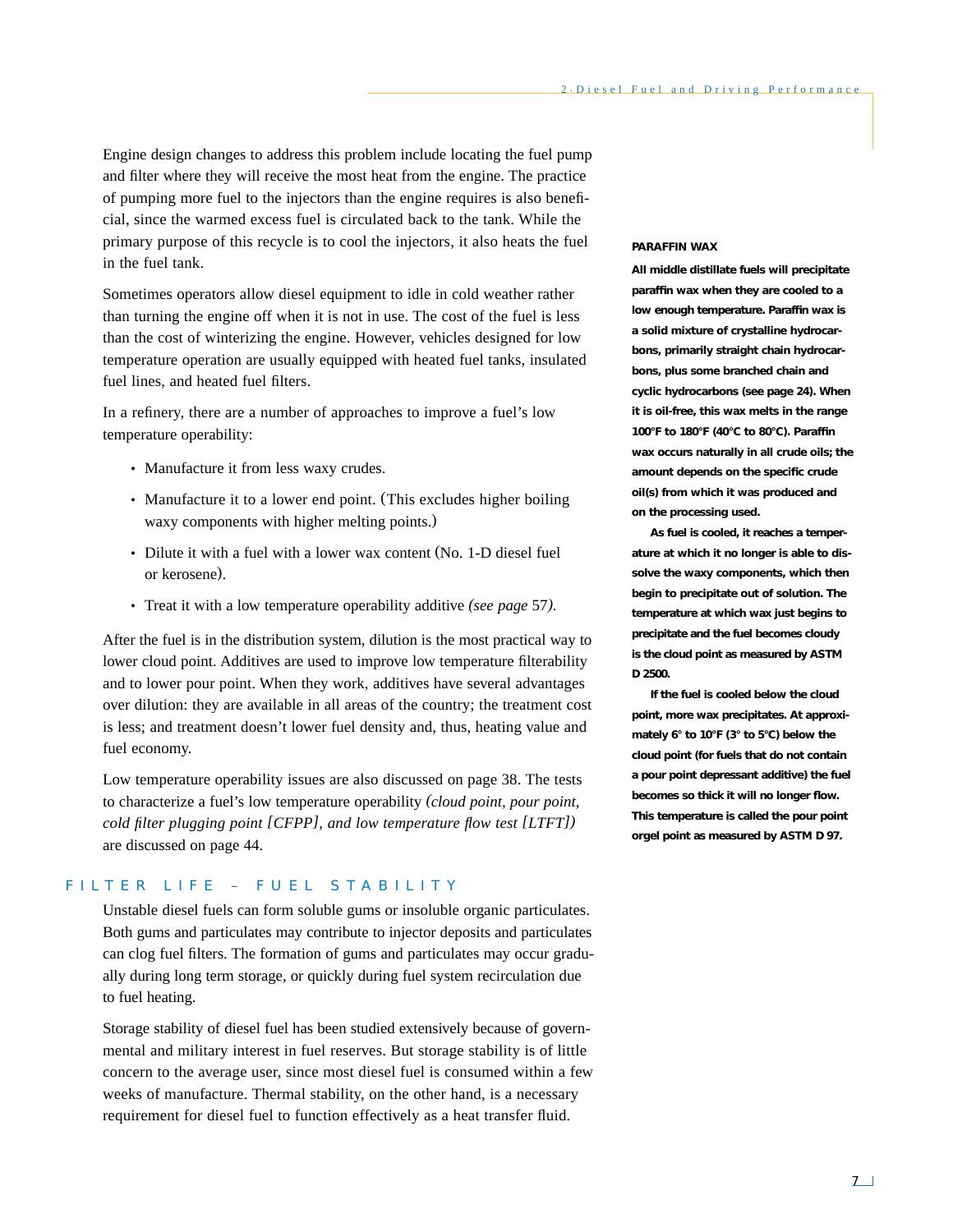Thermal stability may become more important because diesel engine manufacturers expect future injector designs to employ higher pressures to achieve better combustion and lower emissions. The change will subject the fuel to higher temperatures and/or longer injector residence times.

Low sulfur diesel fuels tend to be more stable than their high sulfur predecessors, because hydrotreating to remove sulfur also tends to destroy the precursors of insoluble organic particulates *(see page 29).* However, hydrotreating also tends to destroy naturally occurring antioxidants. It may be necessary for the refiner to treat some low sulfur diesels with a stabilizer to prevent the formation of peroxides that are the precursors of soluble gums.

## EMISSIONS

The EPA has established emission standards for new engines *(see page 15).* The regulated emissions are hydrocarbons (HC), carbon monoxide (CO), nitrogen oxides  $(NO<sub>x</sub>)$ , and particulate matter (PM). Unlike gasoline powered engines, diesel engines don't have much trouble meeting the HC and CO standards. The standards for  $NO<sub>x</sub>$  and PM are much more challenging. Some of the current emission reduction technologies are addressed in Chapter 6*.*

Emissions control is an aspect of performance in which fuel can make a difference. *(The effect of fuel properties on various emissions is discussed on page 16.)* Some fuel changes have already been mandated by regulatory agencies. In 1993, the EPA limited the sulfur content of diesel fuel for on-road use in order to reduce the emissions of PM and sulfur oxides  $(SO<sub>x</sub>)$ . In the same year, CARB expanded the limitation on sulfur content to diesel fuel for all vehicular use (including off-road vehicles), and added a limit on aromatics content, to reduce both PM and  $NO<sub>X</sub>$ .

Diesel engines emit PM continuously. Usually the particles are too small and their concentration is too low for the PM to be visible. In contrast, visible black smoke in a diesel engine's exhaust indicates a problem. The root cause is the injection of too much fuel for the available air (too high a fuel-air ratio), resulting in incomplete combustion.

The fuel system of a diesel engine is designed and calibrated so it doesn't inject more fuel than can be consumed completely by the available air (the *smoke limit).* There are U.S. standards for exhaust smoke from high-speed heavy duty engines. Beginning with the 1984 model year, the opacity of smoke may not exceed 20% during engine acceleration mode or 15% during engine lugging mode under specified standard test conditions.

Smoke after engine warmup is an indication of maintenance or adjustment problems. A restricted air filter may be limiting the amount of air, or a worn injector may be introducing too much fuel. Other causes are miscalibrated fuel pumps or maladjusted injection timing. Changes made to fuel pump calibration and injection timing to increase the power of an engine can lead to increased emissions.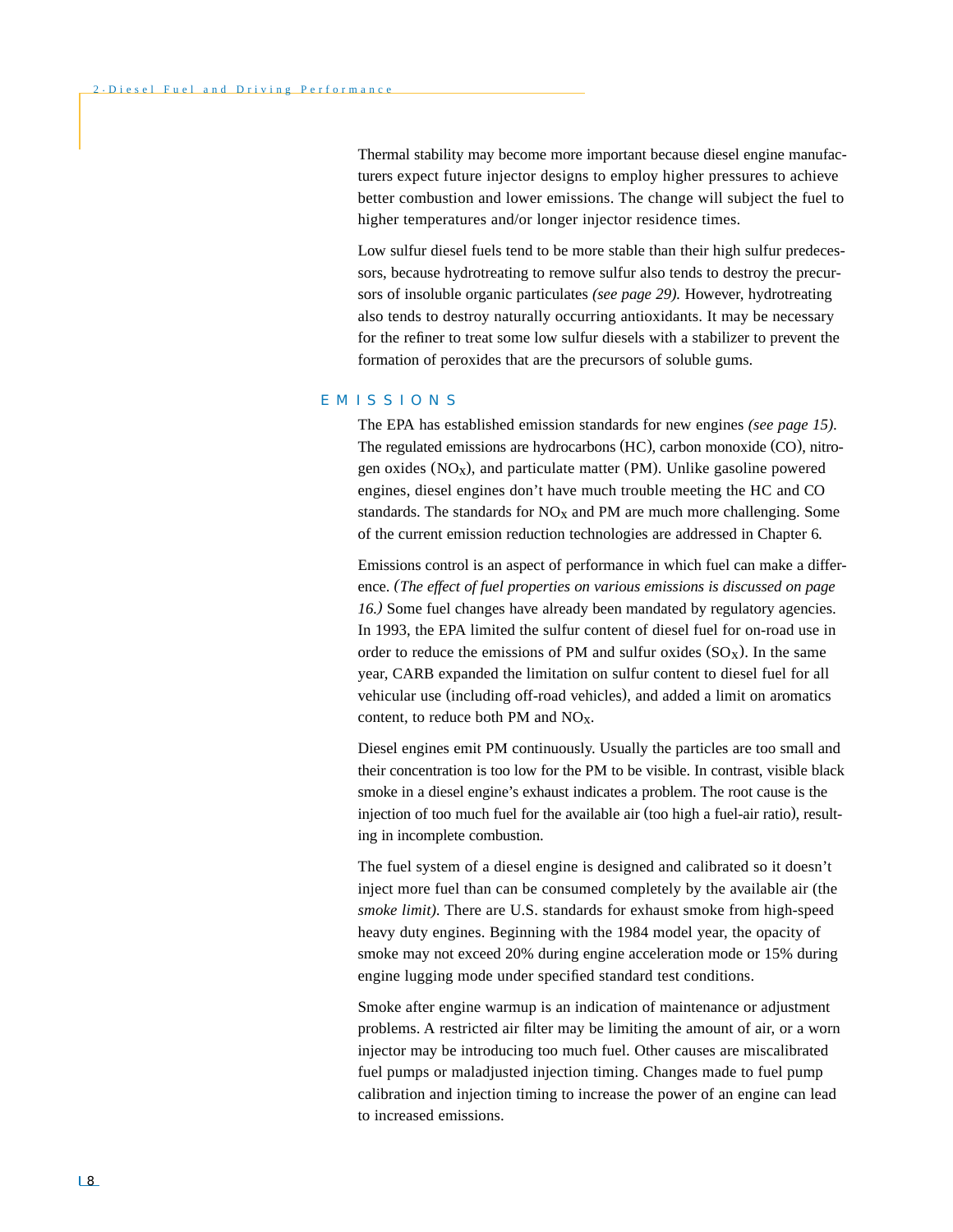Because smoke is an indication of mechanical problems, California and other states have programs to test the exhaust opacity of on-road heavy duty trucks under maximum engine speed conditions *(snap idle test).* Owners of trucks that fail the test are required to demonstrate that they have made repairs to correct the problem. There are also smoke regulations for ships in port.

Variation of most fuel properties within the normal ranges will not lead to the high level of PM represented by smoking. The exception is cetane number; fuel with a very high cetane number can cause smoking in some engines. The short ignition delay causes most of the fuel to be burned in the diffusion controlled phase of combustion *(see page 51)*, which can lead to higher PM emissions.

Fuel can indirectly lead to smoking by degrading injector performance over time, when:

- Gums in the fuel are deposited on the injectors, causing sticking, which interferes with fuel metering.
- Petroleum resid or inorganic salts in the fuel result in injector tip deposits that prevent the injector from creating the desired fuel spray pattern. (Marine and some other large diesel engines are designed to burn fuel containing large amounts of petroleum resid.)
- Excessive abrasive contaminants or organic acids in the fuel, or inadequate fuel lubricity cause abrasive or corrosive injector wear.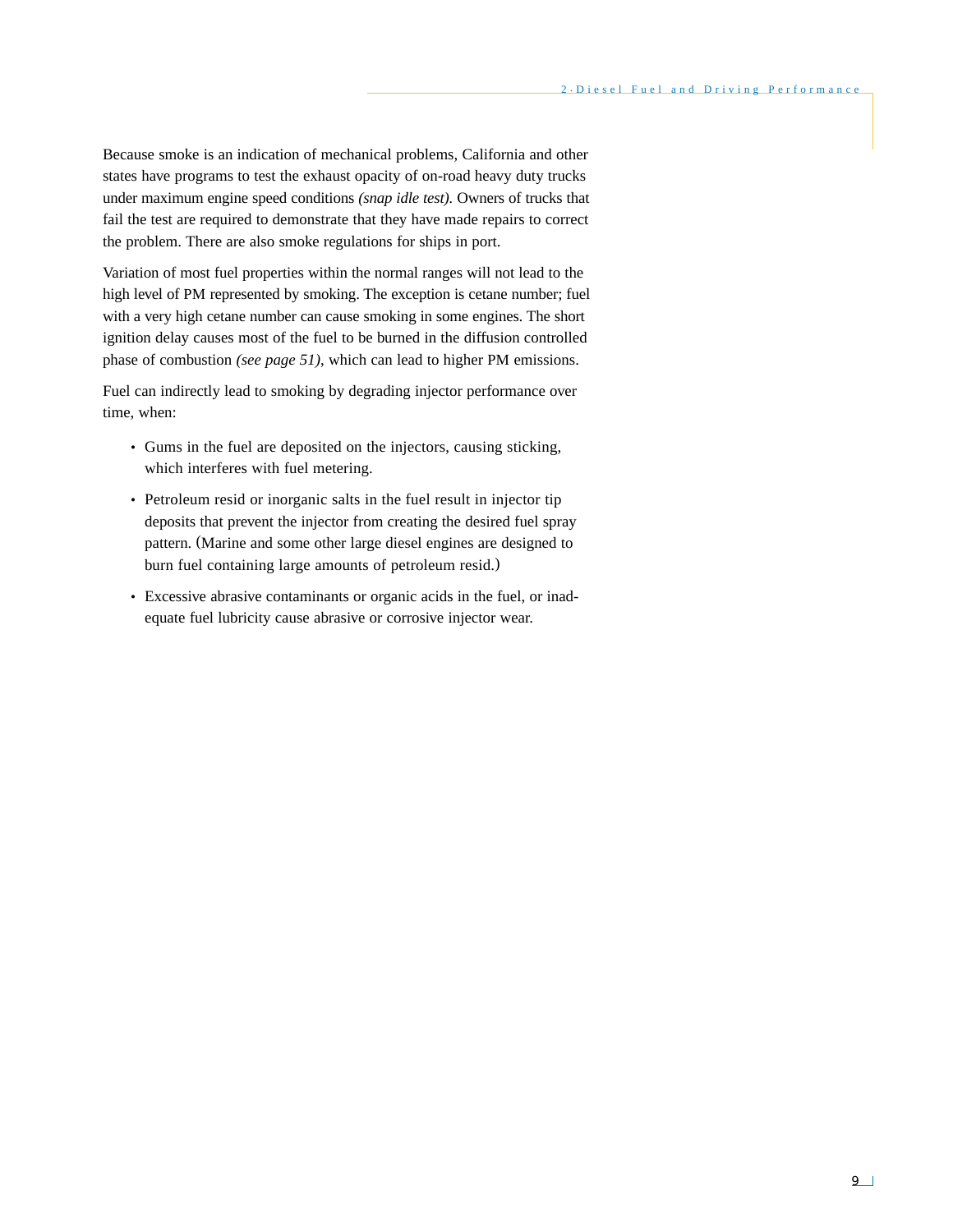# 3• Diesel Fuel and Air Quality

Today it is almost impossible to discuss motor vehicles without considering air quality. A number of areas in the United States fail to meet one or more federal air quality standards and in some of these areas, vehicles are responsible for a large part of the problem emissions.

This chapter explains who regulates emissions, and why and how. It also explains which emissions come from vehicles and how they are formed. Finally, it explains how emissions are affected by diesel fuel characteristics and how diesel fuel is being reformulated to reduce emissions.

The explanations are complicated because they involve complex regulations and complex science. Sometimes complete accuracy is sacrificed to keep this review as short and simple as possible. The number of acronyms is unavoidable; both government regulations and science use them heavily.

#### **THE BEGINNING**

**Smog is the common term for the forms of air pollution involving haze and oxidants such as ozone. Smog was identified as a serious problem in the Los Angeles Basin in the 1950s. As university scientists and government health scientists investigated the problem, they found that vehicle emissions were a significant source of smog precursors. Acting on this information, the California Legislature established emissions limits for 1966 model year cars and 1969 model year diesel trucks. As part of a greater air quality program, federal legislation to reduce vehicular emissions was initiated with the adoption of the Clean Air Act of 1963. The first federal limits for exhaust emissions from gasolinepowered vehicles were implemented starting with the 1968 model year and from diesel-powered vehicles starting with the 1971 model year.**

#### PROGRESS

Are the efforts of adding pollution control systems to vehicles and reformulating fuels paying off in better air quality? The answer is – *yes*. Urban air quality has improved steadily over the last twenty years. To illustrate, Figure 3-1 shows the trend lines for the concentrations of three air pollutants – ozone, carbon monoxide, and nitrogen dioxide – in the U.S. The fact that these decreases are not uniform from year to year may indicate the impact of meteorological fluctuations on ambient pollutant concentrations.

The improvement in urban air quality is due primarily to significant advances in emissions control technologies that have been applied to various emission sources. For example, today a new model heavy duty diesel truck emits only about 10% of the particulate matter and 27% of the nitrogen oxides emitted by a similar vehicle built before emission controls were established. Even greater improvements have been achieved for gasoline powered cars. Similarly impressive improvements have been achieved for certain stationary sources, such as refineries and power plants.

# LEGISLATION

The Clean Air Act of 1963 initiated the federal government's regulation of air pollution. It was amended in 1967, 1970, 1977, and most recently, in 1990. The stated purpose of the act is: "... to protect and enhance the quality of the Nation's air resources." As the purpose suggests, the act addresses a wide range of air pollution issues, not just vehicle emissions.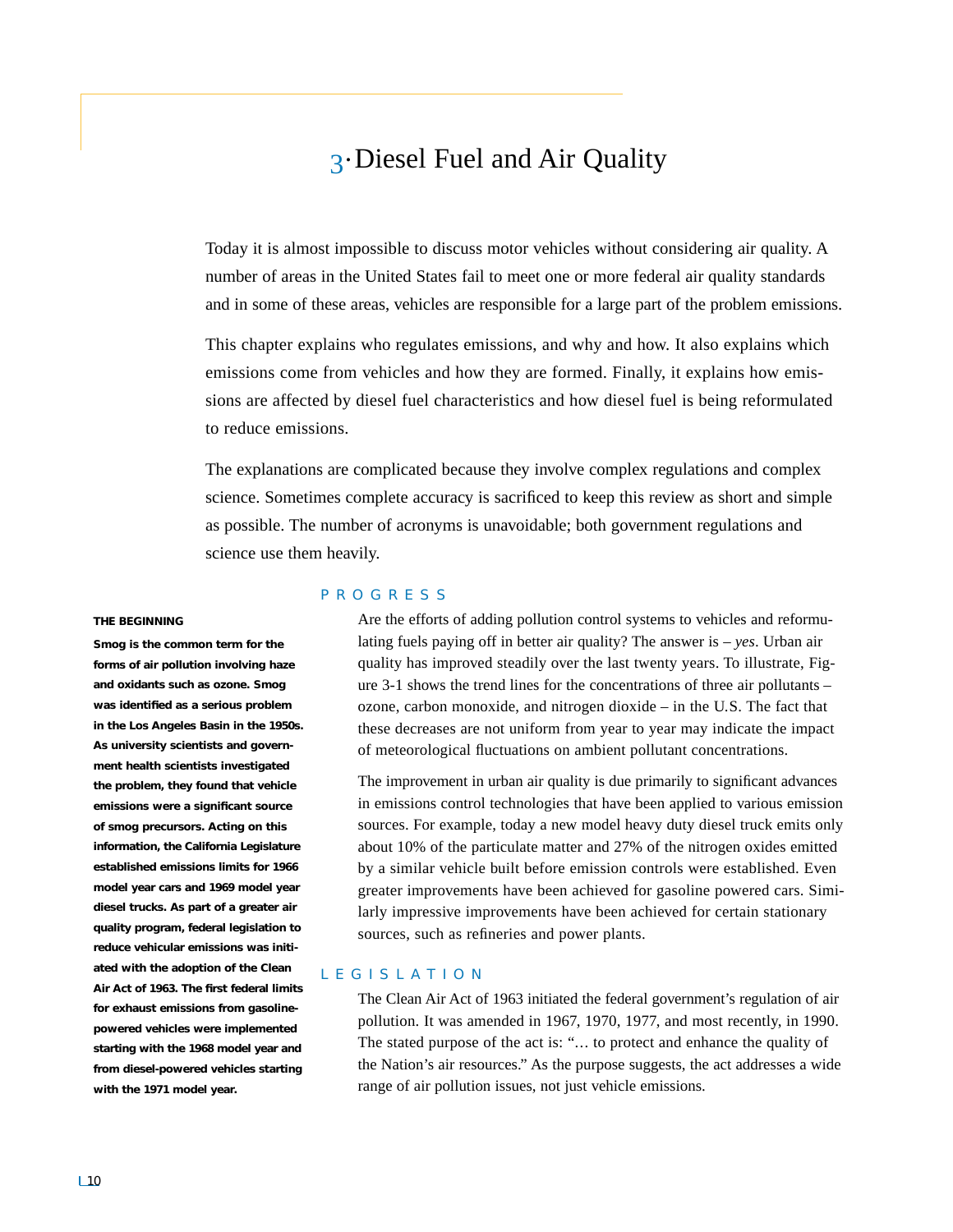# ADMINISTRATION/REGULATION

In many cases, laws are not administered by the body that enacts them. Congress or a state legislature assigns the administrative responsibility to a governmental agency. The 1970 amendments of the Clean Air Act created the U.S. Environmental Protection Agency (EPA) and made it responsible for implementing the requirements of the act and its amendments. California's laws covering vehicle emissions are administered by the California Air Resources Board (CARB), which was established by the Legislature in 1969.

While some laws contain a lot of detail, they can't address all the issues surrounding their application in our complex industrial society. The agency administering the law has the responsibility to write regulations which will make the legislative intent a reality. Title 40 of the Code of Federal Regulations contains the EPA regulations for environmental protection.

As Congress intended, the states do much of the work to carry out the provisions of the Clean Air Act and its amendments. State and local air pollution agencies hold hearings, write regulations (based on guidance from the EPA), issue permits, monitor pollution, issue notices of violations, and levy fines. It is appropriate for the states to take the lead, because states and local agencies need to select and enforce the pollution control strategies that make sense for their region. Geography, weather conditions, housing patterns, regional traffic patterns, and the nature of local industry all influence pollution levels.<sup>1</sup>

The Clean Air Act and its amendments "... set deadlines for the EPA, states, local governments and businesses to reduce air pollution." Each state is required to develop a state implementation plan (SIP) that explains the actions it will take to meet or maintain the air quality standards set by the EPA. The EPA must approve each state's SIP. The EPA assists the states by providing scientific research, expert studies, engineering designs, and money to support clean air programs.

# AIR QUALITY STANDARDS

Air pollutants are natural and artificial airborne substances that are introduced into the environment in a concentration sufficient to have a measurable effect on humans, animals, vegetation, or building materials. From a regulatory standpoint, substances become air pollutants when the EPA says they are. As part of the regulatory process, the Clean Air Act requires the EPA to issue a *criteria document* for each pollutant documenting its adverse effects. Regulated pollutants are therefore referred to as *criteria pollutants.* The EPA uses the information in the criteria documents to set National Ambient Air Quality Standards (NAAQS) at levels that protect public health and welfare. Figure 3-2 lists the criteria pollutants and the federal and California standards. In most cases, the California standards are more stringent. Some of the criteria pollutants, like carbon monoxide, are primary pollutants, which are emitted

<sup>2</sup> *National Air Quality and Emissions Trends Report.* U.S. EPA 454/R-97-013*,* 1996.

Figure 3-1 **Pollutant Concentration Trends in the U.S. 1987–1996**2



*\*National Ambient Air Quality Standard*

<sup>&</sup>lt;sup>1</sup> *The Plain English Guide to the Clean Air Act. U.S. Environmental Protection Agency,* EPA 400-K-93-001, April 1993.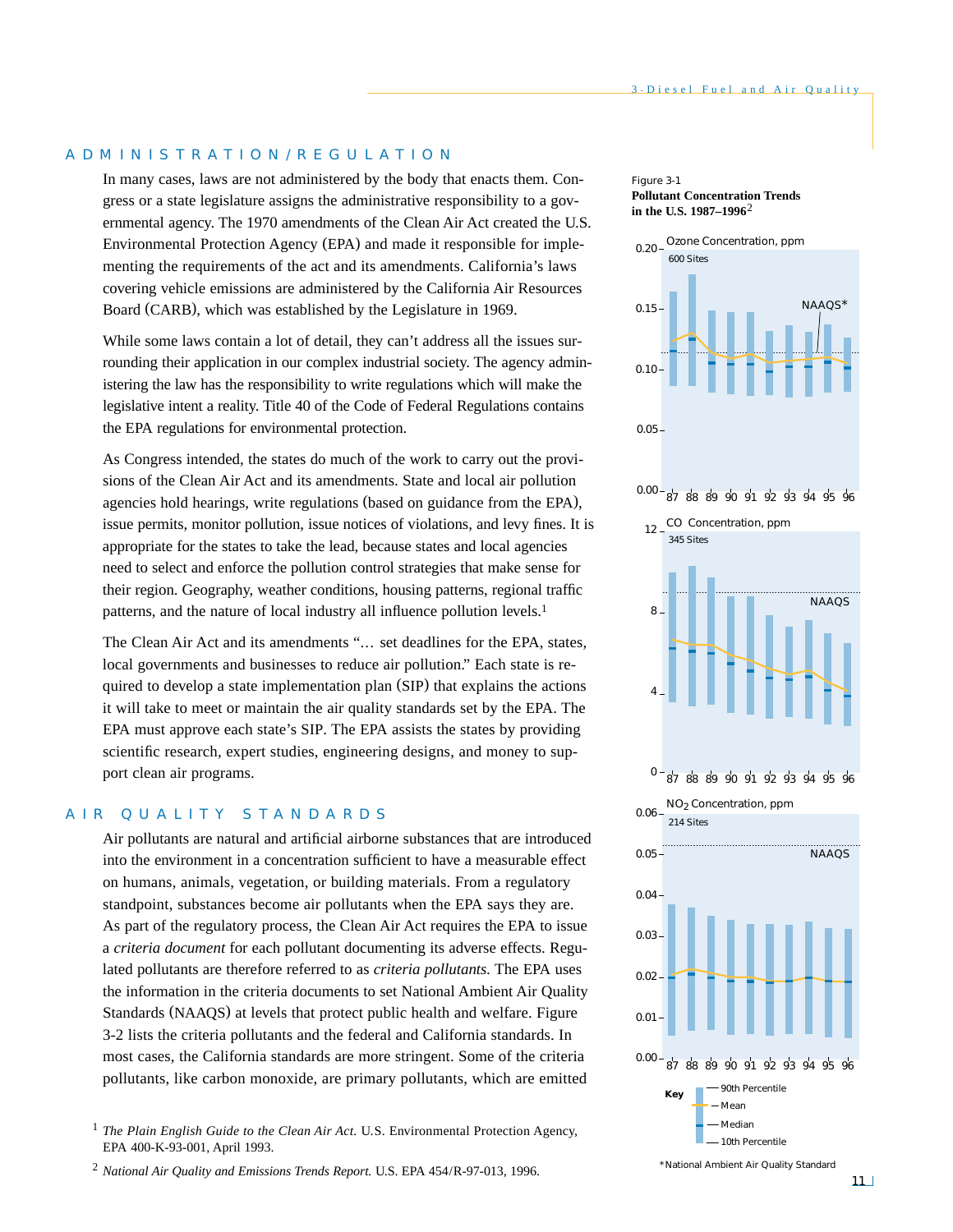directly by identifiable sources. Others, like ozone, are secondary pollutants, which are formed by reactions in the atmosphere. And others, like particulates, are of mixed origin.

Figure 3-2 **Ambient Air Quality Standards**

|                                                                   |                              | <b>Maximum Average Concentration</b> |                               |
|-------------------------------------------------------------------|------------------------------|--------------------------------------|-------------------------------|
| <b>Criteria Pollutant</b>                                         | <b>Averaging Time</b>        | Federal<br><b>Standard</b>           | California<br><b>Standard</b> |
| Ozone $(O_3)$ , ppm                                               | 1-hour/8-hour                | $0.12/0.08*$                         | $0.09/-$                      |
| <b>Carbon Monoxide</b><br>$(CO)$ , ppm                            | 1-hour/8-hour                | 35/9                                 | 20/9.0                        |
| Nitrogen Dioxide<br>$(NO2)$ , ppm                                 | 1-hour/annual                | $-10.053$                            | $0.025/-$                     |
| <b>Sulfur Dioxide</b><br>$(SO2)$ , ppm                            | $1$ -hour/24-hour/<br>annual | $-10.14/0.03$                        | $0.25/0.05/-$                 |
| <b>Suspended Particulate</b><br>Matter (PM10), $uq/m3$            | 24-hour/annual               | 150/50                               | 50/30                         |
| <b>Suspended Particulate</b><br>Matter (PM2.5), ug/m <sup>3</sup> | 24-hour/annual               | $65/15*$                             | $-1-$                         |
| Lead, $uq/m3$                                                     | 30-day/quarterly             | $-11.5$                              | $1.5/-$                       |
| Sulfates, ug/m <sup>3</sup>                                       | 24-hour                      |                                      | 25                            |

\* In July 1997, the EPA announced a new 8-hour ozone standard and new 24-hour and annual PM2.5 standards. Final details for implementing these standards are still being developed.

# AIR POLLUTANTS

**Ozone** Ground-level ozone is formed by the interaction of volatile organic compounds (VOC),<sup>3</sup> oxides of nitrogen (NO<sub>x</sub>), and sunlight.<sup>4</sup> The role of sunlight explains why the highest concentrations of ozone in the atmosphere occur in the summer months and why there is a diurnal pattern to the concentrations, with the highest concentrations occurring in the afternoon and lower concentrations at night.

"[Ozone] damages lung tissue, reduces lung function, and sensitizes the lungs to other irritants ... [It is] responsible each year for agricultural crop yield loss in the U.S. of several billion dollars and causes noticeable [leaf] damage in many crops and species of trees."5

**Volatile Organic Compounds** VOCs are not a criteria pollutant, though some specific compounds are classified as toxics *(see page 14).* Their importance stems from their role in forming ozone. All hydrocarbons in the atmosphere are considered VOCs, as are many other types of organic compounds. This explains

- <sup>4</sup> In the stratosphere, a layer of ozone partially shields the earth from solar ultra-violet radiation. Stratospheric ozone is formed by a different mechanism than ground-level ozone.
- <sup>5</sup> *National Air Quality and Emissions Trends Report,* 1992. Office of Air Quality Planning and Standards, U.S. Environmental Protection Agency, EPA 454/R-93-031, October 1993.

<sup>&</sup>lt;sup>3</sup> EPA defines VOCs as all organic compounds that participate in atmospheric photochemical reactions. Since methane and ethane have negligible photochemical reactivity, EPA does not considered them VOCs for regulatory purposes.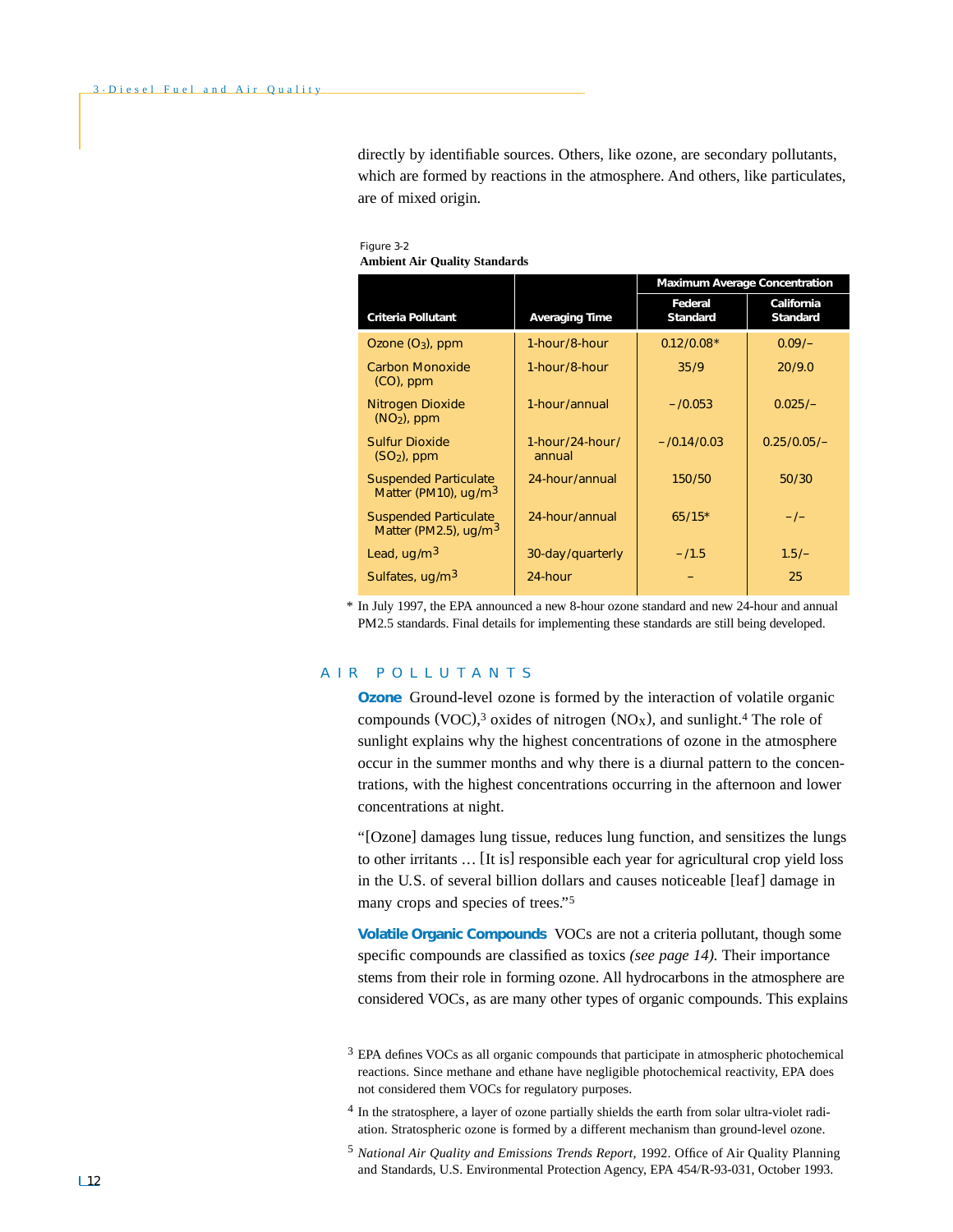why so much effort is directed toward reducing hydrocarbon emissions from vehicles and stationary sources.

The EPA estimates that, nationwide, about equal quantities of VOC emissions come from manmade and natural sources.6 Diesel engines accounted for only about 5% of the manmade VOC emissions in 1996 *(see Figure 3-3).*

Not all hydrocarbons contribute equally to ozone formation. Their reactivity depends on their chemical structure and the atmospheric conditions to which they are subjected. Under most conditions, olefins and aromatics are more reactive than paraffins.

The toxicity of organics depends on their structure. Most hydrocarbons are nontoxic at low concentrations. Some low molecular weight aldehydes are carcinogenic and some monocyclic and polycyclic aromatic hydrocarbons (PAH) are suspected or known carcinogens.

**Carbon Monoxide (CO)** CO is generated primarily by combustion processes. The EPA estimates that diesel engines were responsible for about 5% of the manmade CO emissions in 1996 *(see Figure 3-4).* CO's toxicity stems from its ability to reduce the oxygen carrying capacity of blood by preferentially bonding to hemoglobin.

**Nitrogen Dioxide (NO<sub>2</sub>)** The air quality standard applies only to NO2, but where emissions are concerned, NO and NO2 are usually analyzed simultaneously and expressed as  $NO<sub>x</sub>$ . Most (94%) of the  $NO<sub>x</sub>$  emissions are manmade. The EPA estimates that diesel engines generated about 27% of the manmade NOx emissions in 1996 *(see Figure 3-5).*

While NO is nontoxic by itself, it contributes to ozone formation. "NO<sub>2</sub> can irritate the lungs and lower resistance to respiratory infection  $\ldots$ <sup>6</sup> In some locations, NO<sub>x</sub> is also an important precursor to particulate matter.

**Sulfur Dioxide (SO<sub>2</sub>)**  $SO_2$  is produced primarily by the combustion of fuels containing sulfur. Facilities (stationary sources) that burn fuel oil and coal are the major source. On-road and off-road engine fuels are estimated to be the source of less than 3% of the total SO<sub>2</sub> emissions.

 $SO_2$  is a moderate lung irritant. Along with  $NO<sub>x</sub>$ , it is a major precursor to acidic deposition (acid rain).

Figure 3-3 **Emissions Sources: 1996 National Manmade VOC Emissions**6 19,086,000 short tons7







#### Figure 3-5 **Emissions Sources:**

**1996 National Manmade Nitrogen Oxide Emissions**6 23,393,000 short tons



<sup>6</sup> *National Air Pollutant Emissions Trends Report,* 1900-1996. EPA 454/R-97-011, December 1997.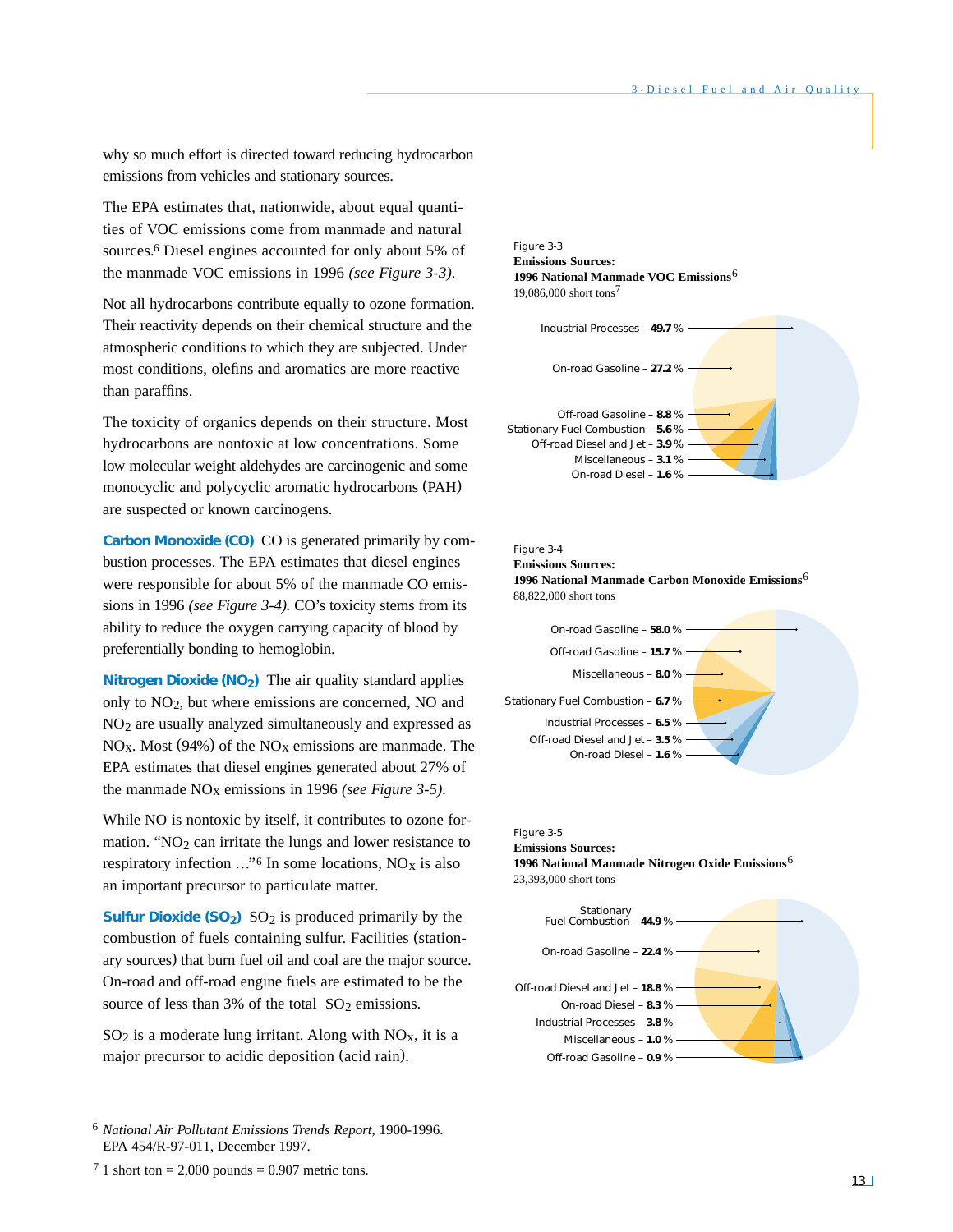#### **DIESEL EXHAUST TOXICITY**

**The potential of diesel exhaust to cause adverse health effects in people is controversial. However, several non-regulatory agencies have concluded that exposure to diesel exhaust increases the risk of lung cancer. The International Agency for Research on Cancer (IARC) concluded that the evidence for diesel exhaust as a cause of cancer was sufficient in animals, but limited in humans. As a result, they categorized diesel exhaust as a potential human carcinogen8 (Category 2A). The National Institute of Occupational Safety and Health (NIOSH) reached the same conclusion, recommending that whole diesel exhaust be regarded as a potential cause of cancer. The EPA and the California EPA are currently reviewing the available data on diesel exhaust and are expected to finalize their conclusions in 1998.**

**Particulate Matter (PM10 and PM2.5)** PM10 is particulate matter with a particle size less than or equal to 10 microns (0.0004 inch) and PM2.5 has a particle size less than or equal to 2.5 microns (0.0001 inch). The EPA estimates that fugitive dust from roads accounts for about two-thirds of the total PM10 nationwide. Less than 2% of PM10 is attributed to on-road and off-road engines, but the percentage is higher in urban areas where there is less dust and more combustion sources. Particulates from diesel engines include primary carbon particles and secondary sulfate and nitrate aerosols formed from  $SO_2$  and  $NO<sub>X</sub>$ .

After a review of scientific evidence of the health effects of particulate matter, the EPA recently established a new standard for PM2.5. The EPA found that while both coarse and fine particles can increase respiratory symptoms and impair breathing, fine particles are more likely to contribute to serious health effects. Most of the particulate emissions from diesel engines are smaller than 2.5 microns.

**Air Toxics** The toxic air pollutants listed by the Clean Air Act Amendments of 1990 included: benzene, polycyclic organic matter (POM), <sup>9</sup> acetaldehyde, formaldehyde, and 1,3-butadiene. Of this group, only POM is found in diesel fuel. Diesel exhaust contains POM and possibly trace amounts of the other toxic pollutants.

# VEHICLE EMISSIONS: SOURCES

When hydrocarbon fuel is burned with the correct amount of air in a diesel engine, the gases that are left are predominately water vapor, carbon dioxide and nitrogen – all of which are benign, although carbon dioxide is a greenhouse gas. However deviations from this ideal combustion lead to the production of some VOCs, CO,  $NO<sub>X</sub>$ , SO<sub>2</sub>, and PM.

Diesel engines are substantial emitters of PM and  $NO<sub>x</sub>$ , but only small emitters of CO and VOCs. Gasoline engines are the greatest emitters of CO and substantial emitters of VOCs and  $NO<sub>X</sub>$ , but only modest emitters of PM.

Since diesel engines are designed to run lean, i.e., with excess oxygen, they do not emit much carbon monoxide or unburned hydrocarbons. And because diesel fuel has a much higher boiling range than gasoline (and consequently a much lower volatility), evaporative VOC emissions are not a problem.

**Oxides of Nitrogen** Air is 78% nitrogen by volume. Diesel engines mainly produce  $NO<sub>x</sub>$  by "burning" a small amount of the nitrogen in the air drawn into the cylinder. At the high temperatures encountered in a diesel combustion chamber, the nitrogen combines with oxygen to form  $NO<sub>x</sub>$ . The formation of  $NO<sub>x</sub>$  becomes significant at about 2900 $\degree$ F (1600 $\degree$ C) and increases rapidly as the temperature rises above this threshold.

Any organic nitrogen in the fuel also contributes to  $NO<sub>x</sub>$  emissions, but this source is miniscule compared to nitrogen in the air. Combustion chamber deposits increase  $NO<sub>x</sub>$  emissions slightly. The deposits are believed to raise

<sup>8</sup> IARC Monograph 46, 1989.

<sup>9</sup> Also called *polynuclear aromatics* (PNA) or *polycyclic aromatic hydrocarbons* (PAH).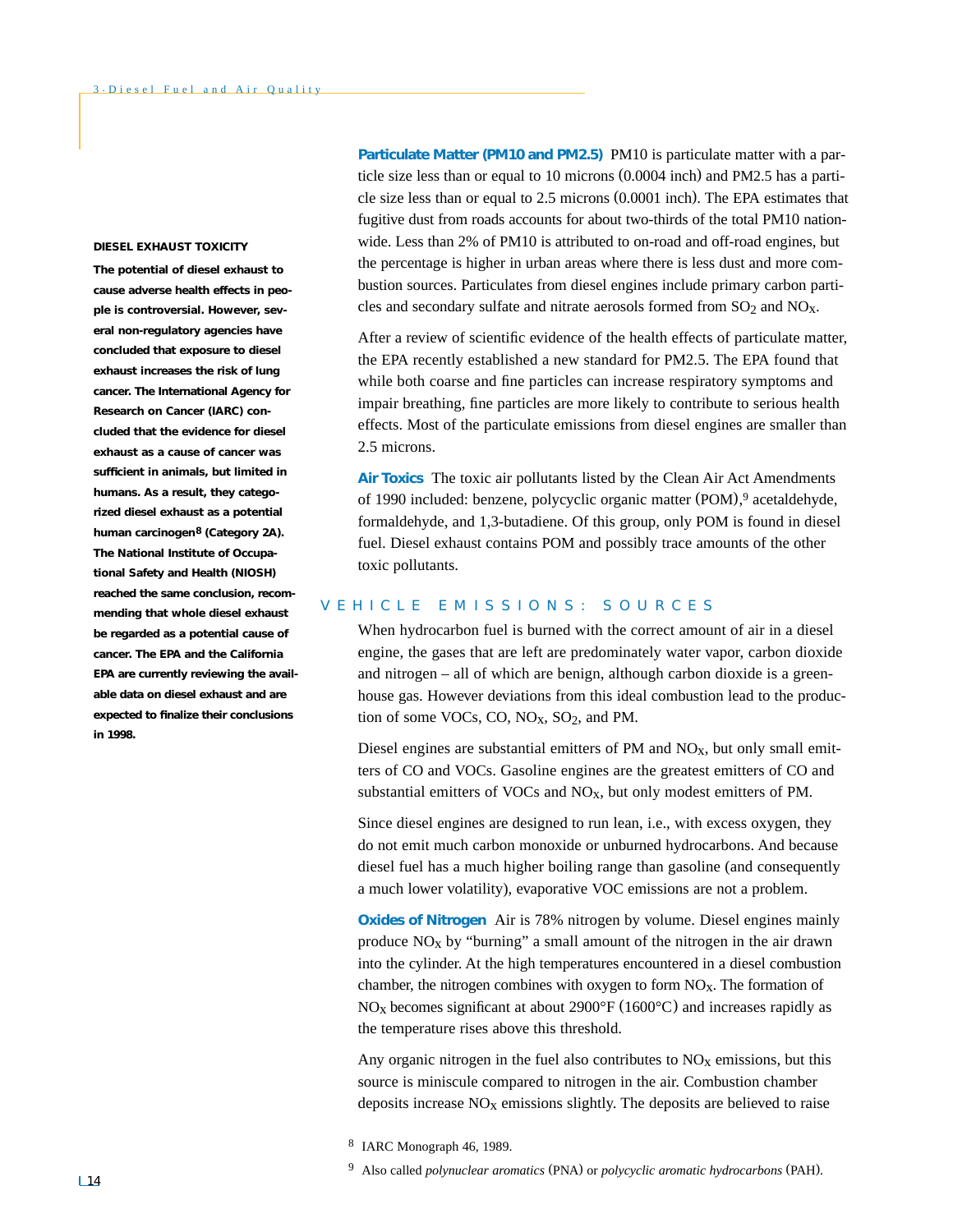the combustion temperature because they act as thermal insulators, reducing heat loss to the combustion chamber walls.

**Particulate Matter** PM emissions are mainly the result of the heterogeneous nature of diesel combustion. When fuel is injected into hot compressed air in the cylinder, regions develop that are fuel-rich and oxygen deficient. Because of the high temperature and pressure in the cylinder, the fuel may start to break down before it has a chance to mix with air and burn normally. These high temperature cracking reactions *(pyrolysis)* lead to the formation of carbonaceous soot particles. Unburned or partially burned fuel can condense on these particles, increasing their size and mass. Finally, these particles can stick together *(agglomerate)* to create visible smoke.

Diesel exhaust  $NO<sub>x</sub>$  and PM are linked by the nature of diesel combustion. Efforts to reduce PM by increasing combustion efficiency lead to higher combustion temperatures and, thus, higher  $NO<sub>x</sub>$  emissions. Lowering  $NO<sub>x</sub>$ formation by lowering combustion temperature leads to less complete combustion and, thus, higher PM emissions.

# VEHICLE EMISSIONS: LIMITS

The EPA set limits for emissions from heavy-duty diesel engines starting with the 1971 model year. A number of companies manufacture engines, but not vehicles. Also, the companies that manufacture vehicles may use engines from several different sources. To simplify the qualification process, the EPA elected to have emission standards apply to diesel *engines* rather than *vehicles.*

Figure 3-6 lists the EPA standards for heavy-duty highway engines. The EPA also has engine emission standards for diesel buses, off-road diesels, marine diesels, and railroad diesels. California sets its own limits on diesel emissions, which are generally the same as the federal standards, although sometimes slightly more restrictive.

#### Figure 3-6 **Selected Federal Heavy-duty Highway Diesel Engine Emission Standards**

| Year      | CO (g/bhp-hr) | HC (g/bhp-hr) | $NOX$ (g/bhp-hr) | PM (g/bhp-hr) |
|-----------|---------------|---------------|------------------|---------------|
| 1990      | 15.5          | 1.3           | 6.0              | 0.60          |
| 1991-1993 | 15.5          | 1.3           | 5.0              | 0.25          |
| 1994-1997 | 15.5          | 1.3           | 5.0              | 0.10          |
| $1998 +$  | 15.5          | 1.3           | $4.0*$           | $0.10**$      |

\* This standard had to be met by 1996 in California.

\*\* Urban buses must meet a 0.05 g/bhp-hr PM standard.

Exhaust emissions are very dependent on how a vehicle is operated. To standardize the test conditions, the EPA requires that exhaust emissions be measured while the engine is operated according to a specified speed-time cycle on an engine dynamometer. The EPA Transient Test Procedure includes segments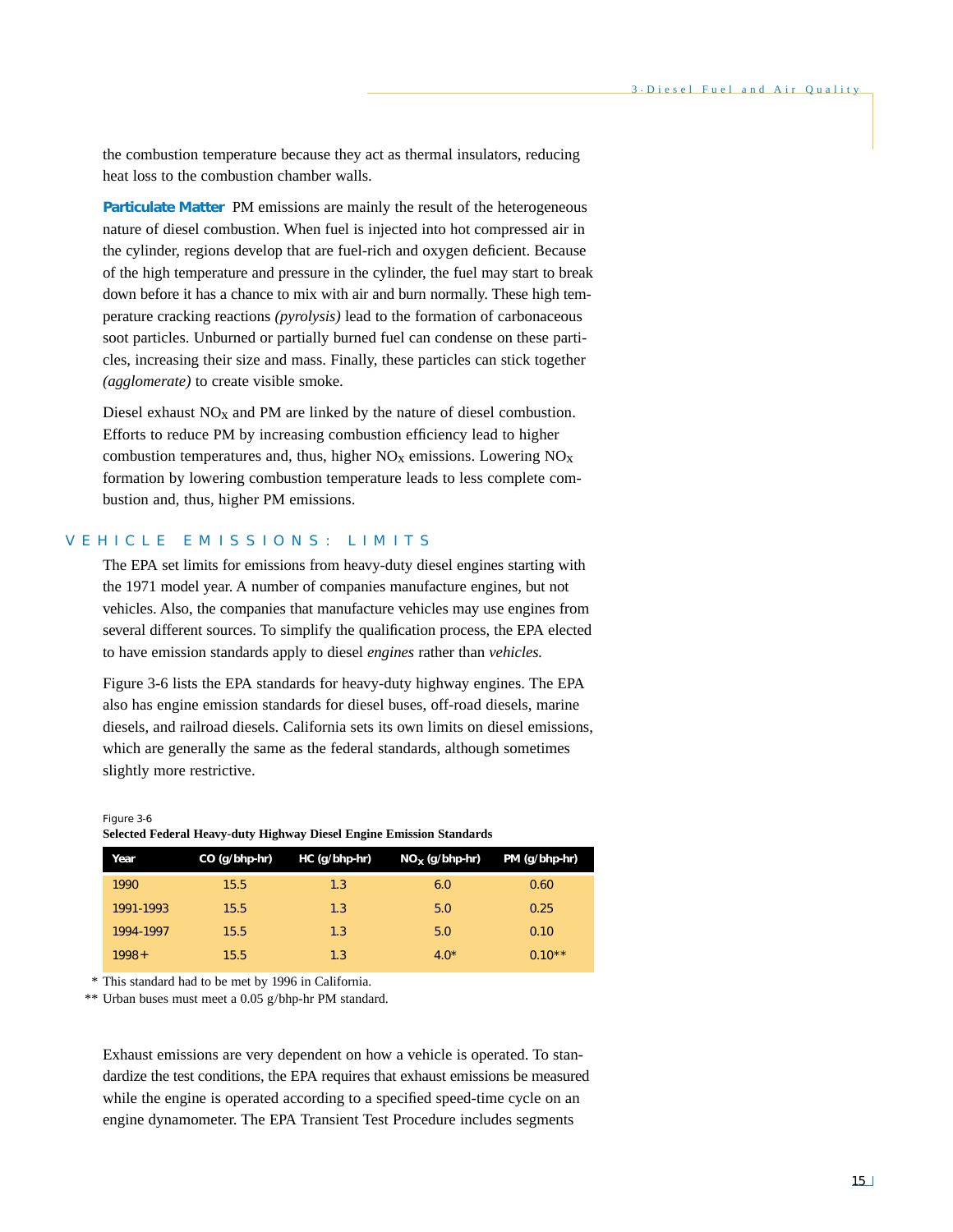designed to mimic congested urban, uncongested urban, and freeway driving, along with both a cold start and a hot start.

## VEHICLE EMISSIONS: FUTURE LIMITS

#### **UNITS OF DIESEL ENGINE EMISSIONS**

*Brake horsepower* **(bhp) is a unit of power. The adjective "brake" indicates that it is the power developed at the engine's drive shaft, which is less than the power developed inside the engine's cylinders. It is equal to the** *indicated power,* **delivered from the expanding combustion gas in the cylinder to the piston, minus all loses which include friction, pulling air into the engine, and driving engine accessories.** 

*Brake horsepower-hour* **(bhp-hr) is a unit of work (energy); it is the work done when the engine's shaft exerts one horsepower for one hour. Expressing engine emissions as weight per unit of work (grams/brake horsepower-hour) allows the use of a single standard for engines of all sizes. A larger engine generates a higher volume of exhaust and a higher absolute amount of emissions than a smaller engine, but it also can do more work.**

**The emissions of gasoline-powered vehicles also are expressed as weight per unit of work, but the units are** *grams per mile.* **There are two reasons why these units are not appropriate for diesel engines. First, as the text explains, diesel emissions standards apply to the engine, not to the vehicle. Since the engine is not tested in a vehicle, expressing the emissions** *per mile* **would require a number of assumptions. Second, there is much more variation in the sizes and loads of diesel vehicles than gasoline vehicles. Using** *per mile* **standards would penalize large trucks hauling heavy loads, even when they are more emissions-efficient.**

The EPA recently issued a rule setting emission standards for 2004 model year engines. Instead of having separate HC and  $NO<sub>x</sub>$  categories, the new standard has a single non-methane hydrocarbons  $(NMHC) + NO<sub>X</sub>$  category. Since NMHC and  $NO<sub>X</sub>$  are of concern because they participate in the reactions that generate ozone, it makes sense to view them as one category rather than two. The limit for the combined category will be lowered to 2.4 grams per brake horsepower – hour (g/bhp-hr), or 2.5 g/bhp-hr with a limit of 0.5 g/bhp-hr on NMHC. This will reduce  $NO<sub>X</sub>$  emissions from these engines by 50%, which the EPA expects will lead to lower ambient ozone concentrations.

The new rule also includes provisions to ensure that the engines retain these low emissions throughout their lifetime. The EPA and engine manufacturers plan to meet in 1999 to review progress toward this goal. Potential changes to fuel properties considered necessary to meet the new standards will be one of the topics.

Concern about carbon dioxide emissions and their relationship to global warming is leading to serious consideration of using diesel engines in light-duty trucks, vans, sport utility vehicles, and U.S. passenger cars. The inherent fuel efficiency of the diesel engine, relative to the gasoline engine, results in substantially lower emissions of CO<sub>2</sub> per mile. However, emissions control technology will need to advance for a new generation of diesel vehicles to meet EPA standards.

# VEHICLE EMISSIONS: DIESEL FUEL EFFECTS

Advances in engine design have produced very large reductions in  $NO<sub>x</sub>$ and PM emissions since the EPA began setting emission standards for diesel engines in 1971. The composition of diesel fuel has had much less influence on emissions, but reformulated diesel fuels have played a small role in achieving needed emissions reductions. The most important fuel parameters in this regard are:

**Sulfur** The sulfur content of diesel fuel affects PM emissions because some of the sulfur in the fuel is converted to sulfate particles in the exhaust. The fraction converted to PM varies from one engine to another, but reducing sulfur decreases PM linearly in almost all engines. For this reason, the EPA limits the sulfur content of on-road diesel fuel (low sulfur diesel fuel) to 0.05% mass10 (500 ppm) maximum and CARB applies the same limit to all vehicular diesel fuel (on-road and off-road). As a result, the national average

 $10$  When percent is used to express one element's relationship to the whole, the value depends on the units of quantity that are used. Percent by mass (% mass) compares the mass of one element to the mass of the whole; percent by volume (% volume or % vol) compares the volume of one element to the volume of the whole.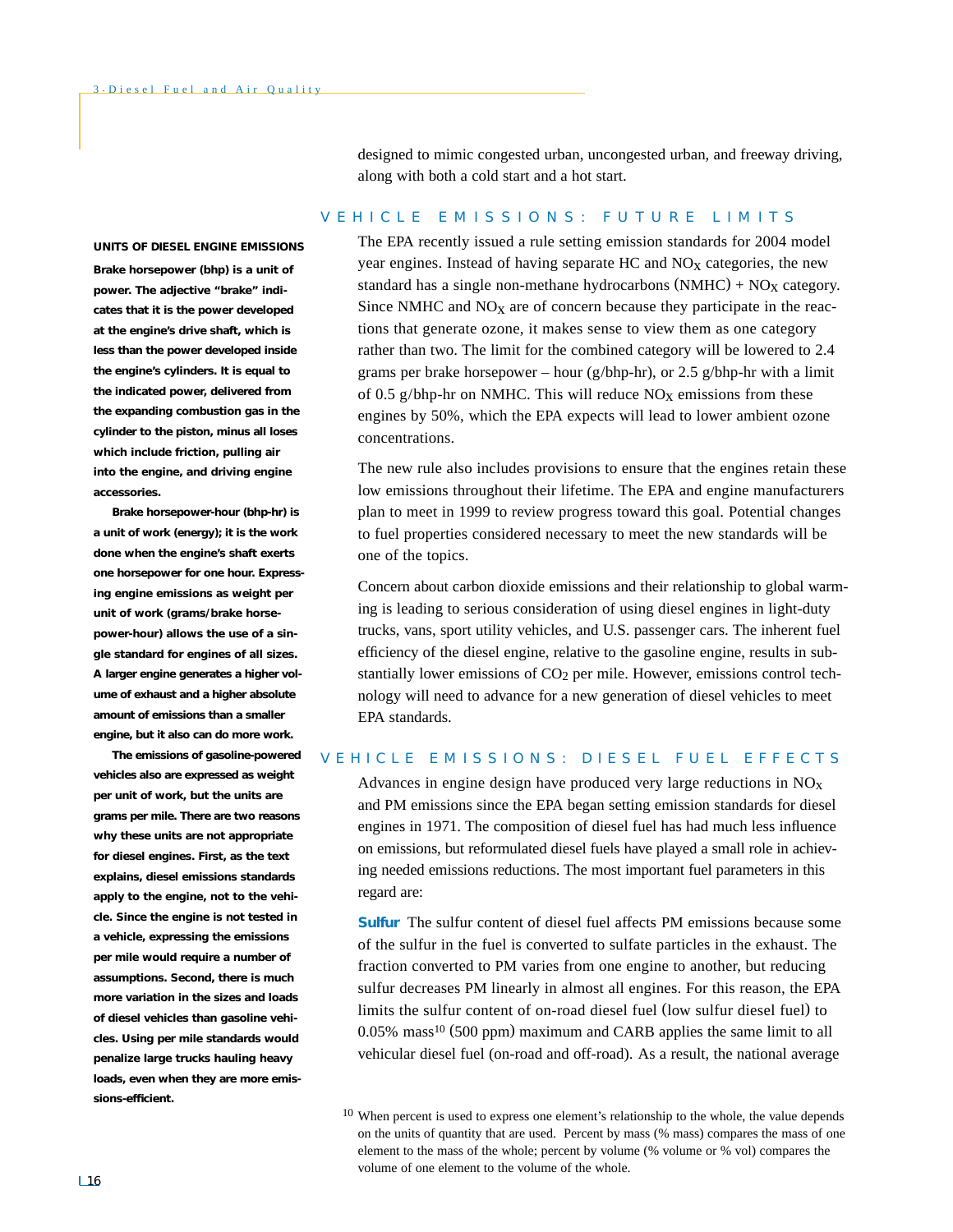sulfur content for low sulfur diesel fuel is between 300 and 350 ppm. At a sulfur level of 300 ppm, sulfate particles comprise about 10% of total PM emissions for an engine emitting 0.1 g PM/bhp-hr.

**Cetane Number** Increasing the cetane number improves fuel combustion and tends to reduce  $NO<sub>x</sub>$  and PM emissions.  $NO<sub>x</sub>$  seems to be reduced in all engines, while PM10 reductions are more engine-dependent. These cetane number effects also tend to be non-linear in the sense that increasing the cetane number does the most good when starting with a relatively low cetane number fuel.

**Density** Changes in fuel density affect the energy content of the fuel brought into the engine at a given injector setting. European studies<sup>11</sup> indicate that reducing fuel density tends to decrease  $NO<sub>x</sub>$  emissions in older technology engines that cannot compensate for this change. Emissions from modern engines, with electronic injection and computer control, appear to be independent of density.

**Aromatics** Reducing the aromatics content of diesel fuel reduces NOx and PM10 in some engines. Recent European studies<sup>11</sup> indicate that polynucleararomatics content is key to the reduction, and that the concentration of single-ring aromatics is not a factor.

**Volatility** T95 is the temperature at which 95% of a particular diesel fuel distills in a standardized distillation test (ASTM D 86). Reducing T95 decreases NOx emissions slightly, but increases hydrocarbon and CO emissions. PM10 emissions are unaffected.11

# REFORMULATED DIESEL FUEL

The first environmental regulations governing diesel fuel composition took effect in 1985 in southern California. CARB limited the sulfur content to 0.05% mass because of that region's severe air quality problems.

In October 1993, separate regulations from EPA and CARB took effect. The EPA set a maximum sulfur content of 0.05% mass for on-road diesel fuel, nationwide. CARB applied this same limit to both off-road and on-road (vehicular) diesel fuel. In the other states, the limit on the sulfur content of off-road fuel is the ASTM D 975 limit of 0.5% mass for high sulfur No. 2-D diesel fuel.

CARB also limited the aromatics content of vehicular diesel fuel to 10% volume maximum. Alternative formulations with higher aromatics contents are allowed if they have been demonstrated to achieve the same or lower emissions as a 10% aromatics reference fuel in a standardized engine test. Candidate alternative formulations are characterized by five properties: sulfur

<sup>11</sup> *European Programme on Emissions, Fuels and Engine Technologies, Final Report,* ACEA and Europia.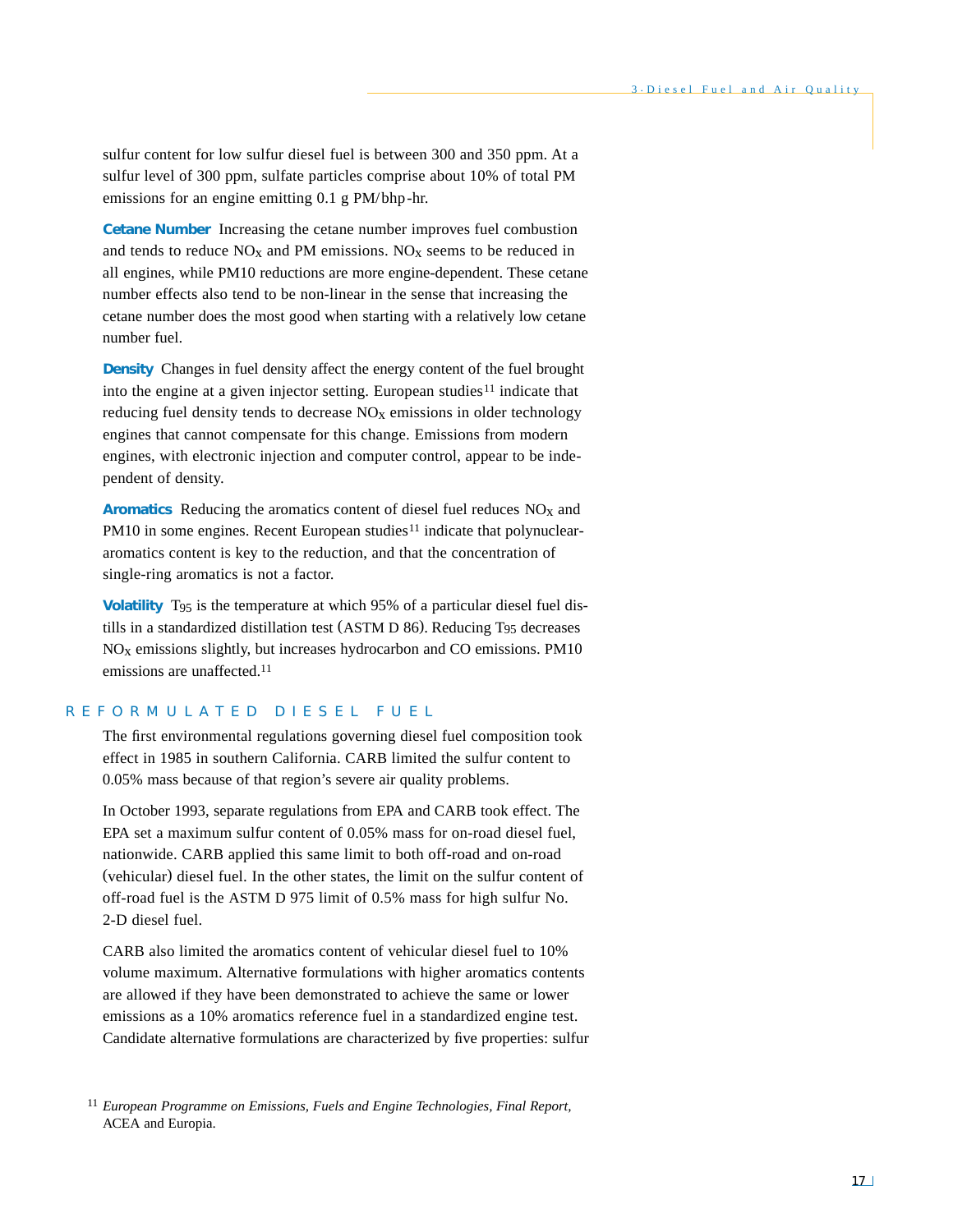#### **FEDERAL DIESEL FUEL EXCISE TAX**

**The federal government imposes an excise tax on diesel fuel, currently \$ 0.244 per gallon. However, certain fuel uses are tax-exempt or subject to a reduced rate. These uses include: heating; farming; use by state or local governments or nonprofit educational organizations; and boats engaged in fishing or transportation.**

**Because Congress believed that there was considerable evasion of this tax, the Omnibus Budget Reconciliation Act of 1993 changed some of the diesel tax procedures. Briefly, under the new procedures, the tax is levied on diesel fuel removed from a terminal's truck loading rack unless the fuel is dyed.**

**Dyed diesel fuel may be used only for nontaxable purposes. Anyone who knowingly sells or uses dyed diesel fuel for taxable purposes or who willfully alters the concentration of dye in diesel fuel is subject to a minimum \$10 per gallon penalty. The 1993 Act gives the IRS authority to enforce the diesel fuel tax, including the authority to inspect terminals, dyes, dyeing equipment, and fuel storage facilities; and to stop, detain, and inspect vehicles.**

content, nitrogen content, aromatics content, polycyclic aromatics content, and cetane number. If the formulation passes the emissions test and receives CARB approval, any fuel manufactured under this alternative formulation must not exceed the sulfur, nitrogen, aromatics, and polycyclic aromatics contents of the candidate formulation and must not have a lower cetane number than the candidate formulation.

More than 20 alternative formulations have been approved by CARB. In fact, at this writing (Spring 1998), most of the diesel fuel sold in California is one of these alternative formulation fuels, rather than fuel with a 10% volume maximum aromatics content.

CARB estimates that the use of reformulated diesel fuel has reduced  $SO<sub>2</sub>$ emissions by 82%, PM emissions by 25%, and  $NO<sub>x</sub>$  emissions by 7%, relative to the emissions that would have been generated by the continued use of pre-1993 high sulfur diesel fuel.

# DIESEL FUEL DYEING

A confusing situation for both refiners and purchasers of diesel fuel has arisen because both the IRS and the EPA require the addition of red dye to certain classes of diesel fuel. However, each agency requires that the dye be added to a different class of fuel, at a different concentration, and for a different reason.

- The EPA wants to identify diesel fuel with a high sulfur content in order to ensure that it is not used in on-road vehicles.
- The IRS wants to ensure that tax-exempt low sulfur and high sulfur diesel fuel are not used for taxable purposes.

**The EPA Requirements** Originally, the EPA's low sulfur diesel regulations required the addition of blue dye to noncomplying high sulfur (>0.05% mass) fuels. But after the Federal Aviation Administration (FAA) expressed concerns that blue-dyed diesel fuel might be confused with the most common aviation gasoline, which already was being dyed blue, the EPA changed the dye from blue to red.

The EPA regulations require "visible evidence of the presence of red dye" to identify high sulfur fuels intended for off-road use. In practice, this requires refiners to add a level of red dye that is equivalent to no more than 0.75 pounds/1000 bbl (ptb) of a solid Solvent Red 26 dye standard. Solvent Red 26 was chosen as the standard because it is a unique chemical available in pure form. Diesel fuels are actually dyed with liquid concentrates of Solvent Red 164 because this dye is more fuel soluble and less costly than the standard. Solvent Red 164 is a mixture of isomers that are very similar to Solvent Red 26, except the former incorporates hydrocarbon *(alkyl)* chains to increase its solubility in petroleum products.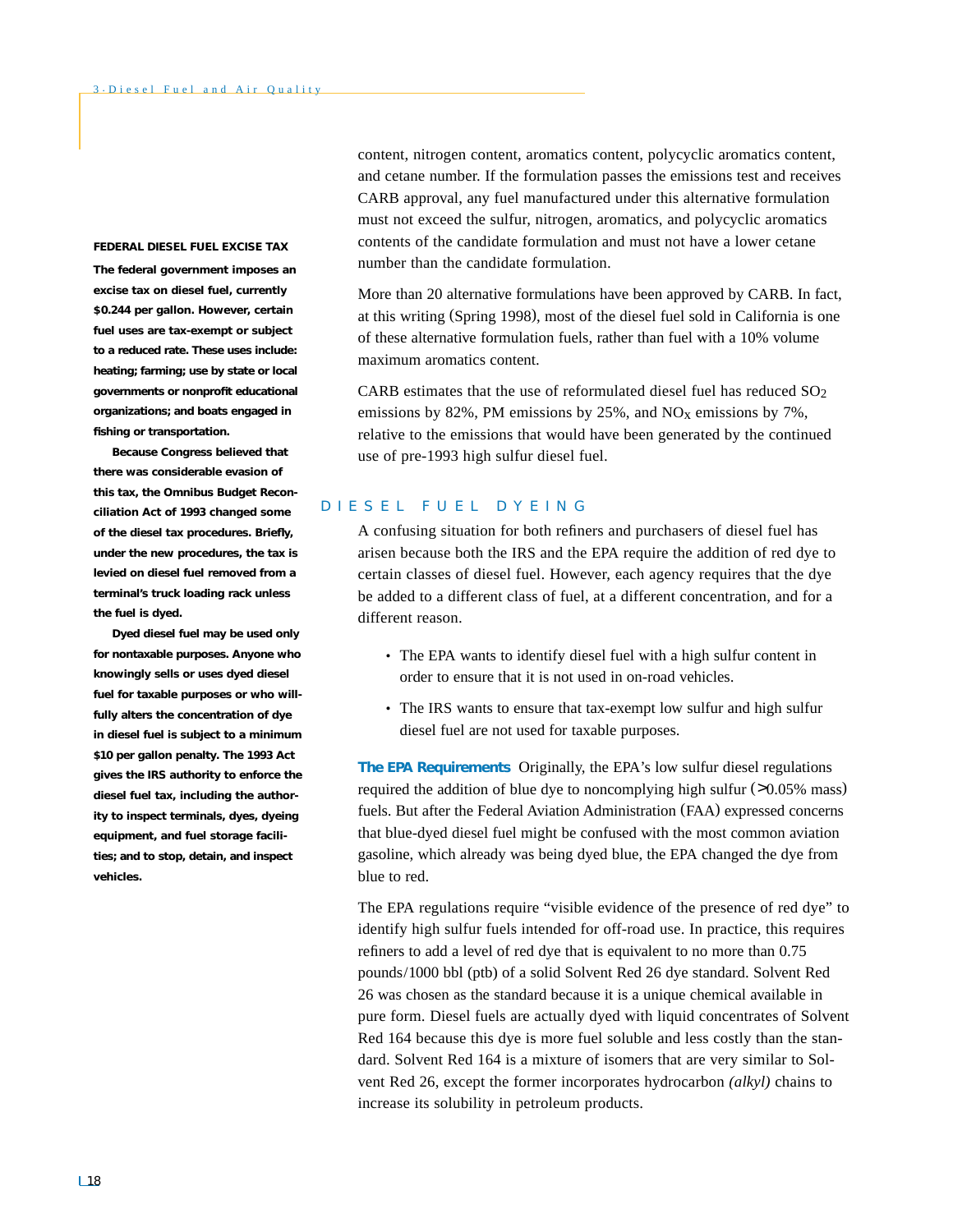Any red dye observed in the fuel of a vehicle in on-road use triggers a measurement of the fuel's sulfur content. Penalties are assessed based on the actual sulfur content of the fuel, rather than simply on the presence of dye.

**The IRS Requirements** The IRS regulations require that tax-exempt diesel fuels, both high sulfur and low sulfur, have a minimum level of a Solvent Red 164 dye that is spectrally equivalent to 3.9 ptb of Solvent Red 26 dye standard. This level of dye is more than five times the amount required by the EPA regulations. The IRS contends that the high dye level is necessary to allow detection of tax evasion even after five-fold dilution of dyed fuel with undyed fuel.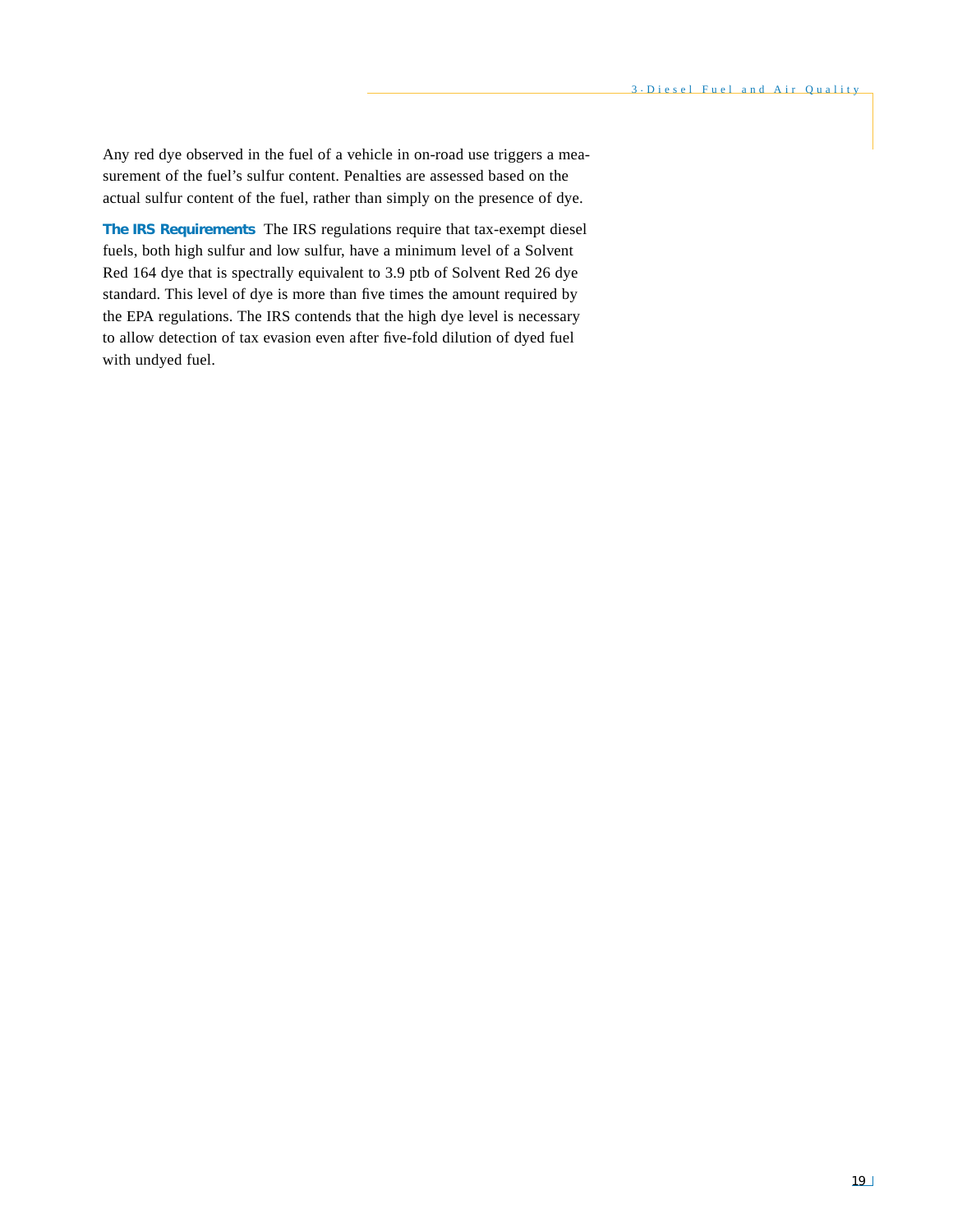# 4 • Diesel Fuel Refining and Chemistry

Diesel fuel is made from petroleum. All petroleum crude oils are composed primarily of hydrocarbons of the paraffinic, naphthenic, and aromatic classes. Each class contains a very broad range of molecular weights.

As it comes out of the ground, crude oil can be as thin and light-colored as apple cider or as thick and black as melted tar. Thin crude oils have relatively low densities and thus high API gravities.1 Therefore, they are called *high-gravity* crude oils; conversely, thick crude oils with relatively high densities are *low-gravity* crude oils.

Refining is the process of converting crude oil into high value products. The most important are transportation fuels – gasoline, jet fuel, and diesel fuel. Other important products include liquefied petroleum gas (LPG), heating fuel, lubricating oil, wax, and asphalt. High-gravity crude oils contain more of the lighter products such as gasoline and generally have lower sulfur and nitrogen contents, which makes them easier to refine. However, modern refining processes are capable of turning low-gravity crude oils into high value products. Refining low-gravity crude oils requires more complex and expensive processing equipment, more processing steps, and more energy and, therefore, costs more. The price difference between high-gravity and low-gravity crude oils reflects the refining cost difference.

# REFINING PROCESSES

Today's refinery is a complex combination of interdependent processes, the result of a fascinating intertwining of advances in chemistry, engineering, and metallurgy. These processes can be divided into three basic categories:

- **Separation processes** The feed to these processes is separated into two or more components based on some physical property, usually boiling point. These processes do not otherwise change the feedstock. The most common separation process in a refinery is *distillation.*
- **Upgrading processes** These processes improve the quality of a material by using chemical reactions to remove compounds present in trace amounts that give the material the undesired quality. Otherwise the bulk properties of the feedstock are not changed. The most commonly used upgrading process for diesel fuel is *hydrotreating.*
- **Conversion processes** These processes fundamentally change the molecular structure of the feedstock, usually by "cracking" large molecules into small ones, for example *catalytic cracking* and *hydrocracking.*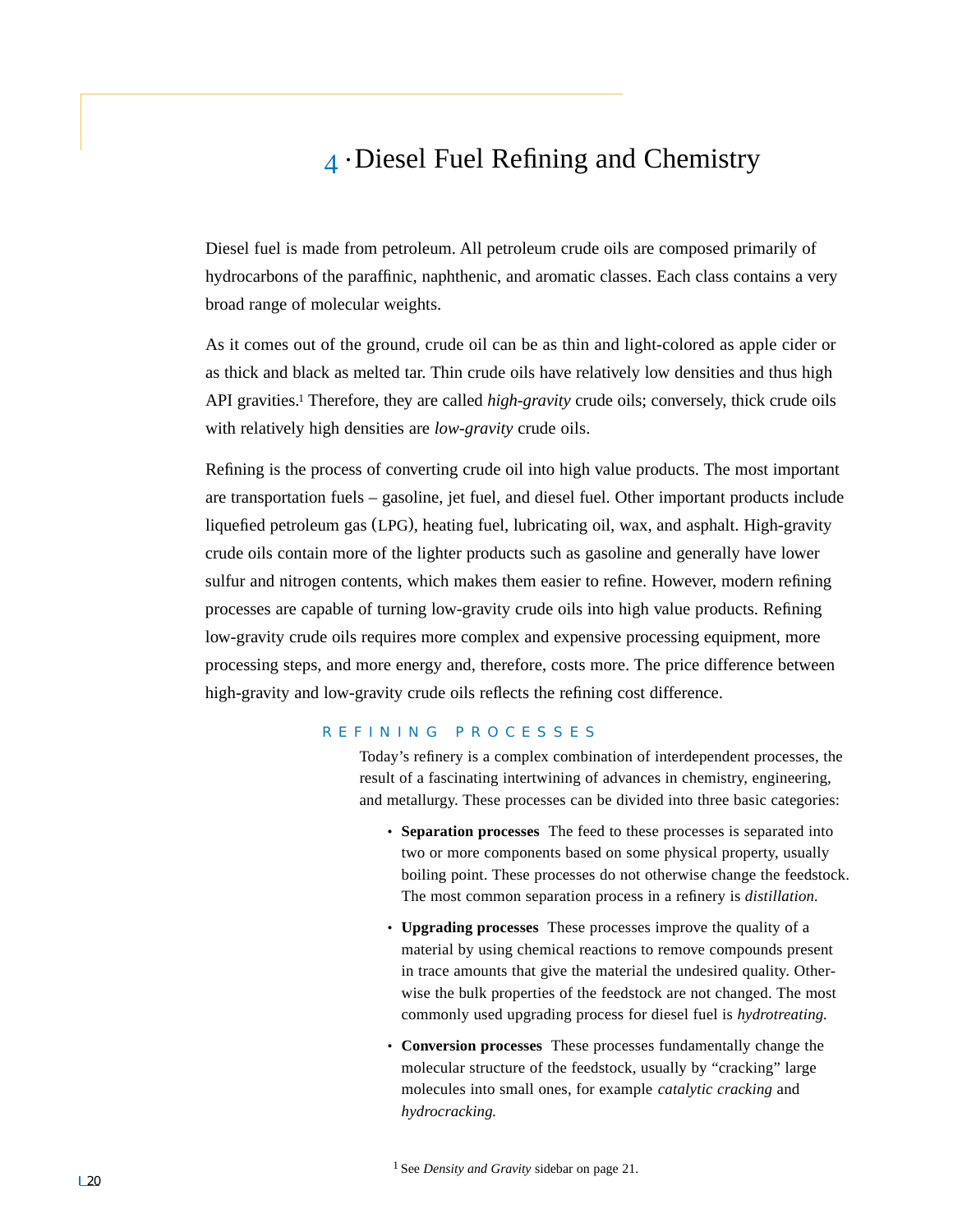**Distillation** Distillation is by far the most important and widely used separation process in a petroleum refinery. In large part, petroleum products are defined by their boiling range, and distillation is the process used to separate crude oil or other wide boiling range mixtures into products with narrower boiling ranges.

Crude oil is made up of many thousands of components from light gases that boil below ambient temperature, to very heavy materials that can not be distilled even at temperatures above 1000°F.2

In crude petroleum distillation, hot oil is pumped into a distillation column and the lightest hydrocarbons present,<sup>3</sup> usually propane and butane, rise to the top of the column and are removed. Since gasoline is a little heavier, it does not rise quite so high and is drawn off from the side of the column. Kerosene and diesel, the next heavier products, are drawn off at successively lower points on the column. The products that are obtained directly from crude oil distillation are called *straight-run* products, e.g., *straight-run diesel.* The material that is too heavy to vaporize under atmospheric distillation conditions is removed from the bottom of the column *(atmospheric bottoms).*

The atmospheric bottoms can be fractionated further by a second distillation carried out under reduced pressure. The lower pressure in the distillation column allows some of the heavier components to be vaporized and collected. This process is called *vacuum distillation,* the overhead product is called *vacuum gas oil* (VGO), and the bottoms product is called *vacuum resid*.

Because of the distillation profile of the typical crude, refining by distillation alone has not been able to meet market demand for light fuel products since the early years of this century. It yields too much heavy product and not enough light product. In addition, the quality of light products produced by distillation alone is often poor. The petroleum refiner uses the upgrading and conversion processes to match the barrel to the market.

**Upgrading Process** Hydroprocessing is a generic term for a range of process $es$  that use hydrogen with an appropriate catalyst<sup>4</sup> to remove undesired components from a refinery stream. The processes run the gamut from mild conditions that remove reactive compounds like olefins and some sulfur and nitrogen compounds *(hydrofinishing),* to more severe conditions that saturate aromatic rings and remove almost all sulfur and nitrogen compounds *(hydrotreating).*

**Conversion Process** Hydrocarbons with higher boiling points (the larger ones left in the distillation bottoms) can be broken down *(cracked)* into lower boiling hydrocarbons by subjecting them to very high temperatures. The discovery of this process *(thermal cracking)* offered a way to correct the mismatch between supply and demand. Thermal cracking began to be used to increase gasoline

#### **DENSITY AND GRAVITY**

*Density (*r*)* **is the mass of a unit volume of material at a selected temperature. For example, the density of water is 0.9990 grams per cubic centimeter (g/cm3) at 60°F (15.67°C).** *Relative density* **(RD) – also called** *specific gravity* **– is the ratio of the density of the material at a selected temperature to the density of a reference material at a selected temperature. For the relative density of petroleum crudes and products in the U.S., the reference material is water and both temperatures are 60°F.**

RD (60/60°F) = 
$$
\frac{r \text{ sample (60°F)}}{r \text{ water (60°F)}}
$$

**The United States petroleum industry often uses API gravity instead of relative density. The following equation relates API gravity, in degrees API (°API), to relative density.**

$$
^{\circ}API = \frac{141.5}{RD (60/60^{\circ}F)} - 131.5
$$

**While API gravity measurements may be made on liquids at temperatures other than 60°F, the results are always converted to the values at 60°F, the standard temperature.**

**API gravity is an arbitrary scale developed by the American Petroleum Institute in the early years of the petroleum industry. Density had been used as a primary indicator of quality for liquid products. However the higher value products have lower densities. The API gravity scale was constructed so that API gravity increases inversely to density; therefore, higher value products have higher API gravities. And while the densities of most petroleum products are less than one, the API gravity scale also was constructed so that most values are between 10 and 70.** 

<sup>2</sup> In distillation discussions, the terms "light" and "heavy" are used as shorthand for "lower boiling" and "higher boiling." They do not refer to the density of the materials, although, in general, a lower boiling material also is less dense than a higher boiling material.

<sup>3</sup> Methane and ethane are often present in crude oil as it comes out of the ground. These lightest compounds are removed before the crude oil is transported by pipeline or tanker.

<sup>&</sup>lt;sup>4</sup> A catalyst is a material that speeds up or otherwise facilitates a chemical reaction without undergoing a permanent chemical change itself.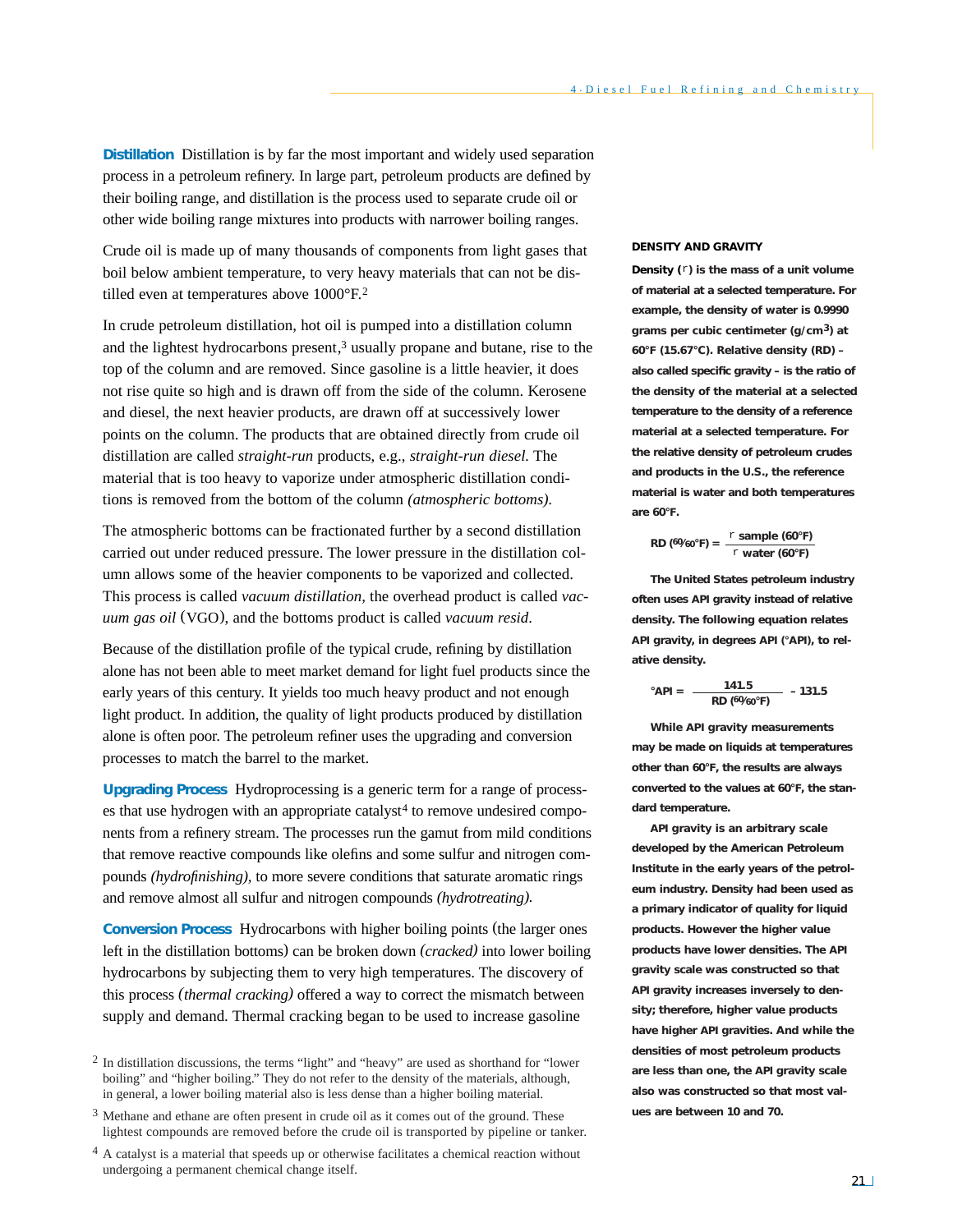## **GAS TO LIQUIDS**

**Scientists long have tried to convert natural gas (methane) into liquid fuels. A conversion scheme was worked out in the 1920s by the German chemists Franz Fischer and Hans Tropsch. The** *Fischer-Tropsch* **process reacts methane with air over a catalyst to create** *synthesis gas,* **a mixture of carbon monoxide and hydrogen. This gas mixture is then converted to a mixture of liquid hydrocarbons using another catalyst. The diesel boiling range material from this process has a high cetane number and essentially no sulfur or aromatics.**

**The Fisher-Tropsch process has not seen wide commerical use because it is expensive. It is receiving new interest lately because of its potential to bring "remote" natural gas to traditional markets. Researchers claim that recent advances make the process economically competitive, and as a result, several major projects are being planned. If the projects are successful, they will provide a new source of high quality diesel fuel.**

#### **BIODESULFURIZATION**

**Biodesulfurization utilizes specific bacteria to metabolize some of the sulfur compounds found in crude oil. The process brings the oil together with an aqueous suspension of the bacteria and lets the bugs eat to their hearts' content. The process takes place at near ambient conditions and, so it is less energy intensive than hydrotreating or other desulfurization processes. Demonstration projects for diesel biodesulfurization are under way. If the process proves to be technically and economically feasible, refiners will have a new upgrading process at their command. (Refiners have used bacteria for years to remove hydrocarbons from wastewater.)**

production starting in 1913. Although by today's standards, the quality and performance of these early cracked products was low, they were sufficient for the engines of the day.

Eventually heat was supplemented by a catalyst, transforming thermal cracking into *catalytic cracking.* Catalytic cracking produces higher quality products than thermal cracking. There are many variations on catalytic cracking, but *fluid catalytic cracking* (FCC) is probably the most widely used conversion process, worldwide. Most of the liquid product from the FCC eventually goes into gasoline; however, one product stream, called *light cycle oil* (LCO), is sometimes blended into diesel fuel.

*Hydrocracking* is another major conversion process. It is similar to catalytic cracking since it also uses a catalyst, but the reactions take place under a high pressure of hydrogen. The feed to the hydrocracking process is VGO. The large molecules in the VGO are cracked into smaller molecules by breaking carbon-carbon bonds and adding hydrogen atoms in their place. Other chemical changes also occur under hydrocracking conditions: the rings of some aromatic compounds are saturated, and most of the compounds containing sulfur and nitrogen heteroatoms are destroyed. The hydrocracking process yields a large percentage of product in the kerosene and diesel boiling ranges.

# THE MODERN REFINERY

A schematic layout of a modern, fully integrated refinery is shown in Figure 4-1 (the diesel fuel related streams are highlighted). Crude oil is fed to the distillation column where straight-run naphtha, kerosene, and diesel are separated at atmospheric pressure.

The bottoms from the atmospheric column are vacuum distilled to obtain VGO for FCC or hydrocracker feed. The VGO may be hydrotreated to reduce sulfur and nitrogen to levels that will improve the performance of the FCC process.

Previously, the vacuum resid might have been used as a low value, high sulfur fuel oil for onshore power generation or marine fuel. But to remain competitive, refiners must wring as much high value product as possible from every barrel of crude. As a result, the vacuum resid may be sent to a resid conversion unit, such as a resid cracker, solvent extraction unit, or coker. These units produce additional transportation fuel or gas oil, leaving an irreducible minimum of resid or coke.

#### BLENDING

The diesel fuel produced by a refinery is a blend of all the appropriate available streams: straight-run product, FCC light cycle oil, and hydrocracked gas oil. The straight-run diesel may be acceptable as is, or may need minor upgrading. The FCC light cycle oil may need to be hydrotreated to reduce sulfur content.

The refiner must blend the available streams to meet all performance, regulatory, economic, and inventory requirements. Sophisticated computer programs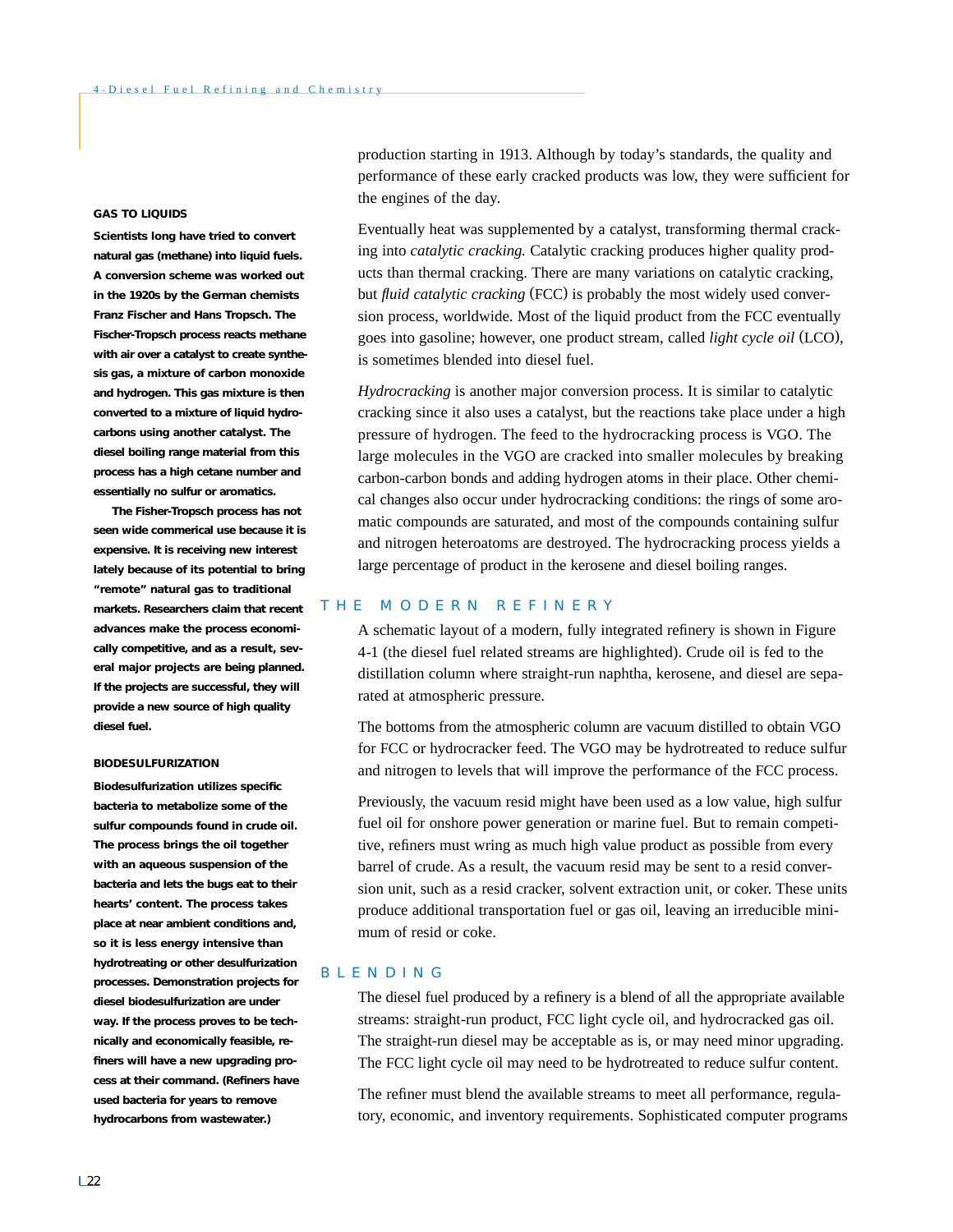



have been developed to optimize all aspects of refinery operation, including the final blending step. Refineries are optimized for overall performance, not just for the production of diesel fuel.

The refiner really has only limited control over the detailed composition of the final diesel blend. It is determined primarily by the composition of the crude oil feed, which is usually selected based on considerations of availability and cost. While the chemical reactions that occur in the conversion processes involve compositional changes, they are not specific enough to allow for much tailoring of the products. Yet, despite these limitations, refineries daily turn out large volumes of on-test products. Truly a remarkable achievement!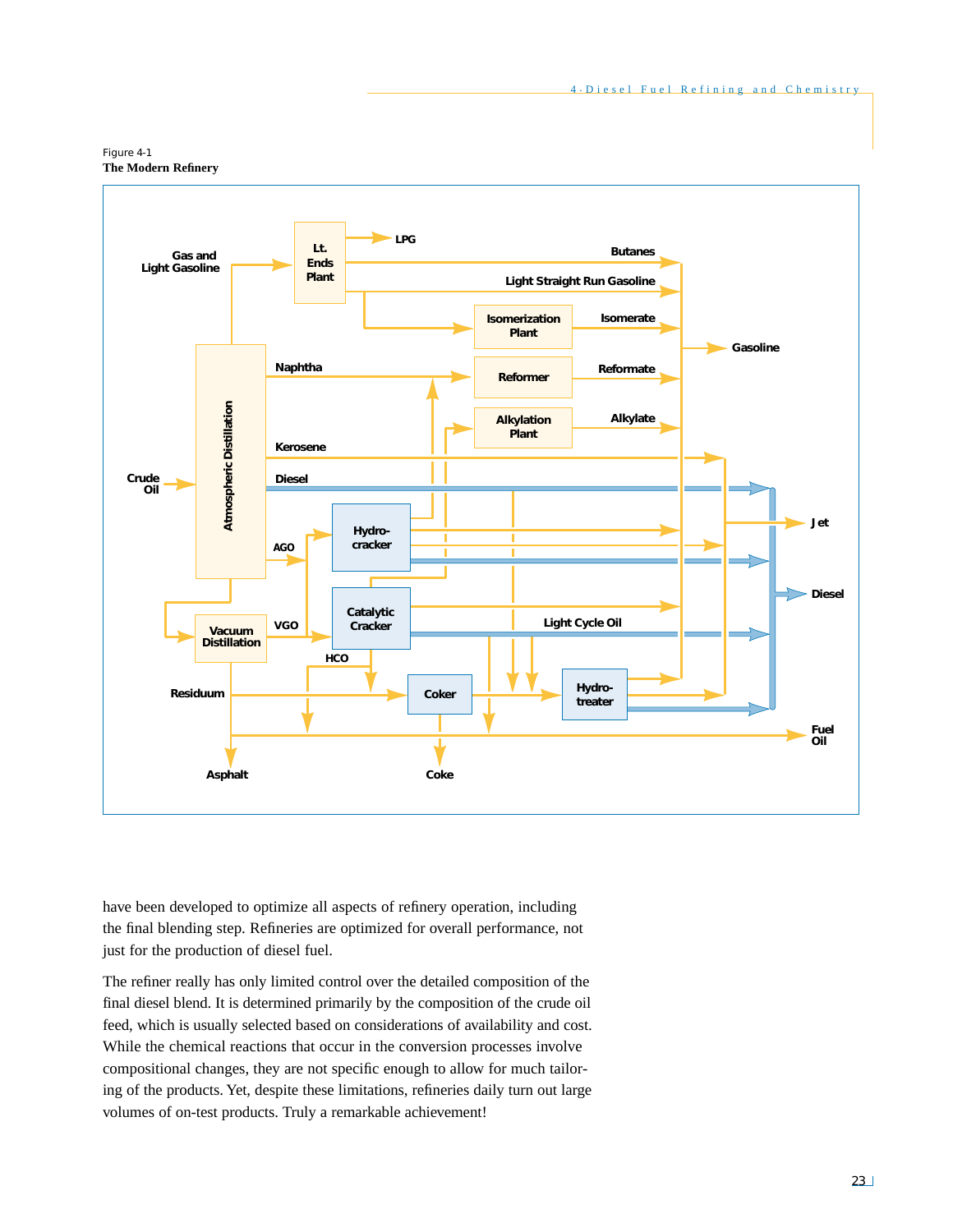#### **n-Paraffin**

*n-Decane C10H22*  $CH_3$ <sup>-</sup>CH<sub>2</sub><sup>-</sup>CH<sub>2</sub><sup>-</sup>CH<sub>2</sub><sup>-</sup>CH<sub>2</sub><sup>-</sup>CH<sub>2</sub><sup>-</sup>CH<sub>2</sub><sup>-</sup>CH<sub>3</sub>

## **Isoparaffin**

СН $_{3}$ —СН—СН $_{2}$ —СН $_{2}$ —СН $_{2}$ —С $\rm H_{3}$ —СН $_{3}$ CH<sub>3</sub> CH<sub>3</sub>

*2, 4-Dimethyloctane C10H22*

## **Naphthenes**



*Butylcyclohexane C10H20*



*Decalin C10 H18*

#### **Olefin**

 $CH_2 = CH = CH_2 - CH_2 - CH_2 - CH_2 - CH_2 - CH_2 - CH_3$ 

*1-Decene*  $C_{10}H_{20}$ 

# ABOUT HYDROCARBONS

Hydrocarbons are organic compounds composed entirely of carbon and hydrogen atoms. There are four major classes of hydrocarbons: paraffins, naphthenes, olefins, and aromatics. Each class is a family of individual hydrocarbon molecules that share a common structural feature, but differ in size (number of carbon atoms) or geometry. The classes also differ in the ratio of hydrogen to carbon atoms and in the way the carbon atoms are bonded to each other.

**Paraffins** Paraffins have the general formula  $C_nH_{2n+2}$ , where "n" is the number of carbon atoms *(carbon number)* in the molecule. There are two subclasses of paraffins: *normal paraffins* and *isoparaffins.*

Normal paraffins have carbon atoms linked to form chain-like molecules, with each carbon – except those at the ends – bonded to two others, one on either side. Isoparaffins have a similar carbon backbone, but they also have one or more carbons branching off from the backbone. Normal decane and 2,4-dimethyloctane have the same chemical formula,  $C_{10}H_{22}$ , but different chemical and physical properties. Compounds like this, with the same chemical formula but a different arrangement of atoms, are called *structural isomers.*

**Naphthenes** Naphthenes have some of their carbon atoms arranged in a ring. The naphthenes in diesel fuel have rings of five or six carbons. Sometimes two or more rings are fused together, with some carbons shared by adjacent rings. Naphthenes with one ring have the general formula  $C_nH_{2n}$ .

**Olefins** Olefins are similar to paraffins but have fewer hydrogens and contain at least one double bond between a pair of carbon atoms. Olefins rarely occur in crude oil; they are formed by certain refinery processes. Like paraffins, olefins with four or more carbons can exist as structural isomers. Olefins with one double bond have the general formula  $C_nH_{2n}$ , the same as naphthenes.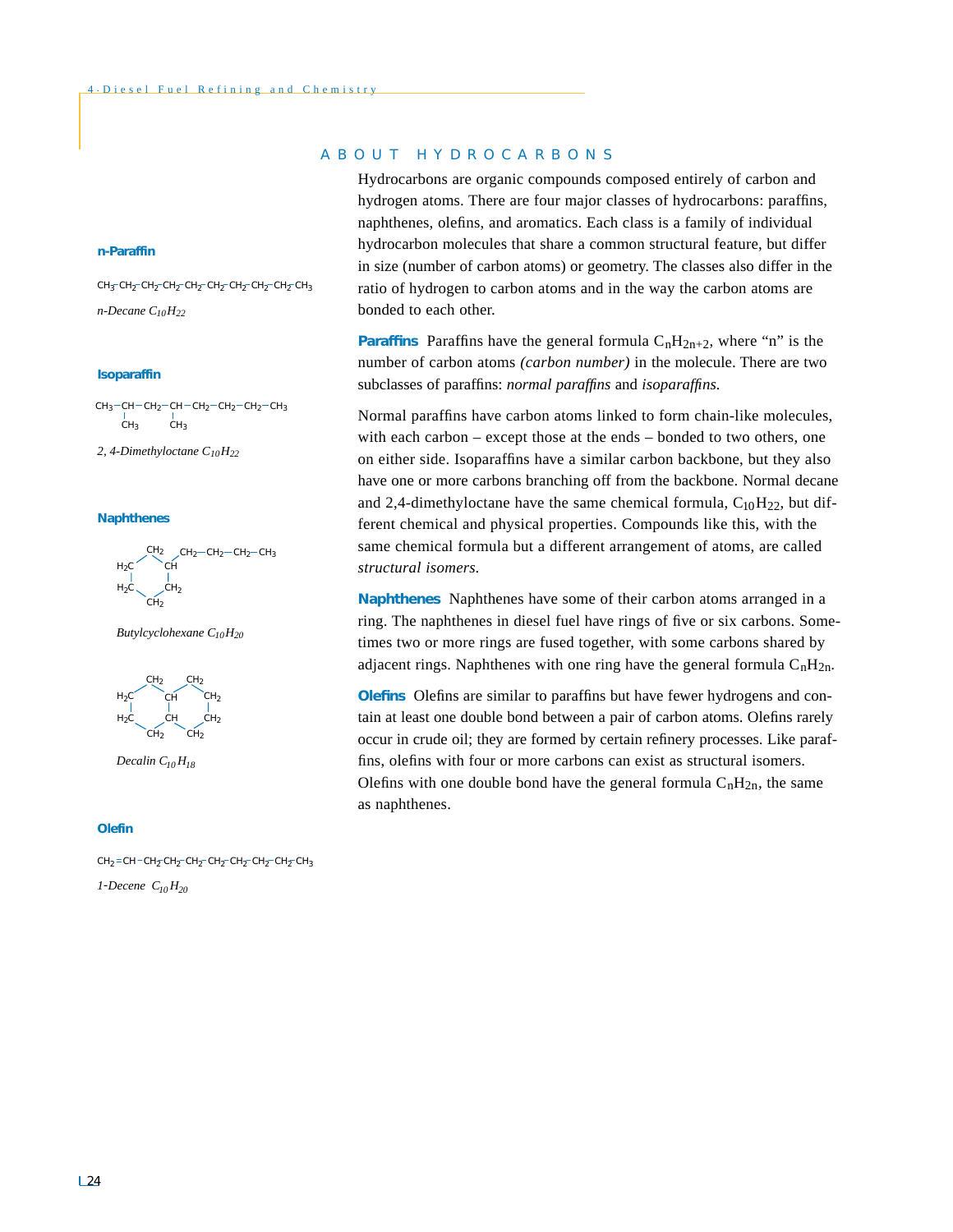**Aromatics** As with naphthenes, some of the carbon atoms in aromatics are arranged in a ring, but they are joined by aromatic bonds, not the single bonds found in naphthenes. Aromatic hydrocarbon rings contain six carbon atoms. Benzene is the simplest aromatic compound. The benzene structure was originally conceptualized as two equivalent structures with alternating single and double bonds. Each structure continually transformed itself into the other as the double bonds flipped back and forth between different pairs of carbon atoms. Now, we know that all the carbon to

carbon bonds in benzene are equivalent. The shorthand representation of benzene is a hexagon with a circle inside representing the aromatic bonds. Onering aromatics have the general formula  $C_nH_{2n-6}$ . *Polycyclic aromatics* are compounds with two or more aromatic rings. These rings are often fused together, with some carbons being shared by adjacent rings.

Paraffins and naphthenes are classified as *saturated hydrocarbons* because no more hydrogen can be added to them without breaking the carbon backbone. Aromatics and olefins are classified as *unsaturated hydrocarbons.* They contain carbon to carbon double bonds or aromatic bonds that can be converted to single bonds by adding hydrogen atoms to the adjacent carbons. When straight-chain olefins are saturated with hydrogen, they become paraffins. When aromatics are completely saturated with hydrogen, they become naphthenes; when they are partially saturated, they become cyclic olefins.

Some molecules contain structural features characteristic of two or more hydrocarbon classes. For example, a molecule could contain an aromatic ring, a naphthenic ring, and a paraffinic chain. How should this molecule be classified? Chemists have established a hierarchy of hydrocarbon structural features, with aromatics at the top, followed by olefins, naphthenes, and paraffins. A compound with features of more than one class is placed in the class highest in the hierarchy. So, in our example, the molecule is classified as an aromatic.

# OTHER COMPOUNDS

While carbon and hydrogen are the predominant elements in crude oil, small amounts of sulfur, nitrogen, and oxygen are also present. These elements are called *heteroatoms* ("other" atoms). When heteroatoms are bound into molecular structures with carbon and hydrogen, the resulting compounds no longer are hydrocarbons. Typical examples of non-hydrocarbon compounds found in diesel include dibenzothiophene and carbazole. Although these compounds are present in small amounts, they play a large role in determining certain fuel properties.

#### **Aromatic Compounds**



*Benzene C6H6*





CH<sub>3</sub>  $\subset$ 





R *represents an alkyl (hydrocarbon) group that can be bonded to any one of the carbons in the benzene ring. Substituted Aromatic:*

#### **Heteroatomic Compounds**



*Dibenzothiophene*

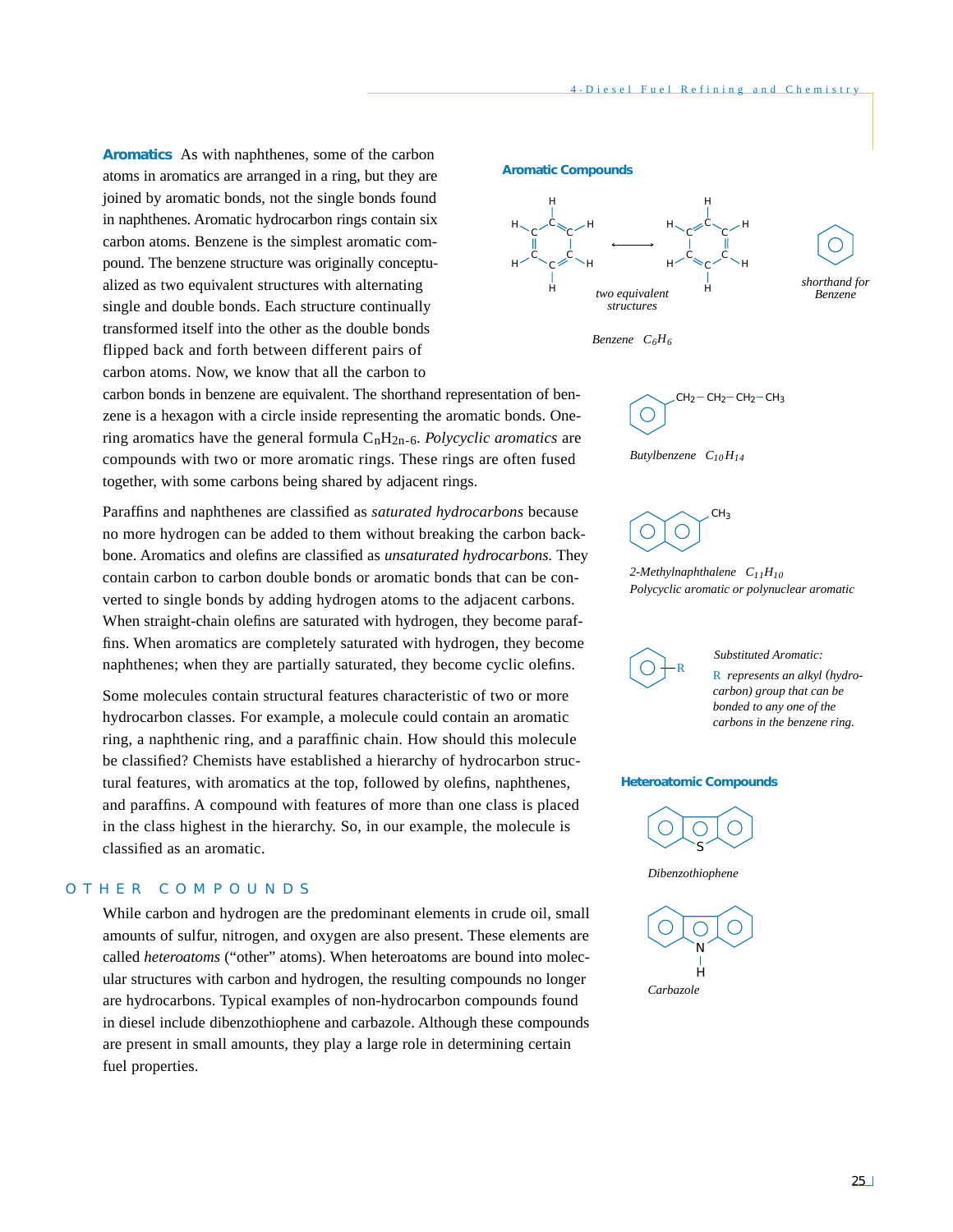







# DIESEL FUEL CHEMISTRY

Figure 4-2 illustrates a typical carbon number distribution for No. 2-D diesel fuel, and Figure 4-3 shows a typical distillation profile. Diesel fuel is a very complex mixture of thousands of individual compounds, most with carbon numbers between 10 and 22. Most of these compounds are members of the paraffinic, naphthenic, or aromatic class of hydrocarbons. These three classes of hydrocarbons have different chemical and physical properties. Different relative proportions of the three classes is one of the factors that make one diesel fuel different from another. We will show how the properties of the three classes influence the properties of the whole fuel and affect its performance in a diesel engine.

# **Hydrocarbon Properties**

Figure 4-4 lists the boiling points and freezing points of typical diesel fuel hydrocarbons.

**Boiling Point** For compounds in the same class, boiling point increases with carbon number. For compounds of the same carbon number, the order of increasing boiling point by class is isoparaffin, n-paraffin, naphthene, and aromatic. The boiling point difference  $(100^{\circ} - 150^{\circ}F)$  or  $60^{\circ} - 80^{\circ}C$  between isoparaffins and aromatics of the same carbon number is larger than the boiling point difference (about 35°F or 20°C) between compounds of the same class that differ by one carbon number. Thus, the compounds that boil at about 500 $\degree$ F, the middle of the diesel fuel boiling range, might be C<sub>12</sub> aromatics,  $C_{13}$  naphthenes,  $C_{14}$  n-paraffin, and  $C_{15}$  isoparaffins.

#### Figure 4-4

#### **Boiling Point and Freezing Point of Representative Diesel Fuel Hydrocarbons**

| Compound                 | Chemical<br>Formula             | Hydrocarbon<br>Class | <b>Boiling</b><br>Point, °F | Freezing<br>Point, °F |
|--------------------------|---------------------------------|----------------------|-----------------------------|-----------------------|
| Naphthalene              | $C_{10}H_8$                     | Aromatic             | 424                         | 176                   |
| <b>Tetralin</b>          | $C_{10}H_{12}$                  | Aromatic             | 406                         | $-31$                 |
| cis-Decalin              | C <sub>10</sub> H <sub>18</sub> | Naphthene            | 385                         | $-45$                 |
| 1, 3-Diethylbenzene      | C <sub>10</sub> H <sub>14</sub> | Aromatic             | 358                         | $-119$                |
| n-Butylcyclohexane       | $C_{10}H_{20}$                  | Naphthene            | 358                         | $-103$                |
| n-Pentylcyclopentane     | $C_{10}H_{20}$                  | Naphthene            | 358                         | $-117$                |
| Decane                   | C <sub>10</sub> H <sub>22</sub> | n-Paraffin           | 345                         | $-22$                 |
| Anthracene               | C <sub>14</sub> H <sub>10</sub> | Aromatic             | 646                         | 419                   |
| 1-Pentylnaphthalene      | C <sub>15</sub> H <sub>18</sub> | Aromatic             | 583                         | $-11$                 |
| n-Nonylcyclohexane       | C <sub>15</sub> H <sub>30</sub> | Naphthene            | 540                         | 14                    |
| n-Decylcyclopentane      | C <sub>15</sub> H <sub>30</sub> | Naphthene            | 534                         | $-8$                  |
| n-Pentadecane            | $C_{15}H_{32}$                  | n-Paraffin           | 520                         | 50                    |
| 2-Methyltetradecane      | C <sub>15</sub> H <sub>32</sub> | Isoparaffin          | 509                         | 18                    |
| 1-Decylnaphthalene       | C <sub>20</sub> H <sub>28</sub> | Aromatic             | 714                         | 59                    |
| n-Tetradecylbenzene      | C <sub>20</sub> H <sub>34</sub> | Aromatic             | 669                         | 61                    |
| n-Tetradecylcyclohexane  | $C_{20}H_{40}$                  | Naphthene            | 669                         | 77                    |
| n-Pentadecylcyclopentane | $C_{20}H_{40}$                  | Naphthene            | 667                         | 63                    |
| Eicosane                 | $C_{20}H_{42}$                  | n-Paraffin           | 651                         | 97                    |
| 2-Methylnonadecane       | $C_{20}H_{42}$                  | Isoparaffin          | 642                         | 64                    |
|                          |                                 |                      |                             |                       |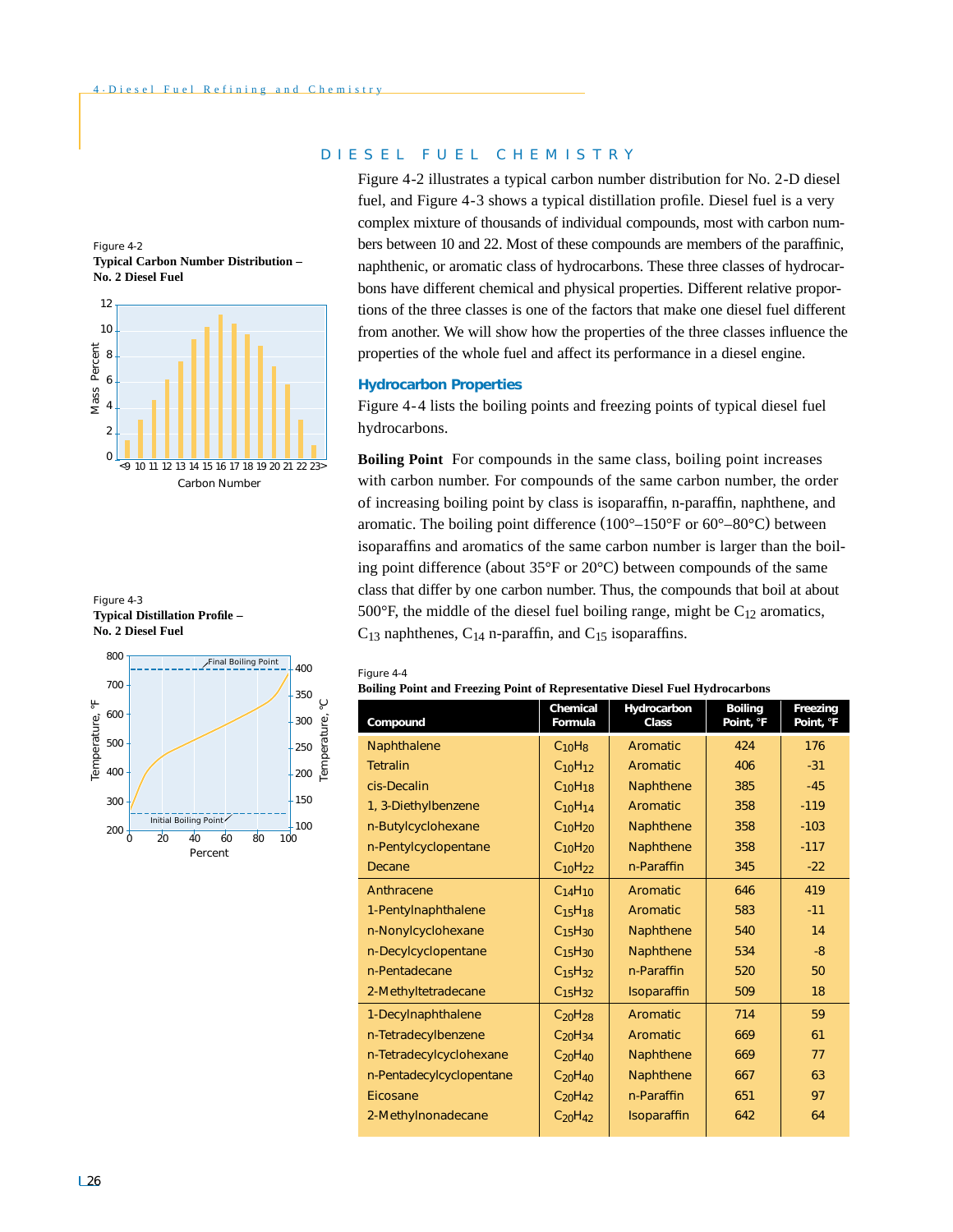**Freezing Point** Freezing points (melting points) also increase with molecular weight, but they are strongly influenced by molecular shape. Molecules that fit more easily into a crystal structure have higher freezing points than other molecules. This explains the high melting points of n-paraffins and unsubstituted aromatics, compared to the melting points of isoparaffins and naphthenes of the same carbon number.

**Density** Figure 4-5 lists density and heat of combustion (heating value) for some representative diesel fuel hydrocarbons. For compounds of the same class, density increases with carbon number. For compounds with the same carbon number, the order of increasing density is paraffin, naphthene, and aromatic.

**Net Heat of** Net Heat of Combustion. **Hydrocarbon Carbon Density,<br>Class Number 20°C, g/cm<sup>3</sup> Compound** Class **Number 20°C, g/cm<sup>3</sup> 25°C, Btu/Lb** 25°C, Btu/Lal Naphthalene **Aromatic 10** 11.175 16,704 163,800 Tetralin Aromatic 10 0.9695 17,422 140,960 1, 3-Diethylbenzene | Aromatic | 10 | 0.8639 | 17,792 | 128,270 n-Butylcyclohexane | Naphthene | 10 | 0.7992 | 18,666 | 124,500 n-Pentylcyclopentane | Naphthene | 10 | 0.7912 | 18,738 | 123,720 Decane 10 10 | n-Paraffin | 10 | 0.7301 | 19,018 | 115,880 2, 2-Dimethyloctane | Isoparaffin | 10 | 0.7245 | 18,979 | 114,750 Anthracene Aromatic 14 1.251 16,514 172,410 n-Nonylbenzene | Aromatic | 15 | 0.8558 | 18,120 | 129,410 n-Nonylcyclohexane | Naphthene | 15 | 0.816 | 18,672 | 127,150 n-Decylcyclopentane Naphthene 15 0.811 18,721 126,710 n-Pentadecane | n-Paraffin | 15 | 0.7684 | 18,908 | 121,250 n-Tetradecylbenzene | Aromatic | 20 | 0.8549 | 18,264 | 130,310 n-Tetradecylcyclohexane | Naphthene | 20 | 0.825 | 18,678 | 128,590 n-Pentadecylcyclopentane | Naphthene | 20 | 0.8213 | 18,712 | 128,260 Eicosane 123,400 | n-Paraffin | 20 | 0.7843 | 18,853 | 123,400

Figure 4-5 **Density and Heat of Combustion for Representative Diesel Fuel Hydrocarbons**

**Heating Value** For compounds with the same carbon number, the order of increasing heating value by class is aromatic, naphthene, and paraffin on a weight basis. However, the order is reversed for a comparison on a volume basis, with aromatic highest and paraffin lowest.

This same trend holds with fuels *(see Figure 4-6).* Lighter (less dense) fuels, like gasoline, have higher heating values on a weight basis; whereas the heavier (more dense) fuels, like diesel, have higher heating values on a volume basis.

**Cetane Number** Cetane number also varies systematically with hydrocarbon structure *(see Figure 4-7).* Normal paraffins have high cetane numbers that increase with molecular weight. Isoparaffins have a wide range of cetane numbers, from about 10 to 80. Molecules with many short side chains have low cetane numbers; whereas those with one side chain of four or more carbons have high cetane numbers.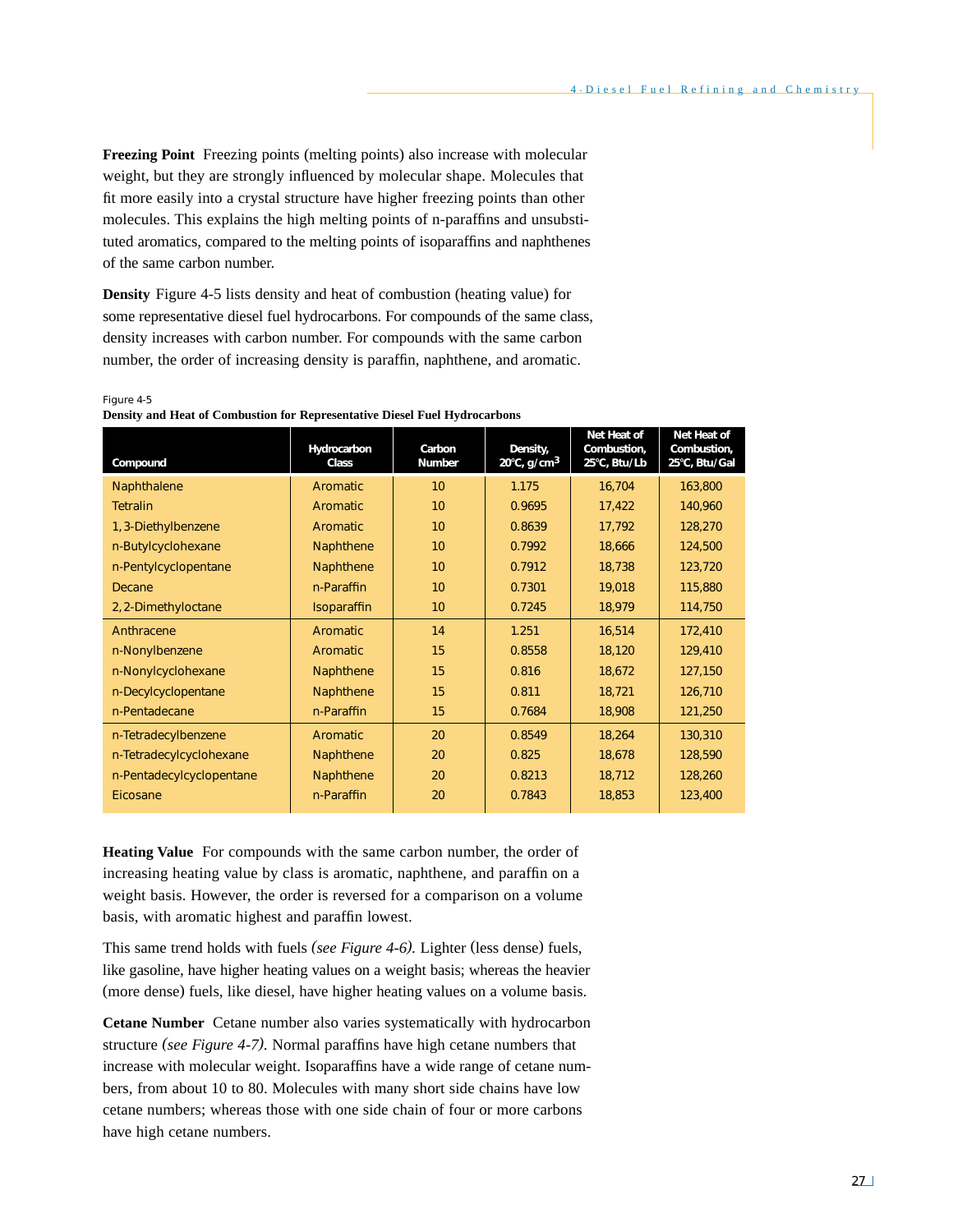| Fuel             | Density, g/cm <sup>3</sup> | <b>Net Heating</b><br>Value, Btu/lb. | <b>Net Heating</b><br>Value, Btu/gal. |
|------------------|----------------------------|--------------------------------------|---------------------------------------|
| Regular gasoline | 0.735                      | 18,630                               | 114,200                               |
| Premium gasoline | 0.755                      | 18,440                               | 116,200                               |
| Jet fuel         | 0.795                      | 18,420                               | 122,200                               |
| Diesel fuel      | 0.850                      | 18,330                               | 130,000                               |

#### Figure 4-6 **Typical Density and Net Heating Value of Different Fuels**

#### **THERMAL EXPANSION**

**Like all liquids, diesel fuel slightly expands in volume as its temperature increases. The** *coefficient of thermal expansion* **measures the rate of the expansion. A typical value of the coefficient of thermal expansion for diesel fuel is 0.00046 per degree Fahrenheit. Using this value, 1.000 gallon of diesel fuel at 20°F will expand to 1.037 gallons at 100°F.**

Naphthenes generally have cetane numbers from 40 to 70. Higher molecular weight molecules with one long side chain have high cetane numbers; lower molecular weight molecules with short side chains have low cetane numbers.

Aromatics have cetane numbers ranging from zero to 60. A molecule with a single aromatic ring with a long side chain will be in the upper part of this range; a molecule with a single ring with several short side chains will be in the lower part. Molecules with two or three aromatic rings fused together have cetane numbers below 20.

**Viscosity** Viscosity is primarily related to molecular weight and not so much to hydrocarbon class. For a given carbon number, naphthenes generally have slightly higher viscosities than paraffins or aromatics.

#### Figure 4-7

#### **Cetane Number of Representative Diesel Fuel Hydrocarbons**

| Compound                    | Hydrocarbon<br>Class | Chemical<br>Formula             | Cetane<br><b>Number</b> |
|-----------------------------|----------------------|---------------------------------|-------------------------|
| n-Decane                    | n-Paraffin           | $C_{10}H_{22}$                  | 76                      |
| n-Pentadecane               | n-Paraffin           | C <sub>15</sub> H <sub>32</sub> | 95                      |
| n-Hexadecane*               | n-Paraffin           | C <sub>16</sub> H <sub>34</sub> | 100                     |
| n-Eicosane                  | n-Paraffin           | $C_{20}H_{42}$                  | 110                     |
| 3-Ethyldecane               | Isoparaffin          | C <sub>12</sub> H <sub>26</sub> | 48                      |
| 4,5-Diethyloctane           | Isoparaffin          | C <sub>12</sub> H <sub>26</sub> | 20                      |
| Heptamethylnonane*          | Isoparaffin          | C <sub>16</sub> H <sub>34</sub> | 15                      |
| 8-Propylpentadecane         | Isoparaffin          | $C_{18}H_{38}$                  | 48                      |
| 7,8-Diethyltetradecane      | Isoparaffin          | $C_{18}H_{38}$                  | 67                      |
| 9,10-Dimethyloctane         | Isoparaffin          | C <sub>20</sub> H <sub>42</sub> | 59                      |
| <b>Decalin</b>              | Naphthene            | C <sub>10</sub> H <sub>18</sub> | 48                      |
| 3-Cyclohexylhexane          | Naphthene            | C <sub>12</sub> H <sub>24</sub> | 36                      |
| 2-Methyl-3-cyclohexylnonane | Naphthene            | C <sub>16</sub> H <sub>32</sub> | 70                      |
| 2-Cyclohexyltetradecane     | Naphthene            | C <sub>20</sub> H <sub>40</sub> | 57                      |
| 1-Methylnaphthalene*        | Aromatic             | C <sub>11</sub> H <sub>10</sub> | $\Omega$                |
| n-Pentylbenzene             | Aromatic             | C <sub>11</sub> H <sub>16</sub> | 8                       |
| <b>Biphenyl</b>             | Aromatic             | C <sub>12</sub> H <sub>10</sub> | 21                      |
| 1-Butylnaphthalene          | Aromatic             | C <sub>14</sub> H <sub>16</sub> | 6                       |
| n-Nonylbenzene              | Aromatic             | C <sub>15</sub> H <sub>24</sub> | 50                      |
| 2-Octylnaphthalene          | Aromatic             | C <sub>18</sub> H <sub>24</sub> | 18                      |
| n-Tetradecylbenzene         | Aromatic             | C <sub>20</sub> H <sub>34</sub> | 72                      |

\* Primary reference material for cetane number scale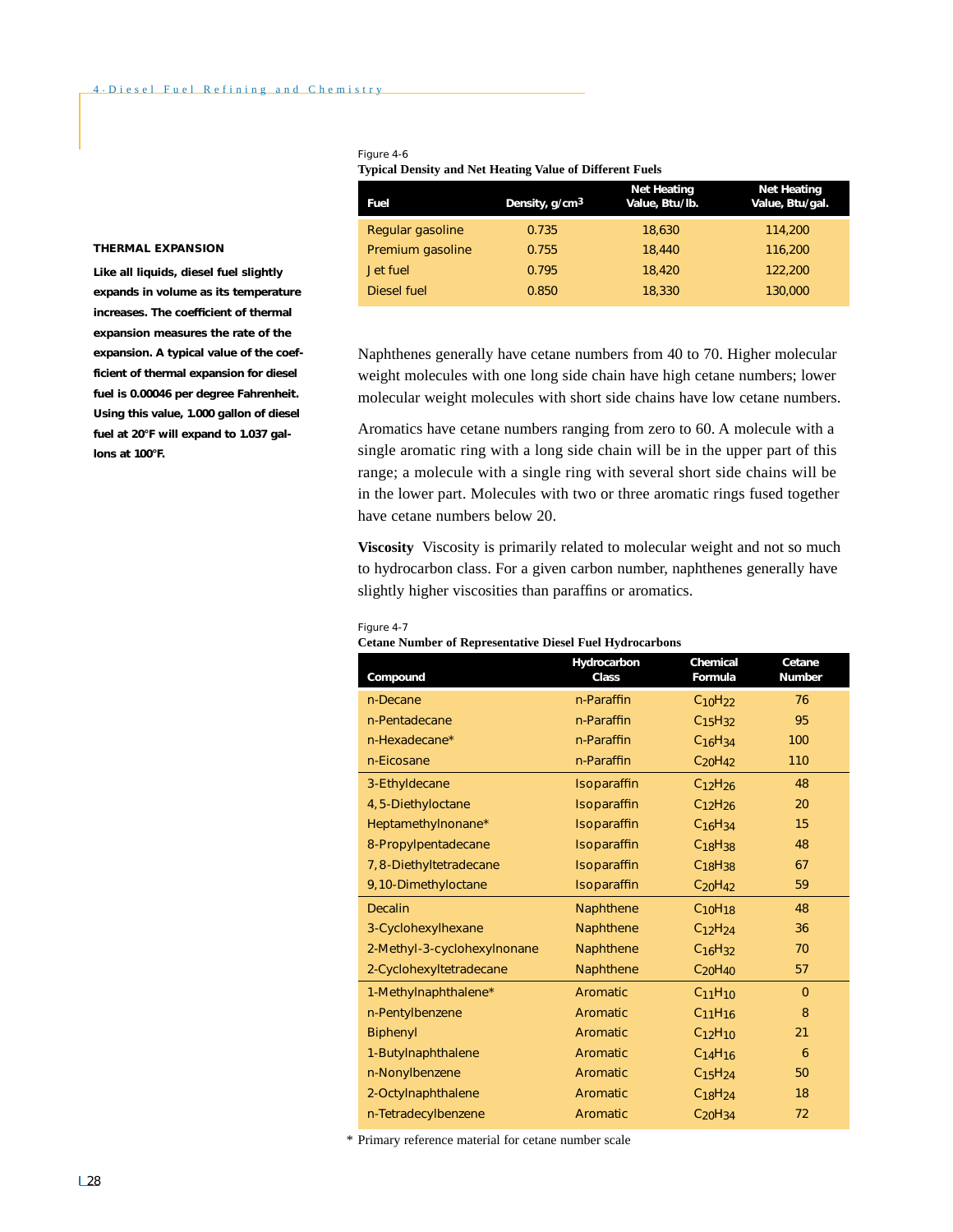Figure 4-8 summarizes the relationships between hydrocarbon class and fuel properties. Normal paraffins have excellent cetane numbers, but very poor cold flow properties and low volumetric heating values. Aromatics have very good cold flow properties and volumetric heating values, but very low cetane numbers. Isoparaffins and naphthenes are intermediate, with values of these properties between those of normal paraffins and aromatics.

Figure 4-8

| <b>Relationship of Hydrocarbon Class Properties to Fuel Properties</b> |  |
|------------------------------------------------------------------------|--|
|------------------------------------------------------------------------|--|

| <b>Fuel Property</b>               | <b>Normal Paraffin</b> | Isoparaffin | <b>Naphthene</b> | Aromatic  |
|------------------------------------|------------------------|-------------|------------------|-----------|
| Cetane number                      | $+ +$                  | $0/1 +$     | $0/$ +           | $0/-$     |
| Low temperature<br>operability     | -                      | $0/1 +$     | $\ddot{}$        | $\ddot{}$ |
| <b>Volumetric heating</b><br>value |                        |             | 0                | $+$       |

+ Indicates a positive or beneficial effect on the fuel property.

0 Indicates a neutral or minor effect.

– Indicates a negative or detrimental effect.

# CHEMISTRY OF DIESEL FUEL INSTABILITY

For the most part, instability involves the chemical conversion of precursors to species of higher molecular weight with limited fuel solubility. The precursors are certain nitrogen and/or sulfur containing compounds, organic acids, and reactive olefins. The conversion process often involves oxidation of the precursors. Certain dissolved metals, especially copper, contribute by functioning as oxidation catalysts. Fuel solvency also plays a role, because the development of insolubles is always a function of both the presence of higher molecular weight species and the capacity of the fuel to dissolve them.

Figure 4-9



5 Adapted from Pedley et al. *"Storage Stability of Petroleum-derived Diesel Fuel," Fuel* **68**, pp. 27–31 (1989).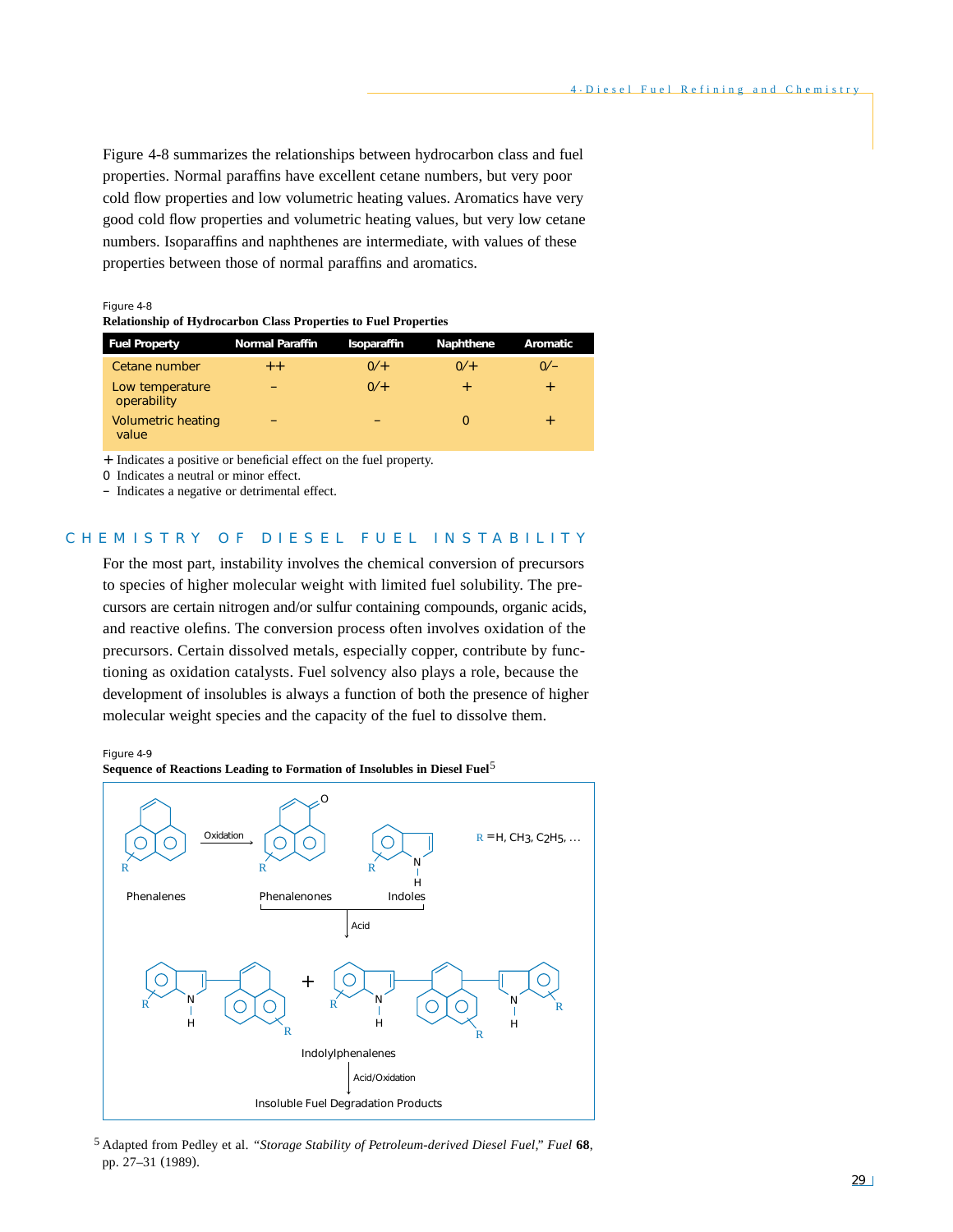One well-established mechanism by which insolubles are formed is the acidcatalyzed conversion of phenalenones and indoles to complex indolylphenalene salts *(see Figure 4-9).* Phenalenones are formed by oxidation of certain reactive olefins; indoles occur naturally in certain blend components of diesel fuel. The required organic acid is either present in a blend component or is generated by the oxidation of mercaptans to sulfonic acids. This mechanism can be interrupted by various means, e.g., by omitting acidic species and/or its precursors from the fuel blend, by destroying the necessary precursors by hydrotreating, or by adding antioxidant or basic stabilizer additives.

Contrary to intuition, two fuels that, by themselves, each have good stability may form a less stable blend when they are combined. In this case, each fuel contains some of the precursors needed for the formation of higher molecular weight species. Only when the fuels are mixed are all the precursors available, enabling the conversion to proceed.

Another example of an unexpected interaction involves 2-ethylhexyl nitrate (EHN) (diesel ignition improver or cetane number improver). The addition of EHN to a fuel or the blending of fuels, one of which contains EHN, may increase thermal instability because the decomposition of EHN promotes the reactions that lead to higher molecular weight species.

## BIODIESEL

Biodiesel has been in the news in recent years as a possible alternative to conventional, petroleum derived diesel. The main reason for the interest is that biodiesel is a renewable source of energy. In general usage, the term *biodiesel* covers a variety of materials made from vegetable oils or animal fats. In the United States, soybean oil is the largest source of biodiesel, although oil from other plants can be used as well.

Biodiesel is a mixture of fatty acid methyl esters. Vegetable oils, which chemically are triglycerides of fatty acids, are not good biodiesels. However, the oils can be combined with methanol in a process known as *transesterification* to produce a material with better properties *(see Figure 4-10).*





#### **Transesterification of Vegetable Oil to Biodiesel**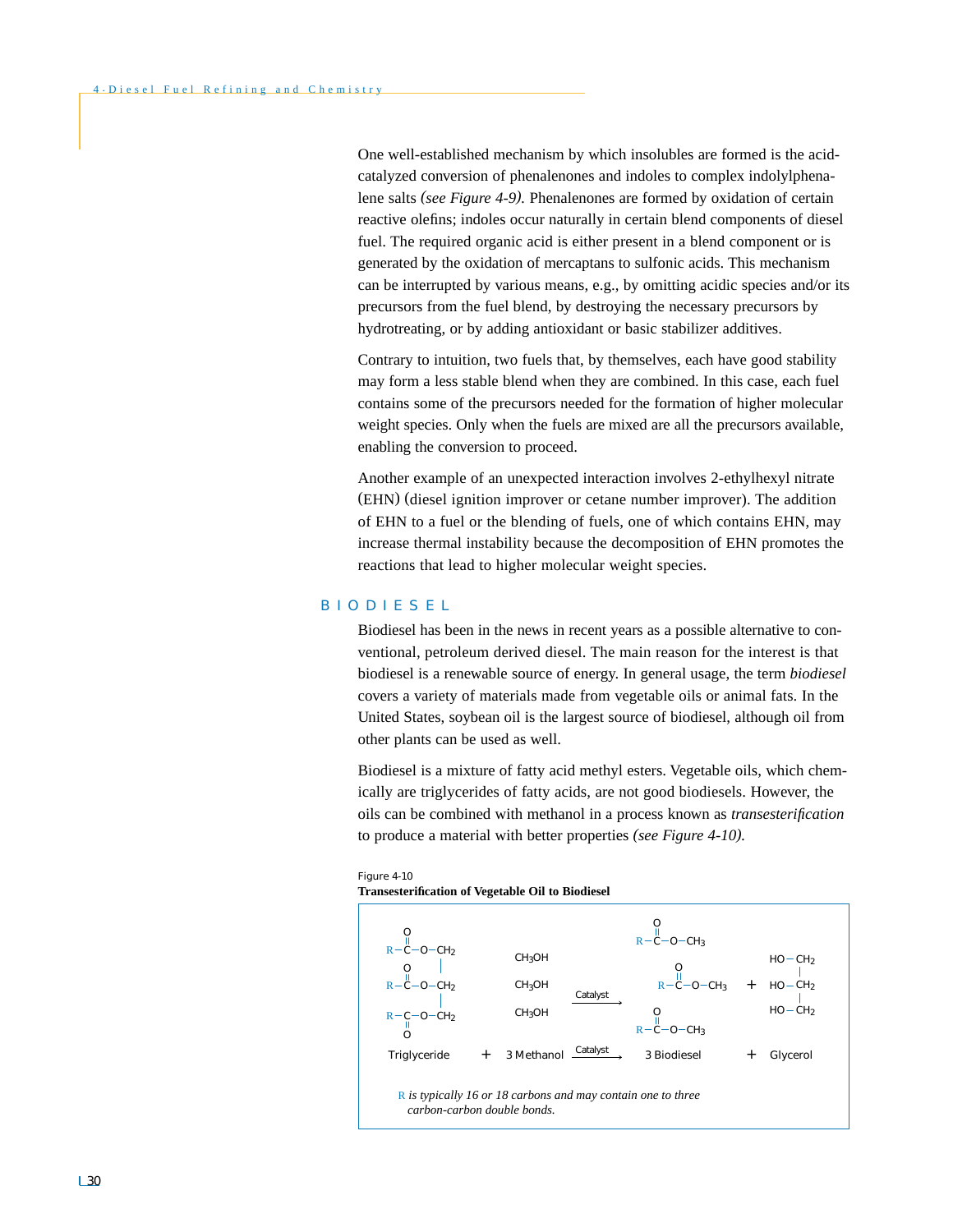The resulting mixture of fatty acid methyl esters has chemical and physical properties similar to those of conventional diesel fuel. Figure 4-11 compares some typical properties of soybean-derived biodiesel (sometimes called *methyl soyate* or *SoyDiesel*) to those of low sulfur diesel fuel.

Figure 4-11 **Comparison of Typical Properties of Biodiesel and Low Sulfur Diesel**

| <b>Fuel Property</b>              | <b>Biodiesel</b><br>(typical) | <b>Low Sulfur</b><br>(typical) | <b>ASTM D 975</b><br>Specification |
|-----------------------------------|-------------------------------|--------------------------------|------------------------------------|
| Flash point, °C                   | 100                           | 60                             | 52 min.                            |
| Viscosity, 40°C, cSt              | 4.7                           | 3.2                            | $1.9 - 4.1$                        |
| Sulfur, % mass                    | 50.01                         | 0.03                           | $0.05$ max.                        |
| Cetane number                     | $48 - 52$                     | 45                             | 40 min.                            |
| Heating value,<br>net, Btu/gallon | 128,000                       | 130,000                        |                                    |
| Relative density, 15°C            | 0.88                          | $0.83 - 0.86$                  |                                    |

Source: National Soy Diesel Development Board.

While diesel engines can run on neat (100%) biodiesel, most of the testing in this country has been done on blends of biodiesel and low sulfur diesel. A blend of 20% biodiesel with 80% low sulfur diesel (sometimes called B20 or BD-20) has been tested in city bus fleets across the country.

Limited testing has shown that this fuel produces lower emissions of particulate matter, hydrocarbons, and carbon monoxide than conventional diesel fuel; however, the same emission reduction can also be achieved by installing a catalytic converter in the vehicle exhaust system. Emissions of  $NO<sub>x</sub>$  can be slightly higher than with conventional diesel, unless the fuel system injection timing is optimized for the fuel.

The energy content of neat biodiesel is slightly lower than that of conventional diesel, but limited road testing has shown no appreciable loss in performance or mileage. Neat biodiesel has good lubricity properties and contains essentially no sulfur or aromatics. However, it has a relatively high pour point, which could limit its use in cold weather. Biodiesel is biodegradable, but this property may lead to increased biological growth during storage. Biodiesel is also more susceptible to oxidative degradation than petroleum diesel.

The main disadvantage of biodiesel is its cost, which, as of this writing is twothirds higher than that of conventional diesel fuel. Until the price comes down, its use will probably be limited to situations where it is subsidized or where the potential environmental benefits offset the additional cost. For example, biodiesel is more widely used in Europe where environmental regulations and tax subsidies make it practical.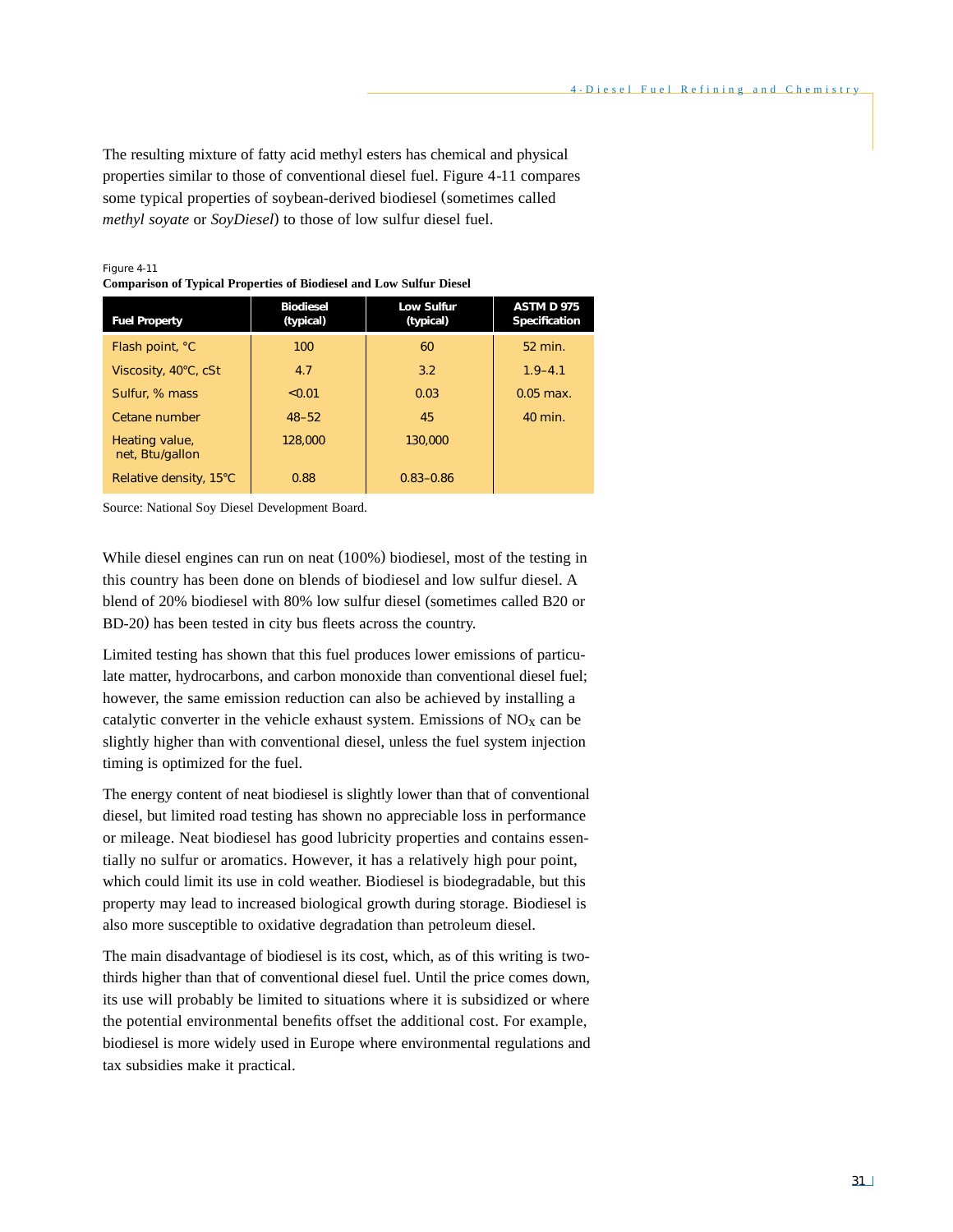# 5 • Diesel Fuel Specifications and Testing

It has been critical to the successful development of diesel fuel and diesel-powered vehicles to have consensus among refiners, vehicle and engine manufacturers, and other interested parties on the characteristics of diesel fuel necessary for satisfactory performance and reliable operation. In the United States, this consensus is reached under the auspices of the American Society for Testing and Materials (ASTM).

ASTM is an organization of committees. Committee D-2 *(Petroleum Products and Lubricants)* is responsible for diesel fuel specifications and test methods. The committee members bring to the D-2 forum the viewpoints of the large number of groups who are interested in and/or are affected by diesel fuel specifications. These groups include:

- Individual refiners
- Petroleum marketing organizations
- Additive suppliers
- Vehicle and engine manufacturers
- Governmental regulatory agencies, like the Environmental Protection Agency and state regulatory agencies
- General interest groups, consumer groups, and consultants

Committee D-2 also turns to groups like the Society of Automotive Engineers (SAE) and the Coordinating Research Council (CRC) when they need reliable technical data to help establish a specification or develop a test method.

Figure 5-1 lists the diesel fuel properties that have been identified as important and indicates how they affect performance. The figure also notes whether the property is determined by the bulk composition of the fuel or by the presence or absence of minor components. And it notes the time frame of the performance effect – whether the effect typically occurs immediately or after hundreds of hours of operation *(long-term).*

# SPECIFICATIONS

Not surprisingly, most of the properties in Figure 5-1 are addressed by ASTM D 975 – *Standard Specification for Diesel Fuel Oils.* D 975 sets limits *(requirements*) for the values of these properties. These requirements are listed in Figure 5-2 for the five grades of diesel fuel defined by the specification. D 975 also indicates the standard test methods that are to be used to measure the values of the properties. These methods are described in the *Test Methods* section at the end of this chapter.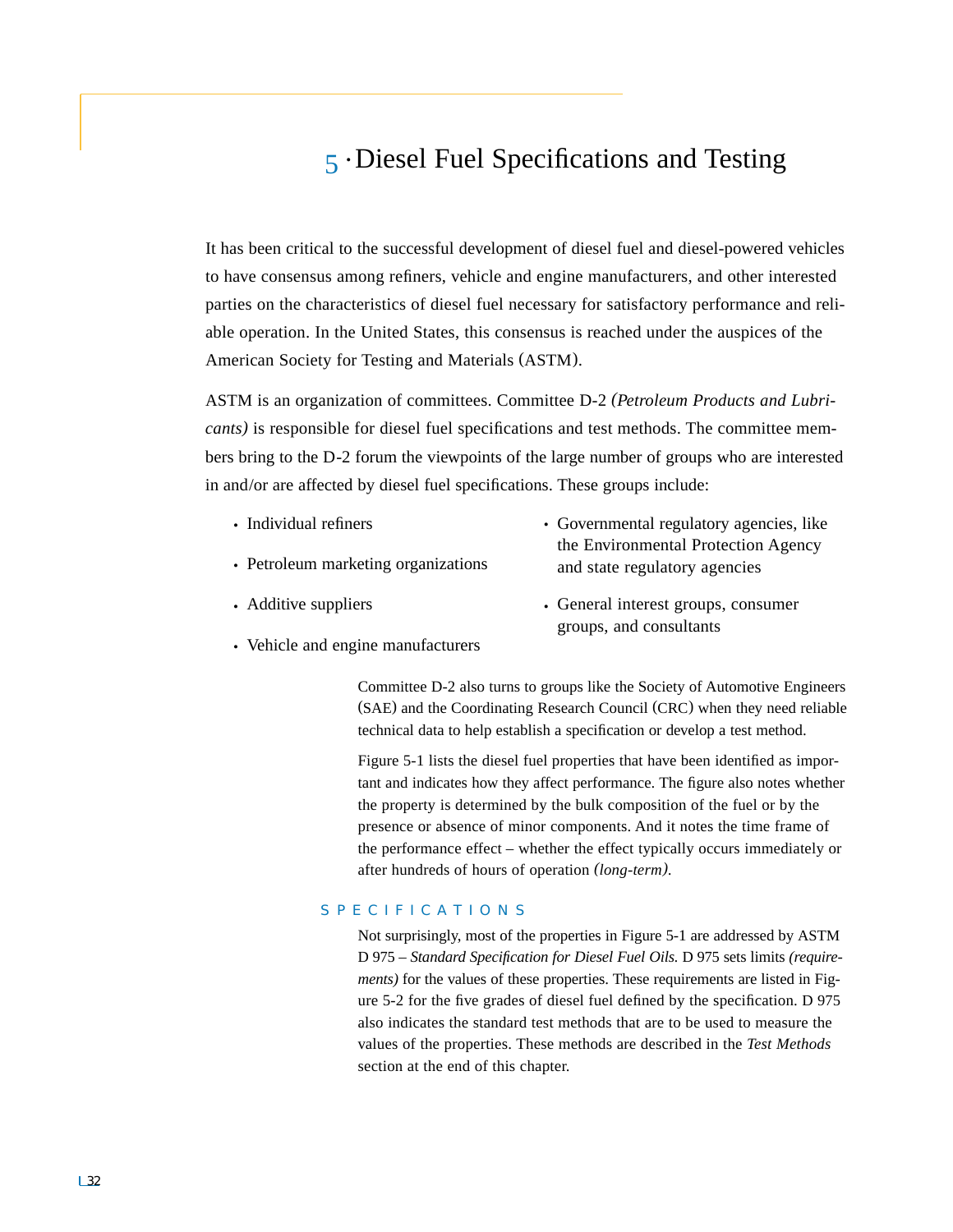Most of the requirements of D 975 are the minimum ones needed to guarantee acceptable performance for the majority of users. In addition, the specification recognizes some requirements established by the EPA to reduce emissions. For a variety of reasons, other organizations may establish additional requirements:

- **State governments** To reduce emissions, CARB established additional requirements for vehicular diesel fuel which became effective in 1993.
- **Pipelines** Some companies that transport diesel fuel have limits for density and pour point, properties that D 975 does not limit.
- **Some purchasers** The U.S. Department of Defense (DOD) formerly purchased fuels meeting military specifications that often included special requirements in addition to the D 975 requirements. Now the DOD buys commercial fuel when possible.

| Figure 5-1                                                                   |  |
|------------------------------------------------------------------------------|--|
| <b>Relationship of Diesel Fuel Properties to Composition and Performance</b> |  |

| Property                                 | Property Type* | <b>Effect of Property on Performance</b>                                         | <b>Time Frame of Effect</b>                |
|------------------------------------------|----------------|----------------------------------------------------------------------------------|--------------------------------------------|
| Flash point                              | <b>Minor</b>   | Safety in handling and use - not directly<br>related to engine performance       |                                            |
| Water and sediment                       | <b>Minor</b>   | Affects fuel filters and injectors                                               | Long-term                                  |
| Volatility                               | <b>Bulk</b>    | Affects ease of starting and smoke                                               | Immediate                                  |
| <b>Viscosity</b>                         | <b>Bulk</b>    | Affects fuel spray atomization and fuel<br>system lubrication                    | Immediate and<br>Long-term                 |
| <b>Ash</b>                               | <b>Minor</b>   | Can damage fuel injection system and<br>cause combustion chamber deposits        | Long-term                                  |
| Sulfur                                   | <b>Minor</b>   | Affects particulate emissions, cylinder<br>wear, and deposits                    | Particulates: Immediate<br>Wear: Long-term |
| Copper strip corrosion                   | <b>Minor</b>   | Indicates potential for corrosive attack<br>on metal parts                       | Long-term                                  |
| Cetane number                            | <b>Bulk</b>    | Measure of ignition quality - affects cold<br>starting, combustion and emissions | Immediate                                  |
| Cloud point and<br>pour point            | <b>Minor</b>   | Affects low temperature operability                                              | Immediate                                  |
| Carbon residue                           | <b>Minor</b>   | Measures coking tendency of fuel, may<br>relate to engine deposits               | Long-term                                  |
| <b>Heating value</b><br>(energy content) | <b>Bulk</b>    | Affects fuel economy                                                             | Immediate                                  |
| Density                                  | <b>Bulk</b>    | <b>Affects heating value</b>                                                     | Immediate                                  |
| <b>Stability</b>                         | <b>Minor</b>   | Indicates potential to form insolubles<br>during use and/or in storage           | Long-term                                  |
| Lubricity                                | <b>Minor</b>   | Affects fuel pump and injector wear                                              | Long-term (typically)                      |
| Water separability                       | <b>Minor</b>   | Affects ability to produce dry fuel                                              |                                            |

\* A *bulk* property is one that is determined by the composition of the fuel as a whole. A *minor* property is one that is determined by the presence or absence of small amounts of particular compounds.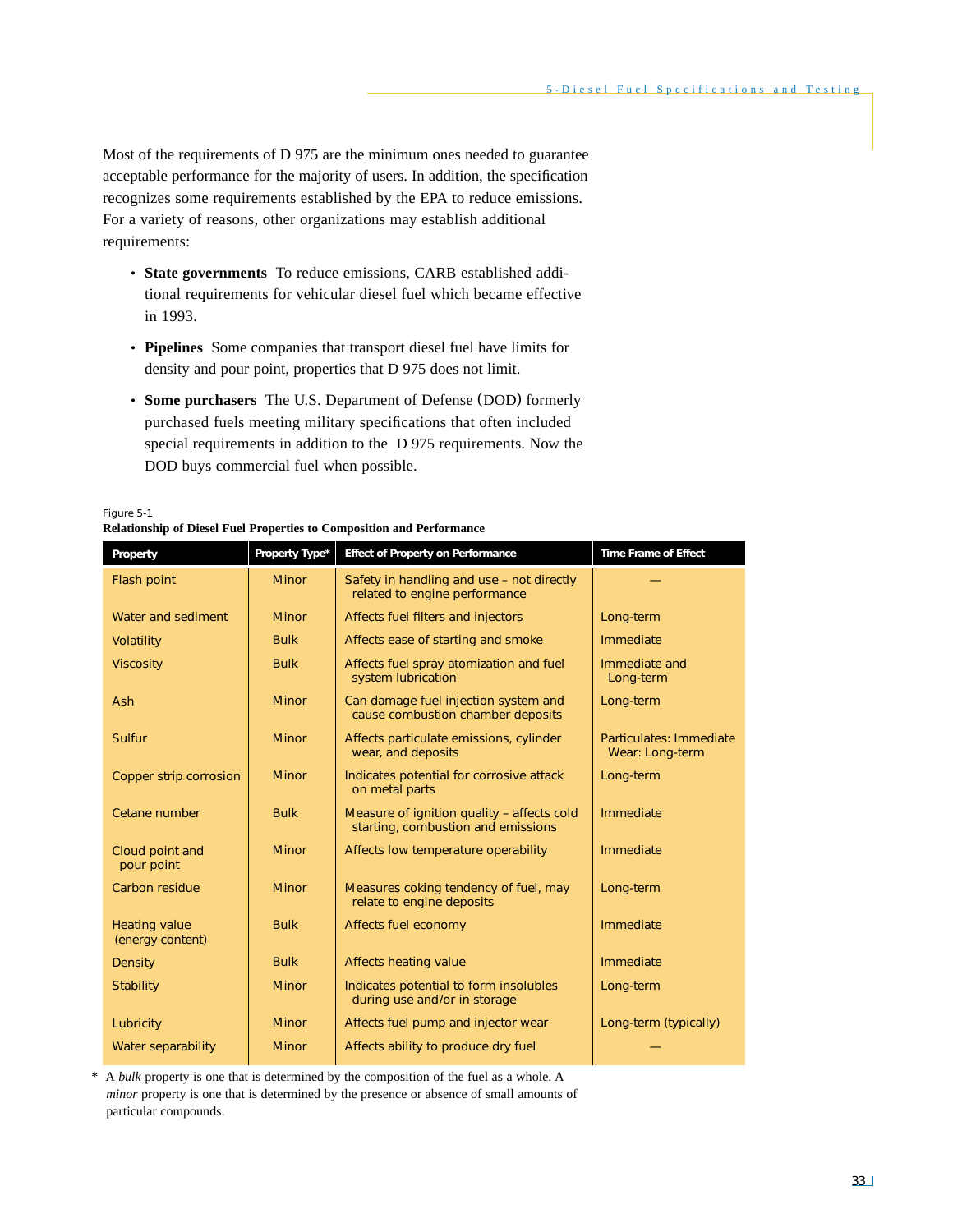# **Low Sulfur** <br> **No. 1-D No. 1-D No. 2-D Property Test Method\*** No. 1-D No. 1-D No. 2-D No. 2-D No. 4-D Flash point, °C, min | D 93 | 38 | 38 | 52 | 52 | 55 Water and sediment,  $\begin{array}{|c|c|c|c|c|c|} \hline \text{Water and sediment,} & \text{D 2709} & \text{0.05} & \text{0.05} & \text{0.05} & \text{0.05} \ \hline \text{\% vol, max} & \text{D 1796} & \text{0.05} & \text{0.05} & \text{0.05} & \text{0.05} \ \hline \end{array}$ **When the set of the set of the set of the set of the set of the set of the set of the set of the set of the set o**  $\vert$  0.50  $\vert$ Distillation temperature, °C, P D 86 90% vol recovered min | 282 | 282 | 282 max | | 288 | 288 | 338 | 338 Kinematic viscosity,  $40^{\circ}$ C, cSt D 445 min 1.3 1.3 1.9 1.9 5.5 max | | 2.4 | 2.4 | 4.1 | 24.0 Ash, % mass, max | D 482 0.01 0.01 0.01 0.01 0.01 0.1 Sulfur, % mass, max  $\begin{array}{|c|c|c|c|c|c|c|c|c|c|c|c|} \hline \text{Solution} & \text{D} & 2622 & 0.05 & 0.50 & 0.50 & 0.50 & 2.00 \ \hline \end{array}$ Copper strip corrosion,  $\vert$  D 130  $\vert$  No. 3  $\vert$  No. 3  $\vert$  No. 3  $\vert$  No. 3 3 hr at 50°C, max rating Cetane number, min D 613 40 40 40 40 30 One of the following: 1) Cetane index, min D 976 40 40 2) Aromaticity, % vol, max | D 1319 | 35 | 35 Ramsbottom carbon residue | D 524 | 0.15 | 0.15 | 0.35 | 0.35 on 10% distillation residue, % mass, max

# Figure 5-2

#### **ASTM D 975 Requirements for Diesel Fuel Oils**

\* All "Dxx" methods are ASTM standards.

A refiner must ensure that its fuel meets all the relevant requirements, not just those of D 975.

Diesel fuel specifications in other countries are similar, but not identical, to those in the U.S. Figure 5-3 compares the D 975 specification for low sulfur No. 2-D to European and Japanese specifications for comparable grades.

#### Figure 5-3

| Comparison of U.S., European, and Japanese Specifications for a Comparable Grade |  |
|----------------------------------------------------------------------------------|--|
| of Diesel Fuel                                                                   |  |

| Property                                        | <b>US: ASTM D 975,</b><br>Low Sulfur No. 2-D | Europe: CEN 590:<br><b>Grades A-F</b> | Japan: JIS K 2204,<br>Grade No. 2 |
|-------------------------------------------------|----------------------------------------------|---------------------------------------|-----------------------------------|
| <b>Density</b>                                  |                                              |                                       |                                   |
| $15^{\circ}$ C, g/cm <sup>3</sup>               |                                              | $0.820 - 0.860$                       |                                   |
| Kinematic viscosity                             |                                              |                                       |                                   |
| $38^{\circ}$ C, cSt                             |                                              |                                       | $2.0$ min                         |
| $40^{\circ}$ C, cSt                             | $1.9 - 4.1$                                  | $2.0 - 4.5$                           |                                   |
| Sulfur, % mass, max                             | 0.05                                         | 0.05                                  | 0.05                              |
| Cetane number, min                              | 40                                           | 49                                    | 45                                |
| Distillation temperature, °C<br>% vol recovered |                                              |                                       |                                   |
| 65                                              |                                              | 250 min                               |                                   |
| 85                                              |                                              | 350 max                               |                                   |
| 90                                              | $282 - 338$                                  |                                       | $330 - 350$                       |
| 95                                              |                                              | 370 max                               |                                   |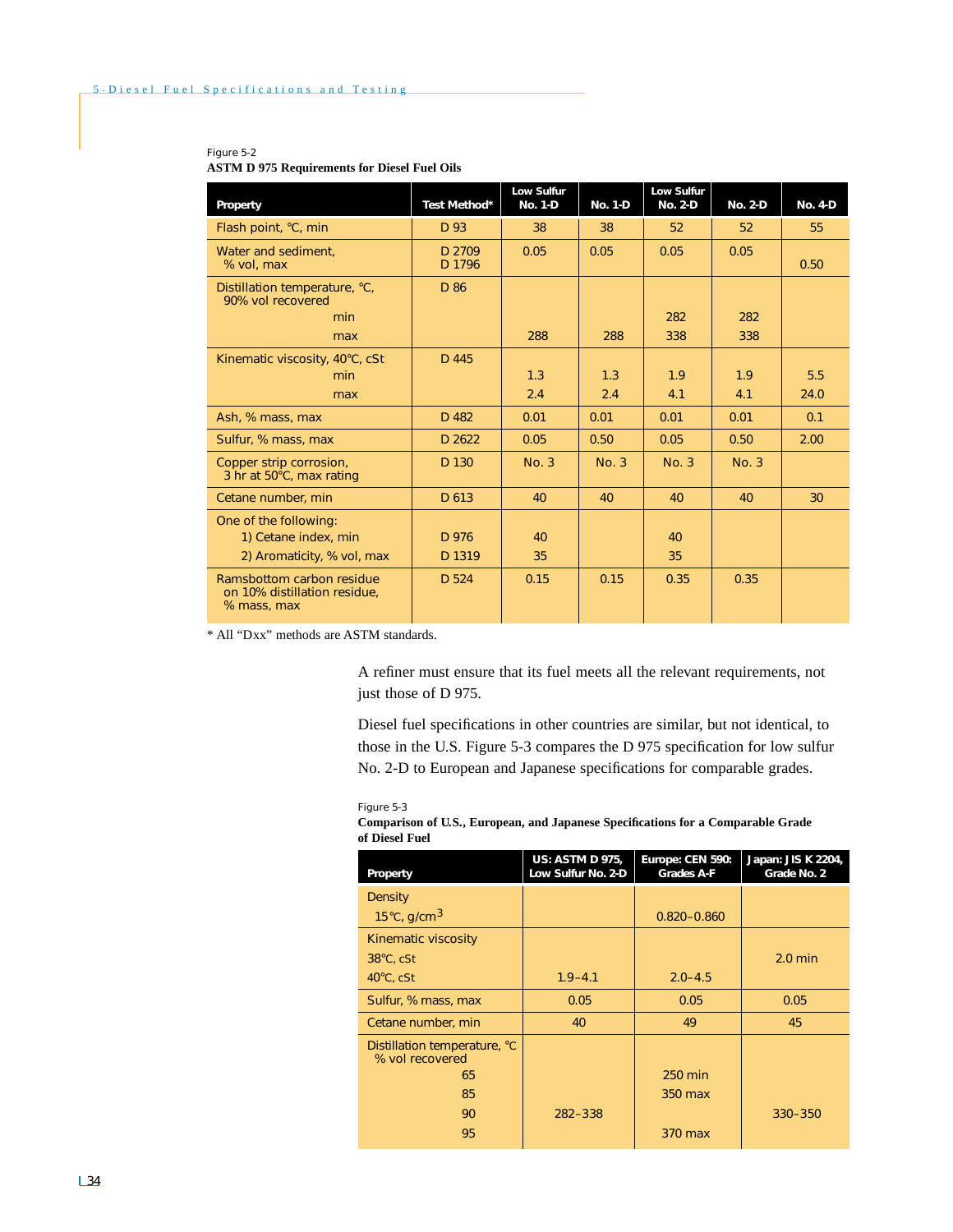# PREMIUM DIESEL

In recent years, environmental regulations have had a significant effect on the formulation of diesel fuel. The introduction of new fuels, coupled with the rapid changes in engine design to meet new emission regulations, has created the need to address several fuel properties to ensure proper performance, while also minimizing engine maintenance problems.

Some fuel users believe that in some special operations related to some equipment or in a certain geographic location, they can benefit from a fuel supply with properties beyond the minimum ASTM D 975 specifications. A number of fuel suppliers market such "designer" fuels and charge a higher price. The fuel with these enhancements is often called *premium diesel,* although other names are also used. So far, two groups have proposed definitions for premium diesel. These groups are the National Conference on Weights and Measures (NCWM) and the Engine Manufacturers Association (EMA).

The premium diesel concept is not the same as that of the premium gasoline. Gasoline engines of certain types and compression ratios require a higher octane fuel to avoid knocking. Therefore, premium gasoline is required for these vehicles and is provided by all fuel suppliers. Premium diesel, on the other hand, is related to varying one or more fuel properties. Some of the more-talked-about fuel properties are: cetane number, low temperature operability, stability, lubricity, detergency, and heating value. The suppliers of premium diesel fuel evaluate their marketing area and provide a fuel that has one or more of these improved properties. The level of improvement in each property varies from one supplier to another.

**National Conference on Weights and Measures** The NCWM addressed the premium diesel issue to ensure that the consumer receives a functional benefit for the higher price. The NCWM organized a task force of representatives from the oil industry, additive manufacturers, independent labs, and government agencies to define premium diesel. The task force was guided by two principles: functionality and practicality. A premium fuel property must be one that, when enhanced from its average value in conventional diesel, provides a *functional* benefit to consumers – a benefit that has been technically demonstrated. And there must be a *practical* means of enforcing the enhanced value – it must be measurable by a recognized test method accepted by the industry. For example, the task force considered lubricity as a possible premium fuel property. There was general agreement that lubricity is important and that an enhanced value, in some cases, would provide a functional benefit. However, a lubricity requirement for premium diesel was put on hold because the available test methods have poor precision and do not accurately predict performance for all fuel/additive combinations.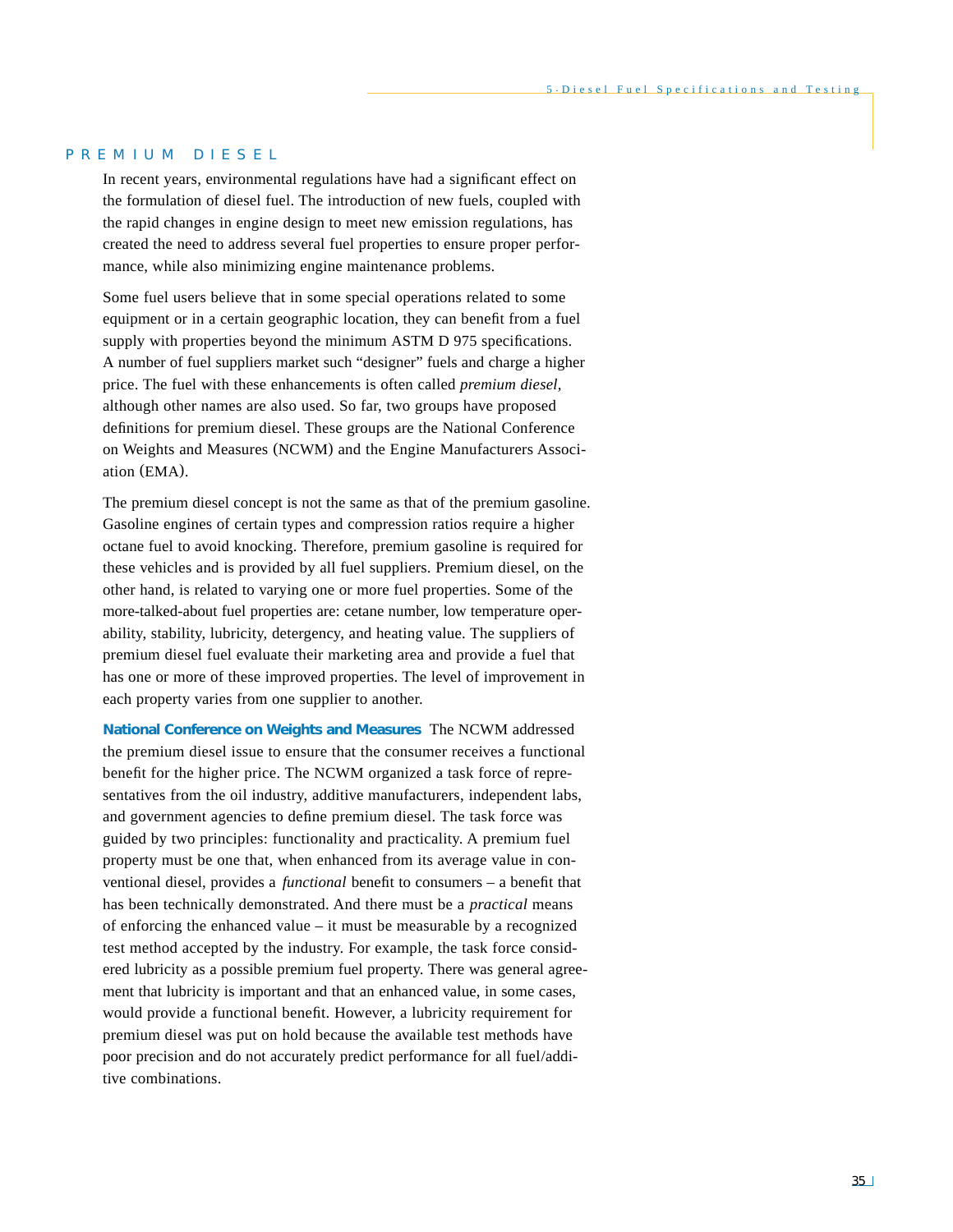In late 1997, the NCWM task force recommended that a fuel must meet any two of the five criteria listed in Figure 5-4 to merit the "premium" label.

The NCWM will vote on the proposed regulation in July 1998. If approved, the definition becomes a model law. As such, it automatically will be adopted by some states; elsewhere, it will only become effective if a state specifically adopts it.

#### Figure 5-4

| <b>Fuel Property</b>                                                      | Test Method*        | <b>NCWM Premium Diesel Recommendation</b>                                          |
|---------------------------------------------------------------------------|---------------------|------------------------------------------------------------------------------------|
| Heating value, gross,<br>Btu/gallon, min                                  | D <sub>240</sub>    | 138,700                                                                            |
| Cetane number, min                                                        | D 613               | 47.0                                                                               |
| Low temperature<br>operability                                            | D 2500 or<br>D 4539 | 2°C maximum above the D 975<br>tenth percentile minimum<br>ambient air temperature |
| Thermal stability, 180 minutes,<br>150°C, reflectance, min                | <b>Octel F21-61</b> | 80%                                                                                |
| <b>Fuel injector cleanliness</b><br>Flow loss, % max<br>CRC rating, % max | L-10 Injector       | 6.0<br>10.0                                                                        |
|                                                                           |                     |                                                                                    |

| .                                                                                 |  |  |
|-----------------------------------------------------------------------------------|--|--|
| Fuels Must Meet Two of Five Properties to Meet the NCWM Premium Diesel Definition |  |  |
|                                                                                   |  |  |

\* All "Dxx" methods are ASTM standards.

**Engine Manufacturers Association** The EMA has issued a Recommended Guideline (FQP-1A) for a premium diesel fuel. The recommended values, the ASTM specifications for Low Sulfur No. 2-D, and the 1996 U.S. average for on-road diesel are listed in Figure 5.5.

Here is some of the guideline's explanatory text:

*This Recommended Guideline of the Engine Manufacturers Association is intended to define a diesel fuel that is superior in quality to the commercial fuel specification ASTM D 975.*

*The diesel fuel is considered to be "premium" insofar as it may assist in improving the performance and durability of engines currently in use and those to be produced prior to 2004. It is not intended to enable diesel engines to meet 1998 federal emission standards or, in general, to improve engine exhaust emissions.*

*The most significant aspects of this Recommended Guideline are its requirements for a minimum fuel lubricity, increased cetane number and improved cold weather performance. These properties, ... should help address many current customer satisfaction and engine performance issues.*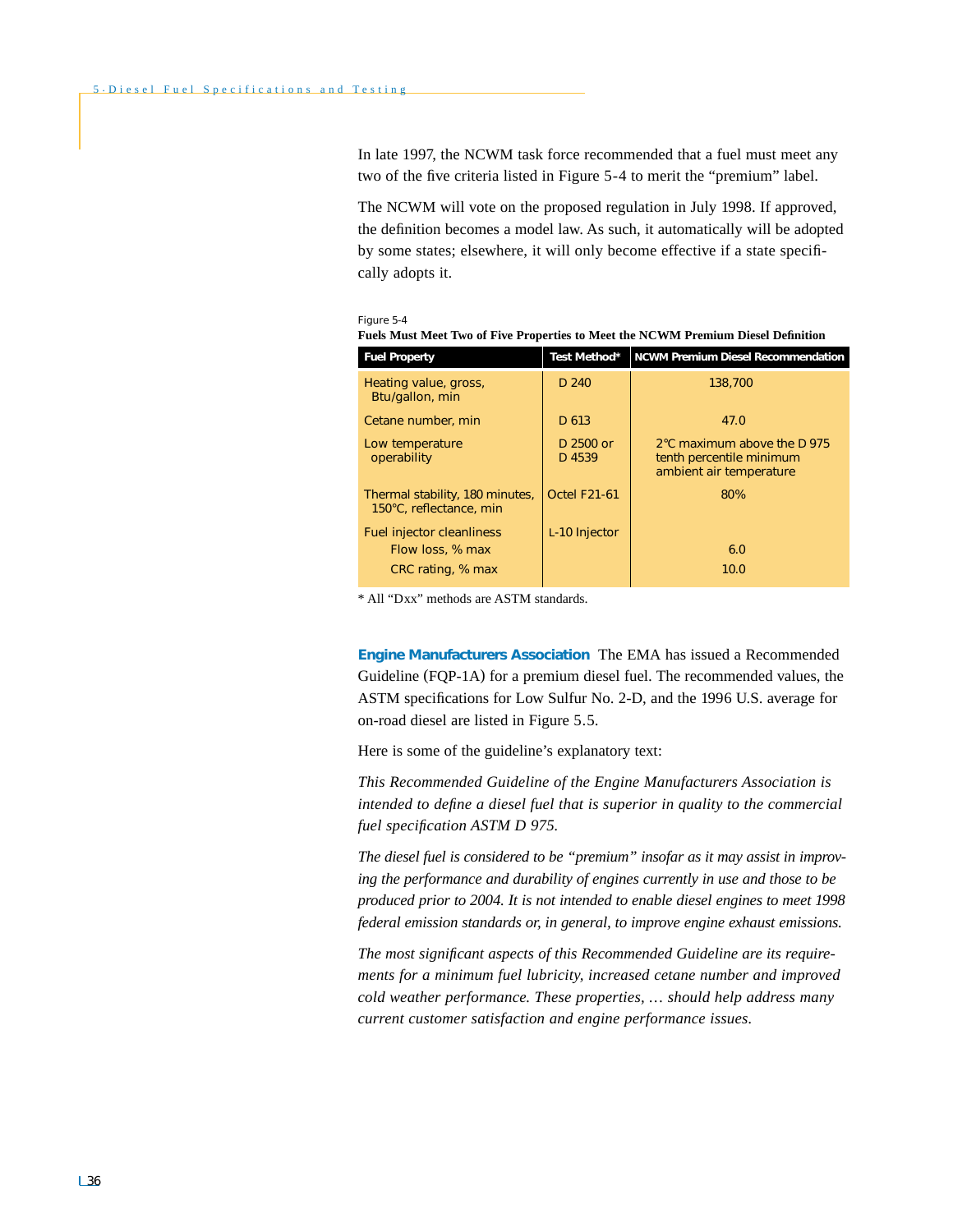#### Figure 5-5

| <b>EMA FOP-1A Guideline, ASTM D 975 Specification, and 1996 U.S. Average Properties</b> |  |
|-----------------------------------------------------------------------------------------|--|
| for Low Sulfur No. 2-D Diesel Fuel                                                      |  |

| Property                                         | Test Method*        | EMA FQP-1A     | <b>ASTM D 975</b>         | 1996 U.S. Average <sup>(1)</sup> |
|--------------------------------------------------|---------------------|----------------|---------------------------|----------------------------------|
| Flash point, °C, min                             | D 93                | 52             | 52                        | 73                               |
| Water and sediment,<br>% vol, max                | D 2709              |                | 0.05                      |                                  |
| Water, ppm max                                   | D 1744              | 200            |                           |                                  |
| Sediment, ppm max                                | D 2276 or<br>D 5452 | 10             |                           |                                  |
| Distillation, °C, % vol recovery<br>90% max      | D 86                | 332            | 338                       | $324, 320^{(2)}$                 |
| 95% max                                          |                     | 355            |                           |                                  |
| Viscosity, 40°C, cSt                             | D 445               | $1.9 - 4.1$    | $1.9 - 4.1$               | 2.58                             |
| Ash, % mass, max                                 | D 482               | 0.01           | 0.01                      | 0.002                            |
| Sulfur, % mass, max                              | D 2622              | 0.05           | 0.05                      | 0.033                            |
| Copper corrosion, max                            | D 130               | 3 <sub>b</sub> | 3 <sub>b</sub>            |                                  |
| Cetane number, min                               | D 613               | 50             | 40                        | 48, $45^{(2)}$                   |
| Cetane index, min                                | D 4737              | 45             | 40                        | 48                               |
| Ramsbottom carbon on<br>10% residue, % mass, max | D 524               | 0.15           | 0.35                      | 0.067                            |
| API gravity, max                                 | D 287               | 39             |                           | $35.6, 34.3^{(2)}$               |
| Lubricity, q, min                                | D $6078^{(3)}$      | 3100           |                           |                                  |
| Accelerated stability, mg/L, max                 | D 2274              | 15             |                           |                                  |
| <b>Detergency</b><br>CRC rating, max             | L10 Injector        | 10.0           |                           |                                  |
| Depositing test, % flow loss, max                |                     | 6.0            |                           |                                  |
| Low temperature flow, °C                         | D 2500 or<br>D 4539 | (4)            |                           |                                  |
| Cloud point, °C                                  |                     |                | appropriate<br>to climate |                                  |

\* All "Dxx" methods are ASTM standards.

(1) C.L. Dickson and G.P. Sturm, Jr., *Diesel Fuel Oils,* 1996, NIPER-197 PPS 96/5.

- (2) *American Petroleum Institute/National Petroleum Refiners Association Survey of Refining Operations and Product Quality. Final Report* July 1997.
- (3) Alternatively, lubricity can be measured by D 6079 with a maximum wear scar diameter of 0.45 µ at 60°C.
- (4) Diesel fuels must pass the *Cloud Point* (D 2500) or *Low Temperature Flow Test* (D 4539) at the use temperature.

# CURRENT ASTM D 975 ISSUES

ASTM specifications are living documents; they are continually being reviewed and updated as new performance information is acquired, as use requirements change, or as new analytical techniques are developed. Diesel fuel properties currently under review by the specification committee include cetane number, cetane index, low temperature operability, stability, lubricity, and detergency.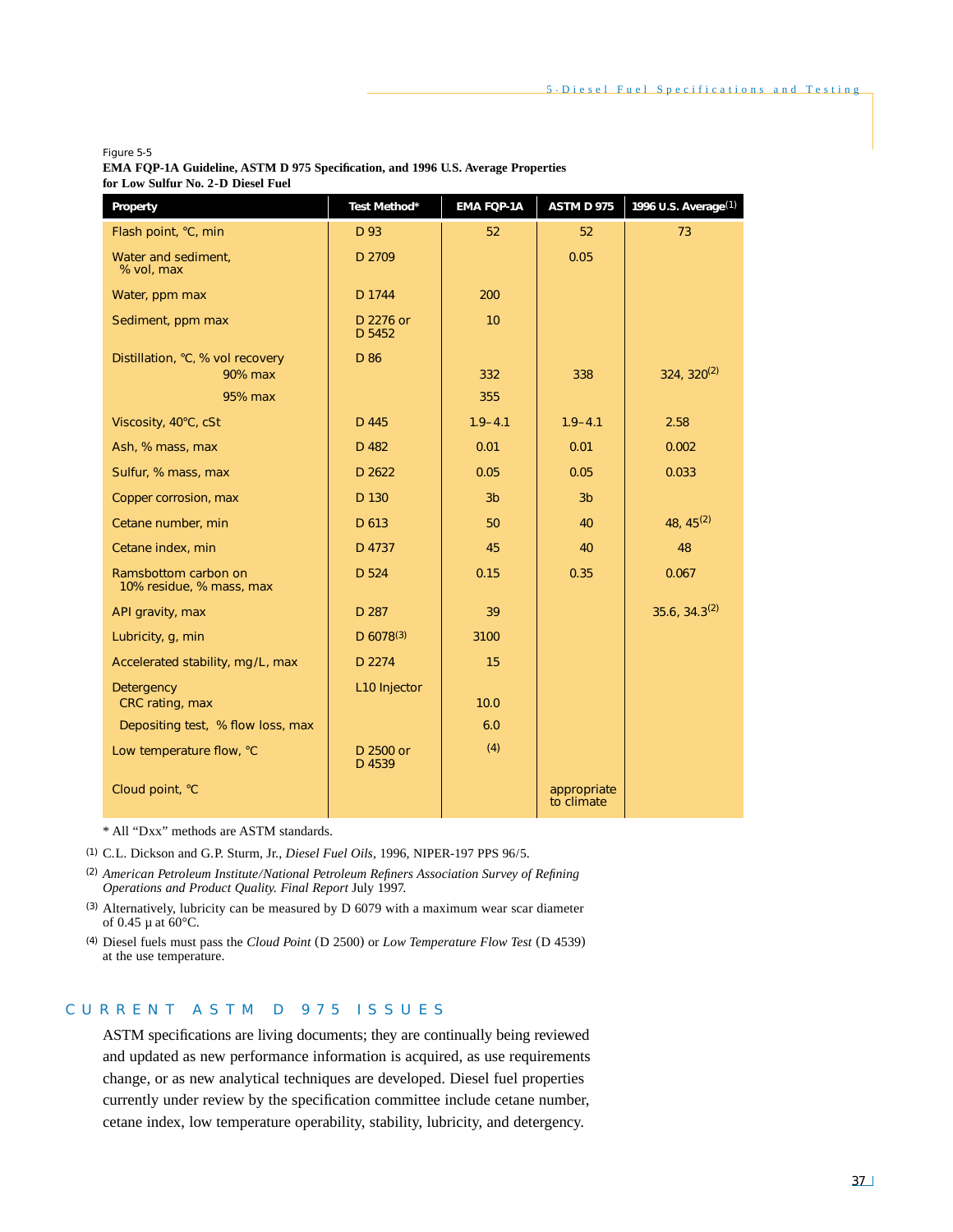Some of these properties, such as cetane number and cetane index, are already included in the D 975 requirements, while the others are not. These other properties are not being ignored; most informed parties acknowledge that they affect performance or maintenance. But adding a new property to an ASTM specification is a time consuming process; it requires developing and/or validating a test method, developing technical data to support the new requirement and, finally, reaching consensus. In our view, there are at least two barriers to adding specifications for properties such as stability, lubricity, and detergency to D 975:

- The lack of standardized test methods applicable to all fuel compositions and fuel/additive combinations
- The large gray areas between clearly acceptable and clearly unacceptable values

Because much of the "grayness" is the result of engine-to-engine and vehicleto-vehicle variation, it is difficult and costly to define the relationship between fuel property and performance in this intermediate region. In spite of the problems, the industry continues to explore these properties with the goal of reaching consensus on test methods and requirements.

To illustrate the considerations that go into changing or adding a property, the following paragraphs discuss current issues concerning cetane index, low temperature operability, and lubricity.

**Cetane Index** The two cetane index methods most commonly used to estimate cetane number, ASTM D 976 and ASTM D 4737 *(see page 41),* were developed in 1966 and 1987, respectively. These methods are based on correlations between physical properties of diesel fuels and their cetane numbers. However, diesel fuels have changed since these correlations were developed. In 1993 two new diesel fuels were introduced: EPA low sulfur diesel for on-road use in the U.S., and CARB low aromatics diesel for use in California. Since these types of diesel fuels were not in use when the cetane index methods were developed, it isn't surprising that the correlations between physical properties and cetane number does not work as well for the new fuels. ASTM is working to develop a new correlation that accurately predicts the cetane numbers of today's fuels.

**Low Temperature Operability** It is the combination of fuel behavior and fuel system design that causes filter plugging, not either one alone. While some fuel systems plug at the cloud point temperature, many others can operate several degrees below the cloud point. This is because low temperature filterability depends on the size and shape of wax crystals, not merely on their presence. There has been considerable effort to develop a laboratory test that correlates with field performance, especially for additized fuels. It has been focused on dynamic tests that simulate flow through a filter in the fuel system, rather than on static physical property tests, like cloud point.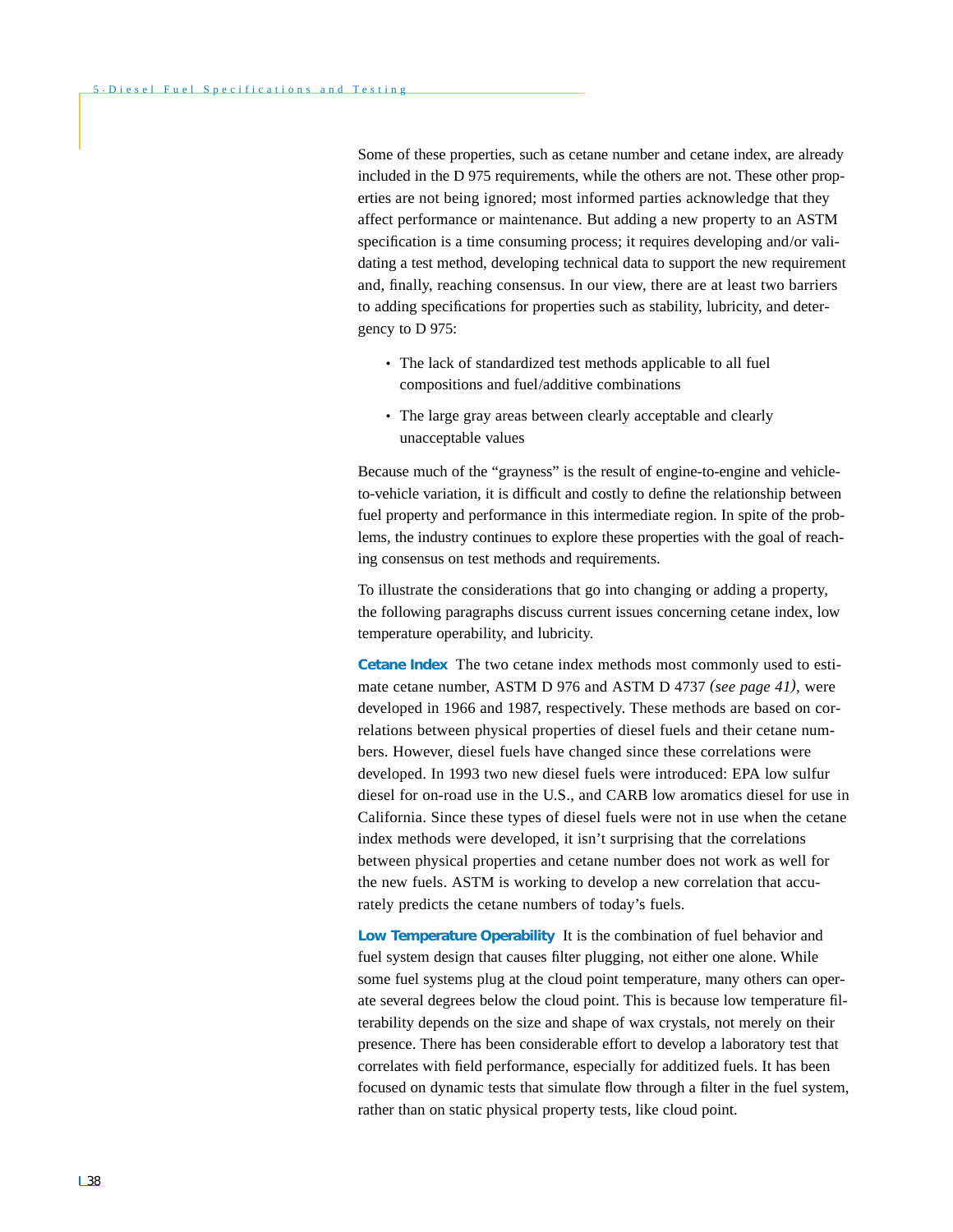One dynamic test that has been widely accepted in Europe is the *Cold Filter Plugging Point of Distillate Fuels* (CFPP).<sup>1</sup> In this test, the sample is cooled by immersion in a constant temperature bath. Thus the cooling rate is non-linear, but fairly rapid – about  $40^{\circ}$ C/hour. The CFPP is the temperature of the sample when 20 ml of the fuel first fails to pass through a wire mesh in less than 60 seconds. CFPP appears to over estimate the benefit obtained from the use of certain additives, especially for North American vehicles.

A similar dynamic test was developed in the U.S.: the *Low-Temperature Flow Test* (LTFT). <sup>2</sup> In contrast to CFPP, LTFT uses a slow constant cooling rate of 1°C/hour. This rate was chosen to mimic the temperature behavior of fuel in the tank of a diesel truck left overnight in a cold environment with its engine turned off. LTFT has been found to correlate well with low temperature operability field tests. However, because of the slow cooling rate, LTFT requires 12 to 24 hours to complete, making the method impractical for routine fuel testing.

While D 975 does not include a low temperature operability requirement, it offers a guideline that "satisfactory operation should be achieved in most cases if the cloud point  $\dots$  is specified at  $6^{\circ}$ C above the tenth percentile minimum ambient temperature for the area ..." This guideline currently is under review. In addition, there have been ongoing discussions in the industry about using the CFPP or LTFT test. Eventually, some dynamic test probably will be used in the U.S. to predict the low temperature flow properties of diesel fuel.

**Lubricity** There is no doubt that lubricity is an important property of diesel fuel performance. A single tankful of fuel with extremely low lubricity can cause a fuel pump to fail catastrophically. Setting a lubricity requirement to prevent catastrophic failure is relatively easy; setting a requirement to avoid excessive fuel system wear is much harder.

There are three ways to evaluate the lubricity of a fuel. In order of decreasing accuracy and increasing simplicity, they are:

- A vehicle test
- A fuel injection equipment bench test
- A laboratory lubricity test

Vehicle tests require a lot of fuel and a lot of time and effort. They are usually reserved for basic studies of fuel performance. Fuel injection equipment bench tests, such as those designed by Bosch and Stanadyne, require 50 to 100 gallons of sample and 500 to 1000 hours of operating time. Since these tests have not been standardized, the criteria for a pass are not well defined.

<sup>1</sup> Institute of Petroleum (IP) test method 309.

<sup>2</sup> ASTM D 4539.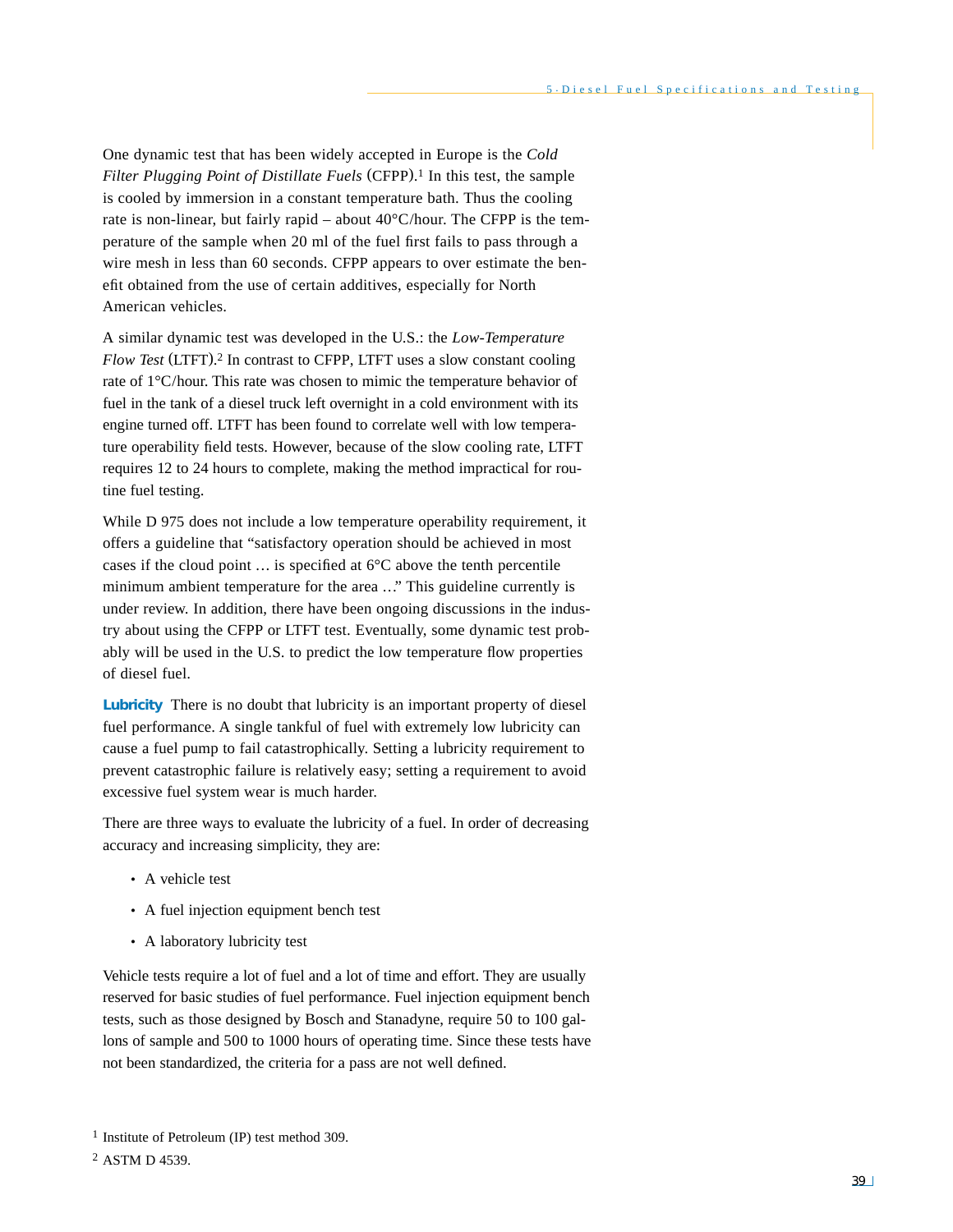Two laboratory lubricity tests have recently been standardized by ASTM: the *Scuffing Load Ball-On-Cylinder Lubricity Evaluator* method (SLBOCLE)3 and the *High-Frequency Reciprocating Rig* method (HFRR). <sup>4</sup> These tests are relatively quick, inexpensive, and easy to perform.

A lot of work has been done in the past few years to correlate these laboratory tests with field performance. Some SLBOCLE studies indicate that fuels with values below 2,000 g usually will cause accelerated wear in rotary-type fuel injection pumps, and fuels with values above 2,800 g usually will perform satisfactorily. It should be noted that the SLBOCLE test can indicate that fuels treated with an effective lubricity additive have poor lubricity, while the more accurate fuel injection equipment bench test rates them acceptable.

Some HFRR studies indicate that fuels with up to 450-micron wear scar diameters at 60°C (380-micron at 25°C) will perform satisfactorily in all fuel injection equipment. However, other studies show that some fuels and fuel/additive combinations with values above this level still do not cause excessive wear.

ASTM has not yet included a lubricity specification in D 975 because:

- The correlations among results of the two test methods and performance in fuel injection equipment needs further clarification.
- In their current form, both tests methods do not properly rank all fuel/additive combinations.
- The precision of both test methods is poor.

# TEST METHODS

ASTM will not adopt a requirement for a property until a standard test method has been developed to measure that property. The test method development process starts with a technical review of the proposed method. Next an interlaboratory test protocol *(round robin)* is conducted in which a common set of samples is sent to a group of labs, which independently analyze them. The results from the participating laboratories are compiled and statistically reviewed. If the agreement among labs is acceptable, a precision statement is developed that gives the acceptable difference between results obtained by different labs on the same sample *(reproducibility).*

Many of the ASTM test methods were developed in the 1920s, 30s, and 40s; however, test methods based on new technology are continually being adopted. To be sure they remain up to date, ASTM requires each test method to be reviewed every five years and either reapproved, revised, or canceled. The year of last review is attached to the test method number by a hyphen. For example, D 86-96, *Standard Test Method for Distillation of Petroleum Products,* was originally published as a tentative method in 1921, but last reviewed in 1996.

<sup>3</sup> ASTM D 6078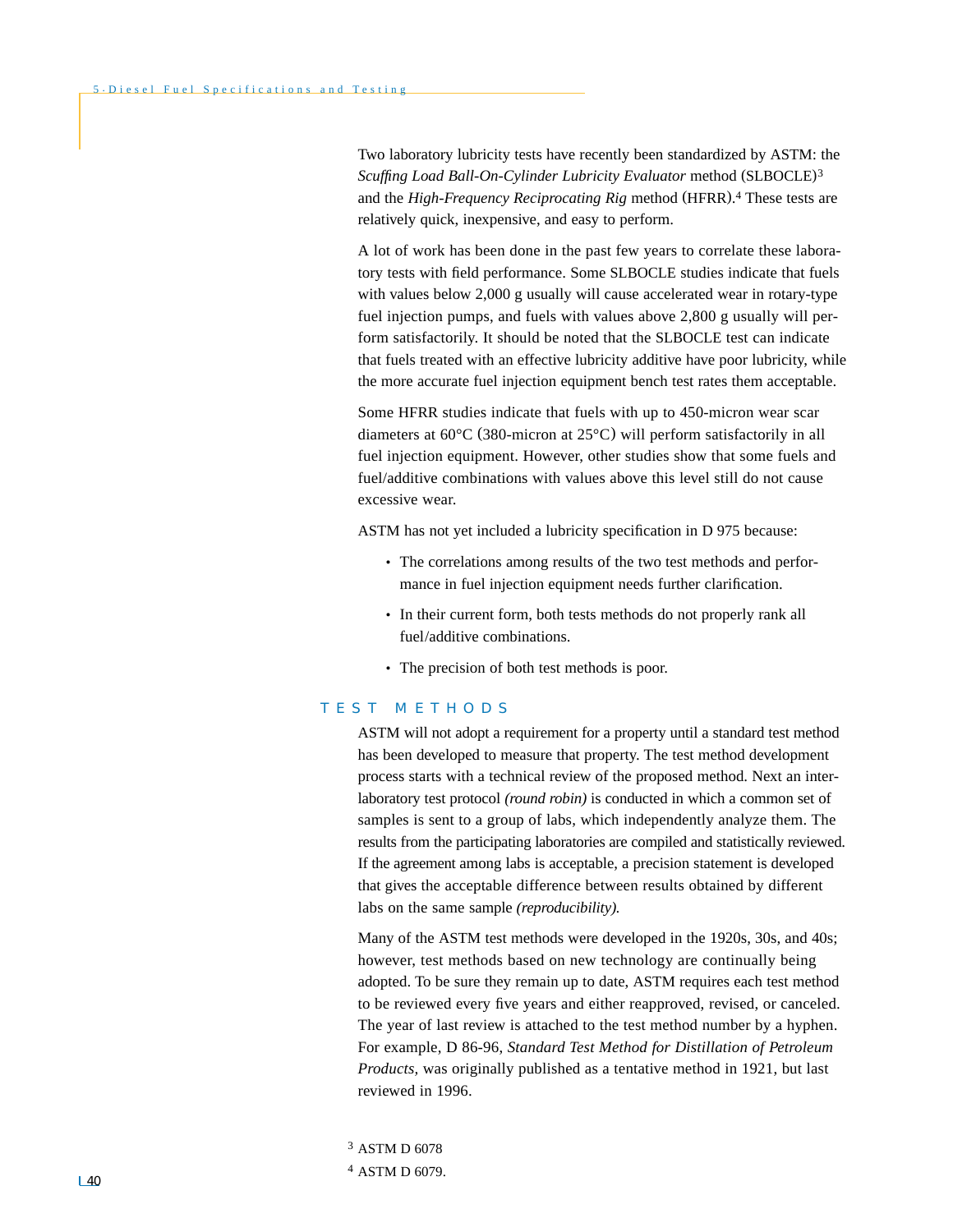#### **Cetane Number**

ASTM D 613 – *Standard Test Method for Cetane Number of Diesel Fuel Oil*

The cetane number test method for diesel fuel was developed in the 1930s by the Cooperative Fuel Research (CFR) committee and later standardized by ASTM. The method involves running the fuel in a single cylinder engine with a continuously variable compression ratio under a fixed set of conditions. Although the method has been updated over the years, it is still based on the original engine design.

Two specific hydrocarbons were chosen to define the cetane number scale: 1-methylnaphthalene (also called a*-methylnaphthalene*), which burns poorly in a diesel engine, was assigned a cetane number of zero and n-hexadecane *(cetane),* which burns well, was assigned a cetane number of 100. These hydrocarbons are the *primary reference fuels* for the method.

The cetane number of a fuel is defined as the volume percent of n-hexadecane in a blend of n-hexadecane and 1-methylnaphthalene that gives the same ignition delay period as the test sample. For example, a fuel with a cetane number of 40 will perform the same in the engine as a blend of 40% n-hexadecane and 60% 1-methylnaphthalene.

In 1962, the low cetane number primary reference fuel was replaced with 2,2,4,4,6,8,8-heptamethylnonane (sometimes called *isocetane*). The change was made because 1-methylnaphthalene had been found to be somewhat unstable, expensive, and difficult to use in the CFR engine. When measured against the two original primary standards, 2,2,4,4,6,8,8-heptamethylnonane has a cetane number of 15. When the low cetane number primary reference fuel was changed, the equation used to calculate cetane number was modified to keep the cetane number scale the same.

In day-to-day operations, two secondary reference fuels replace the two primary reference fuels. These fuels are prepared periodically in large volume and made available to testing labs. Their cetane numbers are determined by calibrating them against the primary reference fuels. The work is done by the many labs that are members of the ASTM Diesel National Exchange Group.

#### **Cetane Index**

ASTM D 976 – *Calculated Cetane Index of Distillate Fuels* ASTM D 4737 – *Calculated Cetane Index by Four Variable Equation*

Since measuring cetane numbers requires acquiring and maintaining a cetane number engine, it is apparent that this is a difficult and expensive test. There have been many attempts to develop methods to estimate the cetane number of a fuel for situations in which an engine is not available or the amount of fuel is insufficient for the engine test. To differentiate them from the engine test, these estimates are called *cetane indexes.*

#### **CETANE NUMBER AND OCTANE NUMBER**

**Cetane number (diesel fuel) and octane number (gasoline) both measure the tendency of the fuel to ignite spontaneously. In the cetane number scale, high values represent fuels that ignite readily and, therefore, perform better in a diesel engine. In the octane number scale, high values represent fuels that resist spontaneous ignition and, therefore, have less tendency to knock in a gasoline engine. Because both scales were developed so that higher numbers represent higher quality for the respective use, high cetane number fuels have low octane numbers, and vice versa.**

#### **n-Hexadecane**



*Hexadecane (cetane), cetane number = 100*

#### **1-Methylnaphthalene**



*1-Methylnaphthalene, cetane number = 0*

# **Heptamethylnonane**

$$
\begin{array}{ccccccccc} & C H_3 & & C H_3 & & C H_3 & & C H_3 \\ & | & | & & | & & | \\ C H_3 - C - C H_2 - C - C H_2 - C H - C H_2 - C - C H_3 & & & \\ & | & | & & | & & \\ C H_3 & & C H_3 & & & C H_3 \\ \end{array}
$$

*2,2,4,4,6,8,8-Heptamethylnonane (Isocetane), cetane number = 15*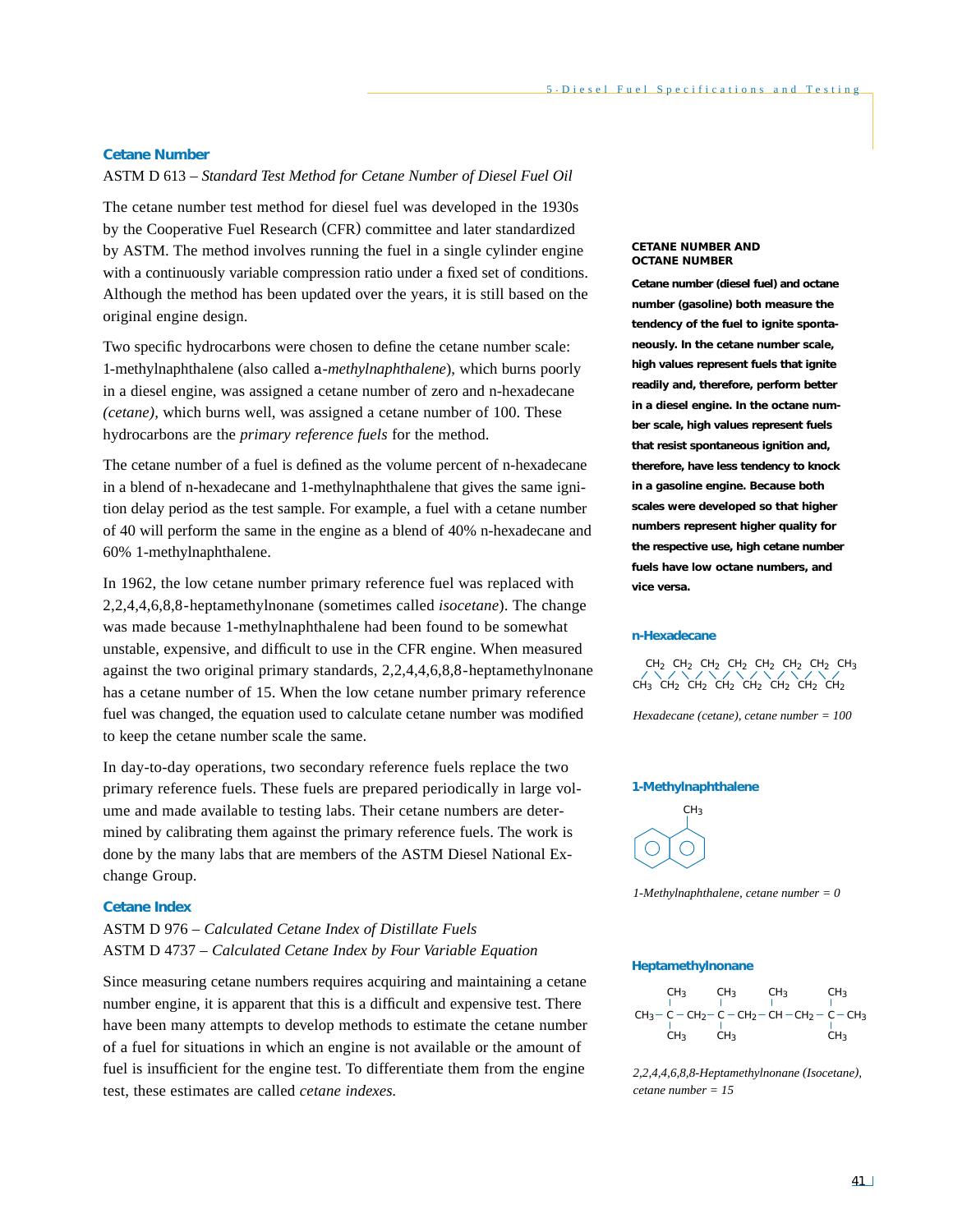D 976 uses the density of the fuel and its mid-distillation temperature to estimate the cetane number. An improved method, D 4737, uses the density of the fuel and the distillation temperatures at 10% vol, 50% vol and 90% vol recovery to estimate the cetane number *(see Figure 5-6)*.

There are other cetane index methods based on other physical, chromatographic, or spectroscopic properties of the fuel, but they are not widely used.

Cetane indexes estimate the "natural" cetane number of the fuel. Since the calculations involve bulk fuel properties, cetane indexes are not affected by the presence of cetane number improvers (diesel ignition improvers). These additives increase the cetane number of a fuel, but do not change its cetane index.

#### Figure 5-6

**Equation Used to Calculate the Cetane Index of a Diesel Fuel in ASTM D 4737**

| CCI    |                        |                   | = 45.2 + (0.0892) $(T_{10N})$ + [0.131 + (0.901) (B)][T <sub>50N</sub> ] + [0.0523 -<br>$(0.420)(B)$ $[T_{90N}] + [0.00049]$ $[(T_{10N})^2 - (T_{90N})^2] + (107)(B) + (60)(B^2)$ |
|--------|------------------------|-------------------|-----------------------------------------------------------------------------------------------------------------------------------------------------------------------------------|
| Where: |                        |                   |                                                                                                                                                                                   |
|        | CCI                    | $=$               | Calculated Cetane Index                                                                                                                                                           |
|        | D                      | $=$               | Density at 15°C                                                                                                                                                                   |
|        | DN                     | $=$               | $D - 0.85$                                                                                                                                                                        |
|        | <sub>R</sub>           | $=$               | $[e(-3.5)(DN)] - 1$                                                                                                                                                               |
|        | $T_{10}$               | $=$               | 10% recovery temperature<br>as measured by D 86 in °C                                                                                                                             |
|        | <b>T<sub>10N</sub></b> | $=$               | $T_{10}$ – 215                                                                                                                                                                    |
|        | T <sub>50</sub>        | $=$               | 50% recovery temperature<br>as measured by D 86 in °C                                                                                                                             |
|        | <b>T50N</b>            | $=$               | $T_{50} - 260$                                                                                                                                                                    |
|        | $T_{90}$               | $=$               | 90% recovery temperature<br>as measured by D 86 in °C                                                                                                                             |
|        | T <sub>90N</sub>       | $\qquad \qquad =$ | $T_{90} - 310$                                                                                                                                                                    |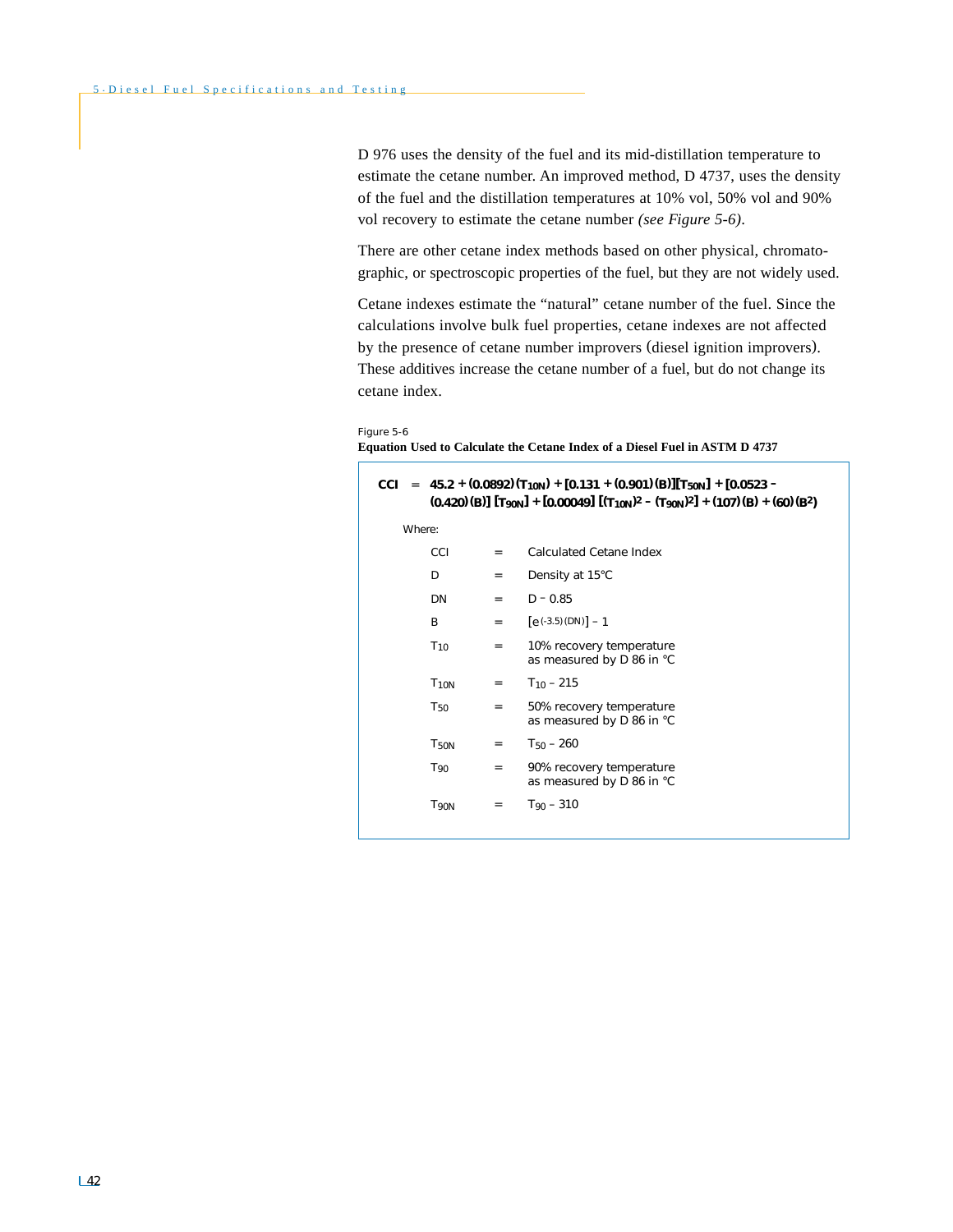Figure 5-7 lists the other test methods used to evaluate diesel fuel quality.

| Property                         | <b>Test Method</b>                                                                                                  | Description                                                                                                                                                                                                                                                                                                                                                                                                                                                                                                                                                                                                     |
|----------------------------------|---------------------------------------------------------------------------------------------------------------------|-----------------------------------------------------------------------------------------------------------------------------------------------------------------------------------------------------------------------------------------------------------------------------------------------------------------------------------------------------------------------------------------------------------------------------------------------------------------------------------------------------------------------------------------------------------------------------------------------------------------|
| <b>Flash Point</b>               | ASTM D 93 - Flash-Point<br>by Pensky-Martens Closed<br><b>Cup Tester</b>                                            | The sample is stirred and heated at a slow, constant rate in a closed cup.<br>At intervals, the cup is opened and an ignition source is moved over the<br>top of the cup. The flash point is the lowest temperature at which the appli-<br>cation of the ignition source causes the vapors above the liquid to ignite.                                                                                                                                                                                                                                                                                          |
| Water and<br>Sediment            | ASTM D 2709 - Water and<br>Sediment in Middle Distil-<br>late Fuels by Centrifuge                                   | Water and sediment are contaminants. In this test, a 100 ml sample is cen-<br>trifuged under specified conditions in a calibrated tube. The amount of<br>sediment and water that settles to the bottom of the tube is read directly<br>using the scale on the tube.                                                                                                                                                                                                                                                                                                                                             |
| <b>Distillation</b>              | $ASTM D 86 - Distillation$<br>of Petroleum Products                                                                 | The distillation profile is a fundamental fuel property. In this test, a 100 ml<br>sample is placed in a round bottom flask and heated to obtain a controlled<br>rate of evaporation. The temperature is recorded when the first drop is<br>collected (the initial boiling point), at recovered volume percentages of<br>5%, 10%, every subsequent 10% to 90%, 95%, and at the end of the test<br>(end point).                                                                                                                                                                                                  |
| <b>Viscosity</b>                 | $ASTM D 445 - Kinematic$<br>Viscosity of Transparent<br>and Opaque Liquids                                          | The sample is placed in a calibrated capillary glass viscometer tube and<br>held at a closely controlled temperature. The time required for a specific<br>volume of the sample to flow through the capillary under gravity is mea-<br>sured. This time is proportional to the kinematic viscosity of the sample.                                                                                                                                                                                                                                                                                                |
| Ash                              | ASTM D $482 - Ash from$<br>Petroleum Products                                                                       | The sample is placed in a crucible, ignited, and allowed to burn. The car-<br>bonaceous residue is heated further in a muffle furnace to convert all the<br>carbon to carbon dioxide and all the mineral salts to oxides $(a sh)$ . The ash<br>is then cooled and weighed.                                                                                                                                                                                                                                                                                                                                      |
| Sulfur                           | ASTM D $2622 - Sulfur$ in<br>Petroleum Products by<br>X-Ray Spectrometry                                            | The sample is placed in an x-ray beam and the intensity of the sulfur<br>x-ray fluorescence is measured.                                                                                                                                                                                                                                                                                                                                                                                                                                                                                                        |
| <b>Copper Strip</b><br>Corrosion | <b>ASTM D 130 – Detection</b><br>of Copper Corrosion from<br>Petroleum Products by the<br>Copper Strip Tarnish Test | A polished copper strip is immersed in the sample for three hours at 122°F<br>$(50^{\circ}$ C) and then removed and washed. The condition of the copper surface<br>is qualitatively rated by comparing it to standards.                                                                                                                                                                                                                                                                                                                                                                                         |
| Hydrocarbon<br><b>Types</b>      | ASTM D 1319 - Hydrocar-<br>bon Types in Liquid Petro-<br>leum Products by Fluores-<br>cent Indicator Adsorption     | A small amount of sample is placed at the top of a special glass adsorption<br>column packed with activated silica gel. The top layer of the silica gel in<br>the column has been treated with fluorescent dyes. Isopropyl alcohol is<br>used to transport the sample and the fluorescent dyes down the column.<br>Hydrocarbons are separated into bands of aromatics, olefins, and saturates<br>according to their affinity for the silica gel. The fluorescent dyes are also<br>selectively separated and make the boundaries of the aromatic, olefin, and<br>saturate zones visible under ultraviolet light. |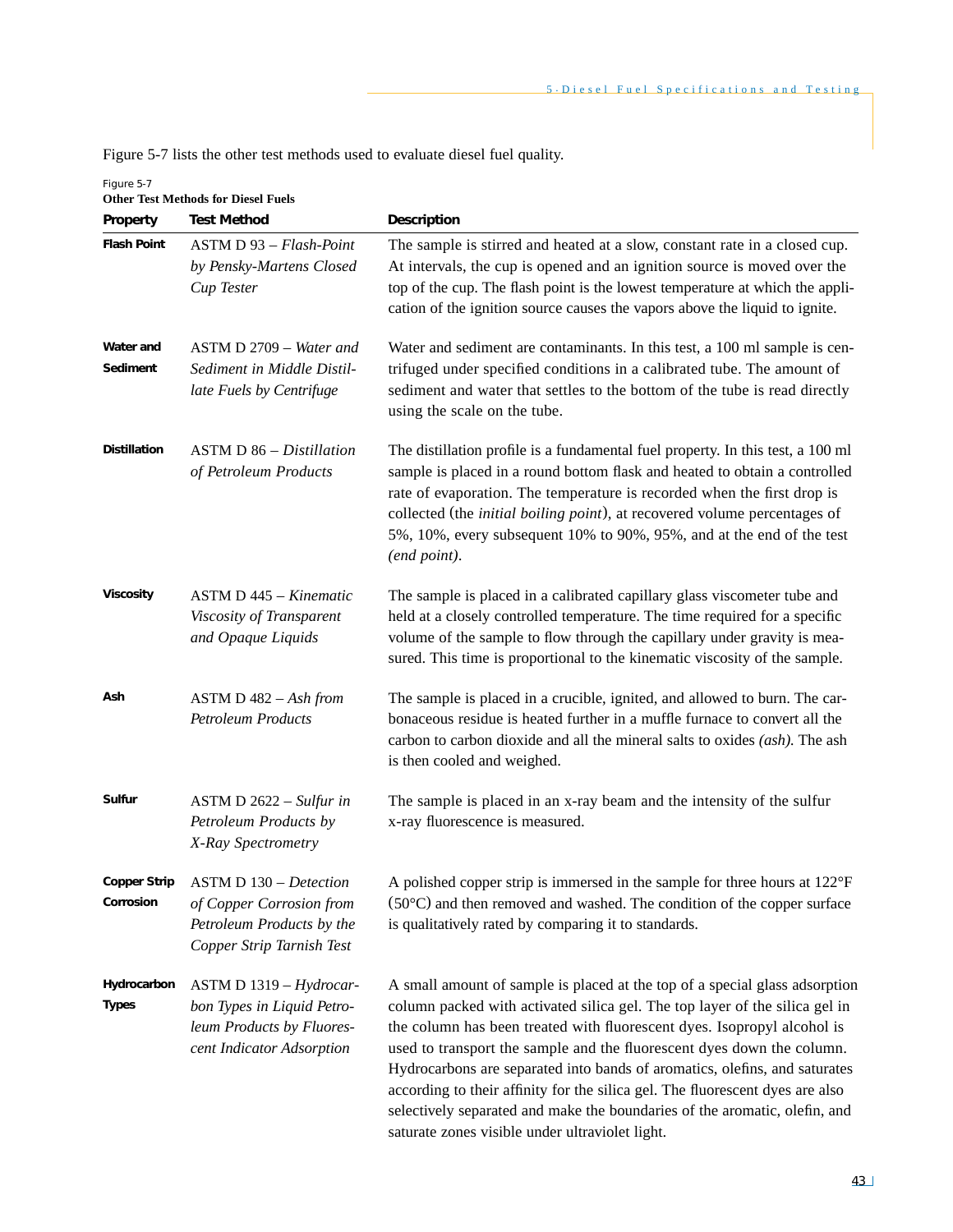# 5 . Diesel Fuel Specifications and Testing

| Property                           | <b>Test Method</b>                                                                                                 | Description                                                                                                                                                                                                                                                                                                                                                                                                                                              |
|------------------------------------|--------------------------------------------------------------------------------------------------------------------|----------------------------------------------------------------------------------------------------------------------------------------------------------------------------------------------------------------------------------------------------------------------------------------------------------------------------------------------------------------------------------------------------------------------------------------------------------|
| Aromaticity                        | ASTM D 5186 - Determina-<br>tion of Aromatic Content of<br>Diesel Fuels by Supercrit-<br>ical Fluid Chromatography | The sample is chromatographed on silica gel using supercritical carbon diox-<br>ide as the mobile phase to separate the aromatics from the rest of the sample<br>and to separate the aromatics into monoaromatics and polycyclic aromatics.                                                                                                                                                                                                              |
| Carbon<br>Residue                  | ASTM D 524 - Ramsbot-<br>tom Carbon Residue of<br><b>Petroleum Products</b>                                        | The sample is first distilled (D 86) until 90% of the sample has been<br>recovered. The residue is weighed into a special glass bulb and heated<br>in a furnace to $1022^{\circ}F(550^{\circ}C)$ . Most of the sample evaporates or de-<br>composes under these conditions. The bulb is cooled and the residue<br>is weighed.                                                                                                                            |
| <b>Cloud Point</b>                 | $ASTM D 2500 - Cloud$<br>Point of Petroleum Products                                                               | A clean clear sample is cooled at a specified rate and examined periodi-<br>cally. The temperature at which a haze is first observed is the cloud point.                                                                                                                                                                                                                                                                                                 |
| <b>Pour Point</b>                  | <b>ASTM D 97 - Pour Point</b><br>of Petroleum Products                                                             | A clean sample is first warmed and then cooled at a specified rate and<br>observed at intervals of $5^{\circ}F$ (3 $^{\circ}C$ ). The lowest temperature at which<br>sample movement is observed when the sample container is tilted is<br>the pour point.                                                                                                                                                                                               |
| Low<br>Temperature<br>Operability  | IP 309 $-$ Cold Filter Plug-<br>ging Point of Distillate<br>Fuels (CFPP)                                           | A sample is cooled at a rate of about $40^{\circ}$ C per hour. The highest tempera-<br>ture at which 20 ml of the fuel fails to pass through a 45-micron wire mesh<br>under 2 kPa vacuum in less than 60 seconds is the CFPP.                                                                                                                                                                                                                            |
| Low<br>Temperature<br>Operability  | ASTM D 4539 - Filterability<br>of Diesel Fuels by Low-Temp-<br>erature Flow Test (LTFT)                            | A sample is cooled at a rate of $1.8^{\circ}F/hour$ (1°C/hour) and filtered through<br>a 17-micron screen under 20 kPa vacuum. The minimum temperature at<br>which 180 ml can be filtered in one minute is recorded.                                                                                                                                                                                                                                     |
| Oxidation<br><b>Stability</b>      | ASTM D $2274 - Oxidation$<br>Stability of Distillate Fuel<br>Oil (Accelerated Method)                              | After filtration to remove any particulate contamination, a 350-milliliter<br>sample is transferred to a special glass container and held at 203°F (95°C)<br>for 16 hours while oxygen is bubbled through the sample. At the end of<br>the treatment period, the sample is allowed to cool to room temperature<br>and filtered to collect any insoluble material that formed.                                                                            |
| <b>Storage</b><br><b>Stability</b> | ASTM D 4625 – Distillate<br>Fuel Storage Stability at<br>$110^{\circ}F(43^{\circ}C)$                               | After filtration to remove any particulate contamination, separate 400-milli-<br>liter portions of the fuel are transferred to glass containers and stored at<br>$110^{\circ}F(43^{\circ}C)$ for periods of 0, 4, 8, 12, 18, and 24 weeks. At the end of its<br>treatment period, each sample is allowed to cool to room temperature and<br>filtered to collect any insoluble material that formed.                                                      |
| Storage<br><b>Stability</b>        | $ASTM D 5304 - Assessing$<br>Distillate Fuel Storage<br>Stability by Oxygen Over-<br>pressure                      | After filtration to remove any particulate contamination, a 100-milliliter<br>sample is placed in a glass container, which is placed in a pressure ves-<br>sel preheated to 194°F (90°C). The vessel is pressurized with oxygen to<br>100 psig and then heated in an oven at 194°F for 16 hours. At the end of<br>the treatment period, the sample is allowed to cool to room temperature<br>and filtered to collect any insoluble material that formed. |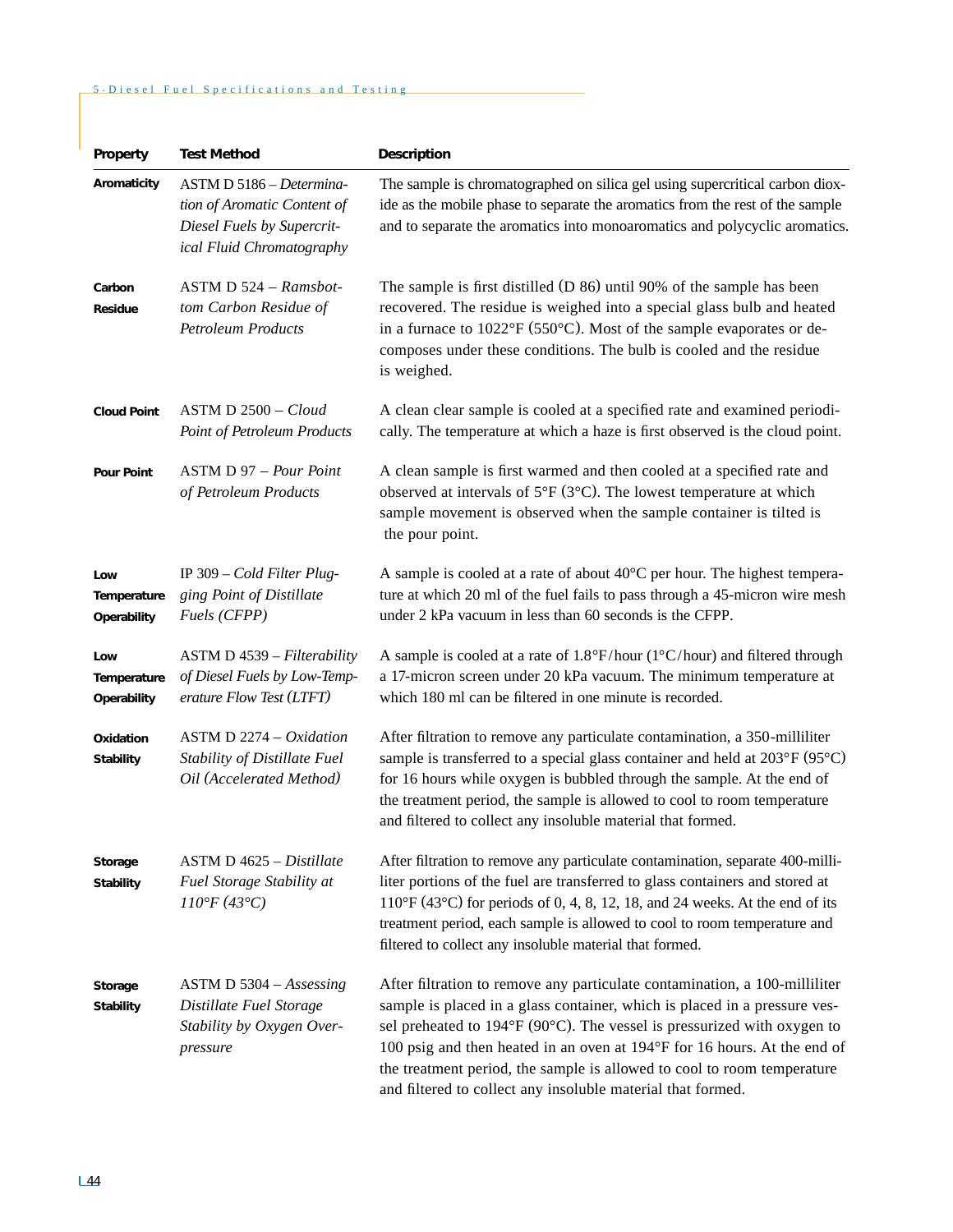| Property                    | <b>Test Method</b>                                                                                                                    | Description                                                                                                                                                                                                                                                                                                                                                                                                                                                                                                                 |
|-----------------------------|---------------------------------------------------------------------------------------------------------------------------------------|-----------------------------------------------------------------------------------------------------------------------------------------------------------------------------------------------------------------------------------------------------------------------------------------------------------------------------------------------------------------------------------------------------------------------------------------------------------------------------------------------------------------------------|
| Thermal<br><b>Stability</b> | Octel/Dupont F21 -<br>150°C Accelerated Fuel<br>Oil Stability Test                                                                    | After filtration to remove any particulate contamination, a 50-milliliter<br>sample is placed in a glass container and aged for either 90 minutes or 180<br>minutes at $302^{\circ}F(150^{\circ}C)$ with air exposure. At the end of the treatment<br>period, the sample is allowed to cool to room temperature and filtered.<br>The amount of insoluble material collected on the filter pad is estimated<br>by measuring the light reflection of the pad.                                                                 |
| Lubricity                   | $ASTM D 6078 - Evaluating$<br>Lubricity of Diesel Fuels by<br>the Scuffing Load Ball-on-<br>Cylinder Lubricity Evaluator<br>(SLBOCLE) | This test is based on the BOCLE test, but determines the maximum load<br>that can be applied without causing scuffing. A ball-on-cylinder apparatus<br>immersed in the sample is run under a series of loads to closely bracket<br>the highest non-scuffing load the sample can tolerate.                                                                                                                                                                                                                                   |
| Lubricity                   | $ASTM D 6079 - Evaluating$<br>Lubricity of Diesel Fuels by<br>the High-Frequency Recipro-<br>cating Rig (HFRR)                        | A hardened steel ball oscillates across a hardened steel plate under a fixed<br>load for 75 minutes. The point of contact between the ball and plate is<br>immersed in the sample. The size of the resulting wear scar on the steel<br>ball is a measure of the sample's lubricity.                                                                                                                                                                                                                                         |
| <b>Red Dye</b>              | $ASTM D 6258 - Determine$<br>nation of Solvent Red 164<br>Dye Concentration in<br>Diesel Fuels                                        | Because the natural color of diesel fuels varies from nearly colorless to<br>amber, red dye concentration cannot be measured accurately by simple<br>visible absorption spectroscopy. This method effectively eliminates inter-<br>ference from the background color of the fuel by using the second deriva-<br>tive of the absorption spectrum. The amplitude difference between the<br>second derivative spectrum maximum at 538 nanometers (nm) and the<br>minimum at 561 nm is used to determine red dye concentration. |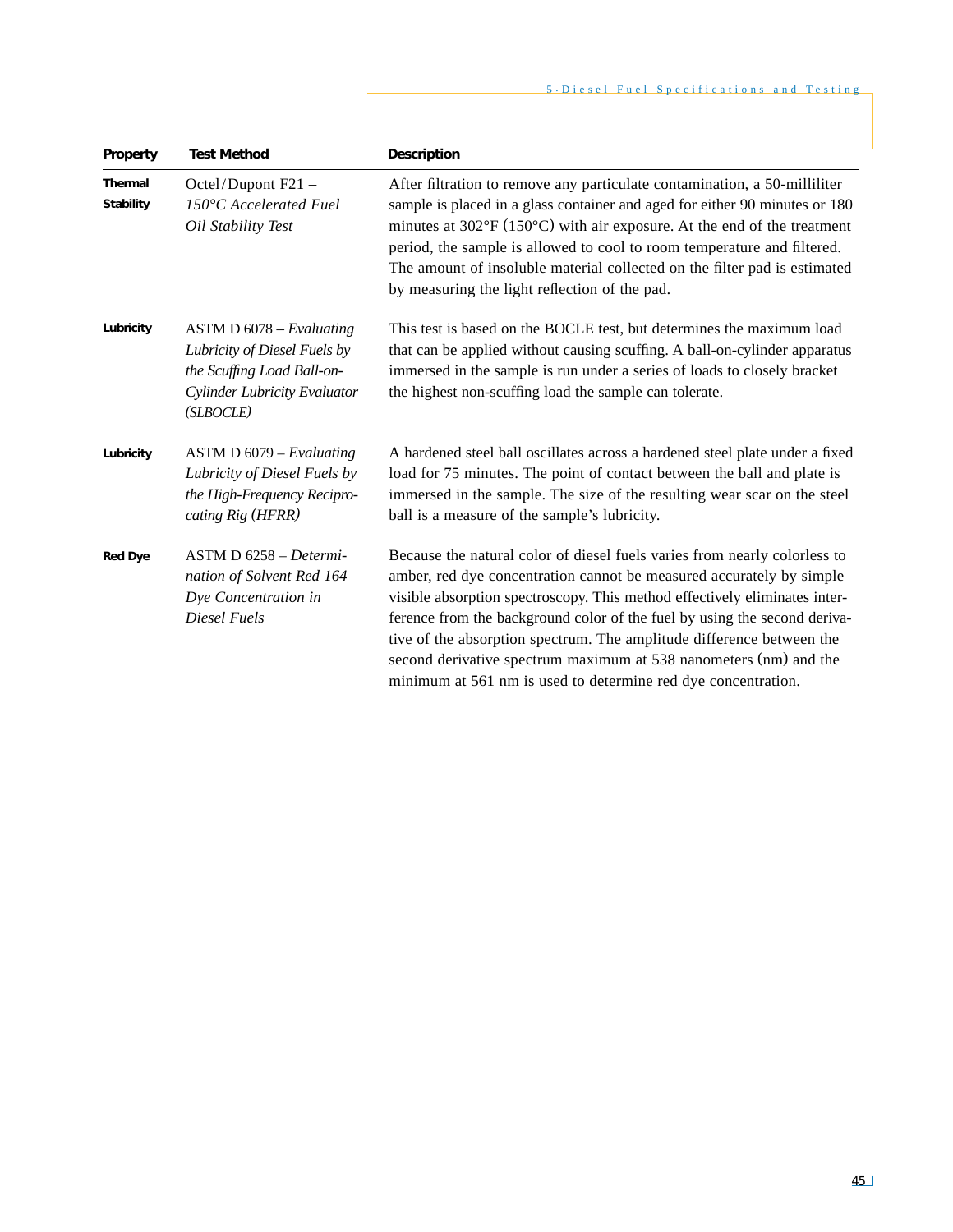# $6$  • Diesel Engines

The diesel engine has long been the workhorse of industry. Favored for their high torque output, durability, exceptional fuel economy, and ability to provide power under a wide range of conditions, diesels are dominant in such applications as trucking, construction, farming, and mining, and are used extensively for stationary power generation and marine propulsion.

> Diesel engines are similar to gasoline engines in many ways. Both are internal combustion engines and most versions of both use a four-stroke cycle. But there are four fundamental differences:

- The gasoline engine injects fuel to the air as it is drawn into a cylinder. The diesel engine draws air into a cylinder and injects fuel after the air has been compressed.
- The gasoline engine ignites the fuel-air mixture with a spark. The diesel engine relies on high temperature alone for ignition. Since this high temperature is the result of compressing air above the piston as it travels upward, diesel engines are often referred to as compressionignition engines.
- The power output of a gasoline engine is controlled by a throttle, which varies the amount of fuel-air mixture drawn into a cylinder. A diesel engine does not throttle the intake air; it controls the power output by varying the amount of fuel injected into the air, thereby varying the fuel-air ratio. This is one of the primary reasons why diesel engines are more fuel efficient than spark ignition gasoline engines.
- A gasoline engine runs stoichiometrically the fuel-air ratio is fixed so that there is just enough air to burn all the fuel. A diesel engine runs lean – there is always more air than is needed to burn the fuel.

The main advantage of a diesel engine is its high thermal efficiency.<sup>1</sup> Diesel engines can achieve thermal efficiencies in excess of 50%. The best gasoline engines are only about 30% to 33% efficient, and then only at wide throttle openings. As a result, diesel engines have better fuel economy than gasoline engines.

# FOUR-STROKE CYCLE

By far the most common type of diesel engine used today has reciprocating pistons and uses a four-stroke operating cycle. In the first stroke *(intake stroke),* the intake valve opens while the piston moves down from its highest position in the cylinder (closest to the cylinder head) to its lowest position, drawing

<sup>&</sup>lt;sup>1</sup> Thermal efficiency is defined as the amount of work produced by the engine divided by the amount of chemical energy in the fuel that can be released through combustion. This chemical energy is often referred to as *net heating value* or *heat of combustion* of the fuel.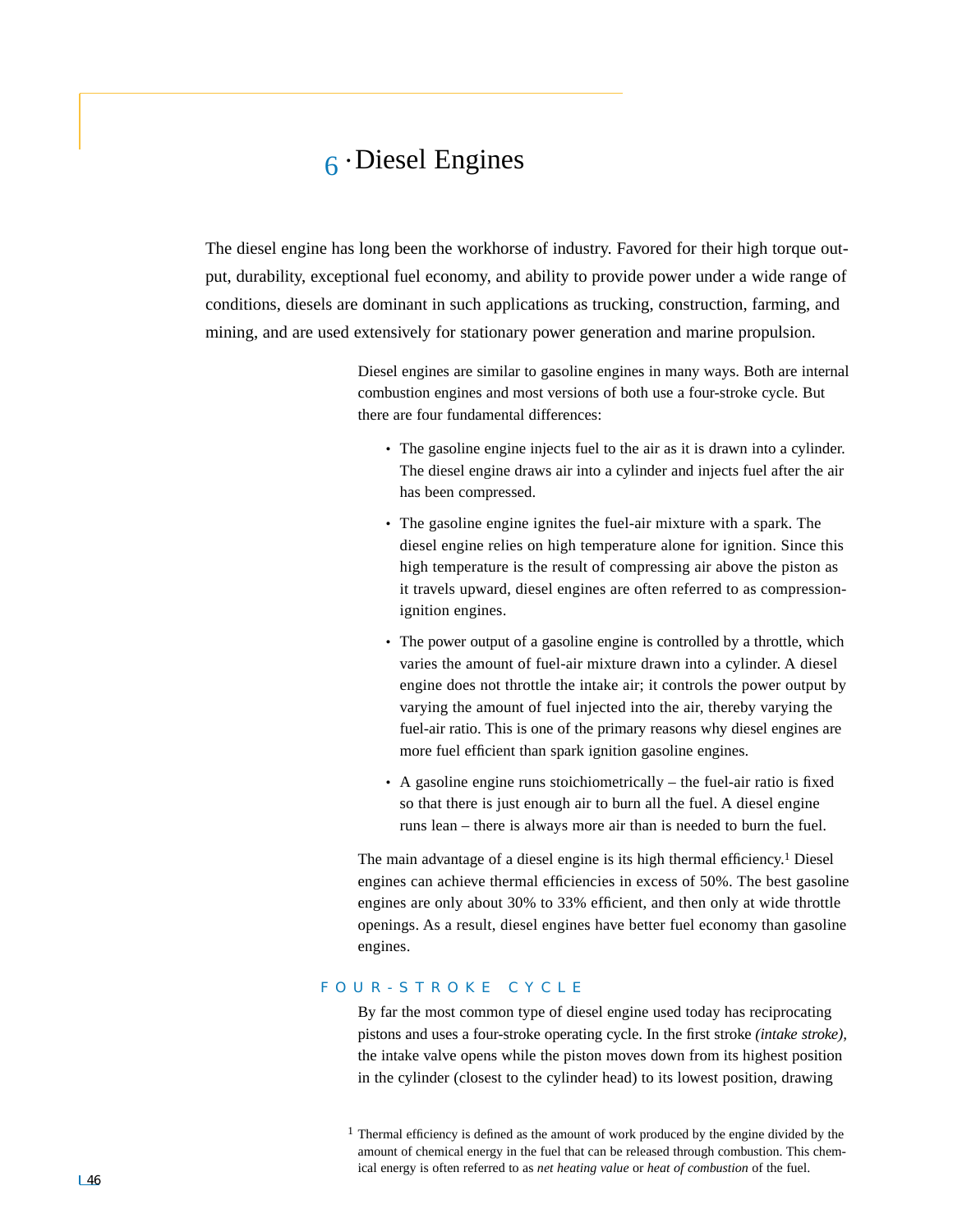air into the cylinder in the process. In the second stroke *(compression stroke),* the intake valve closes and the piston moves back up the cylinder. This compresses the air and, consequently, heats it to a high temperature, typically in excess of 1000°F (540°C). Near the end of the compression stroke, fuel is injected into the cylinder. After a short delay, the fuel ignites spontaneously, a process called *autoignition.* The hot gases produced by the combustion of the fuel further increase the pressure in the cylinder, forcing the piston down *(expansion stroke or power stroke).* The exhaust valve opens when the piston is again near its lowest position, so that as the piston once more moves to its highest position *(exhaust stroke),* most of the burned gases are forced out of the cylinder.





Reprinted with permission from Robert Bosch GMBH.

## COMPRESSION RATIO

An important parameter of an engine is its compression ratio. This is defined as the ratio of the volume of the cylinder at the beginning of the compression stroke (when the piston is at BDC) to the volume of the cylinder at the end of the compression stroke (when the piston is at TDC). The higher the compression ratio, the higher the air temperature in the cylinder at the end of the compression stroke. Higher compression ratios, to a point, lead to higher thermal efficiencies and better fuel economies. Diesel engines need high compression ratios to generate the high temperatures required for fuel autoignition. In contrast, gasoline engines use lower compression ratios in order to avoid fuel autoignition, which manifests itself as engine knock, often heard as a pinging sound.

#### **ENGINE ACRONYMS**

**The reciprocating piston engine has its own set of acronyms. The position in the cycle when the piston is at the top of its stroke is called** *top dead center* **(TDC); when it is at its lowest point, it is called** *bottom dead center* **(BDC). The angle of crankshaft rotation from TDC is expressed in** *crank angle degrees* **(CAD), with TDC defined as zero degrees. A complete four-stroke cycle involves a crankshaft rotation of 720 CAD, 180 CAD for each stroke. A two-stroke cycle involves a rotation of only 360 CAD. The point of fuel injection is expressed in terms of CAD** *before* **TDC (BTDC), e.g., 13° BTDC. Valve opening and closing times are also expressed in CAD before or** *after* **TDC (ATDC).**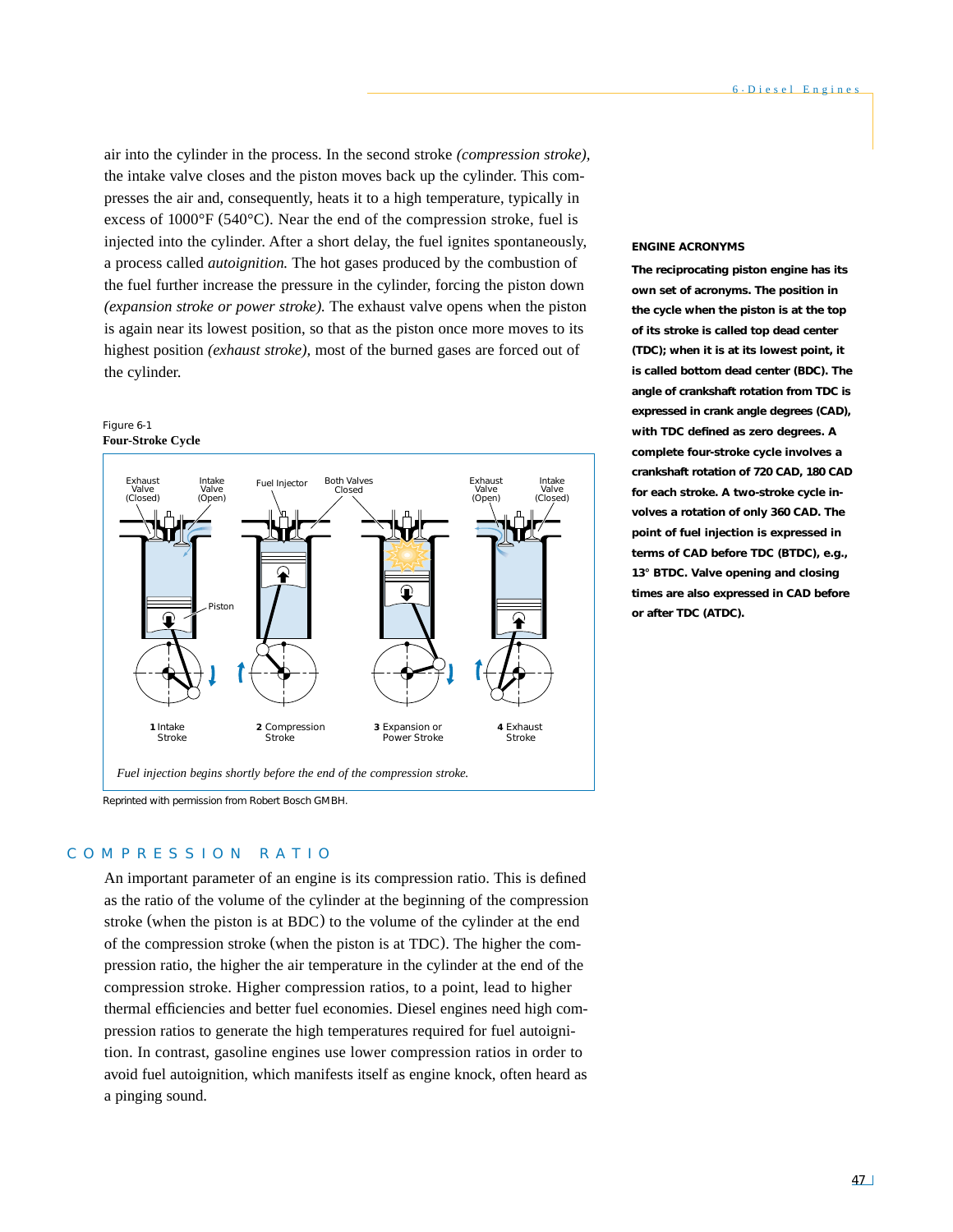Figure 6-2 **Direct-Injection (DI) Process**



Reprinted with permission from Robert Bosch GMBH.

Figure 6-3 **Indirect-Injection (IDI) Process**



Reprinted with permission from Robert Bosch GMBH.

# FUEL INJECTION

As described above, liquid fuel is injected into the hot, compressed air late in the compression stroke, shortly before the piston reaches TDC. This fuel must vaporize and mix with the air in order to burn. Complete mixing is essential for complete combustion; any fuel that does not burn completely will contribute to hydrocarbon and particulate emissions. The quantity of fuel injected into the cylinder must be less than stoichiometric because complete mixing of all fuel and air in the cylinder can never be totally achieved – it is limited by the amount of air present and the effectiveness of the mixing processes. Diesel engines are typically controlled to a maximum fuel-air ratio to limit the amount of particulate emissions *(smoke limit)* produced by the engine. However, this control also limits the power output of the engine.

Fuel is injected under high pressure (up to 30,000 psi [200 MPa]) into the combustion chamber through a fine nozzle. The injection system is designed to produce a fine spray of small fuel droplets that will evaporate quickly in order to facilitate rapid mixing of fuel vapor and air. Other design features that facilitate mixing include optimizing the position and angle of the nozzle in the cylinder head, and sculpting the piston tops and intake ports to generate a swirling motion of the gases in the cylinder.

## DIRECT-INJECTION AND INDIRECT-INJECTION

The two fuel injection processes used in diesel engines, *direct-injection* (DI) and *indirect-injection* (IDI), are illustrated in Figures 6-2 and 6-3. In a DI engine, fuel is injected directly into the cylinder above the piston. In an IDI engine, fuel is injected into a small *prechamber* connected to the cylinder via a narrow passage that enters the prechamber tangentially. During the compression process, air is forced through this passage, generating a vigorous swirling motion in the prechamber. Then fuel is injected into the prechamber and ignition occurs there. The combination of rapidly swirling air in the prechamber and the jet-like expansion of combustion gases from the prechamber into the cylinder enhances the mixing and combustion of the fuel and air.

The more rapid mixing of fuel and air achieved in IDI engines comes at a price, however. The high velocity flow of air through the narrow passage connecting the main cylinder to the prechamber, as well as the vigorous swirling motion in the prechamber itself, causes the air to lose significantly more heat during compression than it does in a DI engine. Coupled with a pressure drop from the main chamber to the prechamber, this results in an air temperature in the prechamber after compression that is lower than that in a similar DI engine.

Since rapid fuel autoignition requires a certain air temperature, an IDI engine needs a higher compression ratio to achieve the desired air temperature in the prechamber. IDI engines operate at compression ratios of about 20:1 to 24:1; while DI engines operate at ratios of about 15:1 to 18:1. The heat losses that necessitate these higher compression ratios have another, more important effect: they decrease the efficiency of the engine. IDI engines typically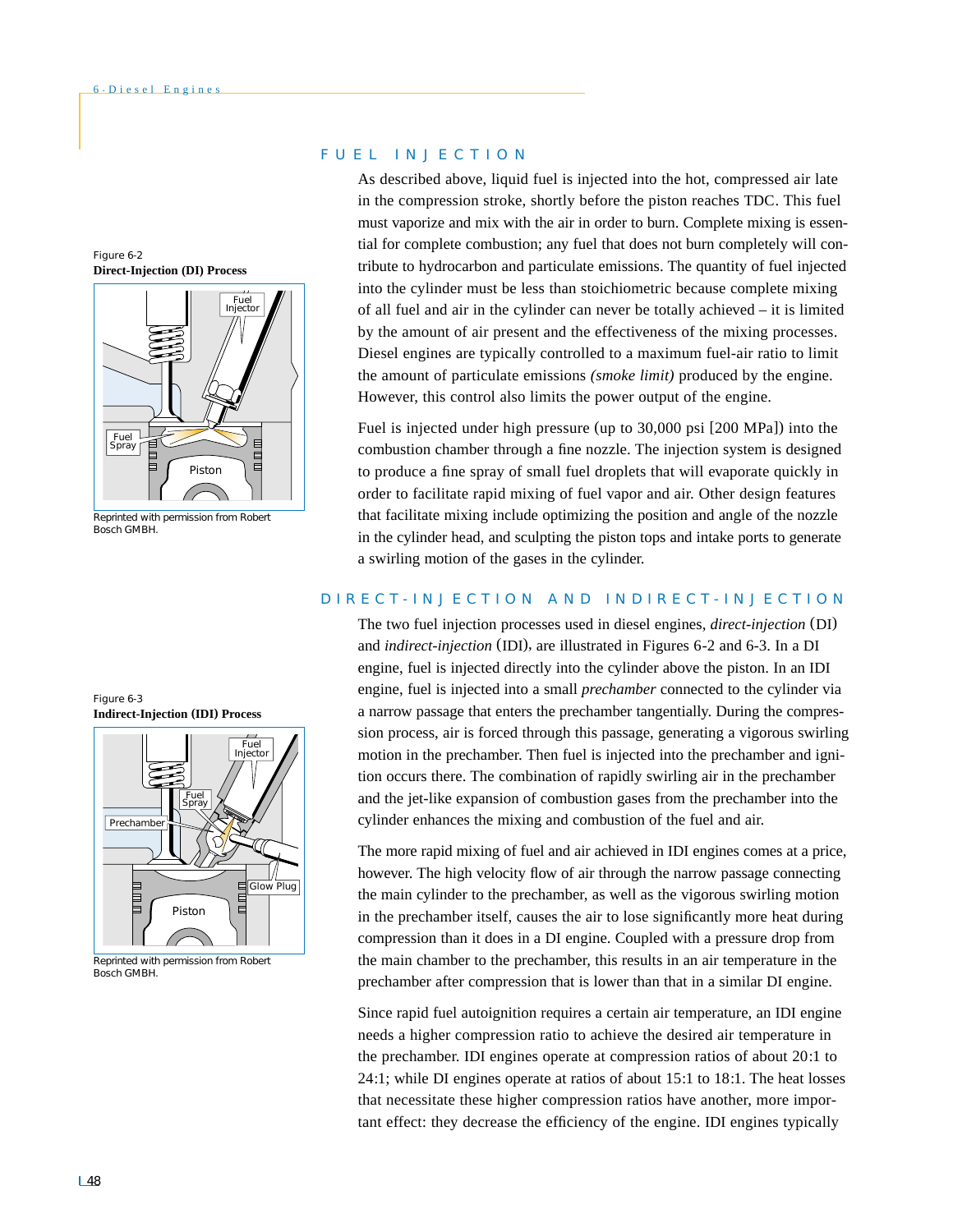achieve fuel efficiencies that are 10% to 20% lower, on a relative basis, than comparable DI engines.

Even with the higher compression ratios, IDI engines may still be hard to start. Most IDI engines use glow plugs to heat the air in the prechamber in order to make starting easier. Glow plugs, which are small resistive heaters, are usually powered for only the first few minutes of engine operation.

With the negative attributes of harder starting and lower efficiency, one may wonder why IDI diesel engines are used at all. The answer is engine speed. As an engine gets smaller, generally it must operate at higher speeds to generate the desired power. As engine speed increases, there is less time *per engine cycle* to inject, vaporize, mix, and combust the fuel. As a result, the higher mixing rates afforded by IDI designs become necessary to achieve good combustion at higher engine speeds. IDI diesels most commonly are used in smaller automotive and light duty truck applications.

# TURBOCHARGING, SUPERCHARGING, AND CHARGE COOLING

Since the power output of diesel engines (or for that matter, gasoline engines) is limited by the amount of air they take in, it is common practice to employ some form of forced air induction to increase maximum power. In turbocharging or supercharging, a compressor is used to raise the pressure and, therefore, the density of the air entering the engine. Increasing the total mass of air inducted per cycle allows more fuel to be injected and burned without increasing the fuel-air ratio to the point that particulate emissions become excessive *(smoke limit).*

Even at equal power, a forced-air diesel engine has an advantage over a naturally aspirated engine. The increased air mass decreases the fuel-air ratio and, thereby improves the engine's thermal efficiency (fuel economy). In addition, the decrease in fuel-air ratio at part power can also improve emissions performance, depending on other factors.

*Turbocharging* uses a small exhaust gas driven turbine to drive a similarly small compressor located on the same shaft to pressurize the intake air. Thus, the energy for compressing the intake air is scavenged from the exhaust. Turbocharging has two disadvantages: first, there can be a lag *(turbo lag)* between the time that the driver demands more power and the time when the intake air pressure reaches its maximum; second, turbochargers must operate at high temperatures and high rotational speeds. Appropriate design, combined with the typical operating conditions of most diesel engines, has almost eliminated these mechanical concerns.

*Supercharging* uses a mechanically driven pump to pressurize the intake air. Several types of pumps are commonly employed; almost all are positive displacement pumps and all are driven by the engine crankshaft, either directly or via gears or belts. Like turbocharging, supercharging can improve thermal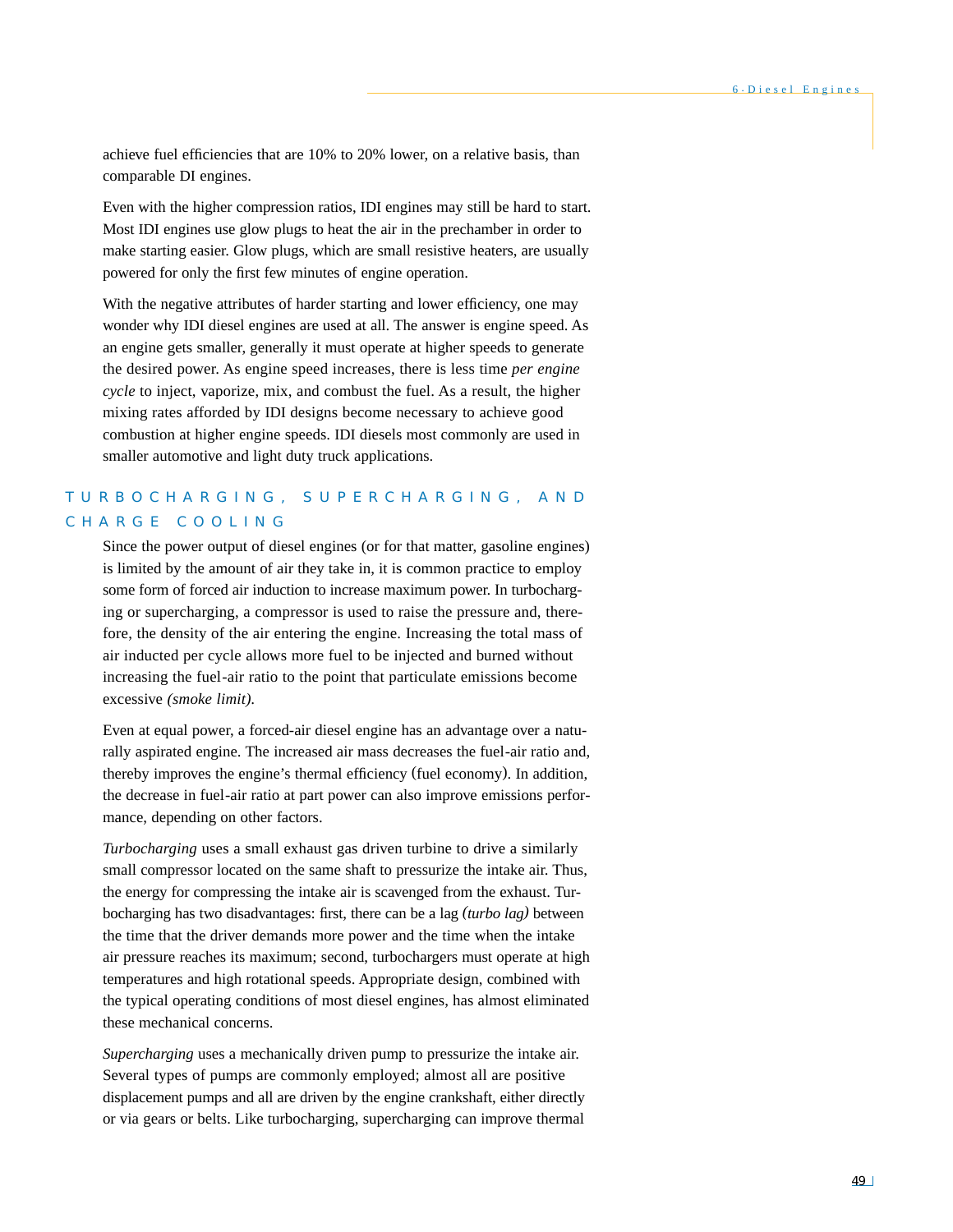efficiency, as well as boost power output. However, because supercharging uses work from the crankshaft to power the compressor, the degree of compression depends upon engine speed, instead of engine load (power output), so there is no power lag as there can be with a turbocharger.

Since both turbocharging and supercharging compress the intake air, they increase its temperature, as well as its density. This temperature increase is counterproductive, because air density is inversely proportional to temperature, that is, the hotter the air, the less dense. An additional increase in density can be achieved by cooling the hot compressed air before it enters the engine. *Charge cooling,* also referred to as *intercooling* or *aftercooling,* passes the hot compressed air coming from the compressor over a heat exchanger (such as a radiator) to lower its temperature. Charge cooling can provide significant gains in power output. It also can decrease NOx emissions *(see page 53).*

# ELECTRONIC ENGINE CONTROLS

Better control of the combustion process is the only way modern diesel engines can meet the demands of high power output, fuel economy, durability, and low levels of emissions. In a diesel engine, this means controlling both the amount of fuel that is injected during each engine cycle and the rate at which it is injected.

Historically, diesel engines have employed mechanical systems to inject fuel into the combustion chamber. While mechanical injectors effectively achieve the required high injection pressures at reasonable cost, they operate in a fixed, predetermined way. Thus, they are not easily adaptable to modern methods of control.

Currently, electronic engine controls and electronic injectors are being used to control fuel injection more carefully. These systems employ a variety of sensors to monitor how the engine is operating by measuring such variables as: engine speed, load demand ("throttle" position), engine coolant and exhaust temperatures, and air temperature and pressure (or mass flow rate). A microprocessor interprets the sensor outputs and generates signals to operate the electronic fuel injectors. In this way, both the total quantity of fuel and the rate at which it is injected (the injection profile) are optimized for the instantaneous engine conditions.

Electronic engine controls are more expensive than traditional mechanical injection systems. Fortunately, the rapid evolution of microprocessors has made it possible to produce high powered systems at an acceptable cost. In many cases, the initial cost of electronic engine control will be more than offset by the savings from increased fuel efficiency.

## TWO – STROKE CYCLE

Two-stroke cycle diesel engines are very similar to four-stroke cycle engines, except that they do not have separate intake and exhaust strokes. Instead, exhaust occurs at the end of the expansion, or power, stroke and continues into the early part of the compression stroke. Intake occurs during the end of the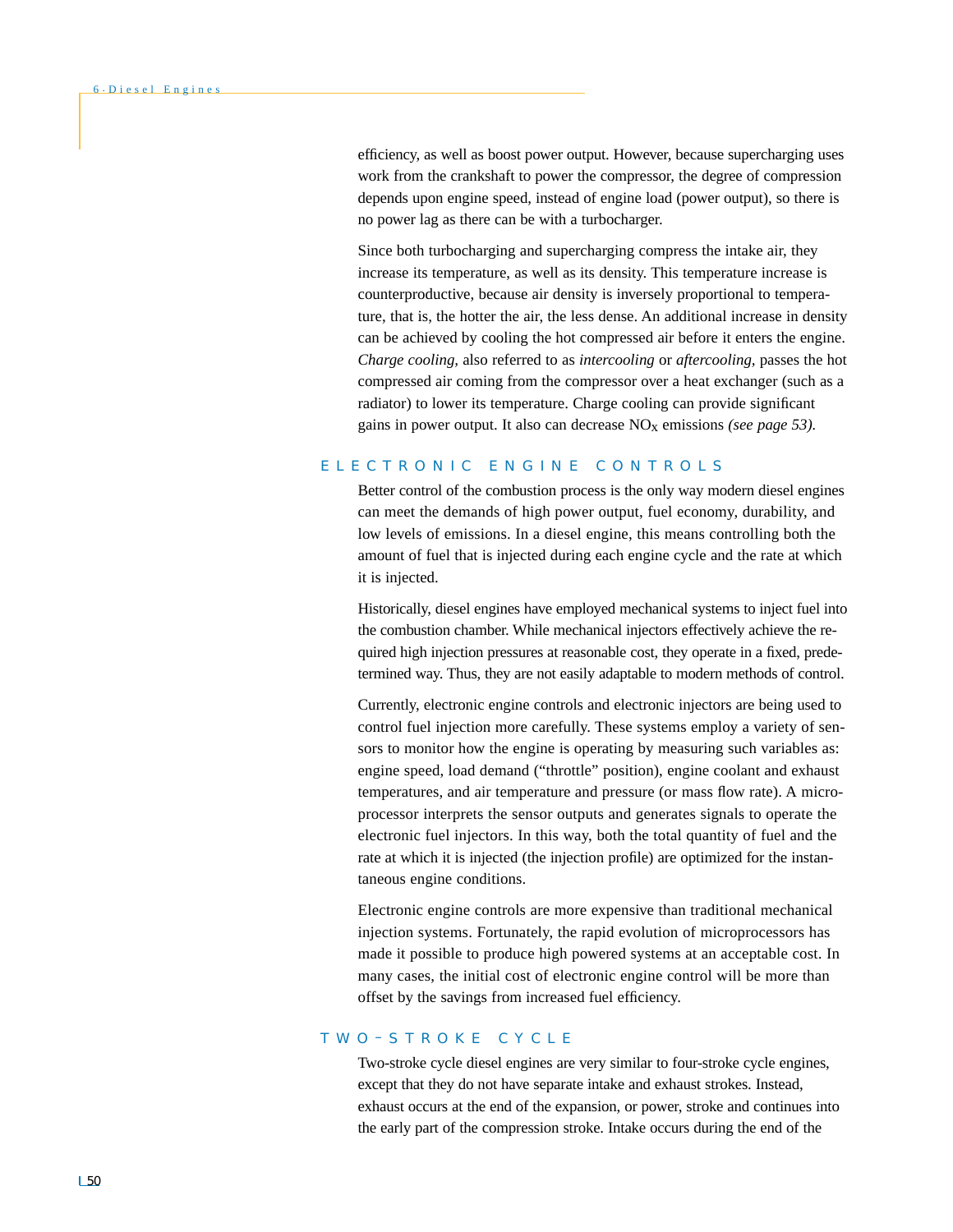expansion stroke and the early part of the compression stroke. To assist the intake process, the intake air is almost always boosted above atmospheric pressure, using supercharging or turbocharging. Air flow into the cylinder and exhaust gas flow out of the cylinder are controlled by conventional poppet valves in the cylinder head, ports in the cylinder wall, or a combination of both.

The advantage of the two-stroke cycle is that it generates more power for a given engine size, since power is generated on every other stroke, rather than every fourth stroke. The disadvantages are that emissions are higher with a two-stroke cycle than with a four-stroke cycle, and that fuel efficiency can be marginally poorer. At one time two-stroke cycle diesel engines were very popular due to their high power density. Their popularity has diminished for the many uses where low emissions are important. However, they are still common in uses such as large marine engines, where poor emissions performance is not currently an issue.

# DIESEL ENGINES AND EMISSIONS

Exhaust emissions are the Achilles' heel of diesel engines. Diesel exhaust tends to be high in  $NO<sub>x</sub>$  and particulates, both visible (smoke) and invisible. Both  $NO<sub>x</sub>$  and particulates are significant environmental pollutants. Unlike the exhaust of gasoline engines, diesel exhaust contains much less unburned or partially burned hydrocarbons and carbon monoxide. Because of the importance of diesel emissions, it is worth while taking a closer look at the combustion process to see how they are formed. Since the physical and chemical processes taking place in a cylinder during combustion are very complex – and not completely understood – this discussion is necessarily superficial.

As fuel is injected into a cylinder under high pressure, it atomizes into small droplets and begins to evaporate as it moves away from the nozzle. The fuelair ratio at any point in the cylinder may range from zero, at a point with no fuel, to infinity, inside a fuel droplet that has not yet vaporized. In general, the fuel-air ratio is high near the nozzle tip and low away from it, but because of the complexity of the mixing process, the fuel-air ratio does not change uniformly within the cylinder. Combustion can only occur within a certain range of the fuel-air ratio; if the ratio is too low, there is not enough fuel to support combustion, and if the ratio is too high, there is not enough air.

As the fuel vaporizes into the hot air, it starts to oxidize. As more fuel vaporizes and mixes with air, the number and rate of the oxidation reactions increase until the end of the ignition delay period, when ignition occurs at many locations independently and combustion propagates very rapidly in regions which have fuel-air ratios in the combustible range. This initial combustion after ignition is called the *pre-mixed combustion phase;* it consumes only about 5% to 10% of the fuel used by the engine at typical full-load operation.

At the end of the pre-mixed combustion phase, most of the fuel has yet to be injected or is still in a region that is too rich to burn. But injection continues and fuel continues to vaporize and mix with air, aided by the heat release and

#### **MARINE DIESEL ENGINES**

**Large marine diesels operate on the same principles as automotive DI diesels, but on a much larger scale. The pistons can be three feet (one meter) in diameter with a six-foot (two-meter) stroke. Because of the high mechanical stress involved with moving the large pistons, they operate at lower speeds, 70-100 rpm. Due to the slow speeds, these engines do not usually employ methods such as swirl to enhance mixing of fuel and air, as they are not necessary. These engines typically have compression ratios of 10:1 to 12:1 and can have thermal efficiencies of up to 55%.**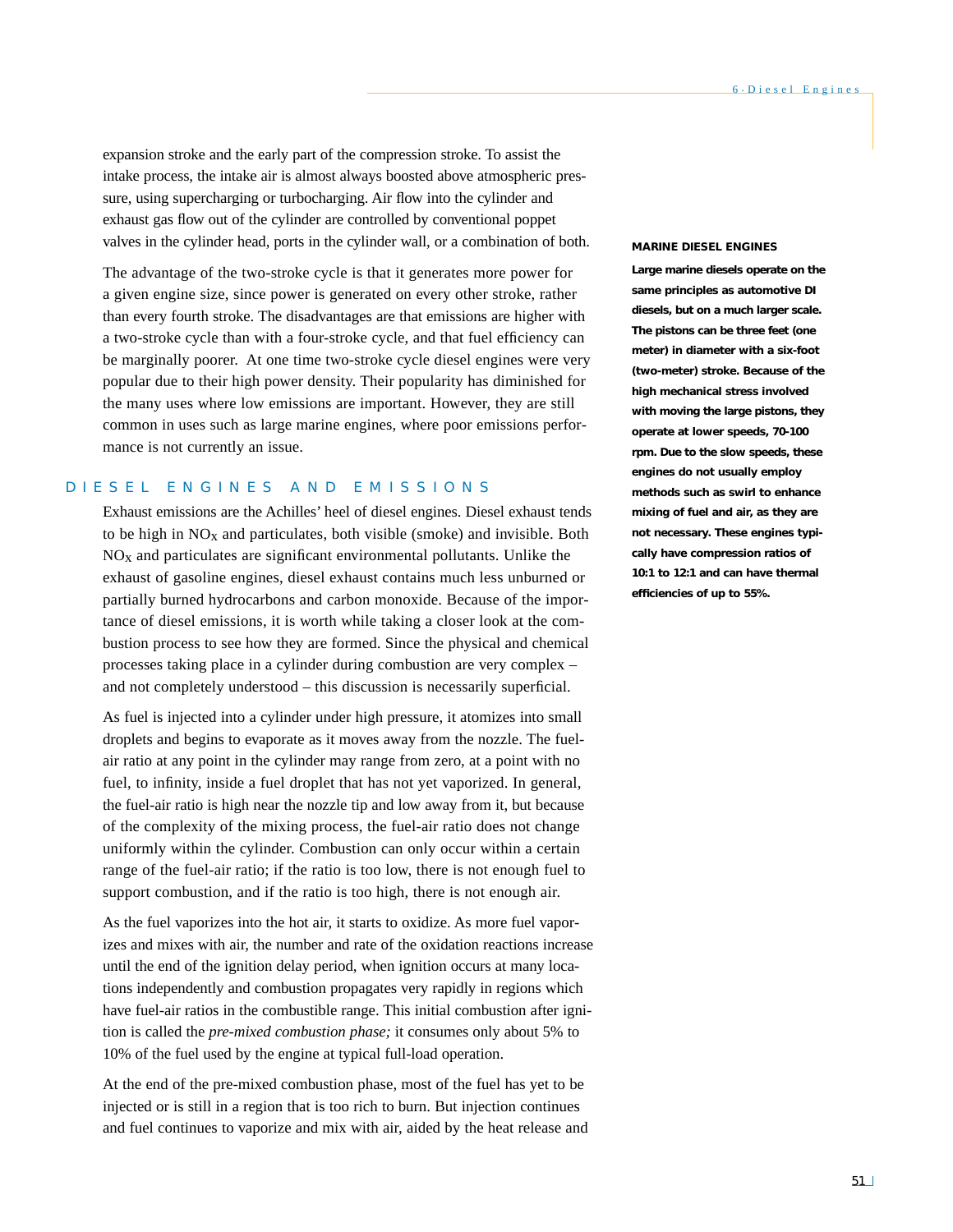turbulence generated by the initial combustion. This quickly generates more gas with the required fuel-air ratio and combustion continues. This is called the *diffusion controlled* or *mixing controlled phase* of combustion and, ideally, consumes all of the remaining fuel.

With this background, we can better understand how pollutants are formed during combustion in a diesel engine.  $NO<sub>x</sub>$ , hydrocarbons,  $CO$ , and particulates are all formed under different conditions and via different mechanisms.

**Nitrogen Oxides** NO and NO2 tend to be formed in the stoichiometric and slightly lean regions where there is excess oxygen and the temperature is high. Outside of these regions, either there is insufficient oxygen to form  $NO<sub>x</sub>$  or temperatures are too low for the reactions to occur quickly enough.

**Hydrocarbons** HC emissions can be either unburned or partially burned fuel molecules, and can come from several sources. At ignition, some of the vaporized fuel will already be in a region that is too lean for it to burn; and unless it burns later in the cycle, this fuel will be emitted. The cylinder walls and "crevice" regions around the top of the piston edge and above the rings are much cooler than the combustion gases and tend to quench flames as they encroach. Thus, fuel at the cylinder wall can contribute to HC emissions. Fuel that does not vaporize during a cold start makes up the white smoke seen under this condition. A small amount of fuel can also dissolve in the thin film of lubricating oil on the cylinder wall, be desorbed in the expansion stroke, and then emitted. However, since diesel engines operate at an overall lean fuel-air ratio, they tend to emit low levels of hydrocarbons.

**Carbon Monoxide** CO is a result of incomplete combustion and is formed mostly in those regions of the cylinder that are too fuel-rich to support complete combustion, although it may also originate at the lean limit of combustible fuel-air mixtures. If temperatures are high enough, the CO can further react with oxygen to form CO2. Because diesel engines have excess oxygen, CO emissions are generally low.

**Particulates** Some of the fuel droplets may never vaporize, and thus, never burn. But the fuel doesn't remain unchanged; the high temperatures in the cylinder cause it to decompose. Later, these droplets may be partly or completely burned in the turbulent flame. If they are not completely burned, they will be emitted as droplets of heavy liquid or particles of carbonaceous material. The conversion of fuel to particulates is most likely to occur when the last bit of fuel is injected in a cycle, or when the engine is being operated at high load and high speed. At higher engine speeds and loads, the total amount of fuel injected increases and the time available for combustion decreases. Also, some of the lubricating oil on the cylinder wall is partially burned and contributes to particulate emissions. Finally, a poorly operating or mistimed fuel injection system can substantially increase emissions of particulates.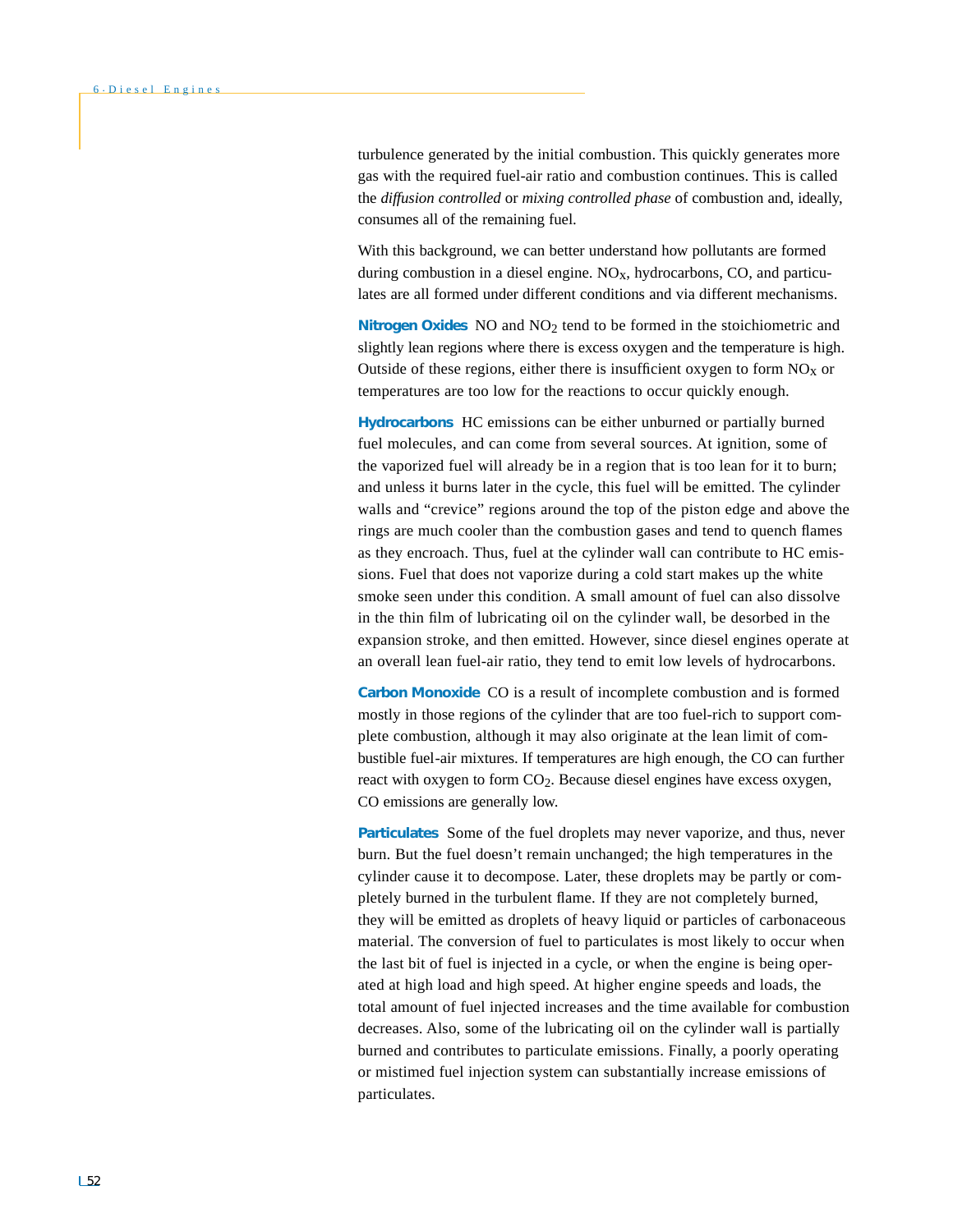# EMISSION REDUCTION TECHNOLOGIES

In recent years improvements in engine technology have led to a large reduction in emissions *(see Chapter 3).* A modern diesel engine that has been well maintained emits much less smoke and other pollutants than older engines. This section will look at some of the approaches taken to reduce diesel engine emissions.

The design of the combustion system is the most important factor in determining emissions. Fuel plays a secondary, but still significant, role. There have been many advances in combustion system design in recent years that have led to a reduction in emissions including:

- **Higher Injection Pressures** This leads to better atomization and smaller fuel droplets, which vaporize more readily than larger droplets.
- **Careful Injection Targeting** The position and angle of the injector in the cylinder head and the design of the nozzle are optimized to minimize emissions.
- **Charge Shaping** The rate of fuel *(charge)* injection can be controlled deliberately *(shaped)* during injection to achieve desired effects. For example, a small amount of fuel can be injected early and allowed to ignite before the rest of the charge is injected. Early injection acts like a pilot light for the main injection. Other strategies are also used; they are optimized for each engine design.
- **More Air Motion** The cylinder head, air intake valve, and piston head are designed to provide optimal air motion for better fuel-air mixing.
- **Charge Cooling** (Forced Air Induction Engines) As described earlier, most diesel engines employ supercharging or turbocharging in order to increase the maximum power. In these designs, an engine driven or exhaust driven pump is used to force more air into the cylinders by compressing it. Compressing or pressurizing the intake air also heats it. Since  $NO<sub>x</sub>$  formation is very sensitive to temperature, this also tends to increase  $NO<sub>x</sub>$ emissions. However, this effect can be mitigated by cooling the intake air by passing it over a heat exchanger after it has been compressed by the supercharger or turbocharger, but before it enters the engine cylinder.
- **Lower Oil Consumption** Diesel engines partially burn some of the crankcase lubricating oil that seeps past the piston rings into the combustion chamber. New designs minimize this effect.
- **Exhaust Gas Recirculation (EGR)** As mentioned above, the formation of  $NO<sub>x</sub>$  is strongly affected by the temperature in the combustion chamber. This temperature can be reduced somewhat by diluting the reaction mixture with an inert gas. Since some of the heat generated by combustion must be used to heat this inert gas, the maximum temperature of the combustion gas is reduced. Since engine exhaust is essentially inert, it can be used for this purpose. EGR circulates a portion of the exhaust gas back to the air intake manifold. The reduction in  $NO<sub>X</sub>$  is accompanied by a small loss of power.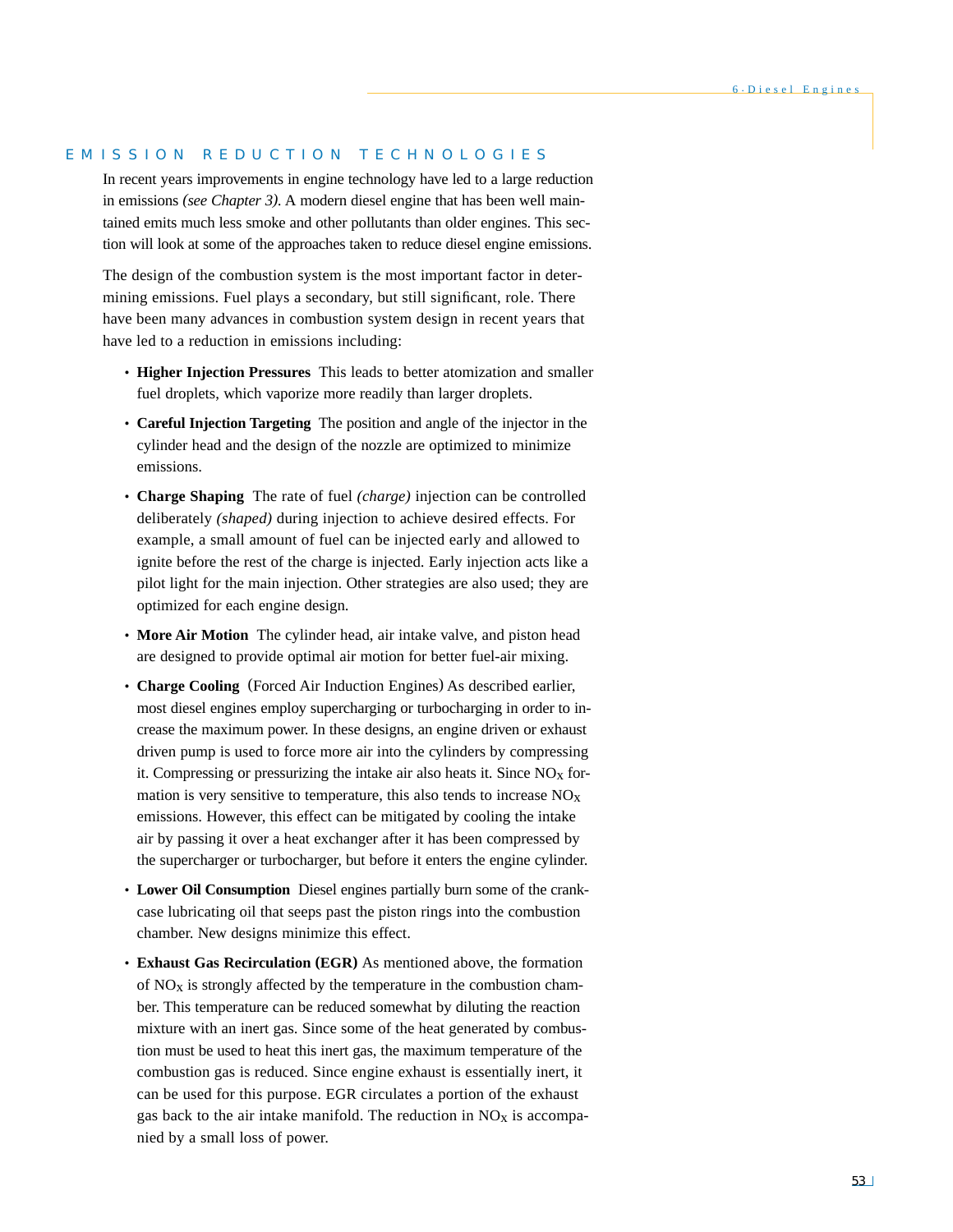Besides these changes designed to minimize the production of pollutants, there are also systems designed to remove pollutants from the exhaust gas.

Particulate traps filter the exhaust gas before it is released to the atmosphere. Many different designs have been tested and particulate reductions of up to 60% have been achieved. Research is underway to design systems that will capture even more of the particulates.

Of course, the particulates build up in the traps over time and must be removed. This is achieved by burning, since they are mainly carbon. Some designs use electrical resistance heaters to raise the temperature in the trap high enough to burn off the particulates, others have built a burner into the trap, and a new design uses microwave energy. In one system, a catalyst is used to lower the regeneration temperature. Research is underway to achieve more effective and more easily regenerated traps.

Catalytic converters can be used to remove pollutants from diesel exhaust. Oxidation catalysts, similar to those used in gasoline cars, convert unburned hydrocarbons and carbon monoxide to carbon dioxide and water. These converters are not as effective as the ones in gasoline vehicles. Sulfur from the fuel tends to deactivate the catalyst, and the particulates in the exhaust gas build up on the catalyst and physically block the exhaust gases from the catalyst's surface. The cooler temperature of diesel engine exhaust, compared to gasoline engine exhaust, also reduces catalyst efficiency. Fortunately, hydrocarbon and carbon monoxide emissions from diesel engines are inherently low, so after treatment to remove these pollutants is rarely needed.

Probably the biggest emissions challenge for designers of diesel engines is reducing  $NO<sub>x</sub>$  emissions. The high combustion temperatures in a diesel engine favor  $NO<sub>x</sub>$  formation. EGR can be used to lower  $NO<sub>x</sub>$  formation, but removing  $NO<sub>x</sub>$  from exhaust gases involves reducing it to diatomic nitrogen  $(N<sub>2</sub>)$ . This is a challenge because the excess oxygen in diesel exhaust makes it an oxidizing environment. Oxidation and reduction are opposing chemical tendencies; conditions that favor oxidation are generally unfavorable to reduction. The development of a "lean  $NO<sub>x</sub>$ " catalyst, one that will reduce  $NO<sub>x</sub>$  in a lean, or excess-oxygen environment, is an area of active research.

Another approach to converting NOx to nitrogen is *selective catalytic reduction* (SCR). In SCR, a reduced nitrogen compound, usually ammonia or urea, is injected into the exhaust gas in an amount proportional to the  $NO<sub>x</sub>$  present. The  $NO<sub>x</sub>$  and the reduced nitrogen compound react in the presence of a catalyst to form nitrogen and water. SCR has been successful in reducing  $NO<sub>X</sub>$ from stationary sources, but is more difficult to implement in a vehicle.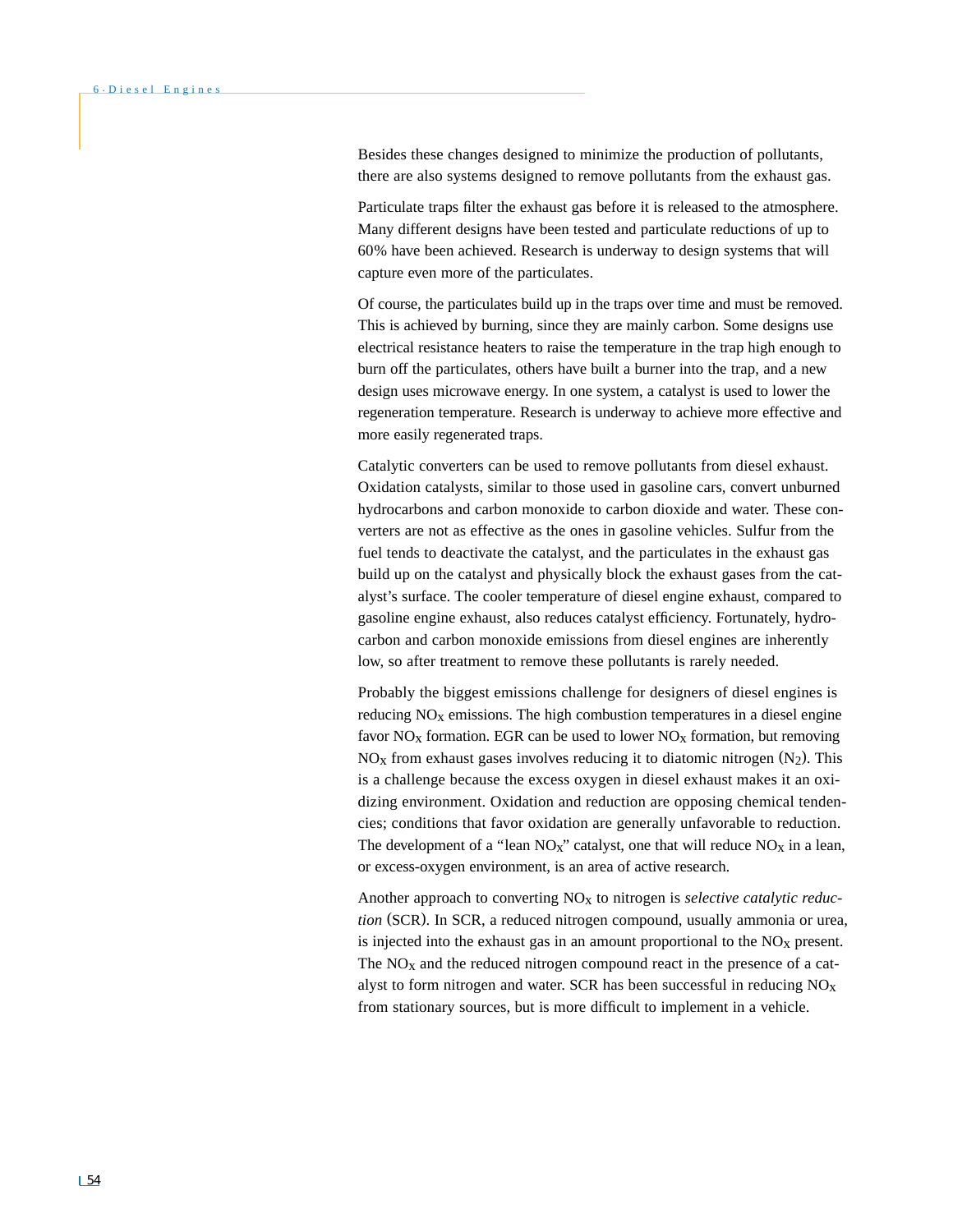# 7 • Diesel Fuel Additives

The first part of this chapter describes the additives that are used in diesel fuel – what they are and why and how they work. The second part describes their use in practice.

# TYPES OF ADDITIVES

Diesel fuel additives are used for a wide variety of purposes, however they can be grouped into four major categories:

- Engine performance • Fuel stability
- Fuel handling

• Contaminant control

**Engine Performance Additives** This class of additives can improve engine performance. The effects of different members of the class are seen in different time frames. Any benefit provided by a *cetane number improver* is immediate, whereas that provided by *detergent additives* or *lubricity additives* is typically seen over the long term, often measured in tens of thousands of miles.

| $CH3-CH2-CH2-CH2-CH-CH2-O-NO2$ |  |
|--------------------------------|--|
| CH <sub>2</sub>                |  |
|                                |  |
| CH∢                            |  |

**Cetane Number Improver**

*2-Ethylhexyl nitrate*

**Cetane Number Improvers** (Diesel Ignition Improvers) Cetane number improvers can reduce combustion noise and smoke. The magnitude of the benefit varies among engine designs and operating modes, ranging from no effect to readily perceptible improvement.

2-Ethylhexyl nitrate (EHN) is the most widely used cetane number improver. It is sometimes also called *octyl nitrate.* EHN is thermally unstable and decomposes rapidly at the high temperatures in the combustion chamber. The products of de-

composition help initiate fuel combustion and, thus, shorten the ignition delay period from that of the fuel without the additive.

The increase in cetane number from a given concentration of EHN varies from one fuel to another. It is greater for a fuel whose natural cetane number is already relatively high. The incremental increase gets smaller as more EHN is added, so there is little benefit to exceeding a certain concentration. EHN typically is used in the concentration range of 0.05% mass to 0.4% mass and may yield a 3 to 8 cetane number benefit.

Other alkyl nitrates, as well as ether nitrates and some nitroso compounds, also have been found to be effective cetane number improvers, but they are not currently used commercially. Di-tertiary butyl peroxide was recently introduced as a commercial cetane number improver.

A disadvantage of EHN is that it decreases the thermal stability of some fuels*.* The effect of the other cetane number improvers on thermal stability is unknown, but it seems likely that they will be similarly disadvantaged. Several laboratories are investigating this issue.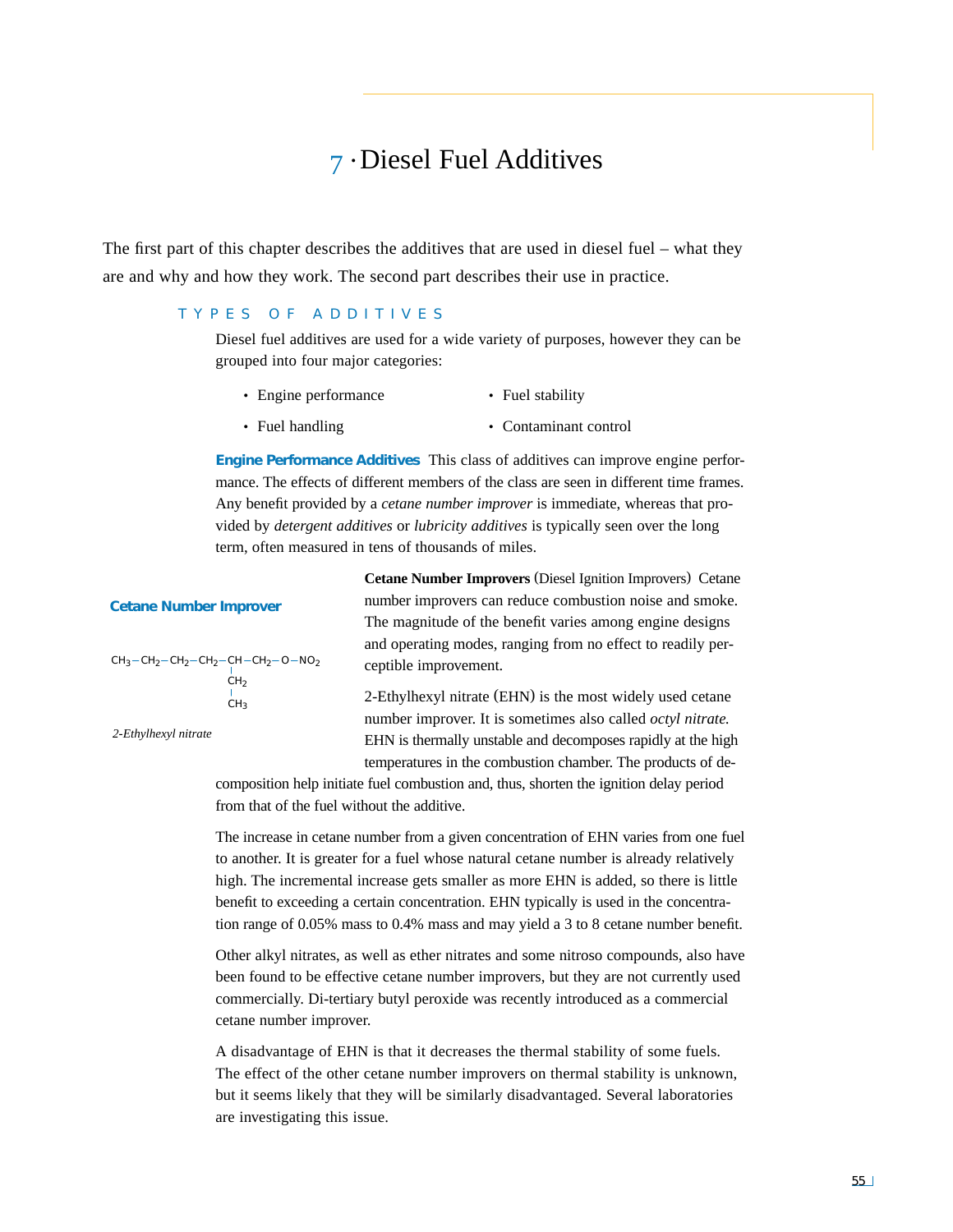Figure 7-1 **Fuel Spray Patterns**



*Deposited injector – irregular spray pattern*

Figure 7-2 **Typical Deposit Levels on a Fuel Injector Plunger Susceptible to Deposit Formation**



**Injector Cleanliness Additives** Fuel and/or crankcase lubricant can form deposits in the nozzle area of injectors – the area exposed to high cylinder temperatures. The extent of deposit formation varies with engine design, fuel composition, lubricant composition, and operating conditions. Excessive deposits may upset the injector spray pattern *(see Figure 7-1)* which, in turn, may hinder the fuel-air mixing process. In some engines, this may result in decreased fuel economy and increased emissions.

Ashless polymeric detergent additives can clean up fuel injector deposits and/ or keep injectors clean *(see Figure 7-2)*. These additives are composed of a polar group that bonds to deposits and deposit precursors, and a non-polar group that dissolves in the fuel. Thus, the additive can redissolve deposits that already have formed and reduce the opportunity for deposit precursors to form deposits. Detergent additives typically are used in the concentration range of 50 ppm to 300 ppm.

**Lubricity Additives** Lubricity additives are used to compensate for the poor lubricity of severely hydrotreated diesel fuels *(see page 5).* They contain a polar group that is attracted to metal surfaces, causing the additive to form a thin surface film. The film acts as a boundary lubricant when two metal surfaces come in contact. Two additive chemistries, fatty acids and esters, are commonly used. The fatty acid type is typically used in the concentration range of 10 ppm to 50 ppm. Since esters are less polar, they require a higher concentration range of 50 ppm to 250 ppm.

**Smoke Suppressants** Some organometallic compounds act as combustion catalysts. Adding these compounds to fuel can reduce the black smoke emissions that result from incomplete combustion. During the 1960s, before the Clean Air Act and the formation of the EPA, certain barium organometallics were used occasionally as smoke suppressants. The EPA subsequently banned them because of the potential health hazard of barium in the exhaust.

Smoke suppressants based on other metals, e.g., iron, cerium, or platinum, are used in other parts of the world; but have not been approved by the EPA for use in the U.S. These additives are often used in vehicles equipped with particulate traps to lower particulate emissions even further.

## **Fuel Handling Additives**

**Antifoam Additives** Some diesel fuels tend to foam as they are pumped into vehicle tanks. The foaming can interfere with filling the tank completely, or result in a spill. Most antifoam additives are organosilicone compounds and are typically used at concentrations of 10 ppm or lower.

**De-Icing Additives** Free water in diesel fuel freezes at low temperatures. The resulting ice crystals can plug fuel lines or filters, blocking fuel flow. Low molecular weight alcohols or glycols can be added to diesel fuel to prevent ice formation. The alcohols/glycols preferentially dissolve in the free water, giving the resulting mixture a lower freezing point than that of pure water.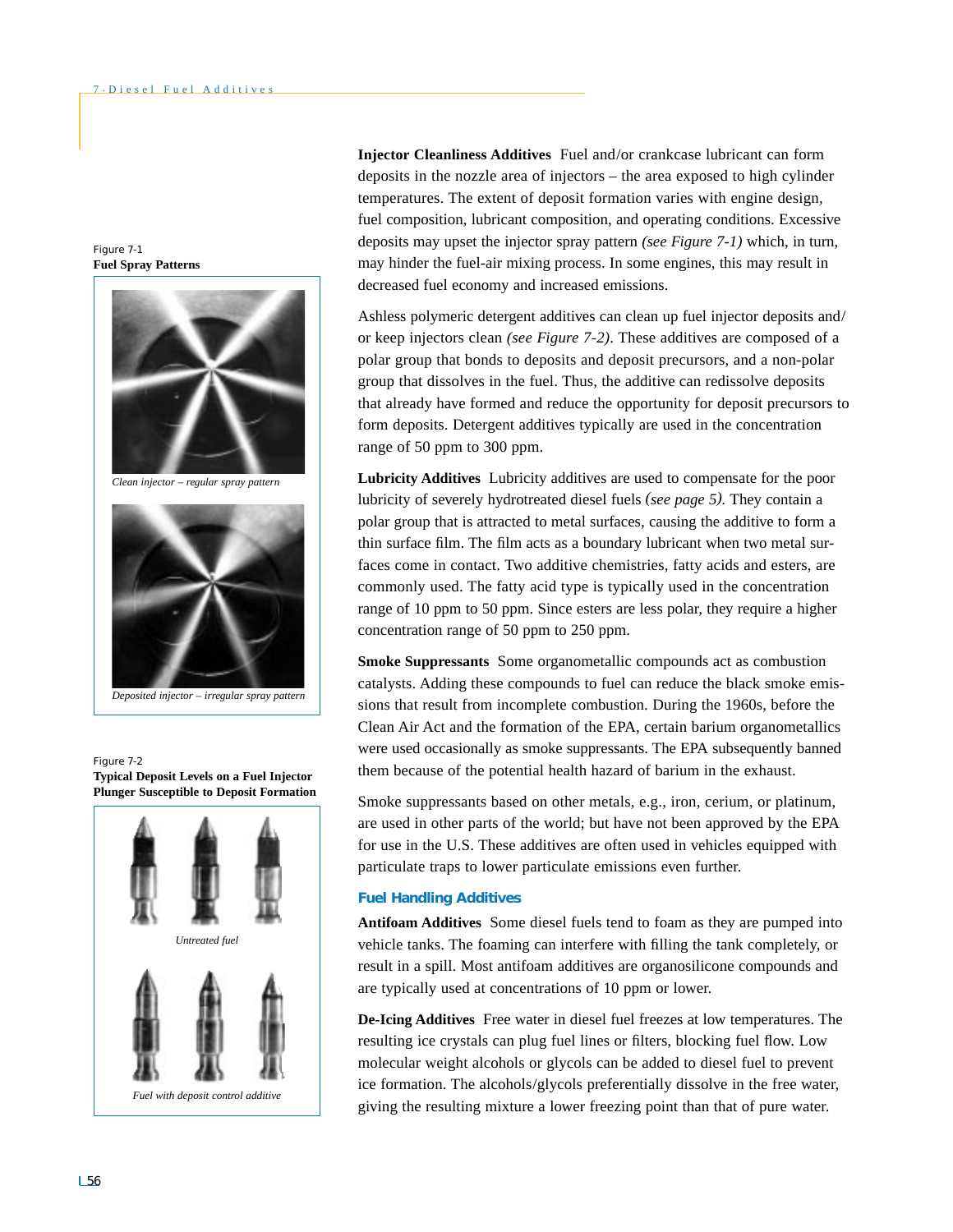**Low Temperature Operability Additives** There are additives that can lower a diesel fuel's pour point *(gel point)* or cloud point, or improve its cold flow properties *(see page 38).* Most of these additives are polymers that interact with the wax crystals that form in diesel fuel when it is cooled below the cloud point *(see sidebar on page 7).* The polymers mitigate the effect of the wax crystals on fuel flow by modifying their size, shape, and/or degree of agglomeration. The polymer-wax interactions are fairly specific, so a particular additive generally will not perform equally well in all fuels. To be effective, the additives must be blended into the fuel before any wax has formed, i.e., when the fuel is above its cloud point. The best additive and treat rate1 for a particular fuel can not be predicted; it must be determined experimentally.

The benefits that can be expected from different types of low temperature operability additives are listed in Figure 7-3.

| Low Temperature Operability Auditive Deficities |                 |                  |           |  |  |
|-------------------------------------------------|-----------------|------------------|-----------|--|--|
| Additive                                        | <b>Typical</b>  | Typical Benefit* |           |  |  |
| Type                                            | Treat Rate, ppm | °C               |           |  |  |
| Cloud point                                     | 200-2000        | $3 - 4$          | $5 - 7$   |  |  |
| <b>LTFT</b>                                     | $50 - 2000$     | $8 - 12$         | $15 - 25$ |  |  |
| <b>CFPP</b>                                     | 100-2000        | $15 - 20$        | $25 - 35$ |  |  |
| Pour point                                      | $100 - 300$     | $30 - 40$        | $50 - 70$ |  |  |

Figure 7-3 **Low Temperature Operability Additive Benefits**

\* Reduction from value for unadditized fuel.

**Drag Reducing Additives** Pipeline companies sometimes use drag reducing additives to increase the volume of product they can deliver. These high molecular weight polymers reduce turbulence in fluids flowing in a pipeline, which can increase the maximum flow rate by 20% to 40%. Drag reducing additives are typically used in concentrations below 15 ppm. When the additized product passes through a pump, the additive is broken down *(sheared)* into smaller molecules that have no effect on product performance in engines.

**Fuel Stability Additives** Fuel instability results in the formation of gums that can lead to injector deposits or particulates that can plug fuel filters or the fuel injection system*.* The need for a stability additive varies widely from one fuel to another. It depends on how the fuel was made – the crude oil source and the refinery processing and blending. Stability additives typically work by blocking one step in a multi-step reaction pathway *(see page 29)*. Because of the complex chemistry involved, an additive that is effective in one fuel may not work as well in another. If a fuel needs to be stabilized, it should be tested to select an effective additive and treat rate. Best results are obtained when the additive is added immediately after the fuel is manufactured.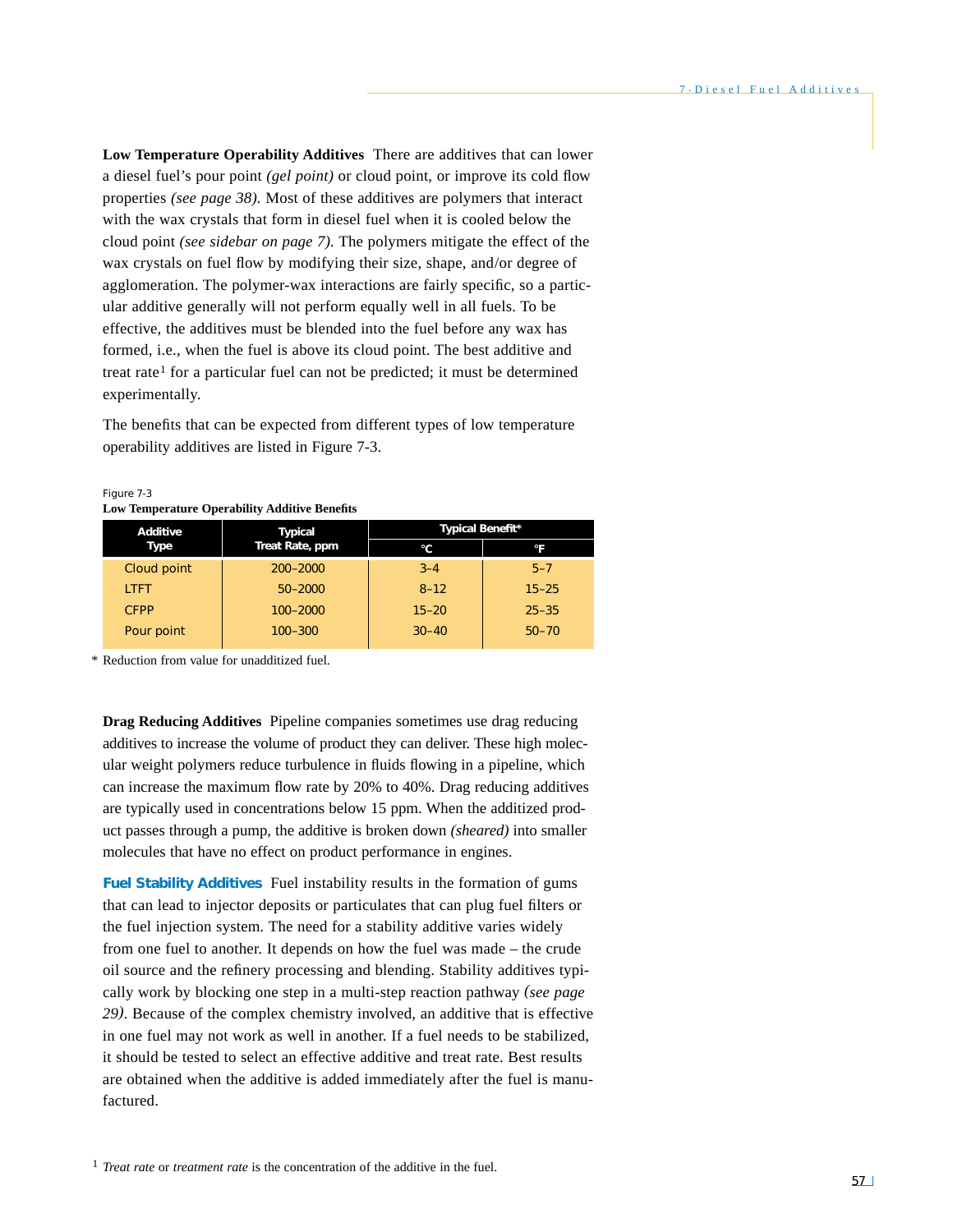

*2,6-Di-t-butyl-4-methyl phenol*



*N, N-Dimethylcyclohexyl amine*





*N, N-Disalicylidene-1, 2-propanediamine (DMD)*

**Antioxidants** One mode of fuel instability is oxidation, in which oxygen in the small amount of dissolved air attacks reactive compounds in the fuel. This initial attack sets off complex chain reactions. Antioxidants work by interrupting the chains. Hindered phenols and certain amines, such as phenylenediamine, are the most commonly used antioxidants. They typically are used in the concentration range of 10 ppm to 80 ppm.

**Stabilizers** Acid-base reactions are another mode of fuel instability. The stabilizers used to prevent these reactions typically are strongly basic amines and are used in the concentration range of 50 ppm to 150 ppm. They react with weakly acidic compounds to form products that remain dissolved in the fuel, but do not react further.

**Metal Deactivators** When trace amounts of certain metals, especially copper and iron, are dissolved in diesel fuel, they catalyze (accelerate) the reactions involved in fuel instability. Metal deactivators tie up *(chelate)* these metals, neutralizing their catalytic effect. They typically are used in the concentration range of 1 ppm to 15 ppm.

**Dispersants** Multi-component fuel stabilizer packages may contain a dispersant. The dispersant doesn't prevent the fuel instability reactions, but it does disperse the particulates that form, preventing them from clustering into aggregates large enough to plug fuel filters or injectors. Dispersants typically are used in the concentration range of 15 ppm to 100 ppm.

**Contaminant Control** This class of additives mainly is used to deal with housekeeping problems.

**Biocides** The high temperatures involved in refinery processing effectively sterilize diesel fuel. But the fuel quickly becomes contaminated with microorganisms present in air or water. These microorganisms include bacteria and fungi (yeasts and molds).

Since most microorganisms need free water to grow, biogrowth is usually concentrated at the fuel-water interface, when one exists. In addition to the fuel and water, they also need certain elemental nutrients in order to grow. Of these nutrients, phosphorous is the only one whose concentration might be low enough in a fuel system to limit biogrowth. Higher ambient temperatures also favor growth. Some organisms need air to grow *(aerobic),* while others only grow in the absence of air *(anaerobic).*

The time available for growth also is important. A few, or even a few thousand, organisms don't pose a problem. Only when the colony has had time to grow much larger will it have produced enough acidic by-product to accelerate tank corrosion or enough biomass (microbial slime) to plug filters. Although growth can occur in working fuel tanks, static tanks – where fuel is being stored for an extended period of time – are a much better growth environment when water is present.

Biocides can be used when microorganisms reach problem levels. The best choice is an additive that dissolves in both the fuel and the water so it can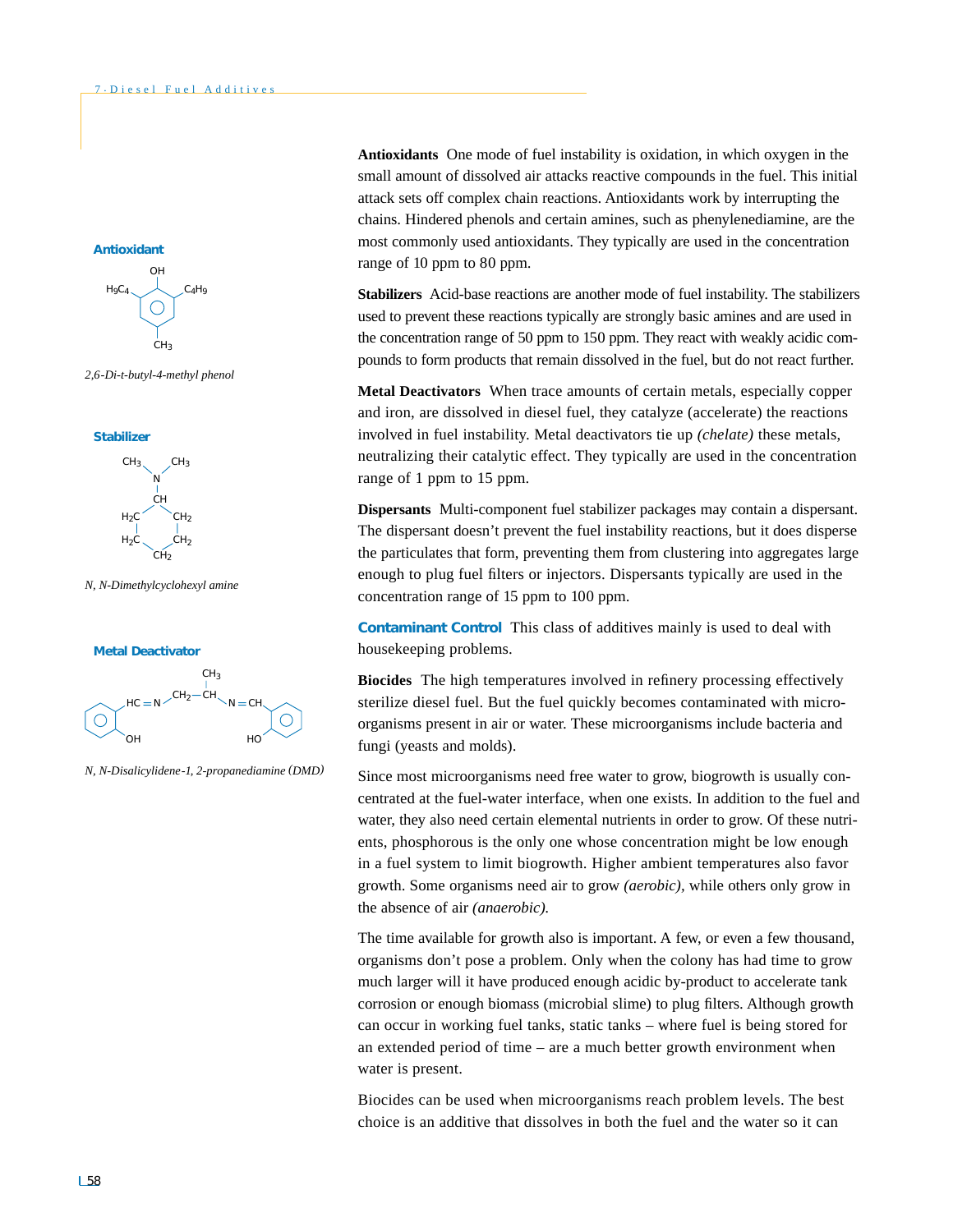attack the microbes in both phases. Biocides typically are used in the concentration range of 200 ppm to 600 ppm.

A biocide may not work if a heavy biofilm has accumulated on the surface of the tank or other equipment, because then it doesn't reach the organisms living deep within the film. In such cases, the tank must be drained and mechanically cleaned.

Even if the biocide effectively stops biogrowth, it still may be necessary to remove the accumulated biomass to avoid filter plugging. Since biocides are toxic, any water bottoms that contain biocides must be disposed of appropriately.

The best approach to microbial contamination is prevention. And the most important preventative step is keeping the amount of water in a fuel storage tank as low as possible, preferably zero.

**Demulsifiers** Normally, hydrocarbons and water separate rapidly and cleanly. But if the fuel contains polar compounds that behave like surfactants and if free water is present, the fuel and water can form an emulsion. Any operation which subjects the mixture to high shear forces, like pumping the fuel, can stabilize the emulsion. Demulsifiers are surfactants that break up emulsions and allow the fuel and water phases to separate. Demulsifiers typically are used in the concentration range of 5 ppm to 30 ppm.

**Corrosion Inhibitors** Since most petroleum pipes and tanks are made of steel, the most common corrosion is the formation of rust in the presence of water. Over time, severe rusting can eat holes in steel walls, creating leaks. More immediately, the fuel is contaminated by rust particles, which can plug fuel filters or increase fuel pump and injector wear.

Corrosion inhibitors are compounds that attach to metal surfaces and form a barrier that prevents attack by corrosive agents. They typically are used in the concentration range of 5 ppm to 15 ppm.

# USE OF ADDITIVES

Additives may be added to diesel fuel at the refinery, during distribution, or after the fuel has left the terminal. During distribution, additives may be injected prior to pipeline transit (if the fuel is distributed by pipeline), or at the terminal. When the fuel leaves the terminal, its ownership generally transfers from the refiner or marketer to the customer, who may be a reseller *(jobber)* or the ultimate user. For this reason, additives added to the fuel *after* it leaves the terminal are called *aftermarket additives.*

**Refinery Additization** This review discusses the many factors that determine the quality of diesel fuel. Given their number, it must be obvious that the quality of all diesel fuels is not the same. But, since fuel is the single largest operating expense for a diesel truck fleet, many users make their purchase decisions based on price alone.

Refiners have a legal requirement to provide a product that meets specifications. Beyond that, reputable refiners ensure that non-specification properties, such as stability, lubricity, and low temperature operability are suitable for the intended use.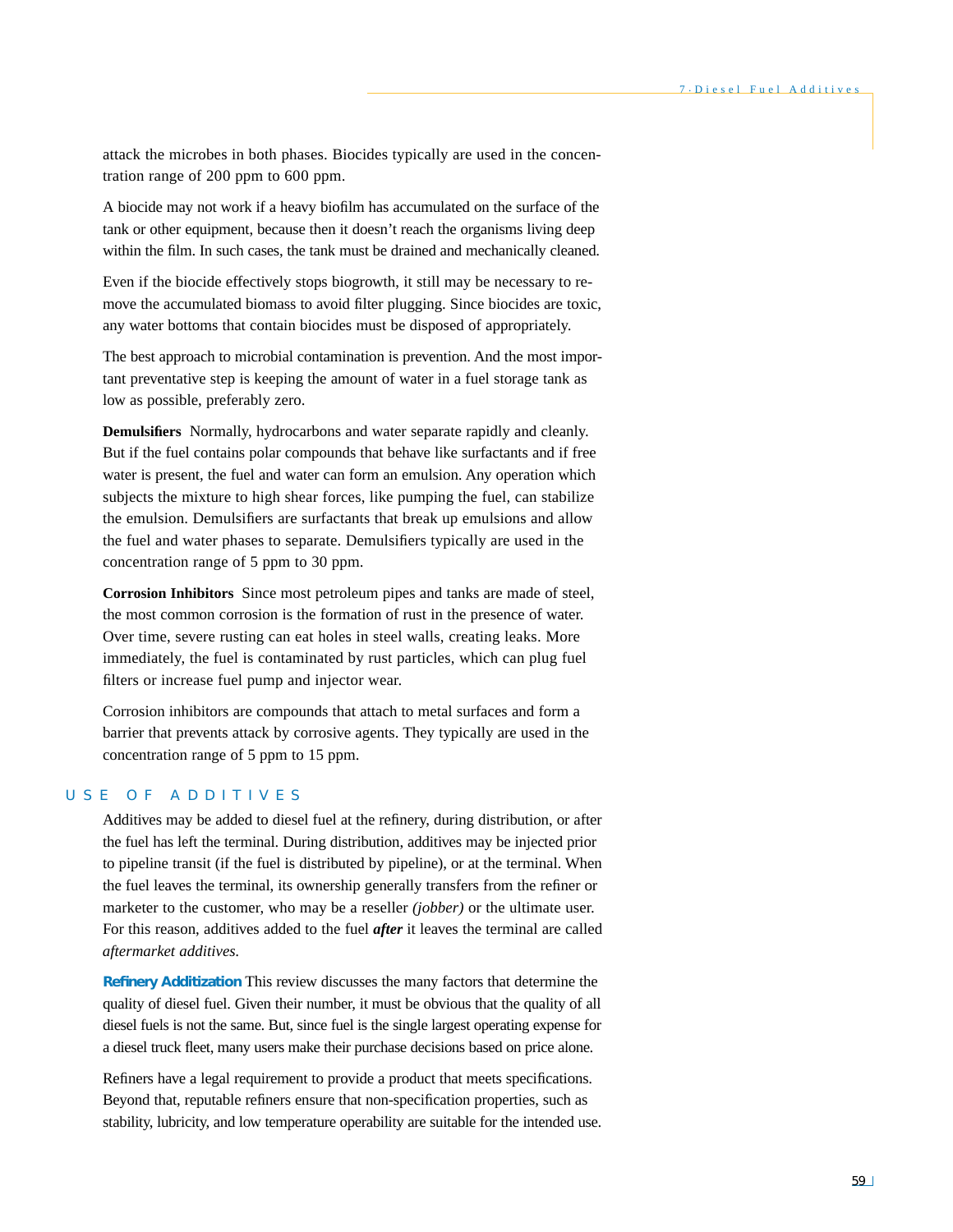The refiner has several options on how to achieve the desired properties: choice of crude oil, refinery processing, refinery blending, or the use of additives. The balance between refining actions and additive use is driven by economics. Since there are no legal requirements that diesel fuel contain additives, except red dye in high sulfur and tax-exempt fuel *(see page 18),* some refiners may use no additives at all and still provide a high quality fuel.

There is no published information on use of additives. The following comments represent the authors' impression of common industry practice in the U.S.:

- Pour point reducers are probably the diesel fuel additive most widely used by refiners. However, their use is limited to fuel made in the wintertime and destined for regions with colder ambient temperatures.
- Some refiners add one or more additives to improve fuel stability, either as a regular practice or on an "as needed" basis.
- Some refiners use a cetane number improver when the additive cost is less than the cost of processing to increase cetane number.
- Red dye is added to high sulfur diesel fuel and may be added to taxexempt diesel fuel at the refinery.

Cloud point is the property used in the U.S. to measure the low temperature operability of diesel fuel. Most refiners control cloud point by processing changes because cloud point reducing additives have historically been relatively ineffective.

While pour point reducers may improve CFPP, U.S. refiners probably don't use additives specifically designed to lower CFPP because it is not a specification property. Since Europe uses CFPP instead of cloud point as a measure of low temperature operability, additives which reduce CFPP are used more widely there*.*

Antifoam additives are widely used in Europe and Asia to ensure that consumers can fill their cars and trucks without spilling fuel on their hands, clothes, and vehicles. There is less of a problem with fuel foaming in North America because of different fuel properties (lower distillation end point), vehicle tank designs, and fuel dispensing pumps.

**California: A Special Case** Because of its unique diesel fuel regulations, California is a special case. California regulations restrict the aromatics content of diesel fuel in order to reduce emissions. The regulations can be met either with a low aromatics diesel (LAD) having less than 10% aromatics, or with an alternative low aromatics diesel (ALAD) formulation that gives an equivalent reduction in emissions *(see page 17)*. Many of these ALAD formulations use cetane number improvers to help achieve the necessary emissions reduction. As a result, a significant percentage of the low aromatic diesel fuel now sold in California contains some cetane number improver.2

<sup>2</sup> *1996 American Petroleum Institute/National Petroleum Refiners Association Survey of Refining Operations and Product Quality.* Final Report, July 1997.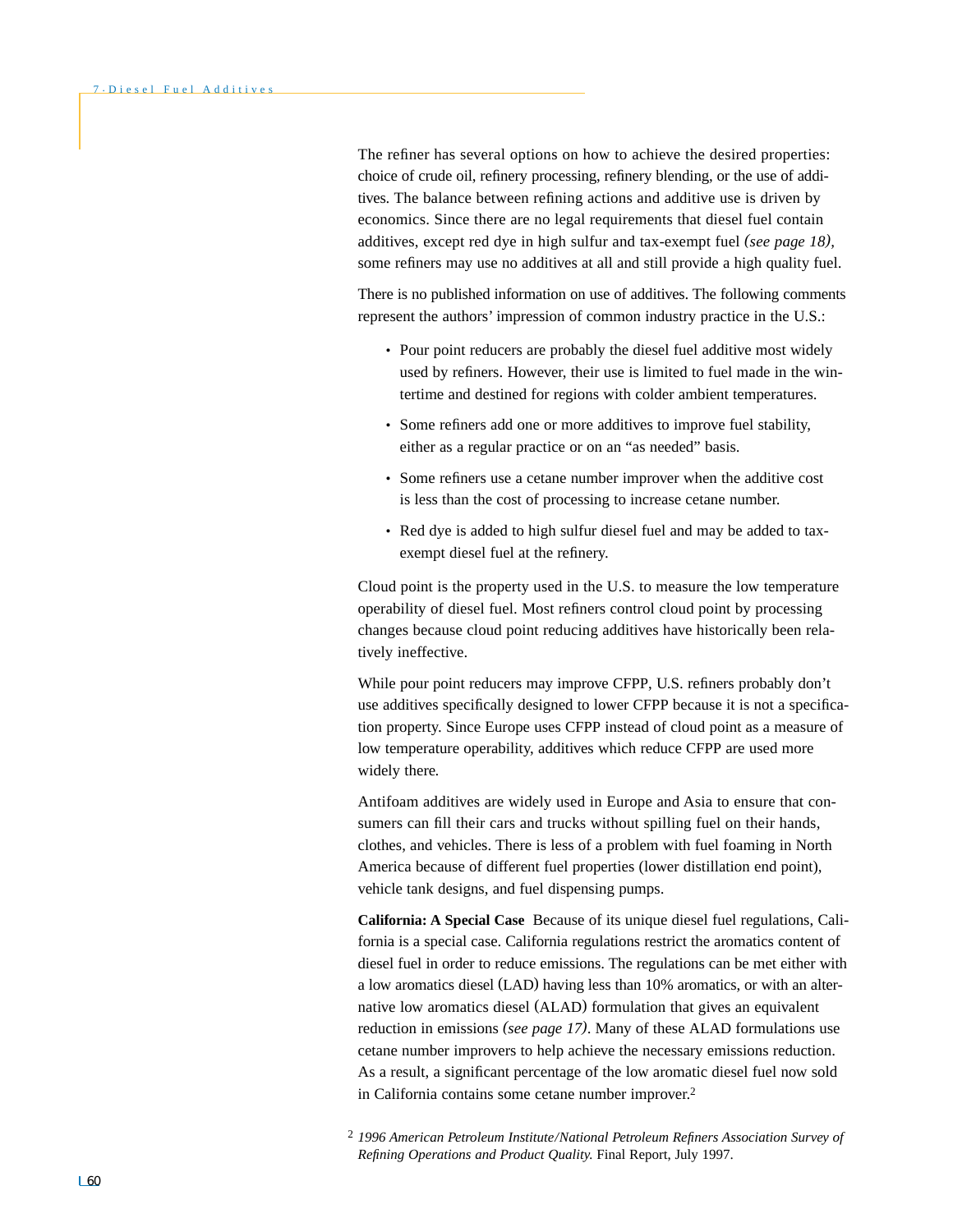Reducing diesel aromatic content to 10% requires more severe hydrotreating than reducing sulfur content. As a result, the lubricity of some LAD may be low, so some refiners may treat the fuel with a lubricity additive. (In the rest of the U.S., hydrotreating to remove sulfur may reduce lubricity, but not enough to require a lubricity additive.)

Two diesel fuel lubricity guidelines have recently been proposed in the U.S.: the EMA guideline recommends a 3100 g minimum (SLBOCLE method) and the state of California recommends a 3000 g minimum (SLBOCLE method). There are ongoing discussions and investigations in the industry, which may lead to a specification *(see page 39).* In the absence of a specification, each refiner sets its own standard.

**Distribution System Additization** When diesel fuel is distributed by pipeline, the operator may inject corrosion inhibiting and/or drag reducing additives. No additional additives are added to diesel fuel distributed by truck or marine ship or barge.

Some refiners and petroleum marketers offer a premium diesel *(see page 35),* which can be created at the refinery by the proper choice of operating conditions, or at the terminal by treating regular diesel with additives. Usually a blend of several additives, called an additive package, is used, rather than a single additive. The package may contain: a detergent/dispersant, one or more stabilizing additives, a cetane number improver, a low temperature operability additive (flow improver or pour point reducer), and a biocide. Each refiner or marketer is likely to use a different package of additives and a different treat rate. There are good reasons for this; many additives must be tailored to the fuel in which they will be used and the requirements of the market vary from place to place.

**Aftermarket Additives** It would be convenient for the user if a finished diesel fuel could satisfy all his or her requirements without the use of supplemental additives. Although this is often the case, some users must use additives because the low temperature conditions in their region are more severe than those for which the fuel was designed, or because of other special circumstances. Other users feel that they need a higher quality diesel than regular diesel. And, finally, there are users who regard the cost of an additive as cheap insurance for their big investment in equipment.

A large number of aftermarket additive products are available to meet these real or perceived needs. Some are aggressively marketed with testimonials and bold performance claims that seem "too good to be true." So, as with any purchase, it is wise to remember the advice, *caveat emptor* – let the buyer beware.

It may be helpful to regard additives as medicine for fuel. Like medicine, they should be prescribed by an expert who has made an effort to diagnose the problem. And they should be used in accordance with the recommendations of the engine manufacturer and the instructions of the additive supplier. Sometimes indiscriminant use of additives can do more harm than good because of unexpected interactions.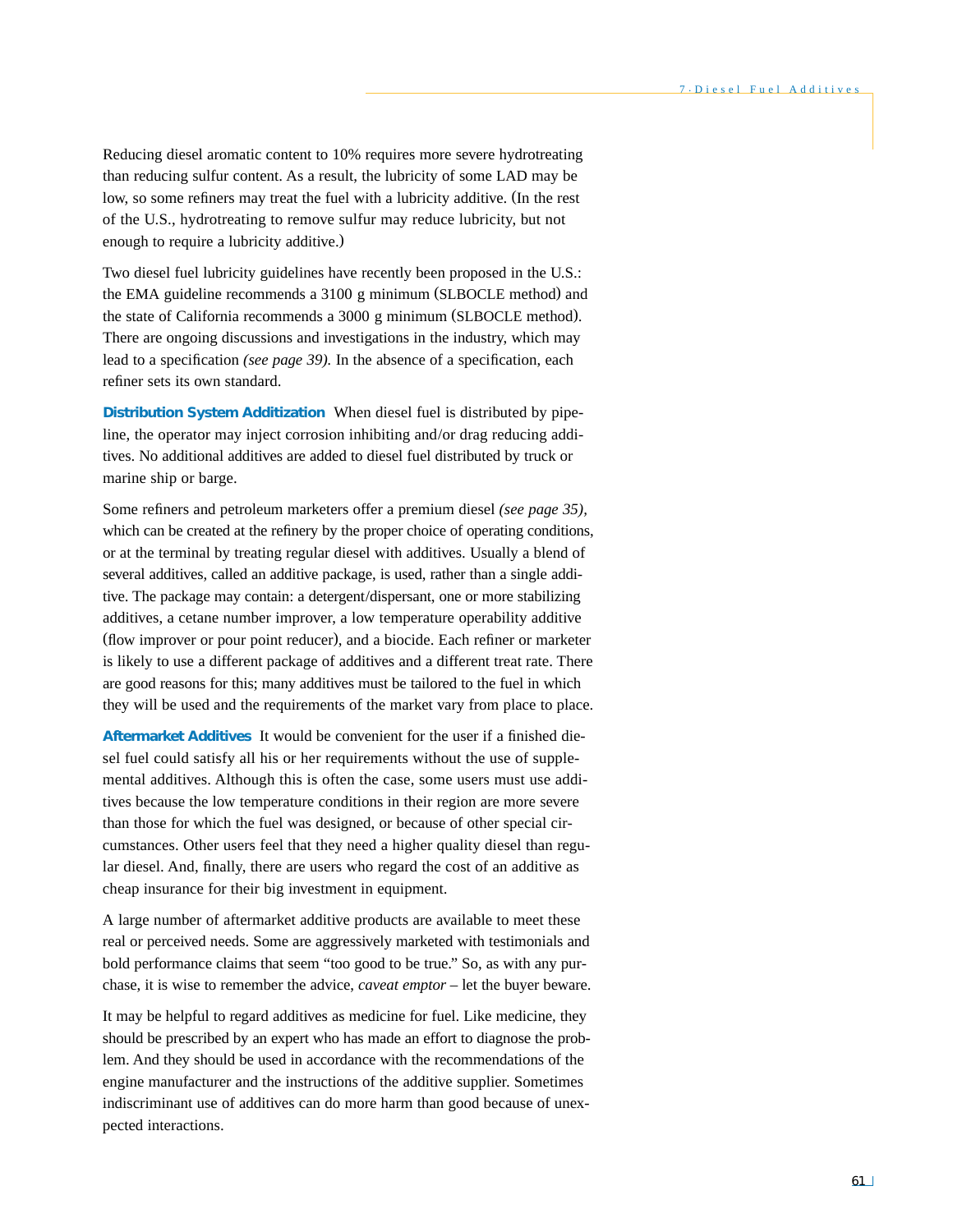# Questions and Answers

| The diesel fuel I bought recently<br>has a darker color than I am used<br>to seeing. Does this mean the<br>fuel has gone bad? | The color of a diesel fuel is not related to its performance. As long as the fuel<br>meets the specifications, it will perform well in your engine.<br>Diesel fuel can range from colorless to an amber or light brown color, depend-<br>ing on the crude oil and the refinery processing used to produce it. Diesel fuel<br>may darken after months of storage, due to oxidation of trace components,<br>but this will not affect its performance. However, if the darkening is accom-<br>panied by the formation of sediment, the fuel could plug filters. If diesel<br>fuel is stored for use in an emergency, it should be used within one year and<br>replaced with fresh fuel, unless special precautions are taken. |
|-------------------------------------------------------------------------------------------------------------------------------|----------------------------------------------------------------------------------------------------------------------------------------------------------------------------------------------------------------------------------------------------------------------------------------------------------------------------------------------------------------------------------------------------------------------------------------------------------------------------------------------------------------------------------------------------------------------------------------------------------------------------------------------------------------------------------------------------------------------------|
| What special precautions need<br>to be taken with diesel fuel that<br>must be stored for a long period<br>of time?            | While storage stability should not be a concern for the majority of diesel fuel<br>users, those who store diesel fuel for a prolonged period, i.e., one year or<br>longer, can take steps to maintain fuel integrity. The actions listed below<br>provide increasing levels of protection:                                                                                                                                                                                                                                                                                                                                                                                                                                 |
|                                                                                                                               | 1. Purchase clean, dry fuel from a reputable supplier. Keep the stored<br>fuel cool and dry. The presence of free water encourages corrosion<br>of metal storage tanks and provides the medium for microbiologi-<br>cal growth.                                                                                                                                                                                                                                                                                                                                                                                                                                                                                            |
|                                                                                                                               | 2. Add an appropriate stabilizer that contains an antioxidant, biocide,<br>and corrosion inhibitor.                                                                                                                                                                                                                                                                                                                                                                                                                                                                                                                                                                                                                        |
|                                                                                                                               | 3. Use a fuel quality management service to regularly test the fuel, and<br>as necessary, $polish$ it – by filtration through portable filters – and<br>add fresh stabilizer. This is common practice for nuclear power plants<br>with back-up diesel powered generators.                                                                                                                                                                                                                                                                                                                                                                                                                                                  |
|                                                                                                                               | 4. Install a dedicated fuel quality management system that automatically<br>tests and purifies the fuel and injects fresh stabilizer.                                                                                                                                                                                                                                                                                                                                                                                                                                                                                                                                                                                      |
| Does low sulfur diesel fuel have<br>enough lubricity?                                                                         | Yes. Even though the process used to lower the sulfur in diesel can also remove<br>some of the components that give the fuel its lubricity, reputable refiners<br>monitor this property and use an additive, as needed, to raise the lubricity to<br>an acceptable level.                                                                                                                                                                                                                                                                                                                                                                                                                                                  |
| Will low sulfur diesel or low<br>aromatics diesel cause fuel<br>system leaks?                                                 | The introduction of low sulfur diesel for on-road use in the U.S. was accompa-<br>nied by fuel system leaks in a very small percentage of vehicles. Investigations<br>into the cause of these leaks suggest that the problem was linked to the change<br>in the aromatics content of the fuel and to seal material and age.                                                                                                                                                                                                                                                                                                                                                                                                |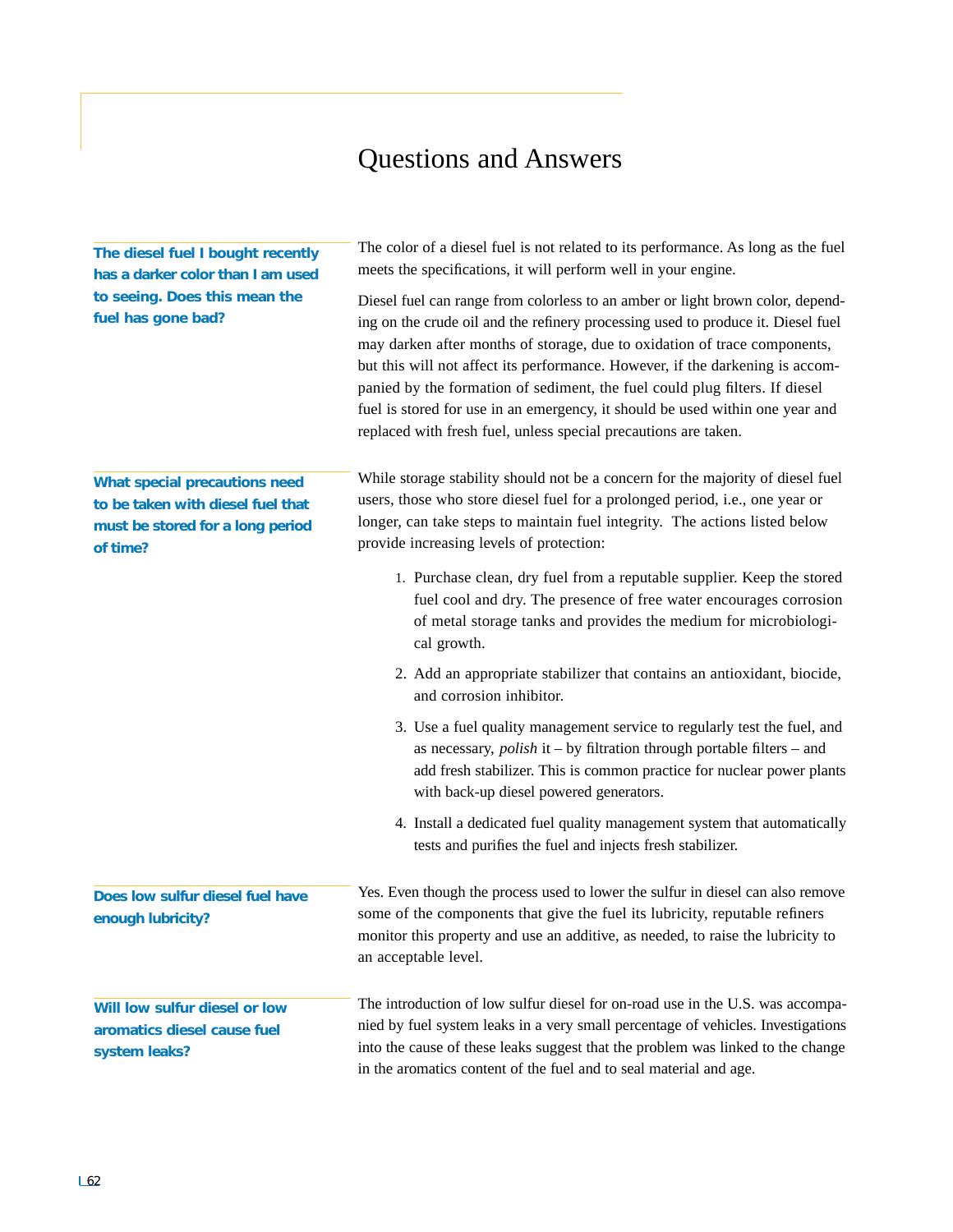|                                                                 | Diesel fuel systems contain "O-rings" and other parts made of elastomeric mate-<br>rials. These elastomers swell slightly when they contact diesel fuel, because<br>they absorb aromatic compounds from the fuel. Exposure to a fuel with a lower<br>aromatics content will result in some of the absorbed aromatics being leached<br>out, causing the elastomer to shrink towards its original size. If the elastomer is<br>still pliable, this shrinkage will not cause a leak. However, if age or service at<br>higher-than-normal temperatures has caused the elastomer to loose its elasticity,<br>a leak could occur. Vehicle owners should be aware that elastomeric parts have<br>finite lives and should be replaced as necessary. |
|-----------------------------------------------------------------|---------------------------------------------------------------------------------------------------------------------------------------------------------------------------------------------------------------------------------------------------------------------------------------------------------------------------------------------------------------------------------------------------------------------------------------------------------------------------------------------------------------------------------------------------------------------------------------------------------------------------------------------------------------------------------------------------------------------------------------------|
|                                                                 | By itself, low sulfur or low aromatics diesel fuel does not cause fuel system<br>leaks. They are caused by the combination of a change from higher to<br>lower aromatics fuel and aged O-rings and elastomeric parts that have lost<br>their elasticity.                                                                                                                                                                                                                                                                                                                                                                                                                                                                                    |
| I accidentally mixed gasoline<br>with my diesel. What can I do? | One percent or less gasoline will lower the flash point of a gasoline/diesel fuel<br>blend below the specification minimum for diesel fuel. This will not affect the<br>fuel's engine performance, but it will make the fuel more hazardous to handle.<br>Larger amounts of gasoline will lower the viscosity and/or cetane number of<br>the blend below the specification minimums for diesel fuel. These changes can<br>degrade combustion and increase wear.                                                                                                                                                                                                                                                                             |
|                                                                 | The best course of action is to recycle gasoline-contaminated diesel fuel back<br>to your supplier. People ask if they can correct the problem by adding more<br>diesel fuel to the blend. Usually the answer is no; the amount of additional<br>diesel fuel needed to bring the flash point on test is impractically large. Those<br>who try dilution should have the blend checked by a laboratory before use to<br>be sure it meets specifications.                                                                                                                                                                                                                                                                                      |
| Does diesel fuel plug filters?                                  | There can be several causes of a plugged filter. For example, low temperature<br>can cause wax crystallization, which can lead to filter plugging if summer<br>diesel is used during cold weather. Dirt in the fuel or excessive microbial<br>growth can also cause filter plugging. The latter are "housekeeping" issues<br>and are not directly related to the fuel itself.                                                                                                                                                                                                                                                                                                                                                               |
|                                                                 | Under some circumstances, a fuel with poor thermal stability can plug a filter.<br>When the fuel is exposed to the hot surfaces of the injectors, it forms particu-<br>lates. If the fuel system is designed to return a significant proportion of the fuel<br>to the fuel tank, the particulates are returned too. When the fuel is recycled, the<br>fuel filter collects some of the particulates. Over time, particulate build up<br>plugs the filter. This problem has been observed for engines that were operat-<br>ing at high load and, therefore, engines that were operating at higher than                                                                                                                                       |

average temperatures.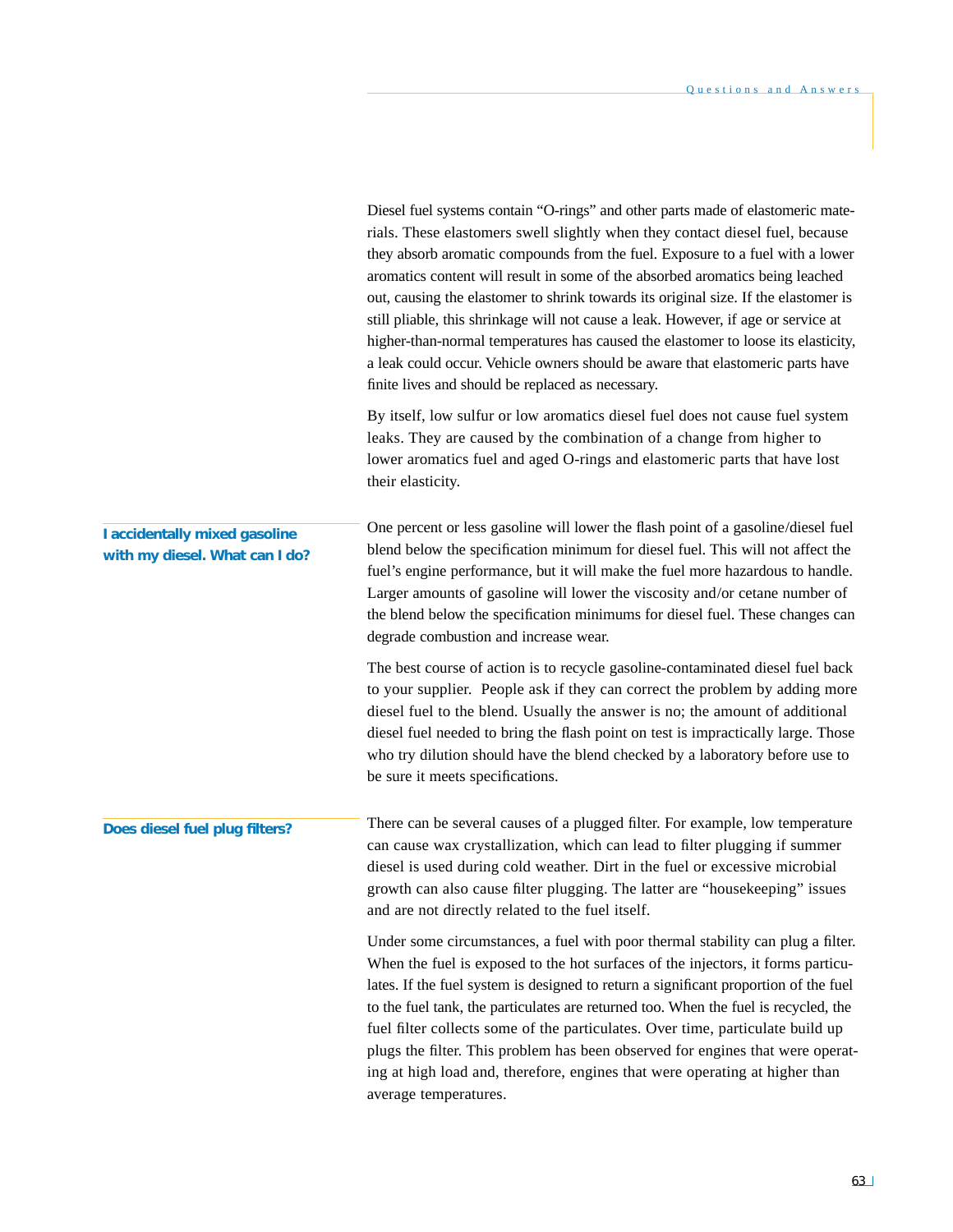| What is the Btu content of<br>diesel fuel?                                                                                | The heating value or energy content is not a product specification for diesel<br>fuel, so it is not measured for each batch. However, the specifications effec-<br>tively limit the heating value to a relatively narrow range. A typical net heat-<br>ing value for low sulfur No. 2-D fuel is 130,000 Btu per gallon.                                                                                                                            |
|---------------------------------------------------------------------------------------------------------------------------|----------------------------------------------------------------------------------------------------------------------------------------------------------------------------------------------------------------------------------------------------------------------------------------------------------------------------------------------------------------------------------------------------------------------------------------------------|
| How much No. 1-D diesel fuel<br>must I add to No. 2-D diesel fuel<br>to lower the cloud point for win-<br>ter weather?    | The cloud point of No. 2-D is lowered by about 3°F for every 10% volume<br>of No. 1-D in the blend. Lowering the cloud point by $10^{\circ}$ F requires the addi-<br>tion of more than 30% volume No. 1-D.                                                                                                                                                                                                                                         |
| What is the difference between<br>No. 1-D diesel fuel and No. 2-D<br>diesel fuel and can they be used<br>interchangeably? | Always check with the manufacturer about the fuel requirements of your<br>engine. However, both No. 1-D and No. 2-D are intended for use in com-<br>pression ignition engines. In fact, in cold weather, No. 1-D is blended into<br>No. 2-D or used by itself.                                                                                                                                                                                     |
|                                                                                                                           | Three of the biggest differences between the two fuels are cetane number,<br>heat content, and viscosity. The cetane number of No. 1-D may be one to two<br>numbers below that of No. 2-D, but still above 40, the required minimum.                                                                                                                                                                                                               |
|                                                                                                                           | Since No. 1-D is less dense then No. 2-D, its heat content, measured in Btu/gal-<br>lon, will be a few percent lower, leading to a similar reduction in fuel economy.                                                                                                                                                                                                                                                                              |
|                                                                                                                           | The lubricity of No. 1-D is likely to be slightly lower than that of No. 2-D<br>because of its lower viscosity. Its lubricity is unlikely to be low enough to cause<br>catastrophic failure. However, a steady diet of No. 1-D in equipment designed<br>for No. 2-D may result in greater long term wear in the fuel delivery system.                                                                                                              |
| Can I get rid of my used engine<br>oil by adding it to diesel fuel?                                                       | Adding used engine oil to diesel fuel used to be a common practice. How-<br>ever, it almost certainly results in a blend that does not meet diesel fuel spec-<br>ifications. One or more of these properties may be too high: 90% boiling<br>point, sulfur content, ash, water and sediment, viscosity, and carbon residue. A<br>diesel fuel/used oil blend may not be sold as diesel fuel, and we recommend<br>against using it as a diesel fuel. |
|                                                                                                                           | In California, addition of used engine oil to diesel fuel is a violation of haz-<br>ardous waste regulations. Diesel fuel users in other areas who may consider<br>this practice should check for any applicable regulations.                                                                                                                                                                                                                      |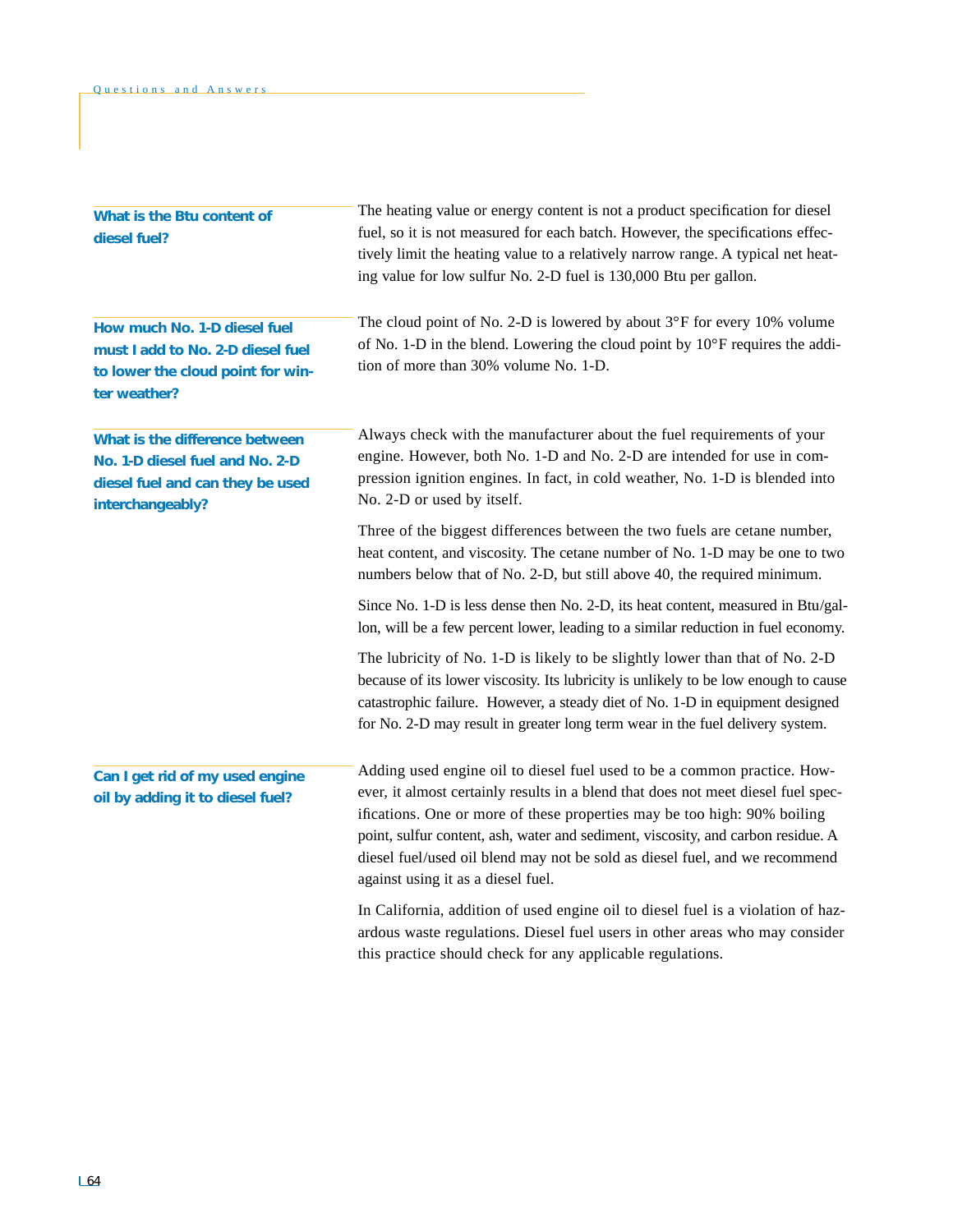# Sources of More Information

#### **Petroleum, General**

*Petroleum Panorama,* The Oil and Gas Journal, **57** (5), January 28, 1959.

George V. Dyroff, Ed., *Manual on Significance of Tests for Petroleum Products,* 6th edition. American Society for Testing and Materials, West Conshohocken, Pennsylvania, 1993.

#### **Petroleum Refining**

Bill D. Berger and Kenneth E. Anderson, *Refinery Operation.* Petroleum Publishing, Tulsa, Oklahoma, 1979.

William L. Leffler, *Petroleum Refining for the Nontechnical Person,* 2nd Edition. PennWell, Tulsa, Oklahoma, 1985.

#### **Diesel Fuel**

Keith Owen and Trevor Coley, *Automotive Fuels Reference Book,* 2nd Edition. Society of Automotive Engineers, Warrendale, Pennsylvania, 1995.

T.K. Garrett, *Automotive Fuels and Fuel Systems, Vol. 2: Diesel.* Pentech Press, London, 1994.

#### **Engines**

Karl W. Stinson, *Diesel Engineering Handbook,* 12th Edition. Business Journals, Norwalk, Connecticut, 1981.

John B. Heywood, *Internal Combustion Engine Fundamentals.* McGrawHill, New York, New York, 1988.

Ulrich Adler Ed., *Diesel Fuel Injection.* Robert Bosch GMBH, Stuttgart, Germany, 1994.

#### **Reformulated Diesel Fuel**

Fuels and Energy Division Office of Mobile Sources United States Environmental Protection Agency Mail Code: 6406J 401 M Street SW Washington, D.C. (202) 233-9000 http://www.epa.gov/omswww/

California Air Resources Board P.O. Box 2815 Sacramento, CA 95814 (916) 322-2990 http://www.arb.ca.gov/html/homepage.htm

#### **Federal Regulations**

Fuels and Energy Division Office of Mobile Sources United States Environmental Protection Agency Mail Code: 6406J 401 M Street SW Washington, D.C. (202) 233-9000 http://www.epa.gov/omswww/

Code of Federal Regulations, Title 40 – Protection of Environment

Part 51 – Requirements for Preparation, Adoption, and Submittal of Implementation Plans

> Subpart S – Inspection/Maintenance Program Requirements

- Part 79 Registration of Fuels and Fuel Additives
- Part 80 Regulation of Fuels and Fuel Additives
- Part 85 Control of Air Pollution From Motor Vehicles and Motor Vehicle Engines
- Part 86 Control of Air Pollution From New and In-use Motor Vehicles and In-use Motor Vehicle Engines and Test Procedures

National Vehicles and Fuel Emission Laboratory Office of Mobile Sources United States Environmental Protection Agency 2565 Plymouth Road Ann Arbor, Michigan 48105 (313) 668-4200

#### **California Regulations**

California Air Resources Board P.O. Box 2815 Sacramento, CA 95814 (916) 322-2990 http://www.arb.ca.gov/html/homepage.htm

#### **Questions?**

Contact Chevron Fuels Technical Service (510) 242-5357 fueltek@chevron.com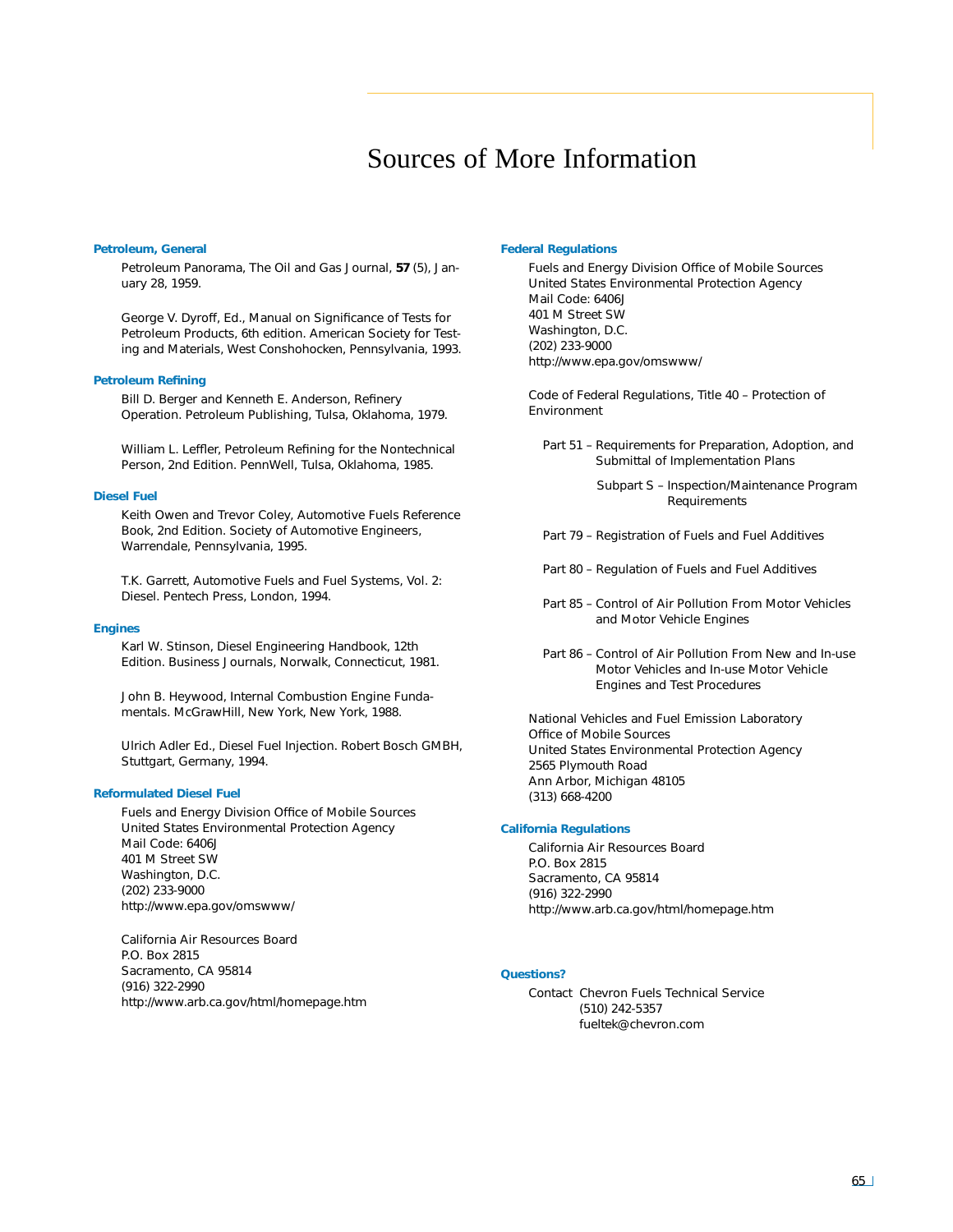# Abbreviations

| $\circ$ F       | degrees Fahrenheit, the unit of temperature<br>in the U.S. customary system   |
|-----------------|-------------------------------------------------------------------------------|
| $^{\circ}$ C    | degrees Celsius, the unit of temperature<br>in the metric (SI) system         |
| $^{\circ}$ API  | degrees API, the unit of gravity in the<br>API system                         |
| ALAD            | alternative low aromatics diesel                                              |
| <b>API</b>      | American Petroleum Institute                                                  |
| <b>ASTM</b>     | American Society for Testing and Materials                                    |
| <b>BDC</b>      | bottom dead center; the position of the<br>piston at the bottom of its stroke |
| Btu             | <b>British thermal unit</b>                                                   |
| CAD             | crank angle degrees                                                           |
| CARB            | California Air Resources Board                                                |
| CFPP            | cold filter plugging point                                                    |
| CFR.            | Cooperative Fuel Research                                                     |
| CO.             | carbon monoxide                                                               |
| CO <sub>2</sub> | carbon dioxide                                                                |
| <b>CRC</b>      | Coordinating Research Council                                                 |
| cSt.            | centistoke                                                                    |
| DI              | direct-injection                                                              |
| <b>EHN</b>      | 2-ethylhexylnitrate, a cetane number<br>improver                              |
| EMA             | <b>Engine Manufacturers Association</b>                                       |
| EPA             | U.S. Environmental Protection Agency                                          |
| <b>FCC</b>      | fluid catalytic cracking                                                      |
| g/bhp-hr        | grams per brake-horsepower hour                                               |
| НC              | hydrocarbon                                                                   |
| <b>HFRR</b>     | high frequency reciprocating rig; device for<br>measuring fuel lubricity      |
| <b>IARC</b>     | International Agency for Research on Cancer                                   |
| IDI             | indirect-injection                                                            |
| <b>IRS</b>      | Internal Revenue Service                                                      |
| <b>ISO</b>      | International Standards Organization                                          |
| kPa             | kilo Pascal: a unit of pressure in the metric<br>(SI) system                  |
| LAD             | low aromatics diesel                                                          |
| LCO.            | light cycle oil                                                               |
| <b>LTFT</b>     | low-temperature flow test                                                     |

| LPG             | liquefied petroleum gas                                                        |
|-----------------|--------------------------------------------------------------------------------|
| MPa             | mega Pascal: a unit of pressure in the<br>metric (SI) system                   |
| <b>NAAQS</b>    | National Ambient Air Quality Standard                                          |
| <b>NCWM</b>     | National Conference on Weights and Measures                                    |
| <b>NIOSH</b>    | National Institute of Occupational Safety<br>and Health                        |
| <b>NMHC</b>     | non-methane hydrocarbons                                                       |
| <b>NO</b>       | nitric oxide                                                                   |
| NO <sub>2</sub> | nitrogen dioxide                                                               |
| $O_3$           | ozone                                                                          |
| NO <sub>x</sub> | nitrogen oxides (or oxides of nitrogen);<br>$NO + NO2$                         |
| <b>PM</b>       | particulate matter                                                             |
| <b>PM2.5</b>    | particulate matter whose particle size is less<br>than or equal to 2.5 microns |
| <b>PM10</b>     | particulate matter whose particle size is less<br>than or equal to 10 microns  |
| <b>PAH</b>      | polycyclic aromatic hydrocarbon                                                |
| <b>PNA</b>      | polynuclear aromatic hydrocarbon                                               |
| <b>POM</b>      | polycyclic organic matter                                                      |
| ppm             | parts per million                                                              |
| ptb             | pounds per thousand barrels                                                    |
| rpm             | revolutions per minute                                                         |
| SAE             | Society of Automotive Engineers                                                |
| SCR             | selective catalytic reduction                                                  |
| <b>SIP</b>      | State Implementation Plan                                                      |
| <b>SLBOCLE</b>  | scuffing load ball-on-cylinder lubricity evaluator                             |
| <b>SO</b>       | sulfur oxide                                                                   |
| SO <sub>2</sub> | sulfur dioxide                                                                 |
| $SO_{x}$        | sulfur oxides; $SO + SO2$                                                      |
| <b>TDC</b>      | top dead center; the position of the piston<br>at the top of its stroke        |
| $T_{95}$        | temperature at which 95% of fuel has<br>distilled in test method ASTM D 86     |
| VGO             | vacuum gas oil                                                                 |
| VOC             | volatile organic compound                                                      |
| % mass          | percent by mass                                                                |
| % vol           | percent by volume                                                              |